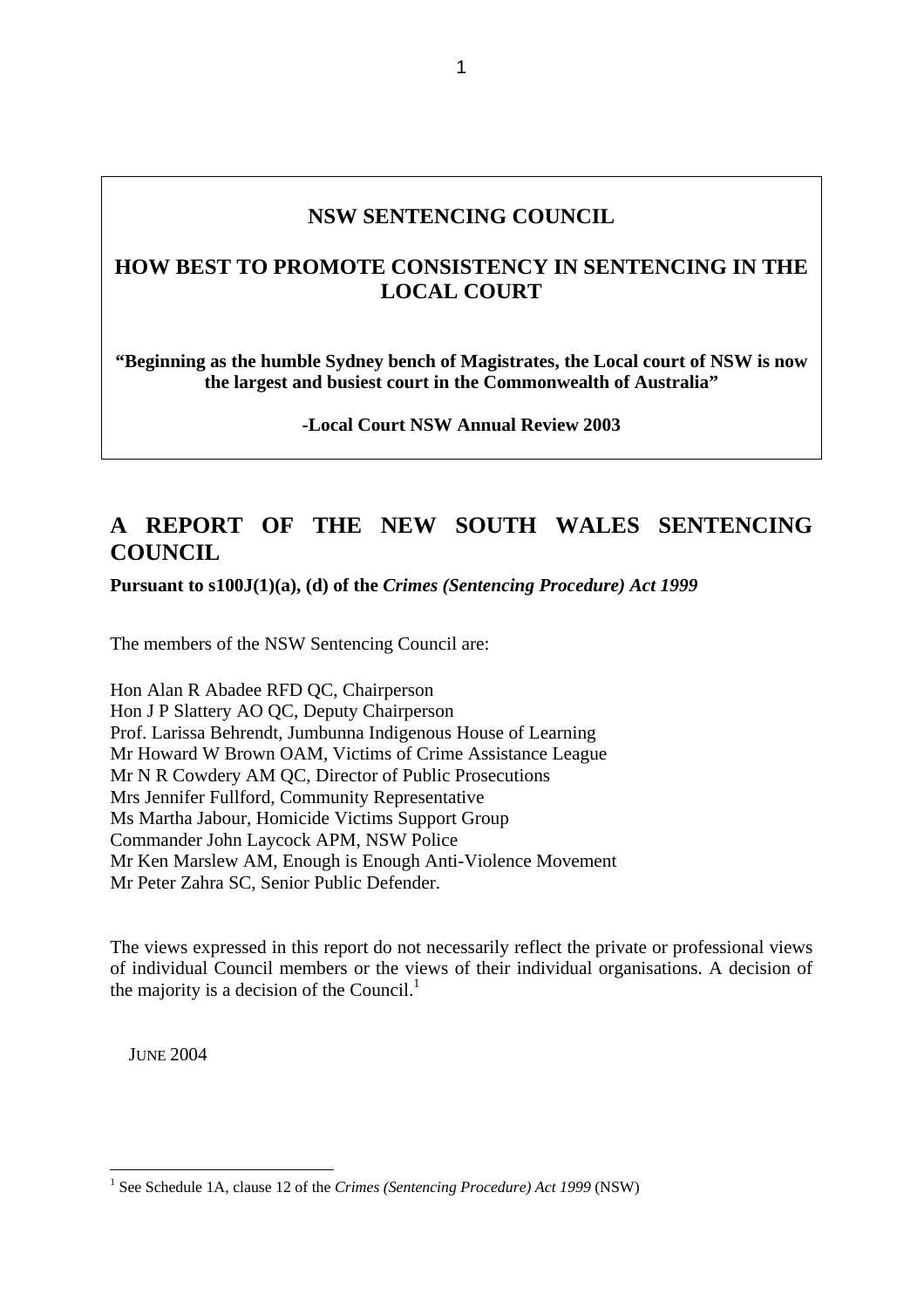Published in Sydney by –

NSW Sentencing Council GPO 6 Sydney NSW 2000

[www.lawlink.nsw.gov.au/sentencingcouncil](http://www.lawlink.nsw.gov.au/sentencingcouncil)

Published May 2005

ISBN: 0 7347 2861 1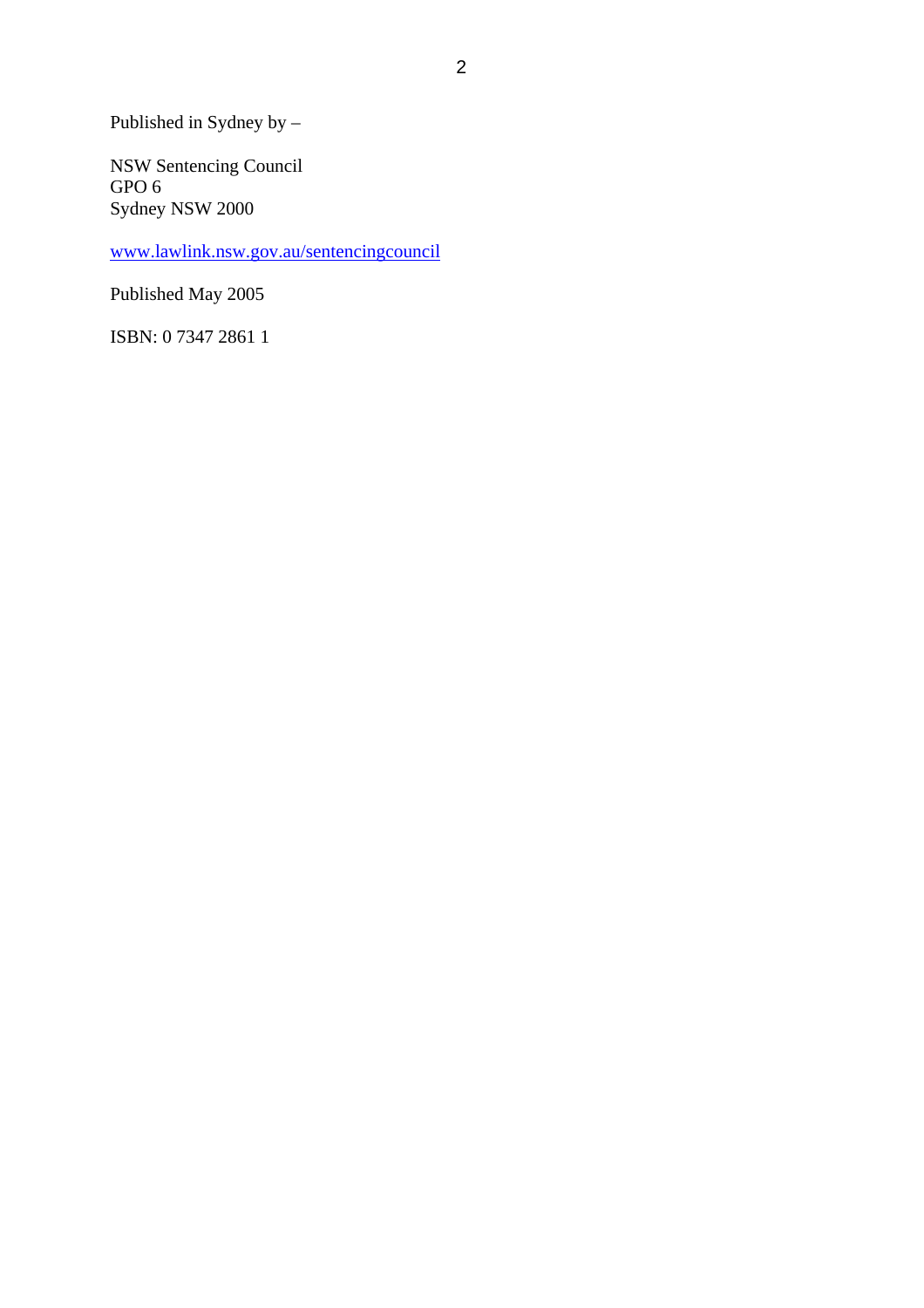# **CONTENTS**

| 2.1 THE MEANING OF "CONSISTENCY": CONSISTENCY IN APPROACH VERSUS CONSISTENCY        |  |
|-------------------------------------------------------------------------------------|--|
|                                                                                     |  |
|                                                                                     |  |
|                                                                                     |  |
|                                                                                     |  |
| 2.5 CONSISTENCY IN SENTENCING FOR A PARTICULAR OFFENCE AND "ELECTIONS" 19           |  |
|                                                                                     |  |
|                                                                                     |  |
|                                                                                     |  |
|                                                                                     |  |
|                                                                                     |  |
| Table 1: The 20 Most Common Offences Sentenced in NSW Local Courts in 200226        |  |
|                                                                                     |  |
|                                                                                     |  |
|                                                                                     |  |
| Table 2: Distribution of Sentence Types for Offenders Sentenced in NSW Local Courts |  |
|                                                                                     |  |
|                                                                                     |  |
| 4. CURRENT MEASURES TO PROMOTE CONSISTENCY AND GUIDE JUDICIAL                       |  |
|                                                                                     |  |
|                                                                                     |  |
|                                                                                     |  |
|                                                                                     |  |
|                                                                                     |  |
|                                                                                     |  |
|                                                                                     |  |
|                                                                                     |  |
|                                                                                     |  |
| 4.4.1 Limitations of Guideline Judgments regarding Sentencing in the Local Court37  |  |
|                                                                                     |  |
|                                                                                     |  |
|                                                                                     |  |
|                                                                                     |  |
|                                                                                     |  |
|                                                                                     |  |
| 5. APPEALS AGAINST SENTENCE AND THEIR LIMITATIONS45                                 |  |
|                                                                                     |  |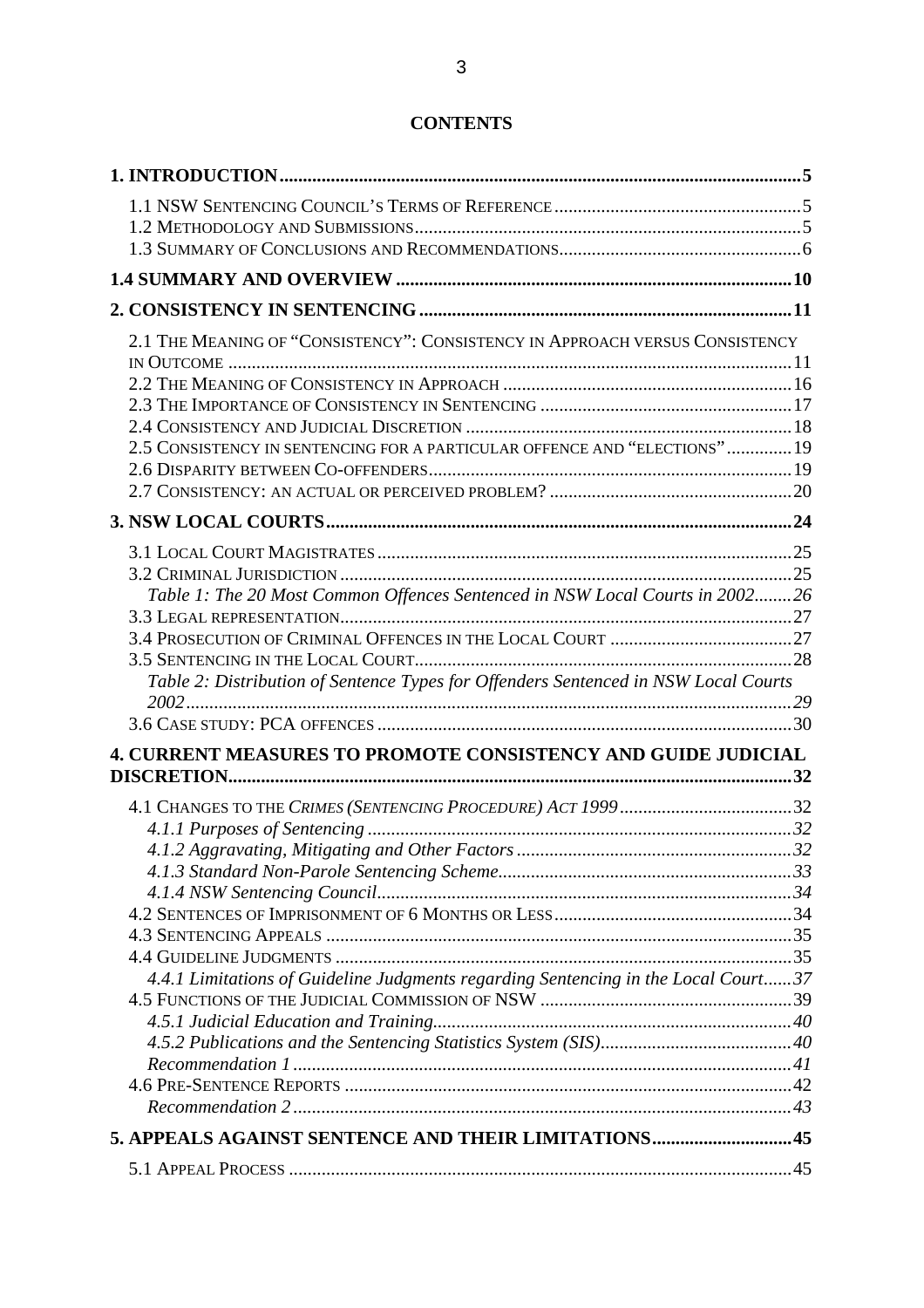| 5.1.2 Appeals from the District Court to the Court of Criminal Appeal50            |  |
|------------------------------------------------------------------------------------|--|
|                                                                                    |  |
| 5.2 LIMITATIONS OF APPEALS AGAINST SENTENCE FROM THE LOCAL COURT 53                |  |
|                                                                                    |  |
|                                                                                    |  |
| <b>6. AVAILABILITY OF SENTENCING OPTIONS ACROSS THE STATE 59</b>                   |  |
|                                                                                    |  |
|                                                                                    |  |
| Table 4: Availability of Sentencing Alternatives Across NSW as at February 2004 60 |  |
|                                                                                    |  |
|                                                                                    |  |
|                                                                                    |  |
| 7. PROSECUTORIAL PRACTICE AND PROMOTING CONSISTENCY IN                             |  |
|                                                                                    |  |
|                                                                                    |  |
|                                                                                    |  |
|                                                                                    |  |
|                                                                                    |  |
| 7.3.1 Background: Previous Studies and Recommendations on Police Prosecutions71    |  |
|                                                                                    |  |
|                                                                                    |  |
|                                                                                    |  |
|                                                                                    |  |
|                                                                                    |  |
|                                                                                    |  |
|                                                                                    |  |
|                                                                                    |  |
|                                                                                    |  |
|                                                                                    |  |
|                                                                                    |  |
|                                                                                    |  |
|                                                                                    |  |
|                                                                                    |  |
|                                                                                    |  |
|                                                                                    |  |
| APPENDIX 1 - LETTER FROM COUNCIL REQUESTING SUBMISSIONS 88                         |  |
| <b>APPENDIX 2 - LETTER TO MINISTRY OF POLICE AND THE COMMISSIONER</b>              |  |
|                                                                                    |  |
|                                                                                    |  |
| <b>APPENDIX 4 - ADDITIONAL BACKGROUND ON GUIDELINE JUDGMENTS92</b>                 |  |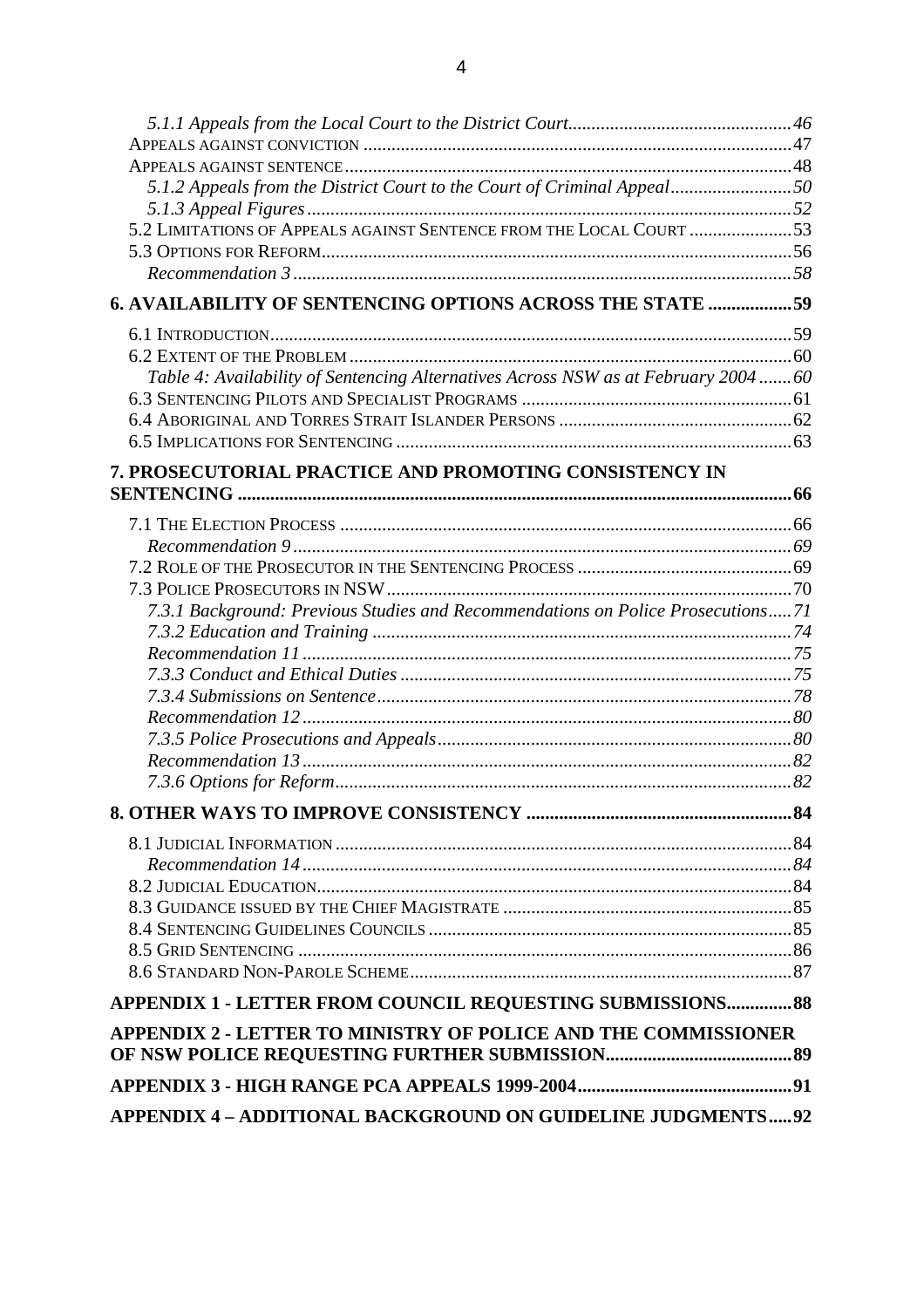# <span id="page-4-0"></span>**1. INTRODUCTION**

## **1.1 NSW Sentencing Council's Terms of Reference**

In a letter dated 18 June 2003, the Attorney General referred to the NSW Sentencing Council the issue of "how best to promote consistency in sentencing in the Local Court".

A further letter from the Attorney General formally requested that the Sentencing Council prepare a report on this issue. The following were identified as particular issues that the Council might wish to consider in the context of that report:

- 1. Current measures to promote consistency;
- 2. Whether consistency might be affected by the non availability of sentencing options such as Periodic Detention or from the non availability of supervision services;
- 3. The role of prosecutorial practice in ensuring consistency; or
- 4. Suggestions for ways to improve consistency.

## **1.2 Methodology and Submissions**

The Council invited submissions from the following:

- Commissioner R Woodham, NSW Department of Corrective Services;
- **Mr N Cowdery AM QC, Director of Public Prosecutions;**
- The Honourable Justice R O Blanch, Chief Judge of the District Court of NSW;
- Law Society of NSW;
- Mr Paul Grant, CEO of the Legal Aid Commission of NSW;
- His Honour Judge D Price, Chief Magistrate of the Local Court of NSW;
- **NSW Bar Association:**
- NSW Council for Intellectual Disability;
- NSW Ministry for Police;
- **Commissioner K E Moroney APM, MA NSW Police;**
- Mr Peter Zahra SC, Senior Public Defender, NSW Public Defender's Office; and
- A Delegation from the Western Division Councils Association

A request for a further submission on specific issues was also sent to NSW Ministry for Police and the Commissioner of NSW Police. Copies of the letters sent by the Council requesting submissions can be found in **Appendices 1 and 2**.

Submissions were received from the following:

- 1. Commissioner R Woodham, NSW Department of Corrective Services;
- 2. Mr N Cowdery AM QC, Director of Public Prosecutions;
- 3. A Judge of the District Court;
- 4. Law Society of NSW;
- 5. Legal Aid Commission of NSW;
- 6. NSW Bar Association;
- 7. A Local Court Magistrate (sitting at three Metropolitan Local Courts);
- 8. A Local Court Magistrate (sitting at a Local Court in the Southern Highlands);
- 9. A Local Court Magistrate (sitting at a Local Court on the South Coast);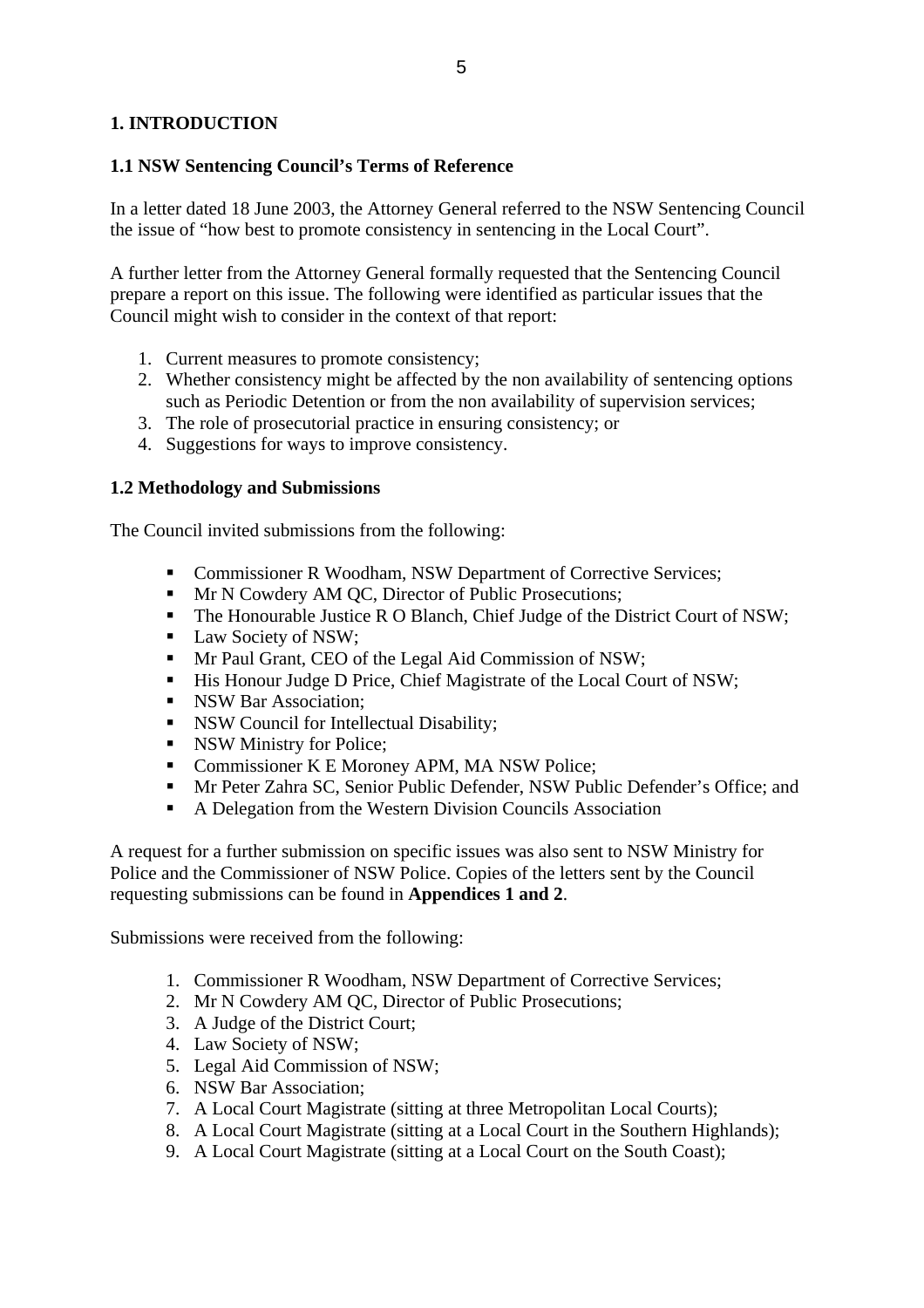- <span id="page-5-0"></span>10. A Local Court Magistrate (sitting at a Metropolitan Local Court and with experience at a Local Court in North West NSW);
- 11. Commissioner K E Moroney APM, MA of NSW Police and NSW Ministry for Police (joint submission). A second joint submission was also received in response to a request from the Council;
- 12. A Delegation from the Western Division Councils Association; and
- 13. NSW Public Defender's Office.

## **1.3 Summary of Conclusions and Recommendations**

Having undertaken a comprehensive review of the operation of Local Courts in regards to sentencing, the Sentencing Council has identified a number of recommendations that would assist in promoting consistency of sentencing. The main issues which have been identified, and which are addressed by the recommendations, are:

- 1. The lack of availability state-wide of sentencing options, and related resourcing issues;
- 2. The limitations of the system of appeal against sentence from the Local Court to the District Court; and
- 3. The practices of prosecutors in regards to addressing the Local Court on sentence and the internal procedures regarding appeals.

A full list of recommendations contained in the report is as follows:

## **Recommendation 1**

**Police prosecutors in the field should have direct access to relevant sentencing resources produced by the Judicial Commission and be given training in their interpretation and use.** 

## **Recommendation 2**

**That funding be made available to ensure that transport of the offender does not act as a barrier to the preparation of assessment (or "pre-sentence") reports.** 

## **Recommendation 3**

**Appeals to the District Court against sentence imposed in the Local Court should be retained, but be by way of rehearing on the record of proceedings in the Local Court, including reasons of the sentencing magistrate, and not be by way of hearing de novo.** 

## **In addition:**

- **The reasons of the District Court, or if unavailable, the transcript should be provided to the sentencing magistrate where an appeal against sentence is successful; and**
- **Selected decisions of the District Court on sentencing should be regularly published.**

## **Recommendation 4**

**That primary sentencing options such as Periodic Detention, Home Detention, community service and probation supervision should be made available at every court in NSW.**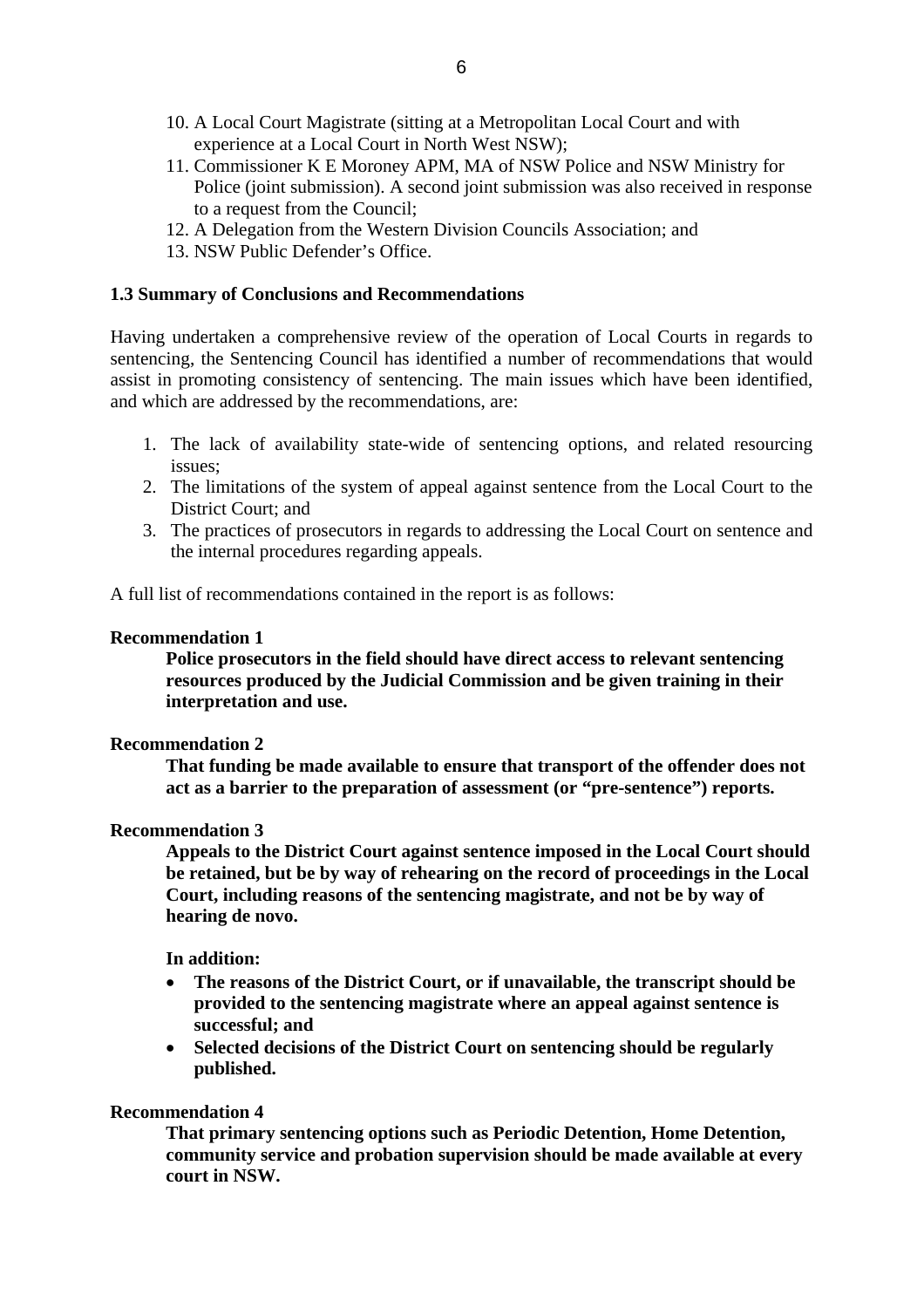#### **Recommendation 5**

**That the Department of Corrective Services develops and actively pursues a strategy for identifying new suitable work agencies for the purpose of increasing the availability of Community Service Orders.** 

#### **Recommendation 6**

**That access to programs such as MERIT and traffic offenders programs should be extended to all Local Courts.** 

#### **Recommendation 7**

**That where initiatives relating to sentencing are trialled, a timely decision must be made about their effectiveness, and where successful, they should be properly funded and implemented expediently across the state.** 

## **Recommendation 8**

**That funding for transport be made available to ensure that the ability to travel does not prevent offenders from accessing sentencing options such as Periodic Detention where appropriate.** 

#### **Recommendation 9**

**That the general election protocol should contain an overarching principle or test to be applied namely whether viewing the case at its worst (taking into account objective seriousness of the offence and subjective circumstances of the defendant, to the extent which such are known), and having regard to the public interest, a sentence could possibly be imposed which is not within the Local Court's jurisdiction.** 

#### **Recommendation 10**

**That additional election protocols, specific to certain types of offences, be developed between the DPP and NSW Police, as has been done in relation to firearms offences and bushfire offences.** 

#### **Recommendation 11**

**The level of ongoing education and training provided to police prosecutors should be enhanced, in particular to ensure adequate knowledge and awareness of recent reforms to sentencing law in NSW.** 

#### **Recommendation 12**

**In relation to police prosecutors, measures should be taken to promote the proper implementation of the relevant provisions of the ODPP Prosecution Guidelines regarding the circumstances in which to address on sentence. This could involve:** 

- **a) developing protocols to further guide, and provide greater clarity, on the circumstances in which a magistrate can be regarded as falling into appealable error, for the purpose of determining when there is a duty to address on sentence;**
- **b) the provision of ongoing education and training on the circumstances in which to address on sentence; and/or**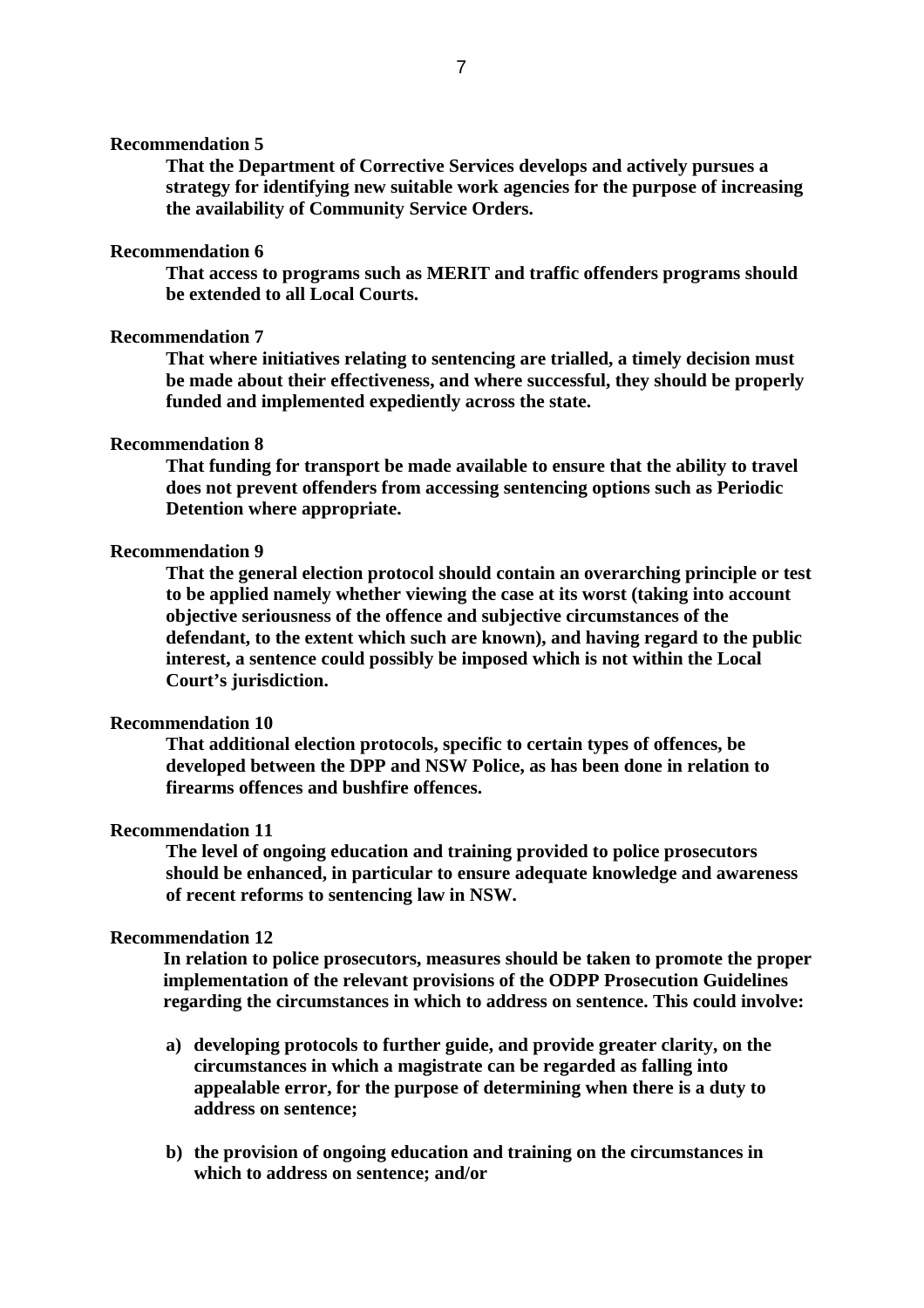**c) the Chief Magistrate issuing a Practice Note on the circumstances in which prosecutors should be called upon to address on sentence, and how such an address should be made.** 

#### **Recommendation 13**

**That a clear written protocol should be developed on when an appeal should be requested by a police prosecutor and implementing procedures to ensure that the question of whether an appeal against the leniency of sentence is appropriate be addressed by prosecutors in a systematic way at the initial stage.** 

#### **Recommendation 14**

**That statistical resources be reviewed to ensure that they incorporate variations on appeal from sentences imposed in the Local Court, in order that they provide sentencers with accurate information.** 

## **Statistics relating to variations on appeal from sentences imposed by the Local Court should be made readily available.**

The Sentencing Council has concluded that, having regard to the terms of reference and information available, the report is not an appropriate opportunity for the making of recommendations regarding possible changes to the institution of police prosecutions generally, and has confined its recommendations to how specific practices might be improved. The Council does however propose a list of alternatives to consider in relation to the broader issue, as follows:

- **A. Maintenance of the status quo;**
- **B. ODPP lawyers should be responsible for prosecuting all matters in the Local Court, including summary matters, all indictable matters and prosecutions on behalf of other bodies and authorities;**
- **C. ODPP lawyers should be responsible for prosecuting all indictable offences dealt with summarily;**
- **D. ODPP lawyers should be responsible for prosecuting all indictable offences dealt with summarily that are covered by the standard non-parole sentencing scheme;**
- **E. ODPP lawyers should be responsible for prosecuting all indictable matters dealt with summarily in respect of which a guideline judgment has been promulgated.**

Having regard to the terms of reference and the issues raised, the Sentencing Council (by majority) considers it appropriate to express a favoured view qualified by it being specifically advanced only upon the sole and specific ground (and not otherwise) of being a way to improve or promote consistency in sentencing in the Local Court. The Council (by majority) favours the alternative "B" above.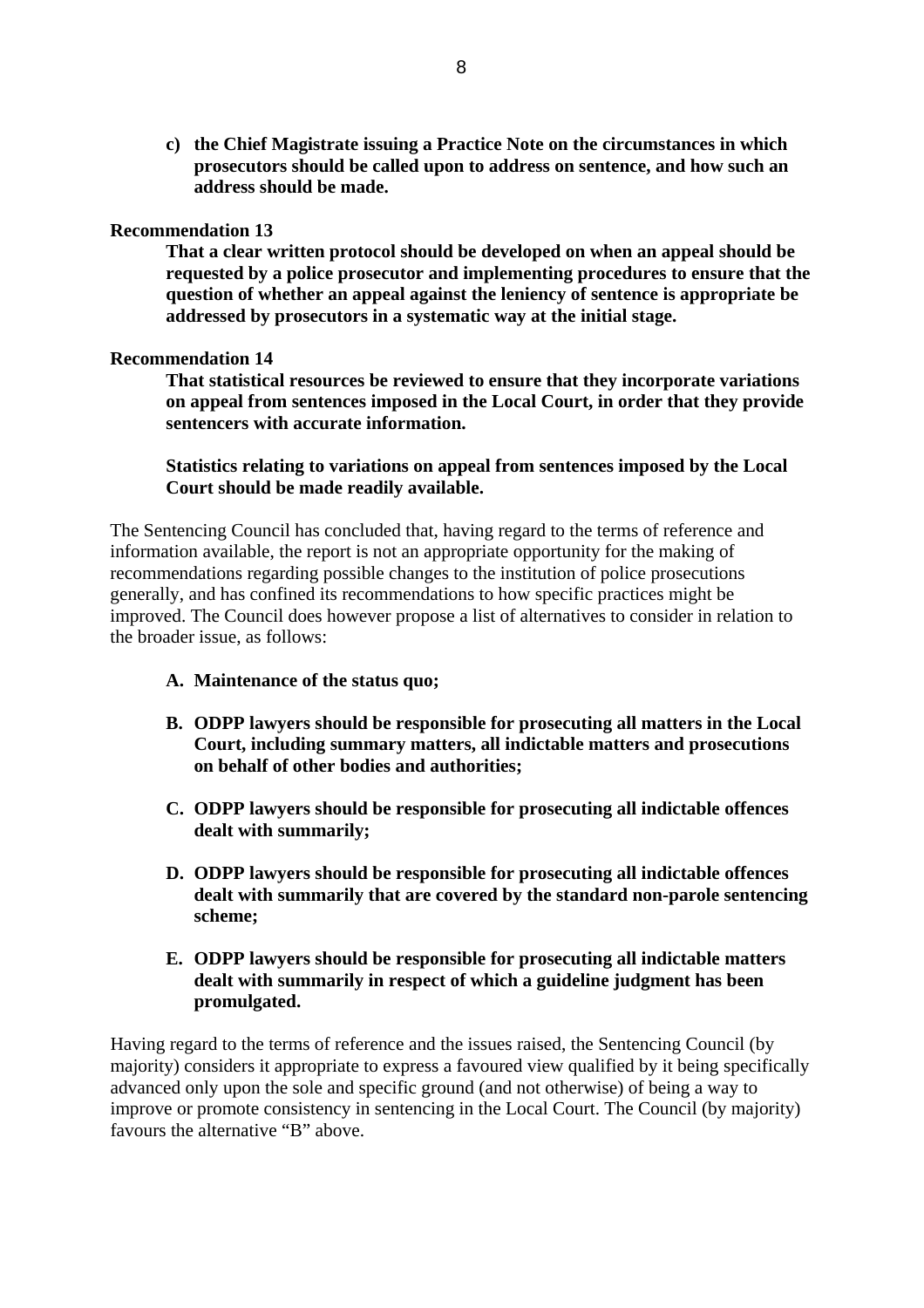Note that if option "B" above was implemented, certain recommendations in this Report proposing less radical changes to police prosecutions would only need to be implemented in the interim, as temporary measures.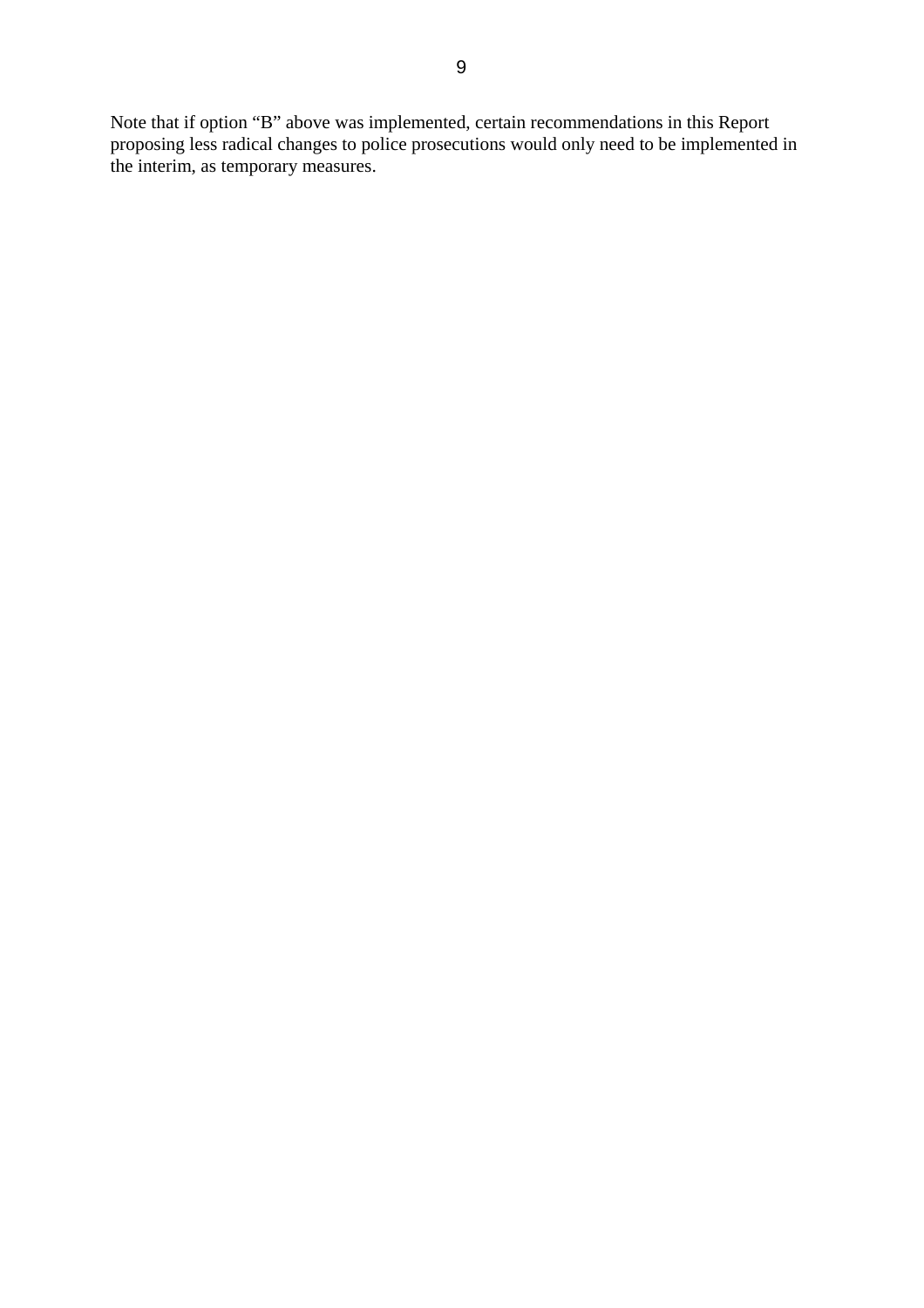## <span id="page-9-0"></span>**1.4 Summary and Overview**

The Sentencing Council has been asked to consider how consistency in sentencing in the Local Court would be promoted. It is important to note that the Council does not interpret the Attorney General's reference as implying that there is necessarily a problem of inconsistency in sentencing in the Local Court, or as requiring the Council to reach a firm conclusion on the current level of consistency. Rather, the reference directs the Council to consider the ways in which structural and other improvements could be made to better promote consistency in sentencing.

The Council does not view the Terms of Reference as embracing consistency in the Children's Court where different considerations arise in comparison with the sentencing of adults in the Local Court.

The NSW Local Court is the largest and busiest Court in the Commonwealth of Australia. The Court in its criminal jurisdiction is ranked first in Australia for timeliness. As of 31 December 2003, 96.98% of all criminal matters were disposed of within six months of initiation, and 99.55% of all criminal cases were disposed of within 1[2](#page-9-1) months.<sup>2</sup>

Sentencing generally in the Local Court is an exceptionally important issue given the substantial number of criminal matters resolved in the Local Courts and the increasing proportion of indictable offences being dealt with summarily. Consistency of sentencing is vital component of justice and the appearance of justice, and is necessary for maintaining the integrity of the judicial process and public trust and confidence.

A number of important legislative changes have been made in recent years, most of which directly impact upon sentencing in the Local Court, the exception being the standard nonparole scheme. Sentencing in the Local Court is now a more complex exercise, having ramifications not only for magistrates but also the role and duties of prosecutors who appear in the Local Courts. Police prosecutors appear in most matters within the Court's criminal jurisdiction and thus are of particular importance in this respect.

The most prominent themes raised in the submissions received by the Sentencing Council were:

- 1. The lack of uniform availability of sentencing options across the state;
- 2. Problems with the process of appeal from the Local Court to the District Court, and the way that it fails to provide an appropriate level of guidance on sentencing to the Local Court; and
- 3. The way in which practices of prosecutors (particularly police prosecutors) could be improved.

To a lesser extent, questions were also raised as to the proficiency of Local Court Magistrates in regards to sentencing.

Considering these submissions, and based on its own research, the Council is of the view that the three issues identified above are the most significant impediments to consistency in sentencing in the Local Court at present, and to which reform efforts must be directed.

<span id="page-9-1"></span> 2 Local Court NSW Annual Review 2003 at p6.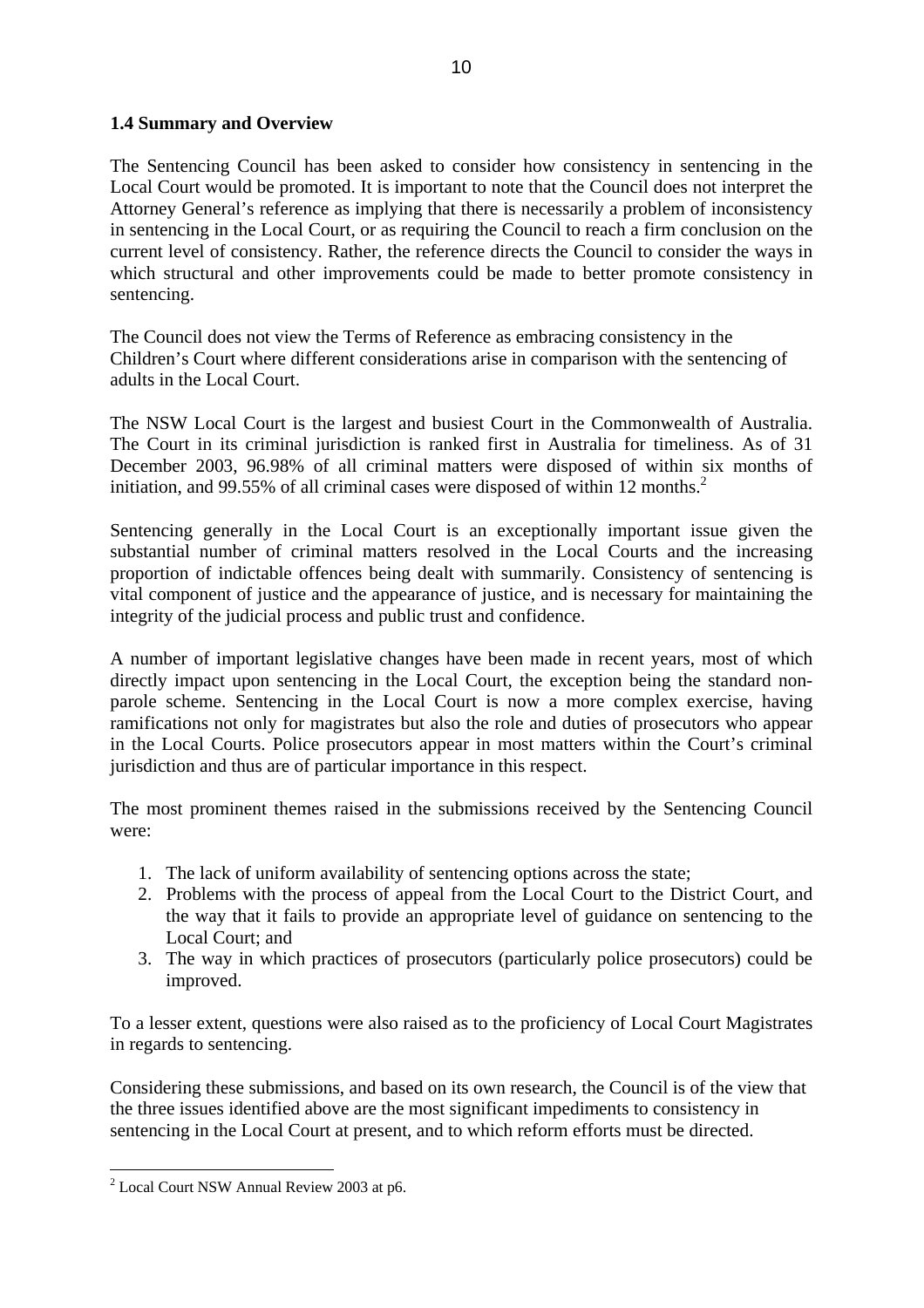#### <span id="page-10-0"></span>**2. CONSISTENCY IN SENTENCING**

## **2.1 The Meaning of "Consistency": Consistency in Approach versus Consistency in Outcome**

In determining what is meant by consistency, a distinction must be drawn between consistency in approach and consistency in outcome. What is generally meant by consistency is *consistency in approach*, which involves ensuring that account is taken of the same factors and that similar weight is given to those factors. Consistency in "outcome", or of the actual result, is not generally the aim.

It is however important to keep in mind that significant variations in outcome, in truly "like" cases, may indicate an error in consistency of approach. In the context of the requirements of the rule of law, the Honourable Chief Justice J J Spigelman has defined consistency as requiring that "similar cases lead to similar results".<sup>[3](#page-10-1)</sup> Indeed it can be said that public confidence in the justice system demands this type of consistency, at least to some extent, and that it is linked to the need for predictability in the administration of the law. However, in the particular context of sentencing in the criminal law, the priority to be given to predictability is a difficult issue, due to the particular need to do justice in the individual case and the specific facts, and no two cases are completely alike for this purpose. In *Rogers v Nationwide News*, Hayne J stated, in the context of civil defamation proceedings rather than criminal law, that:<sup>[4](#page-10-2)</sup>

"It is inevitable and right that appellate courts seek to guide and direct the work that is done at trial level. Consistency in and predictability of the outcome of litigation is fundamental to the proper administration of justice. But consistency and predictability are to be achieved within the confines of applicable legal principle. They are not to be achieved by treating different cases alike any more than they are to be achieved by treating like cases differently."

Even in the civil law context, it is difficult in reality to achieve consistency in outcomes.<sup>[5](#page-10-3)</sup>

It may be that in criminal sentencing, due to the nature of the applicable legal principles, it is much more difficult to properly compare the outcomes of cases and that the degree of predictability to be expected would be lower than in other areas of law. Moreover, comparison between the sentencing outcomes in individual cases should only be compared with great caution.

The concept and meaning of consistency has been discussed in a number of cases. Lord Lane, in the English guideline judgment of *Bibi*<sup>[6](#page-10-4)</sup>, stated the following in relation to "consistency": <sup>[7](#page-10-5)</sup>

<span id="page-10-1"></span><sup>&</sup>lt;sup>3</sup> Chief Justice Jim Spigelman, 'Reasons for Judgment and the Rule of Law', paper delivered at the National Judicial College, Beijing 10 November 2003, and The Judge's Training Institute, Shanghai, 17 November 2003 <www.lawlink.nsw.gov.au/sc/sc.nsf/pages/spigelman\_031110> at 1.

<span id="page-10-2"></span><sup>&</sup>lt;sup>4</sup> See *Rogers v Nationwide News P/L* (2003) 77 ALJR 1739 at paragraph 82 per Hayne J.<br><sup>5</sup> See for example, *Planet Eigherias Ptv Ltd.y La Pease* (1968) 119 CLB 118, where it west

<span id="page-10-3"></span><sup>&</sup>lt;sup>5</sup> See for example, *Planet Fisheries Pty Ltd v La Rosa* (1968) 119 CLR 118, where it was said when discussing general personal injury damages decisions of the court, that "It may be granted that a judge who is making such an assessment will be aware of and give weight to current general ideas of fairness and moderation. But this general awareness is quite a different thing from what we were invited by Planet's counsel to act upon in this case. The awareness must be a product of general experience and not formed ad hoc by a process of considering particular cases and endeavouring, necessarily unsuccessfully, to allow for differences between the circumstances of those cases and the circumstances of the case in hand." A decision referred to by Kirby J in *Johnson v. The Queen* [2004] HCA 15 at [43]

<span id="page-10-4"></span> $(1980)$  2 Cr App R (Sentencing) 177 at 179.

<span id="page-10-5"></span> $<sup>7</sup>$  Ibid at 179.</sup>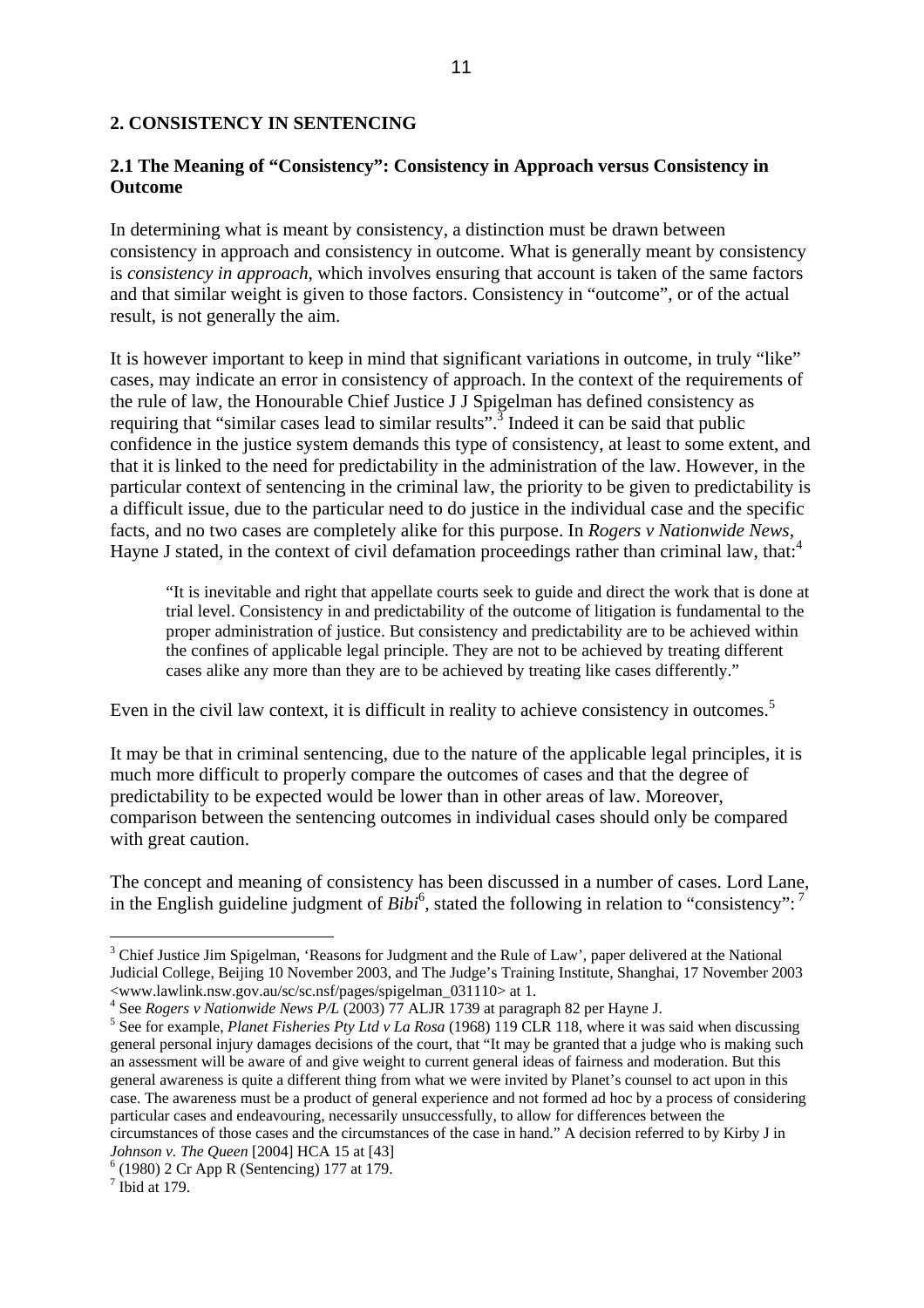"We are not aiming for uniformity of sentence. That would be impossible. We are aiming for uniformity of approach".

Earlier, as was said by Street CJ in *R v Rushby*: [8](#page-11-0)

"The judicial discretion underlying the formulation of a sentence must be exercised with due regard to principles of law deductible from authoritative decisions… Although the discretion left to the judge is wide, the doctrine and principles established by the Common Law [and now also by statute] in regard to sentencing provide the chart that both relieves the judge from too close personal involvement with the case in hand, and promotes **consistency of approach** on the part of individual judges".(Emphasis added).

In the recent case of *Johnson v the Queen*<sup>[9](#page-11-1)</sup> the High Court considered the meaning of "consistency" and favoured consistency of approach. Gummow, Hayne and Callinan JJ observed:

"Judges of first instance should be allowed as much flexibility in sentencing as is consonant with **consistency of approach** and as accords with the statutory regime under which the sentencing is effected." (Emphasis added).

As a matter of practicality, the range of circumstances which are relevant to the objective gravity of an offence, and the subjective circumstances of the offender, are very broad. For this reason, there is likely to be variation on at least some of the relevant considerations, and it would be almost impossible to find two identical matters, even though in many cases, the basic circumstances of the offence and of the offender will be comparable. As noted by the NSW Law Reform Commission, "this means that, generally, it is artificial to aim for consistency of outcome."<sup>[10](#page-11-2)</sup>

In *Veen*<sup>11</sup>, the High Court noted that the sentencing task often involves balancing overlapping, contradictory and incommensurable objectives. This has also been emphasised extra judicially by Spigelman  $\text{CI}^{12}$  The guideposts to the appropriate sentence often point in completely different directions. This is a further argument for the view that consistency in outcome would be near impossible, and that consistency in approach is the proper aim.

It was held in *Griffiths v*  $R^{13}$  that the task of the Court of Criminal Appeal was to minimise disparities of sentence while recognising that perfect uniformity cannot be achieved. Thus, a fair margin of sentencing discretion must be left to the sentencing judge.

In *Lowe*  $v R^{14}$ , Mason J considered what is meant by "an appropriate sentence":<sup>[15](#page-11-7)</sup>

"The reference to an appropriate sentence is apt to be misunderstood. Generally speaking, a sentence within a limited range of years is appropriate to the circumstances in which the

<span id="page-11-0"></span><sup>8</sup> (1977) 1 NSWLR 594 at 597

<span id="page-11-1"></span><sup>&</sup>lt;sup>9</sup> [2004] HCA 15 at [26]

<span id="page-11-2"></span><sup>&</sup>lt;sup>10</sup> NSWLRC (1996) *Discussion Paper 33: Sentencing* at paragraph 3.40<sup>11</sup> (1988) 164 CLR 465, 77 ALR 385 at 393

<span id="page-11-3"></span>

<span id="page-11-4"></span><sup>&</sup>lt;sup>12</sup> Chief Justice Jim Spigelman, "Sentencing Guideline Judgments" (1999) 73 Australian Law Journal 876 at 877

<span id="page-11-5"></span><sup>&</sup>lt;sup>13</sup> (1977) 137 CLR 293 at 296

<span id="page-11-6"></span> $14$  (1984) 154 CLR 606 at 610

<span id="page-11-7"></span> $15$  Ibid at 612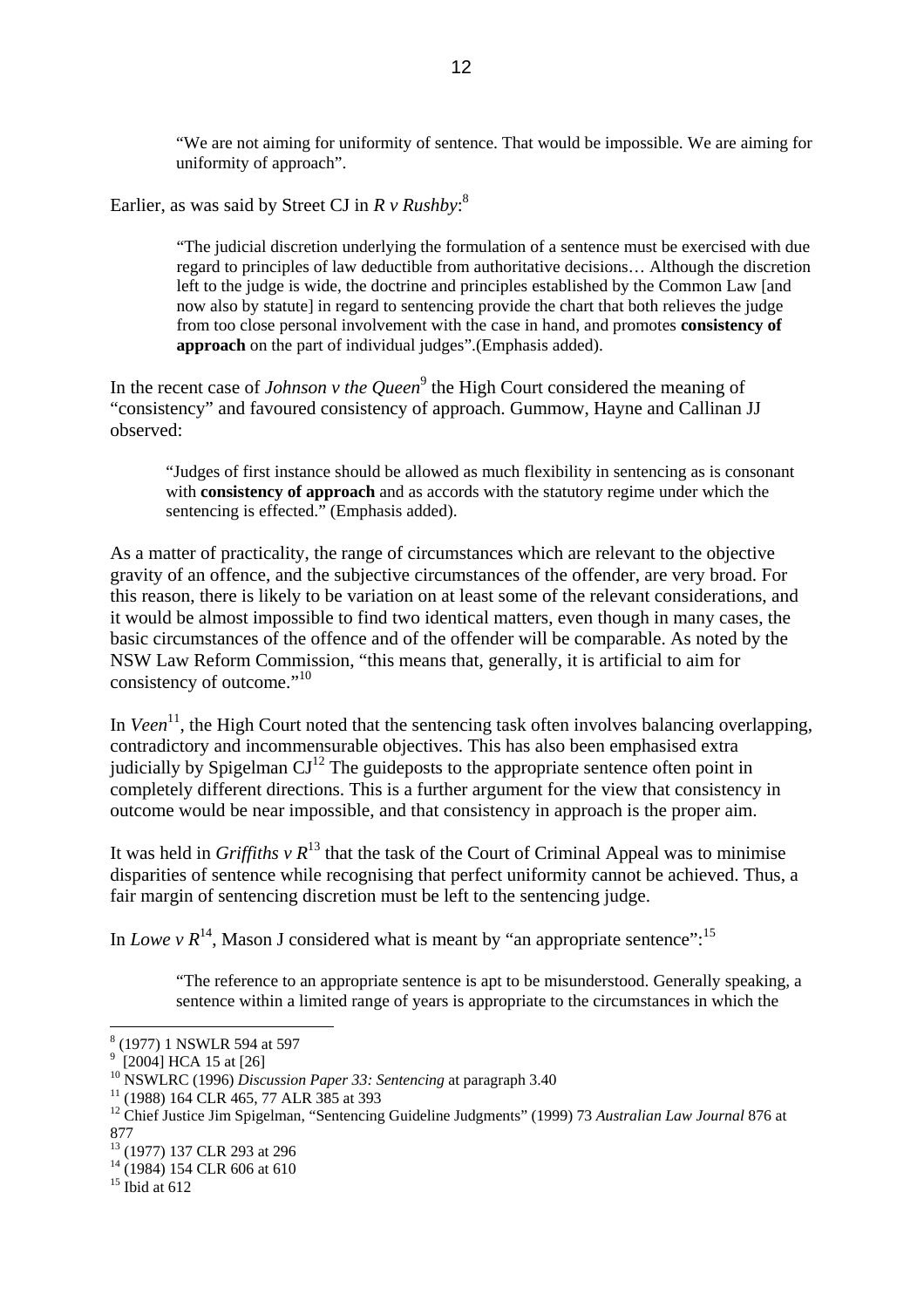offence was committed and to the character, antecedents and conditions of the offender. As the ascertainment and imposition of an appropriate sentence involve the exercise of judicial discretion based on an assessment of various factors it is not possible to say that a sentence of a particular duration is the only correct or appropriate penalty to the exclusion of any other penalty."

Thus what must be looked at is whether the sentence in question is within the *range* appropriate to the objective gravity of the particular offence and to the subjective circumstances of the particular offender. The question is not whether the sentence is more severe or more lenient than some other sentence also falling within that range.<sup>[16](#page-12-0)</sup>

As Street CJ stated in  $R v Viscont<sup>17</sup>$  $R v Viscont<sup>17</sup>$  $R v Viscont<sup>17</sup>$ , while a factual assessment of one case should not be seen as legal authority to govern the decision in another, weight must be given to the general pattern of sentencing showing the collective wisdom of sentencing judges.<sup>[18](#page-12-2)</sup>

In *Wong*<sup>19</sup> the majority of the High Court stated that:<sup>[20](#page-12-4)</sup>

"To focus on the *result* of the sentencing task, to the exclusion of the reasons which support the result, is to depart from fundamental principles of equal justice. Equal justice requires identity of outcome in cases that are *relevantly* identical. It requires *different* outcomes in cases that are different in some relevant respect." (Emphasis in original)

The NSW Law Reform Commission considered the meaning of the term "consistency" in their 'Discussion Paper 33 – Sentencing'. The Commission noted that where offenders other than co-offenders are concerned, the test is whether the sentence is outside the appropriate range, bearing in mind the objective and subjective features of the offender and offence.<sup>[21](#page-12-5)</sup> The Commission noted that, considering that variation in at least some of the relevant considerations was inevitable, to aim for consistency in outcome would be artificial.

One of the first substantial items to be dealt with by the Commission in their 'Report 79 – Sentencing<sup> $22$ </sup> is the Commission's approach to reform of sentencing law, and the necessity for judicial discretion in sentencing.<sup>23</sup> The Commission discusses both the issue of actual or perceived "disparity" and expressed the following views:

"The importance which the Commission attaches to doing justice in the individual case does not mean that we are unmindful of the desirability of obtaining consistency in sentencing. While consistency is of particular importance in imposing sentences of co-offenders, the principle is more generally applicable. The significance of a consistent approach to sentencing is undeniable whether the concern is with justice, equity, efficiency, effectiveness or cost benefit. The corollary of this is that like cases (that is similar circumstances offenders charged with similar offences) should not be subjected to punishment which reflects unwarranted disparity."

The Commission continues with discussion of the notion of disparity, emphasising that it is not simply disparity that is the concern, but rather *unjustifiable* disparity.

<span id="page-12-0"></span><sup>&</sup>lt;sup>16</sup> See *R v Warfield* (1994) 34 NSWLR 200 at 207.<br><sup>17</sup> (1982) 2 NSWLR 104 at 151.

<span id="page-12-1"></span>

<span id="page-12-2"></span><sup>18</sup> See also *R v Ellis* (1993) 68 A Crim 449.

<span id="page-12-3"></span><sup>&</sup>lt;sup>19</sup> *Wong v The Queen; Leung v the Queen* [2001] HCA 64.<br><sup>20</sup> Ibid at [65].<br><sup>21</sup> See *R v Ellis* (1993) 68 A Crim R 449.

<span id="page-12-4"></span>

<span id="page-12-5"></span>

<span id="page-12-6"></span><sup>&</sup>lt;sup>22</sup> NSW Law Reform Commission (December 1996) "Report – Sentencing".<br><sup>23</sup> Ibid at  $1.7 - 1.15$ .

<span id="page-12-7"></span>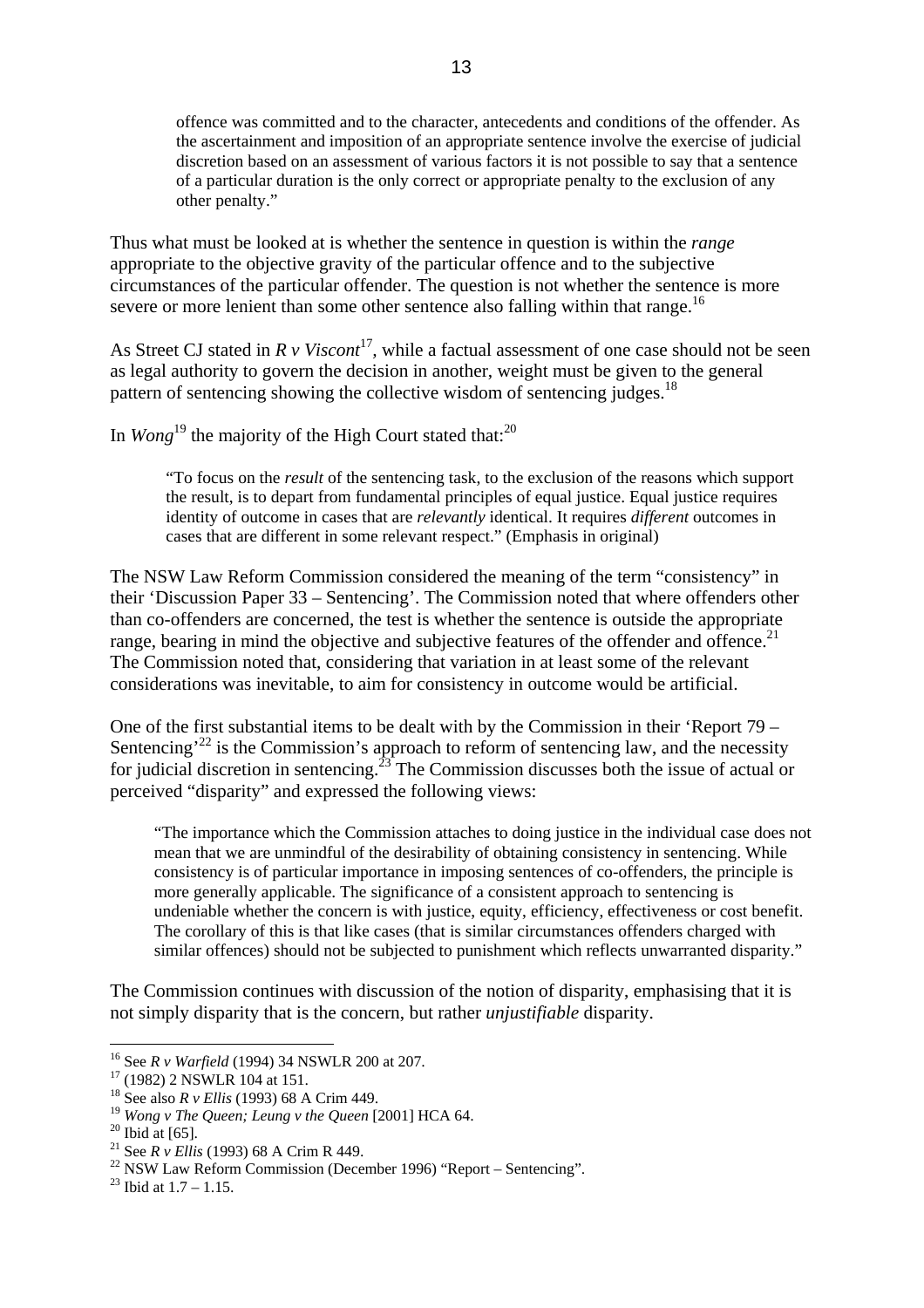It is therefore clear that the Commission preferred a definition of "consistency" based on consistency of approach, rather than consistency in outcome. This point is emphasised further:

"We remain convinced that what is important is that courts should adopt a common approach to sentencing having regard to its purposes and to relevant applicable principles of common law and statute. In fixing the quantum of sentence befitting the circumstances of the particular case, courts should have regard to previous cases which are similar in terms of the gravity of the offence and the circumstances of the particular offender in order to provide an indication of the appropriate sentencing range. The quest is not one for identical sentences for like cases. The key concerns, in our view, are consistency of approach and outcomes which are not beyond the acceptable range."

Morgan and Murray identify some of the many ideas encapsulated by the term "consistency": <sup>[24](#page-13-0)</sup>

"It might mean:

- Consistency of "purpose" or philosophy" (agreement on the basic aims of sentencing);
- Consistency in "approach" (taking account of the same factors and giving similar weight to those factors);
- Consistency in "outcome" or "result" (imposing the same type and quantum of sentence);
- A variant or combination of these meanings."

An issue relating to consistency in outcome is the decision whether or not to make an election to have a particular matter dealt with on indictment (where that decision can be made). Such a decision would affect the outcome in cases even where the same approach was taken in respect of the same offence (see *further Part 7, Prosecutorial Practice and Promoting Consistency in Sentencing - Importance of election regarding indictable offences*).

Morgan and Murray examine the NSWCCA judgment in  $R \nu$  *Jurisic*<sup>25</sup>, noting that the judgments in that case do not explore the meaning of the term to any significant degree. Wood CJ at CL speaks of consistency in terms of avoiding dramatic departures from the sentence to be expected and which is "an indicator of justice".<sup>26</sup>

In 2002, the Judicial Commission of NSW published a monograph paper on the impact of the *R v Jurisic* guideline on sentencing practice.<sup>27</sup> In discussing the methodology of the study, the paper considers the meaning of "consistency". The paper noted that the absence of a definition in *R v Jurisic*, and stresses that a definition was necessary at the outset. The four definitions suggested by Morgan and Murray were considered, but the definition of consistency in outcomes was adopted by the Judicial Commission for the purposes of that particular study. However, the Commission acknowledged that consistency in approach is what is sought to be achieved by judicial officers.<sup>[28](#page-13-4)</sup>

<span id="page-13-0"></span><sup>&</sup>lt;sup>24</sup> Morgan N & Murray B, "What's in a Name? Guideline Judgments in Australia" (1999) 23 *Crim LJ* 90 at 95<br><sup>25</sup> *Regina v Jurisic* [1998] NSWSC 592<br><sup>26</sup> *Jurisic* at 223<br><sup>27</sup> Gallagher. Poletti and Potas (2002) Monograph

<span id="page-13-1"></span>

<span id="page-13-2"></span>

<span id="page-13-3"></span>*of the Jurisic Guidelines on Sentencing Practice*, Sydney, Judicial Commission of NSW <sup>28</sup> See for example paragraphs 24-26

<span id="page-13-4"></span>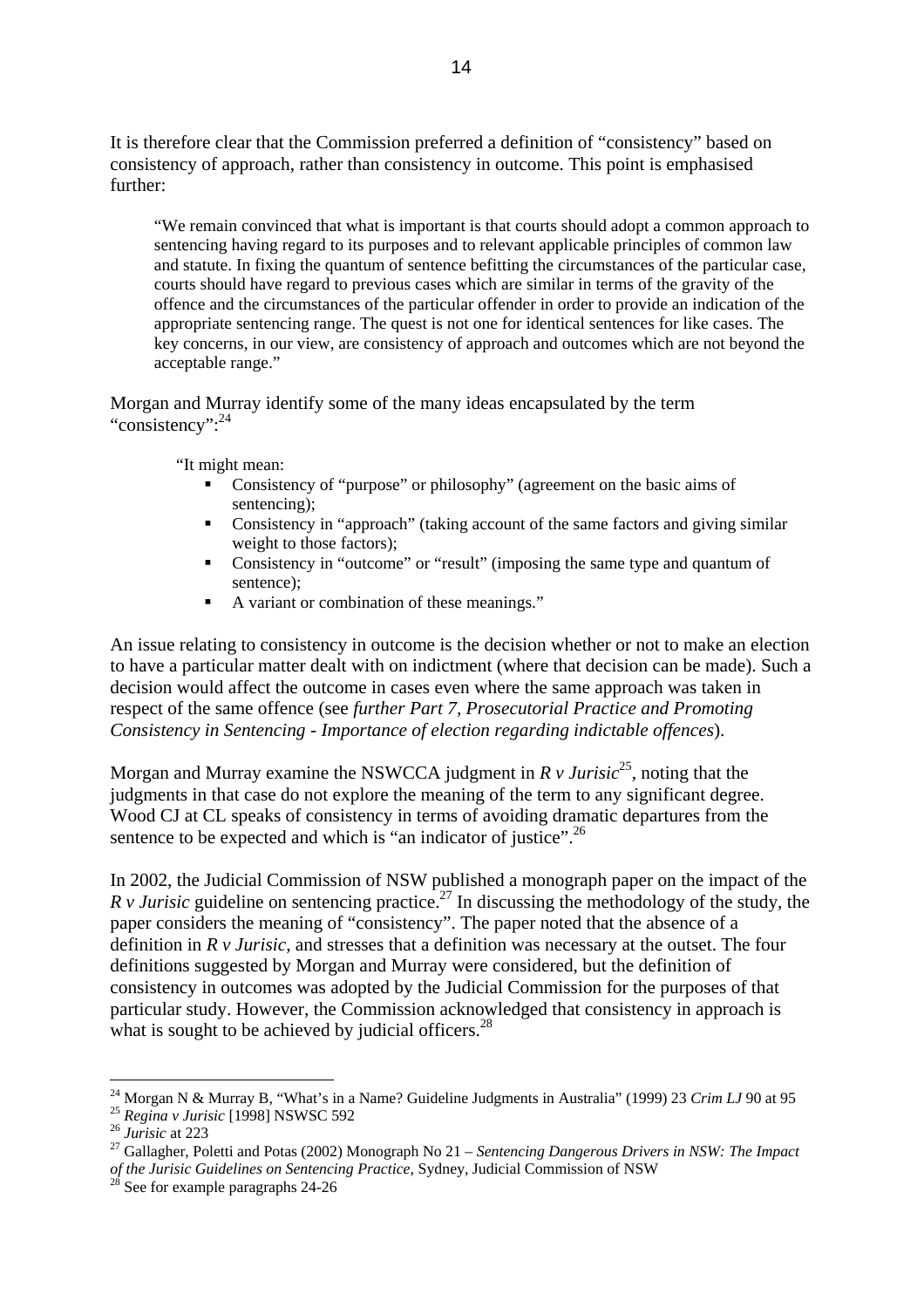The conclusion drawn from the Judicial Commission's study is that the guidelines have resulted in consistent results or outcomes in the sentencing of offenders convicted of dangerous driving offences under s 52A of the *Crimes Act* 1900.

Other monograph papers by the Judicial Commission, including "Sentencing Disparity and the Gender of Juvenile Offenders"[29](#page-14-0) and "Sentencing Disparity and the Ethnicity of Juvenile Offenders" have also considered the meaning of "sentencing disparity".<sup>30</sup>

Potas states in the preface to the Sentencing Manual NSW, published by the Judicial Commission of NSW, that the manual has three aims, the first of which is to "promote *consistency of approach* in the sentencing of offenders<sup>331</sup> (emphasis added). Potas notes that the concept of "consistency" reflects the notion of equal justice, and is essential to public confidence in the integrity of the administration of justice.<sup>32</sup>

The fact that "consistency of approach" is stated as the first aim in the Sentencing Manual NSW is significant for a number of reasons. First, it reflects the view of the Judicial Commission of NSW, which is an important statutory body having functions which include monitoring sentences imposed by courts and disseminating information and reports on sentences imposed by courts "for the purpose of assisting the Courts to achieve consistency".[33](#page-14-4) Secondly, the Sentencing Manual NSW is widely used by judicial officers in NSW. As noted by the Chief Justice of NSW, the Hon JJ Spigelman AC in the foreword to the manual, the manual serves one of the principal functions of the Commission, which is the promotion of consistency in sentencing. The manual replaces the sentencing volume of the Bench Book, and is primarily designed to assist judicial officers on a daily basis, although it is now also available to the general public.

In  $R \nu W \wedge h$  *i* considering the meaning of "consistency", Spigelman CJ states the following view:

"By inconsistency I do not mean only that individual judges have different penal philosophies. This is not a bad thing in a field which, as Sir Frederick Jordan once put it, "the only golden rule is that there is no golden rule". In this regard, judges reflect the wide range of different views on this very matter that exists in the general community. However, there are limits to the permissible range of variation."

In England, the meaning of "consistency in sentencing" was recently considered in the Halliday Report.<sup>35</sup> The view expressed in the Report is that consistency should be a continuing goal, and should be measured by consistency of *approach* rather than uniformity of outcomes. This recognises that disparity in outcomes is often justifiable and necessary. In aiming for consistency in approach to sentencing, the Halliday Report suggests that the

<span id="page-14-0"></span><sup>&</sup>lt;sup>29</sup> Gallagher, Poletti and Mackinnel (1997), *Monograph Series No 16 – Sentencing Disparity and the Gender of* 

<span id="page-14-1"></span>*Juvenile Offenders*, Sydney, Judicial Commission of NSW<br><sup>30</sup> Gallagher and Poletti (1998) *Monograph Series No 17 – Sentencing Disparity and the Ethnicity of Juvenile*<br>*Offenders*, Sydney, Judicial Commission of NSW

<span id="page-14-3"></span><span id="page-14-2"></span>

<sup>&</sup>lt;sup>31</sup> Potas I (2001) *Sentencing Manual NSW*, Sydney, Judicial Commission of NSW and Law Book Co<br><sup>32</sup> Potas I (2001) *Sentencing Manual NSW*, Sydney, Judicial Commission of NSW and Law Book Co<br><sup>33</sup> Section 8 of the *Judici* 

<span id="page-14-4"></span>

<span id="page-14-5"></span>

<span id="page-14-6"></span><sup>35</sup> Halliday, John (July 2001) *Making punishment work – Report of a Review of the Sentencing Framework for England and Wales*, London: The Home Office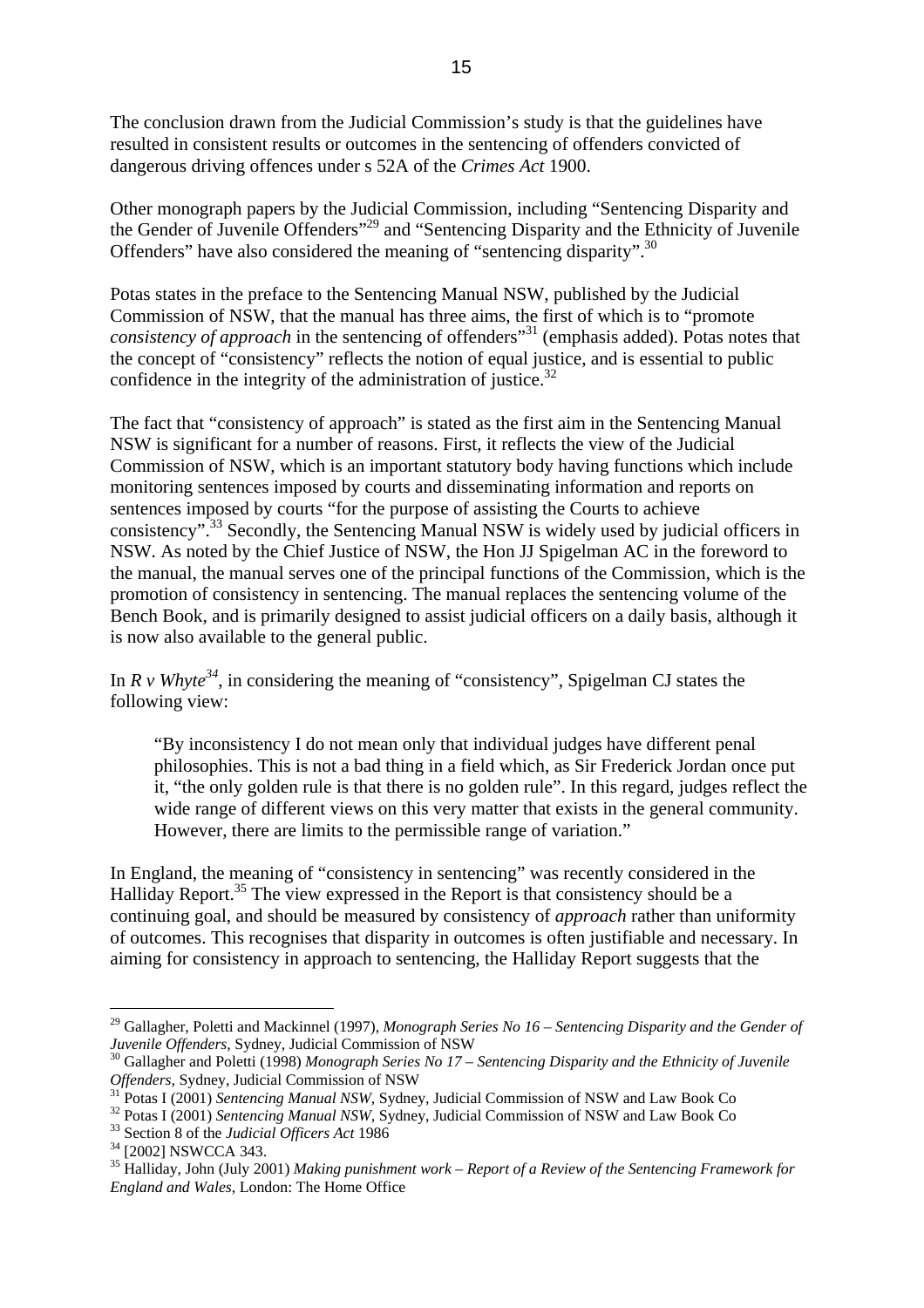<span id="page-15-0"></span>transparency of the framework, and understanding about how it is supposed to work should be improved. Recommendation 10 of the Report reads as follows:

"The proposed new guidelines should look for consistency of approach, rather than uniform outcomes, and recognise justifiable disparity, for example in case where the offender has young dependent children."

Although the Halliday Report defines the form of consistency sought to be achieved in terms of consistency of approach, the Report further recognises that large disparities can point to inconsistencies in approach. The Report reads:<sup>[36](#page-15-1)</sup>

"Consistency can be recognised through like cases resulting in like outcomes. The variety of circumstances in criminal cases, however, makes this an incomplete definition, and one which can result in undesirable priority being given to apparently uniform outcomes, regardless of circumstances. A better approach is to seek consistent application of explicit principles and standards, recognising that these may result in justifiably disparate outcomes. The goal is consistency of approach not uniformity of outcomes. This makes consistency difficult to monitor, but not impossible."

Overall, the case law, reports and extra judicial comments cited above all seem to support the definition of "consistency" as centring on consistency of "approach". In its submission, the Law Society of NSW also stressed that, "Consistency in sentencing is not to be equated with uniformity in sentencing."

#### **2.2 The Meaning of Consistency in Approach**

 $\overline{a}$ 

In essence, the court's approach to sentencing, or the court's sentencing methodology, refers to the way in which all the various objective and subjective factors are taken into account to arrive at a final sentence. In this context, how is consistency in approach to be achieved? Two major approaches to sentencing have been identified: the 'two-tiered' approach and the instinctive (or intuitive) approach.<sup>37</sup> It is not entirely clear what either approach entails or how precisely they differ. In general however, the two-tiered approach involves an initial stage whereby a "notional" sentence is derived at (usually based on "objective" factors), and that sentence is then refined by one or more stages into a final sentence (usually by then taking into account "subjective" factors). The instinctive synthesis, by comparison, involves only one stage of reasoning, which all the various factors are assimilated to arrive at a final sentence. The two-tiered approach has been criticised as being too artificial and mathematical, and the instinctive synthesis approach has been criticised as lacking transparency and as such poses difficulties for an appellate court in locating and correcting error.

<span id="page-15-4"></span>Considerable jurisprudence has arisen in regards to the two approaches and which approach is correct or preferable. In general, the instinctive synthesis approach seems to have been embraced in Victoria<sup>38</sup>, whereas in NSW the two-tiered approach has often been used.<sup>39</sup> The

<span id="page-15-1"></span><sup>&</sup>lt;sup>36</sup> Halliday, John (July 2001) *Making punishment work – Report of a Review of the Sentencing Framework for England and Wales*. London: The Home Office. at 16

<span id="page-15-2"></span><sup>&</sup>lt;sup>37</sup> For an excellent analysis of the law in this area, see Sally Traynor and Ivan Potas, 'Sentencing Methodology:<br>Two-tiered or Instinctive Synthesis' (2002) 25 Sentencing Trends and Issues 1

<span id="page-15-3"></span>Two-tiered or Instinctive Synthesis' (2002) 25 *Sentencing Trends and Issues* 1 38 *R v Williscroft* [1975] VR 292 at 300 per Adam and Crockett JJ. See also *R v Thomson* (2000) 49 NSWLR 383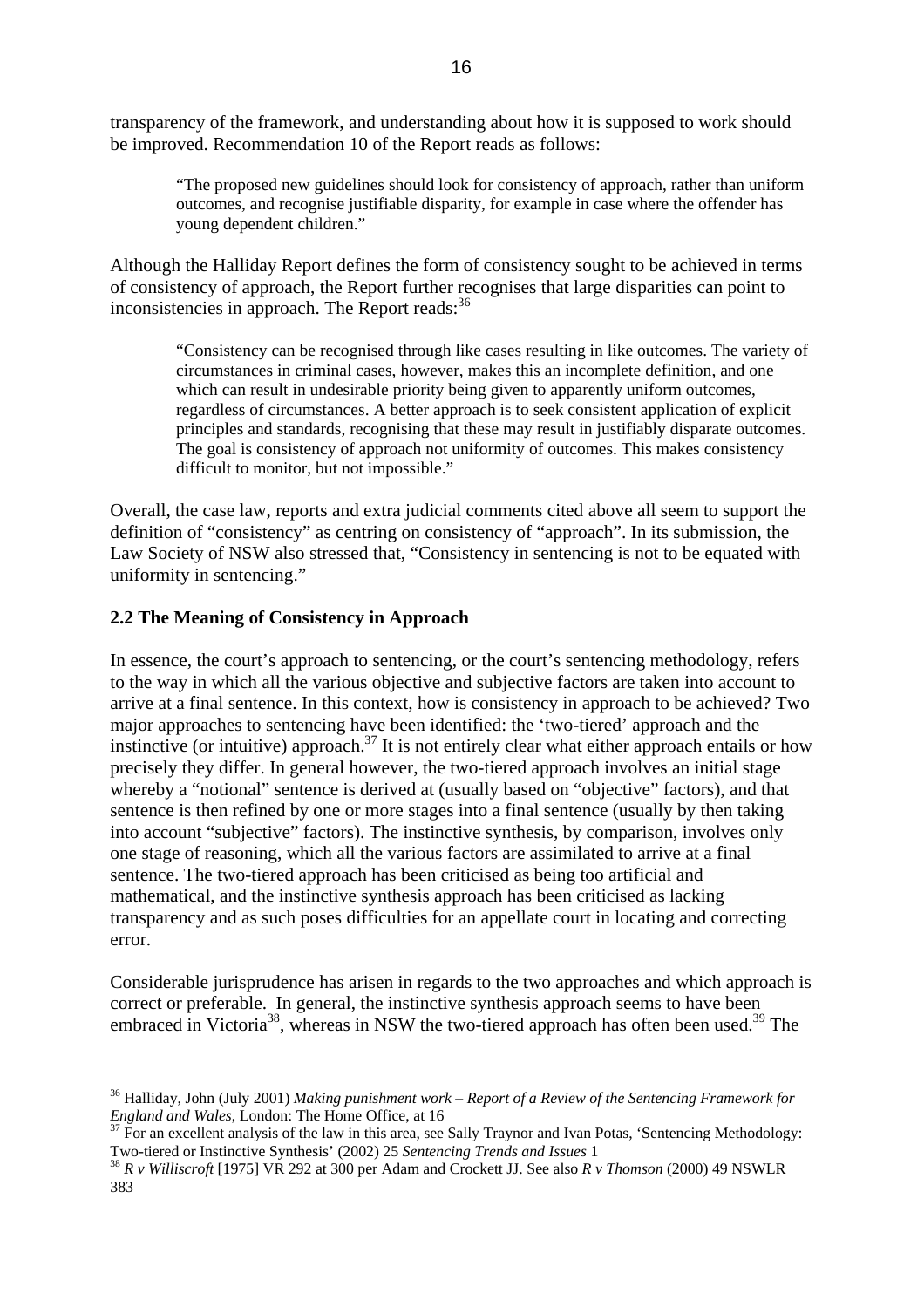<span id="page-16-0"></span>High Court has, on several occasions, considered the issue, but a majority of the Court supporting the order disposing of matter has never conclusively determined which approach is required by law.<sup>40</sup> The issue was first addressed by McHugh J in *AB v The Queen*<sup>41</sup>, where his Honour was highly critical of the two-tiered approach, stating that it was likely to produce an overly heavy sentence, since the initial sentence was unrepresentative of the actual crime and involved generalising the facts of the case. In *Wong*<sup>42</sup>, the two-tiered approach was again criticised, and the instinctive synthesis approach was endorsed:<sup>[43](#page-16-4)</sup>

"[T]he task of the sentencer is to take account of *all* of the relevant factors and to arrive at a single result which takes due account of them all. That is what is meant by saying that the task is to arrive at an "instinctive synthesis". This expression is used, not as might be supposed, to cloak the task of the sentencer in some mystery, but to make plain that the sentencer is called on to reach a single sentence which, in the case of an offence like the one now under discussion, balances many different and conflicting features."

In December 2003, the High Court granted special leave to appeal in the matter of *Markarian v* The Queen<sup>44</sup>, and it appears that this case may be used as a vehicle for the Court to address the issue of which approach to sentencing is the correct or preferable one and how it is to be carried out.

#### **2.3 The Importance of Consistency in Sentencing**

As Chief Justice Spigelman has stated, the rule of law requires that laws are administered *consistently*, and consistency is fundamental to the administration of justice.<sup>45</sup>

The importance of consistency in approach in particular has also been discussed in a number of cases. In *Griffiths v R*<sup>46</sup>, Jacobs J considered the importance of consistency in the following terms:

"…Where equal treatment (i.e. consistency in sentencing) is not the rule a potential offender is encouraged to play the odds, believing that he will be amongst those who escape serious sanction. Certainty of punishment is more important than increasingly heavy punishment."

In *Bugmy*[47,](#page-16-8) Dawson, Toohey and Gaudron JJ reviewed the minimum terms that had been handed down in Victoria, and noted:

"Uniformity of sentencing is a matter of importance. It cannot be pressed too far but what does emerge is that the minimum term fixed for the applicant is higher than any other in the statistics furnished to the Court of Criminal Appeal. That of itself is a matter calling for some scrutiny of the minimum term on the part of the appellate court."

 <sup>39</sup> See for example *R v Cuthbert* [1967] 2 NSWR 329; *R v Gallagher* (1991) 23 NSWLR 230; *R v Winchester*  (1992) 58A Crim R 345

<span id="page-16-1"></span><sup>&</sup>lt;sup>40</sup> This point is made by Kirby J in *Johnson v The Queen* (2004) HCA 15 at paragraph 40<sup>41</sup> (1999) 198 CLR 111

<span id="page-16-2"></span>

<span id="page-16-3"></span><sup>&</sup>lt;sup>42</sup> *Wong v the Queen; Leung v The Queen* (2002) 76 ALJR 79<br><sup>43</sup> Ibid at [75]<br><sup>44</sup> *Markarian v The Queen* [2003] HCATrans 505

<span id="page-16-4"></span>

<span id="page-16-5"></span>

<span id="page-16-6"></span><sup>&</sup>lt;sup>45</sup> Chief Justice Jim Spigelman, 'Reasons for Judgment and the Rule of Law', paper delivered at the National Judicial College, Beijing 10 November 2003, and The Judge's Training Institute, Shanghai, 17 November 2003 <www.lawlink.nsw.gov.au/sc/sc.nsf/pages/spigelman\_031110> at 1.

<span id="page-16-7"></span><sup>46 (1977) 137</sup> CLR 293 at 327.

<span id="page-16-8"></span> $47$  (1990) 169 CLR 525.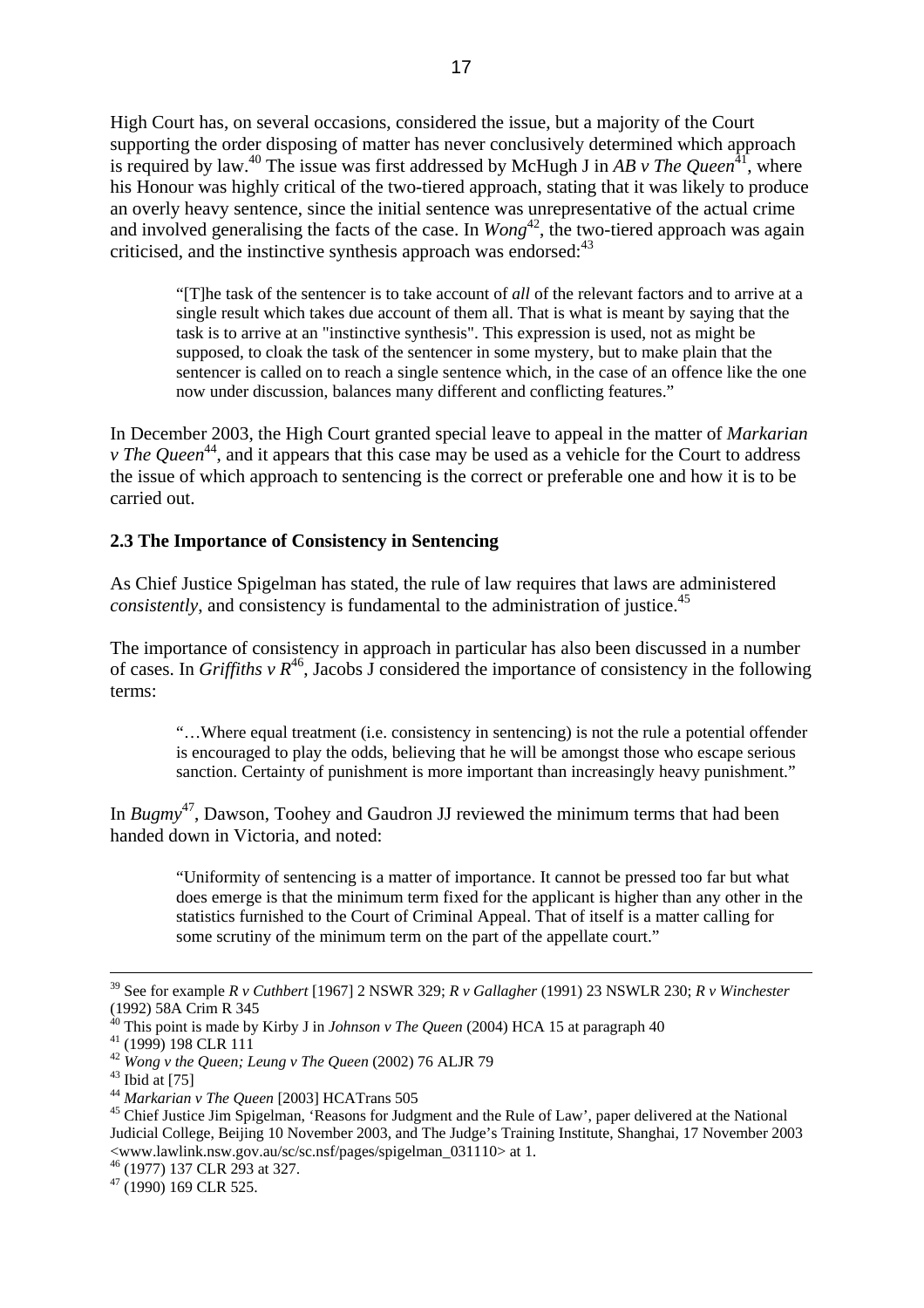<span id="page-17-0"></span>In *Lowe* v  $R^{48}$ , consistency is discussed in the context of the need for an appellate court to intervene where a justifiable sense of grievance had been engendered on the part of the accused where his co-accused has received a lighter sentence than he did, even though the sentence imposed upon the aggrieved accused was itself an otherwise appropriate sentence. However, Mason J referred to the concept of "consistency in punishment", <sup>49</sup> which may be interpreted as being applicable to sentencing generally, and not just in relation to the sentencing of co-offenders. In that case, Mason J stated that:

"Just as consistency in punishment – a reflection of the notion of equal justice – is a fundamental element in any rational and fair system of criminal justice, so inconsistency in punishment, because it is regarded as a badge of unfairness and unequal treatment under the law, is calculated to lead to erosion of public confidence in the integrity of the administration of justice. It is for this reason that the avoidance and elimination of unjustifiable discrepancy in sentencing is a matter of abiding importance to the administration of justice and the community."

#### **2.4 Consistency and Judicial Discretion**

When considering how best to promote consistency in approach to sentencing, the essential issue concerns balancing consistency with judicial discretion.

The High Court has recently emphasised the need for judicial discretion and flexibility to ensure that the sentence meets the particular circumstances of each case. It has often been said that an amount of flexibility and discretion is needed in order that the sentencing judge may consider all the various factors that are assimilated to arrive at a final sentence. In *Weininger v The Queen* the majority considered the issue as follows:<sup>[50](#page-17-3)</sup>

"[I]t is important to avoid introducing "excessive subtlety and refinement" to the task of sentencing. That object is advanced if sentencing and appellate courts pay close attention to identifying those matters that the sentencing judge takes into account in a way that is adverse to the interests of the accused, and those matters that the sentencing judge takes into account in favour of the accused…It must be recognised that not every matter urged on the judge who is to pass sentence has to be, or can be, fitted into one or other category. The judge may be unpersuaded of matters urged in mitigation or in aggravation. The absence of persuasion about a fact in mitigation is not the equivalent of persuasion of the opposite fact in aggravation. So to conclude would ignore the different standards of proof that are to be applied. Further, it would be wrong because it would assume that sentencing is a syllogistic process. It is not. It is a synthesis of competing features which attempts to translate the complexity of the human condition and human behaviour to the mathematics of units of punishment usually expressed in time or money."

<span id="page-17-1"></span><sup>48 (1984) 154</sup> CLR 606 at 610

<span id="page-17-2"></span> $49$  Ibid at 610-611

<span id="page-17-3"></span><sup>50</sup> *Weininger v The Queen* [2003] HCA 14 at [26] per Gleeson CJ, McHugh, Gummow and Hayne JJ. As noted above, it seems that the High Court may use the matter of *R v Markarian* [2003] HCATrans 505 (2 December 2003) to address and consider the issue of approaches to sentencing. See also *Johnson v. The Queen* [2004] HCA 15 per Kirby J at [40]-[44] describing as *obiter*, views on instinctive synthesis and transparency in sentencing.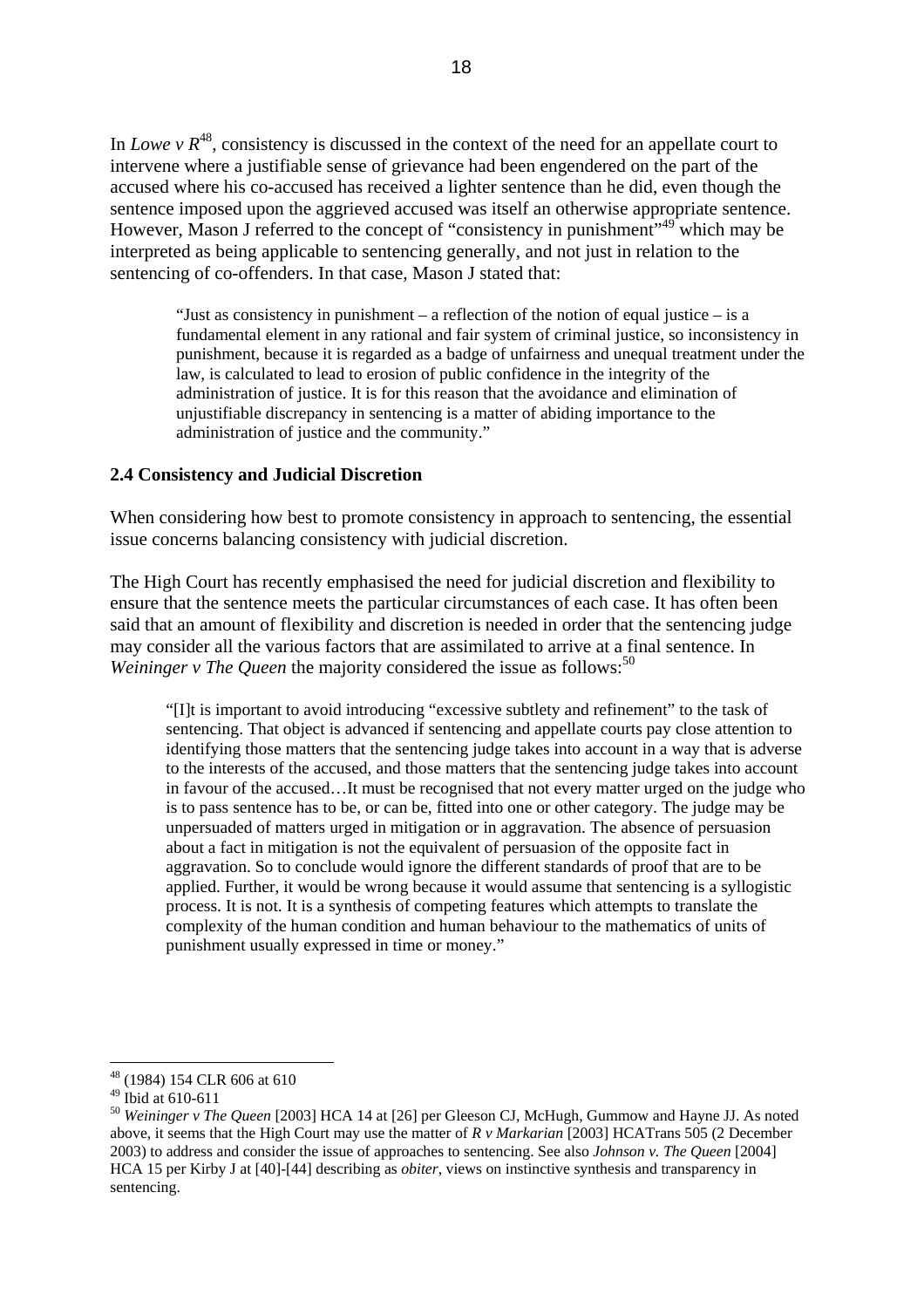<span id="page-18-0"></span>After the promulgation of the guideline in  $R \, v$  *Jurisic*, Spigelman CJ<sup>51</sup> noted that the guideline judgments system emerged in a context in which there was significant public debate concerning the introduction of various forms of legislative prescription to confine the sentencing discretion of judges. Such legislative schemes include grid sentencing (see further *Part 4, Current Measures to Promote Consistency – Guideline Judgments*). Spigelman CJ noted the importance of the continued existence of sentencing discretion as vital for a fair and individualised system of criminal justice, and expressed the view that guideline judgments strike the correct balance between structuring discretion without restricting it, and therefore guideline judgments are to be preferred over restrictive schemes such as grid sentencing.

After the judgment in *R v Jurisic*, the NSW Parliament introduced legislation providing for the promulgation of guideline judgments.<sup>52</sup> The provisions were introduced in recognition that the system of guideline judgments would balance the need for consistency with the need for judicial discretion:  $53$ 

"[S]entencing guidelines promote greater consistency in sentencing, without inappropriately fettering judicial discretion. That is important. Public confidence in the administration of criminal justice requires both consistency in sentencing decisions and flexibility to ensure that the sentence meets the particular circumstances of each case."

## **2.5 Consistency in sentencing for a particular offence and "elections"**

In relation to consistency in sentencing for particular offences, it is inevitable that practical inconsistencies will arise in situations where there is a choice of jurisdiction. For example, some indictable offences may be charged summarily and be subject to a lesser penalty. If charged on indictment a penalty up to the maximum may be imposed, with appeals to the Court of Criminal Appeal (governed by the provisions of the *Criminal Appeal Act 1912*). If charged summarily in the Local Court, there is a jurisdictional limit of  $2$  years,<sup>54</sup> with sentence appeals to the District Court on the evidence. The reasons are not included,<sup>55</sup> and it is a different type of appeal, by way of rehearing. The issues of "elections" and a comparison of the appeal provisions from Local Court to District Court, and District Court to the Court of Criminal Appeal are considered in detail at a later stage.<sup>56</sup>

#### **2.6 Disparity between Co-offenders**

 $\overline{a}$ 

In *Ellis*, the majority of the Court of Criminal Appeal held that *other* than in the sentencing of co-offenders, the test for disparity is whether the sentence under review was outside the *range* of sentences appropriate to the objective gravity of the offence and the subjective circumstances of the offender.<sup>57</sup> However, in relation to the sentencing of co-offenders,

<span id="page-18-1"></span><sup>51</sup> Chief Justice Jim Spigelman, "Sentencing Guideline Judgments" (1999) 73 Australian Law Journal 876 at 876-7<br><sup>52</sup> See Part 4 Current Measures to Promote Consistency – Guideline Judgments

<span id="page-18-2"></span>

<span id="page-18-3"></span><sup>&</sup>lt;sup>53</sup> The Hon Ms Harrison, Minister for Sport and Recreation, on behalf of Mr Whelan, Hansard, Legislative Assembly, 28 October 1998 p9190-9191

<span id="page-18-4"></span><sup>54</sup> The jurisdictional limit of the Local Court was recently considered in *R v Doan* (2000) 50 NSWLR 115; (2000) 115 A Crim R 497; [2000] NSWCCA 317

<span id="page-18-5"></span> $55$  Even the reasons for imprisonment for 6 months or less are not included. Such reasons must be recorded by

<span id="page-18-6"></span>way of section 6(2) of the *Sentencing Procedure Act 1999* no 92.<br><sup>56</sup> As to elections, see 7.1 The Election Process. On the appeal provisions, see Part 5, Appeals Against Sentence and their Limitations.

<span id="page-18-7"></span><sup>57</sup> *R v Ellis* (1993) 68 A Crim R 449, per Hunt CJ at CL at 461. Kirby P in dissent at 456-59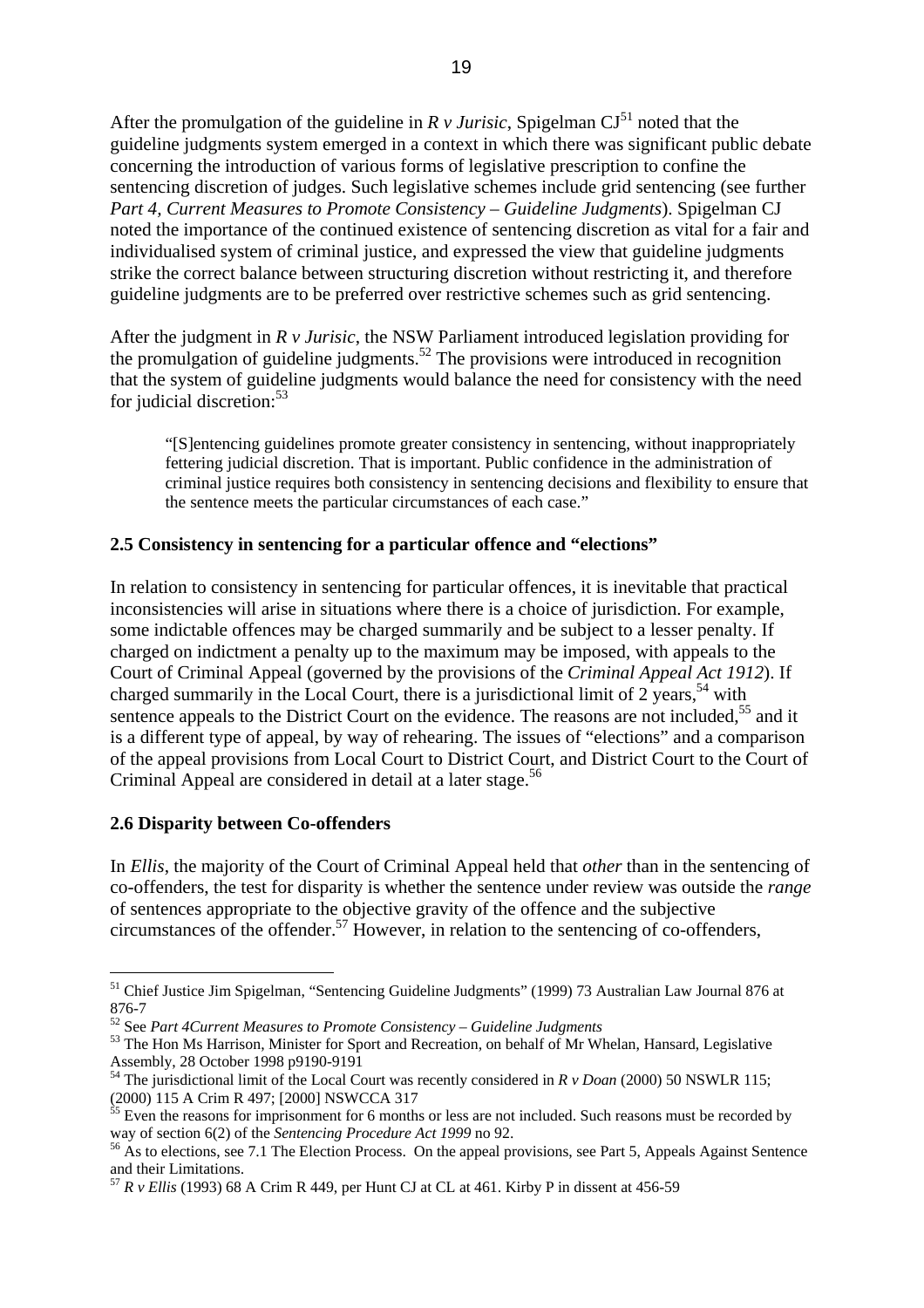<span id="page-19-0"></span>disparate sentences tend to give the impression of inequality of treatment in apparently like cases. The major principle is that although equal justice requires that like be treated alike, if there are relevant differences, due allowance should be made, even in the sentencing of cooffenders.

In *Postiglione*<sup>58</sup>, the High Court considered an appeal against sentence by a person where his co-offenders received a markedly different sentence. The High Court held, with McHugh and Gummow JJ in dissent, that the sentence imposed on the offender, in comparison with the sentence imposed on his co-offender, gave rise to a justifiable sense of grievance. The Court recognised that disparity, even as between co-offenders, is not simply the imposition of different sentences for the same offence. As stated by Gaudron and Gummow JJ:

"Equal justice requires that like should be treated alike but that, if there are relevant differences, due allowance should be made for them. In the case of co-offenders, different sentences may reflect different degrees of culpability or their different circumstances. If so, the notion of equal justice is not violated… Discrepancy or disparity is not simply a question of the imposition of different sentences for the same offence. Rather, it is a question of due proportion between those sentences, that being a matter to be determined having regard to the different circumstances of the co-offenders in question and their different degrees of criminality. The different circumstances involved in this case, namely, the fact that Savvas was the principal organiser in both conspiracies and that Postiglione rendered significant assistance to police and prosecuting authorities, clearly require that Postiglione receive a markedly lesser sentence than that imposed on Savvas."

In the matter of *Houvardas*<sup>59</sup>, the NSW Court of Criminal Appeal considered a sentence appeal where the appellant's co-offender received a substantially longer sentence than the principal co-offender. The Court of Criminal Appeal drew together the authority considering the principle of parity. The Applicant argued that it was contrary to sound sentencing principle for him to be sentenced more harshly than his wife, who was the principal. Again, the Court held that the disparity in the sentences imposed is only an issue if it is unjustifiable disparity. Heydon JA held, with Mason P and Smart AJ agreeing:

"Sentencing an accessory more severely than a principal offender does not necessarily create a justifiable sense of grievance. Whether it does will depend on the circumstances of the particular case. The circumstances of this case could not fairly create that sense of grievance because of the role of the applicant as instigator."

## **2.7 Consistency: an actual or perceived problem?**

As the Attorney-General recently stated:<sup>[60](#page-19-3)</sup>

"One aspect of the justice system which creates great frustration in the community is the perception of inconsistency in sentencing."

<span id="page-19-4"></span>The importance of public confidence in the sentencing process is of utmost importance, and is discussed in numerous places.<sup>61</sup> A public perception of a lack of consistency in sentencing can lead to a sense of frustration and lack of confidence in the criminal justice system.

<span id="page-19-1"></span><sup>58 (1997) 189</sup> CLR 295, 94 A Crim R 397.

<span id="page-19-2"></span> $59$  [2000] NSWCCA 203.

<span id="page-19-3"></span><sup>&</sup>lt;sup>60</sup> The Hon Bob Debus MP, NSW Attorney General (2003) "The NSW Sentencing Council – Its role and functions" 15(6) *Judicial Officers Bulletin* 45 at 46.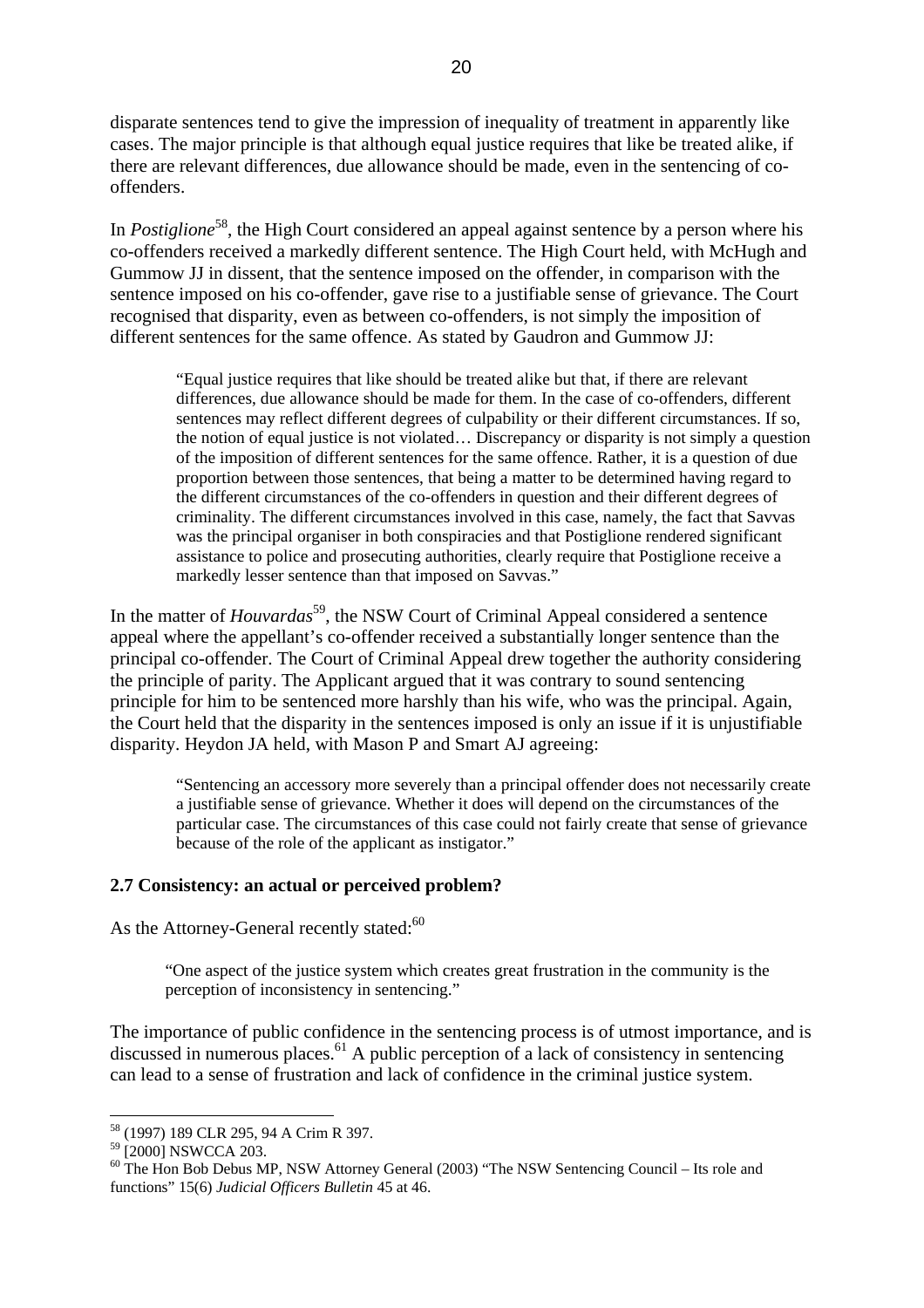The issue of public confidence is linked to whether inconsistency in sentencing is actual or perceived. Note also that the recent report by the Hon Gordon Samuels AC CVO QC, "Review to Consider the Merits of Establishing a Specialist Gun Court in New South Wales", concludes that, in relation to firearm offences, there is no evidence of inconsistency in sentencing in the Local Court or District Court.<sup>[62](#page-20-0)</sup>

This issue has also been explored in other jurisdictions, although the issue considered is usually the perception of adequacy of punishment in terms of severity rather than consistency as such. In England, the Halliday Report explored this issue, discussing numerous surveys that show levels of public confidence in the adequacy of punishment are low, however, they also suggest that awareness amongst the public as to the levels of punishment actually imposed are also low. The survey suggests that:

- "the public is badly under-informed about sentencing severity, and believes it to be more lenient than it is; and
- when faced with sentencing options, the public seem ready to pass sentences broadly in line with existing practice."

The Report continues that what is needed is:

- "Better and more accessible information for the public about how sentencing is supposed to work, in this respect, and how it is working in practice;
- Better information for sentencers about what the public think, and on what information the various opinions are based; and
- Better information about the cost of the punitive element of sentences if, and when, they can be disaggregated from the crime reduction elements."

To similar effect, Lord Justice Auld has considered the role of public confidence in the criminal justice system.[63](#page-20-1) His Honour states:

"Public confidence is thus, and is likely to remain, an imprecise tool for determining how well a criminal justice system is performing and what needs to be done to improve it. Public confidence is not so much an aim of a good criminal justice system; but a consequence of it."

The NSW Bureau of Crime Statistics and Research has also considered the lack of public understanding about the sentencing process. This can cause concern about leniency where there seems to be large disparities in the outcomes and penalties for superficially similar crimes. The bureau states, "this lack of understanding can easily be manipulated by the media to create the impression that the courts are very haphazard in the way they deal with offenders."[64](#page-20-2)

<span id="page-20-2"></span>64 Baker, J (1998) "*Crime and Justice Bulletin no 40: Are the Courts Becoming more Lenient? Recent Trends in Convictions and Penalties in NSW Higher and Local Courts*" Sydney: BOCSAR

 <sup>61</sup> See for example, Mason J in *Lowe*, paragraph 8; Potas, paragraph 26; introduction of legislative basis for guideline judgments, paragraph 60; Gleeson CJ in *Wong*, paragraph 66; Spigelman CJ in *Jurisic*, paragraph 84;

<span id="page-20-0"></span>Spigelman CJ in *Whyte*, paragraph 67; and McHugh J in *Everett*, paragraph 83<br><sup>62</sup> Report by the Hon Gordon Samuels AC CVO QC, *Review to Consider the Merits of Establishing a Specialist Gun Court in New South Wales. Marc* 

<span id="page-20-1"></span><sup>&</sup>lt;sup>63</sup> Lord Justice Auld, (September, 2001) *Review of the Criminal Courts of England and Wales*, London: the Stationary Office at paragraph 31-32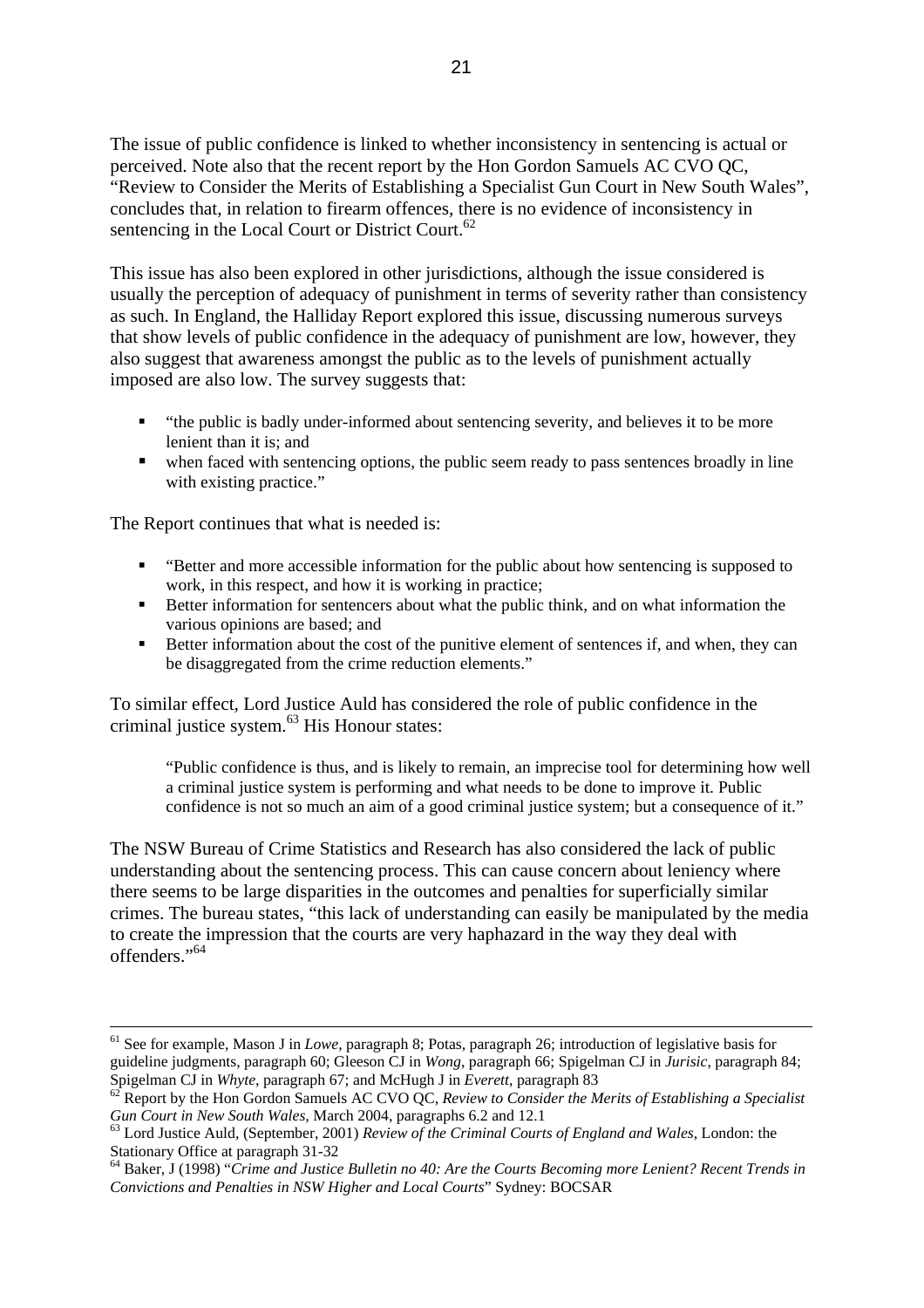The recognition of concerns in relation to the role of public confidence and lack of public understanding about the sentencing process should not merely be acknowledged, but underlies the need for action including public education.<sup>65</sup>

In an English guideline judgment of *Keating and McInerney,* Lord Wolf further considers the use of "surveys" of members of the public and the need for caution in using them, particularly in the context of guideline judgments.

To what extent do the above conclusions apply in the NSW context? In the 1980's and early 1990's a number of studies on public attitudes towards sentencing were conducted in Australia but it appears that no more recent studies exist. The Australian Institute of Criminology undertook an important 1987 study entitled "How the public sees sentencing: an Australian Survey", which found:<sup>[66](#page-21-1)</sup>

- That the average response broadly agreed with typical court decisions;
- A diversity of opinion across socio-demographic groups; and
- An unexpected sophistication in public attitudes about crime and punishment.

A similar survey undertaken in 2004, in the context of the Local Court, could provide interesting comparisons, and better inform the NSW Sentencing Council on public perceptions of sentencing, in particular the inconsistency of sentencing, and the basis for these views  $67$ 

It has been said that media reporting of criminal cases plays a significant role in creating inaccurate public views regarding sentencing. This issue was raised in the submissions of the NSW Law Society and a Local Court Magistrate, and was also considered in the report of Mr Samuels in relation to the merits of establishing a Gun Court.<sup>68</sup> Generally, the view is that the media overemphasise the occasional inadequate sentence and tend to portray as inadequate sentences which, if the circumstances were fully appreciated and reported, may not seem inadequate. Although a public perception of leniency in sentencing does not necessarily involve a perception of inconsistent sentencing, the two are least related. In this sense, it is probably fair to say that there is some perception of inconsistency in sentencing and that perception is at least partly based on or encouraged by media reporting.

Whether or not there is inconsistency in sentence in actuality is another issue. Objectively measuring the actual extent of inconsistency in approach to sentencing would be an extremely difficult task. It could be gathered in a number of ways. Canvassing the opinion of Judges of the District Court who have experience in dealing with appeals from sentences imposed in the Local Court is one means of assessing the extent of inconsistency in approach to sentencing. Interestingly, the submission from a Judge of the District Court stated:

"In general, the sentences I see are, with some notable exceptions, reasonable and consistent."

<span id="page-21-1"></span><span id="page-21-0"></span> $65$  This is perhaps a matter in which the Council could play a significant role if given statutory power to do so. 66 Australian Institute of Criminology, *How the Public Sees Sentencing: An Australian Survey*, No 4,Trends and Issues in Criminal Justice, April 1987.

<span id="page-21-2"></span> $67$  However, the Council considers that at the present time there is insufficient basis for such a use of time and resources.

<span id="page-21-3"></span><sup>68</sup> Report by the Hon Gordon Samuels AC CVO QC, *Review to Consider the Merits of Establishing a Specialist Gun Court in New South Wales,* March 2004, paragraph 6.1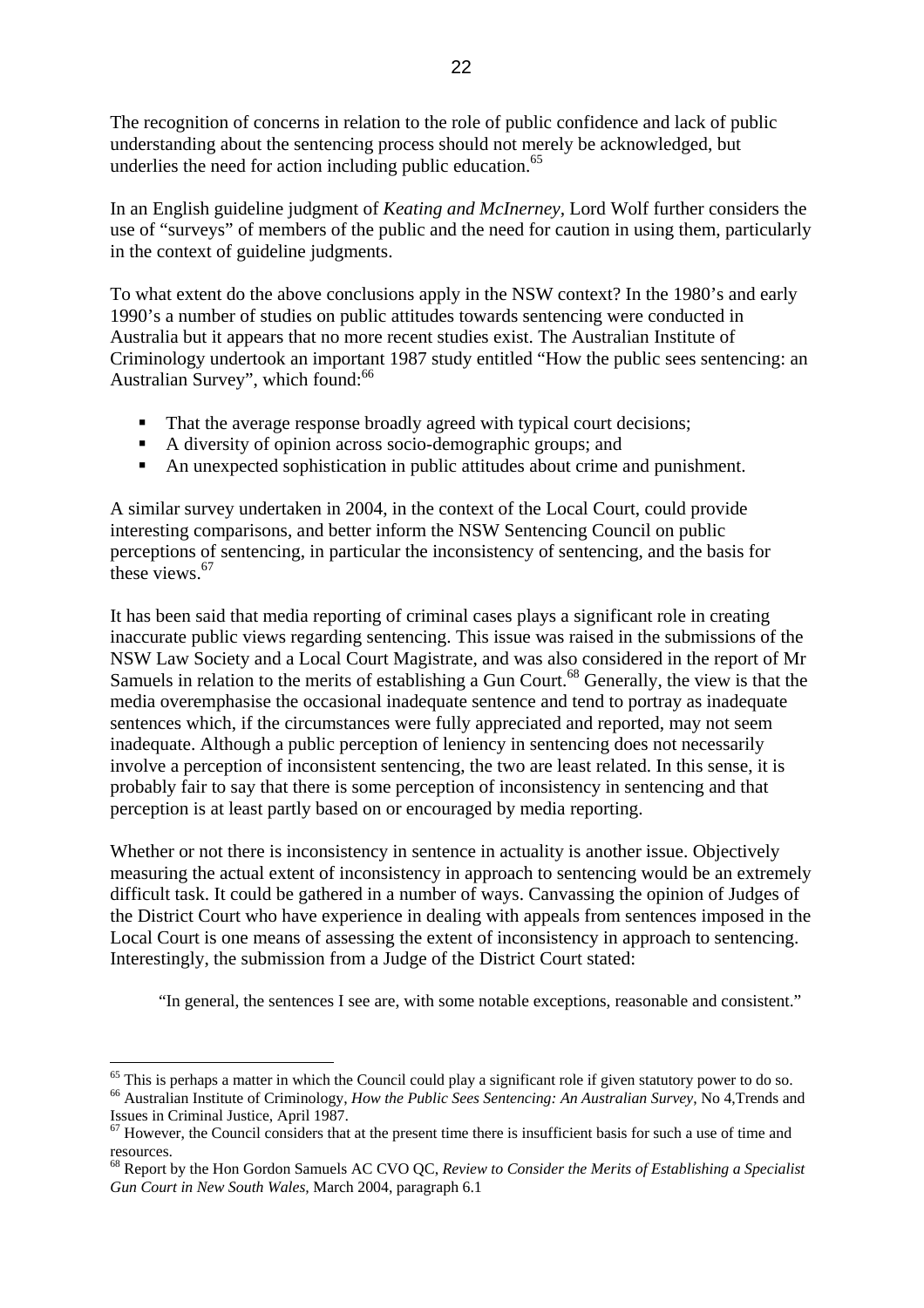The "notable comparisons" referred to involved the sentencing practices of certain magistrates, including some more senior magistrates, who appeared to be "unaware of some basic principles of sentencing." Another method for assessing the extent of inconsistency in approach to sentencing is provided by the recent report of the Bureau of Crime Statistics and Research into sentencing of PCA offences. (For discussion of a case study of sentencing inconsistency relating to PCA offences, see *Part 3, NSW Local Courts – Sentencing*). This offers a scientific approach according to which state-wide data about sentencing outcomes for a particular offence is controlled against variables such as the relevant facts of the crime and availability of sentencing options. However, the Council considers that the main issue is how sentencing consistency could be better promoted, and as such it is not necessary to determine the extent to which sentencing is actually inconsistent, but only to identify impediments to consistency which currently exist and how consistency could be better promoted.

In conclusion, "discrepancy" or "disparity" in sentencing is not simply a question of imposition of different sentences for the same category of offence.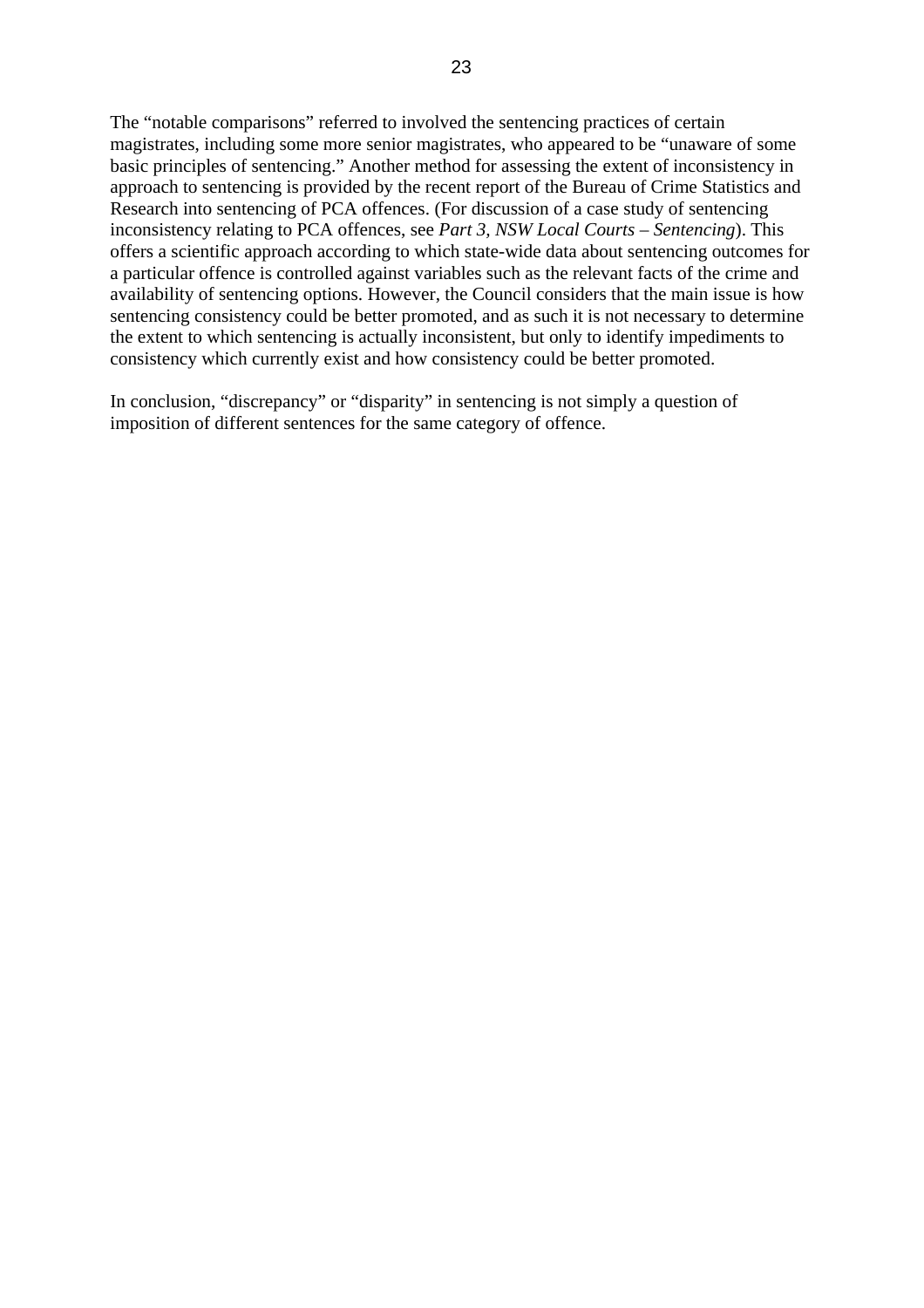## <span id="page-23-0"></span>**3. NSW LOCAL COURTS**

The Local Courts sit in 158 locations across  $\text{NSW}^{69}$ , covering the Sydney Metropolitan area as well as regional and rural areas of the State.

Criminal matters represent the majority of the caseload of NSW Local Court. In 2003, 266,179 criminal prosecutions were commenced and 266,307 cases were finalised in the Local Courts' criminal jurisdiction.<sup>70</sup> Nearly 98% of criminal prosecutions in NSW are heard by Local Court Magistrates, and the proportion continues to rise.<sup>71</sup>

Despite the high volume of criminal matters finalised, the NSW Local Court has achieved excellent outcomes in terms of the time taken to finalise matters: $<sup>72</sup>$  $<sup>72</sup>$  $<sup>72</sup>$ </sup>

"The Report on Government Services 2004 (published on 30 January 2004) outlined the result of the 2002/2003 Courts Administration Working Group (COAG) report.

The results reported indicated:

The Court in its criminal jurisdiction ranked first in Australia for timeliness…As of 31 December 2003, 96.98% of all criminal matters were disposed of within six months of initiation. 99.55% of all criminal cases were disposed of within 12 months."

Outside the hearing of criminal offences, the most significant area of work is the adjunct criminal jurisdiction of domestic and personal violence.<sup>73</sup> In 2003, a total of 45, 517 applications for domestic and personal violence orders were made, a slight increase from 2002.<sup>[74](#page-23-6)</sup>

The issue of court waiting times and court delay, particularly as concerns the Local Courts, has been a particular focus in recent years. In 2001-2002, the Public Accounts Committee considered the issue of court waiting times<sup>75</sup>, and it is understood that Cabinet is currently finalising the Government's response. The report does not address the issue of consistency in sentencing.

<span id="page-23-1"></span><sup>&</sup>lt;sup>69</sup> Local Court NSW, Annual Review, 2003, p6

<span id="page-23-2"></span><sup>&</sup>lt;sup>70</sup> Local Court NSW, *Annual Review*, 2003, p6. The Court achieved a "clearance ratio" of above 100%.<br><sup>71</sup> Local Court NSW, *Annual Review*, 2003, p6. In the second joint submission from the NSW Police and the

<span id="page-23-3"></span>Ministry for Police, received by the Sentencing Council in April 2004, it is asserted at page 7 that "police prosecutors undertake 98% of all prosecutions in NSW. The Council has difficulty in reconciling this figure as it suggests that police prosecutors prosecute *all* matters in the Local Court.

<span id="page-23-5"></span><span id="page-23-4"></span>

<sup>&</sup>lt;sup>72</sup> Local Court NSW, Annual Review, 2003, p6<br><sup>73</sup> Local Court NSW, Annual Review, 2002, p7. This jurisdiction was conferred by the inception of Part XVA of<br>the Crimes Act 1900.

<span id="page-23-7"></span><span id="page-23-6"></span>

the *Crimes Act <sup>1900</sup>*. 74 Local Court NSW, *Annual Review*, 2003, p8 75 NSW Public Accounts Committee (NSW Legislative Assembly Statutory Committee), *Inquiry into Court Waiting Times*, No 133, 2001

<sup>&</sup>lt;http://www.parliament.nsw.gov.au/prod/web/phweb.nsf/frames/committees?open&tab=committees> This inquiry occurred pursued to reports of the NSW Auditor General in 1999 and 2001: NSW Auditor-General,

*Management of Court Waiting Times, 1999 <http://www.audit.nsw.gov.au/perfaud-rep/Year-1999-*

<sup>2000/</sup>courtswait99/contents.html>; NSW Auditor-General, *Follow-up Performance Audit Report – Management of Court Waiting Times*, 2001 < http://www.audit.nsw.gov.au/perfaud-rep/followup-sept01/followup2 contents.html>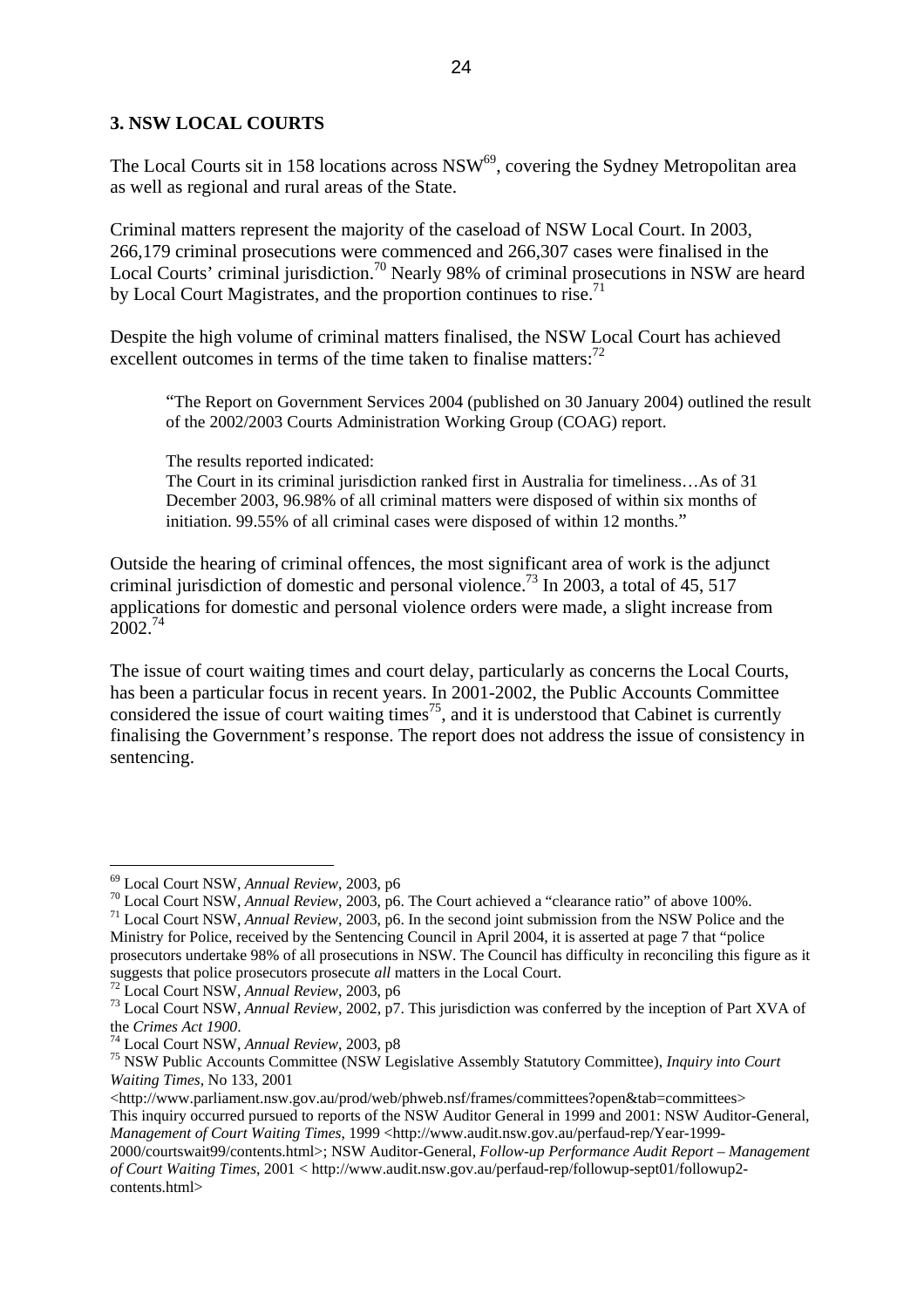## <span id="page-24-0"></span>**3.1 Local Court Magistrates**

Of a total of 134 Magistrates appointed in NSW, there are 111 Local Court Magistrates.<sup>76</sup> There are also several Acting Magistrates at any one time.<sup>77</sup>

## **3.2 Criminal Jurisdiction**

NSW Local Courts have jurisdiction to hear and determine charges that relate to offences permitted or required to be dealt with summarily.[78](#page-24-3) These include the following types of offences:

- 1. Offences under an Act that is required to be dealt with summarily;
- 2. Offences described as a summary offence;
- 3. Offences that are not required to be dealt with on indictment and for which the maximum penalty that may be imposed does not include imprisonment for more than 2 years; and
- 4. Offences that may be dealt with summarily or on indictment, where no election is made that it be dealt with on indictment.

In relation to point 4 above, a distinction is made in the legislation between Table 1 and Table 2 offences.<sup>79</sup> Offences listed in either Table are to be dealt with summarily unless an election is made. In the case of Table 1 offences, the election to have the matter dealt with on indictment can be made by either the prosecutor or the person charged with the offence. For Table 2 offences, the election can only be made by the prosecutor.<sup>80</sup> The maximum penalties that can be imposed where Table 1 and 2 offences are dealt with summarily are provided in sections 267 and 268 respectively, of *the Criminal Procedure Act* 1999<sup>[81](#page-24-6)</sup>

The Local Court's Annual Review for 2002 notes that it has become increasingly common for the DPP to proceed summarily with indictable offences where an election could have been made to deal with the matter on indictment.<sup>82</sup> It was stated that "the experience of the Local Court is that the DPP uses the Local Court jurisdiction wherever possible as an alternative to committal to the District Court" and that "use of the Local Court has considerable cost benefit advantages and allows the District Court to focus on complex and serious criminal trials."<sup>83</sup>

The importance of the election process is considered in further detail in *Part 7, Role of Prosecutorial Practice in Ensuring Consistency, Importance of election regarding indictable offences and the standard non-parole sentencing scheme*.

<span id="page-24-1"></span> $\overline{a}$ 76 Local Court NSW, *Annual Review*, 2003 at p19-22. "Local Court Magistrates" excludes Magistrates of Children's Courts, NSW Administrative Decisions Tribunal, Drug Court, Coroner's Court, Commonwealth

<span id="page-24-2"></span>Court, and Licensing Court, as well as the State Coroner, Chief Industrial Magistrate and Chief Mining Warden. 77 Magistrates are appointed by the Governor, and qualification depends on eligibility to be admitted as a barrister or solicitor of the Supreme Court of NSW, or of any Court of any other Australian State or Territory, or of the High Court: section 12 of the *Local Court Act 1983*. The Governor also appoints a Chief Magistrate, who has the power to require specified functions to be exercised by specified Magistrates or a specified class of Magistrates: section 14 of the *Local Court Act 1983*. Deputy Chief Magistrates may also be appointed by the

<span id="page-24-4"></span><span id="page-24-3"></span>

Governor: section 15 of the *Local Court Act 1983*.<br><sup>78</sup> See section 6 of the *Criminal Procedure Act 1986*.<br><sup>79</sup> Tables 1 and 2 are located in Schedule 1 to the *Criminal Procedure Act 1986*.<br><sup>80</sup> See section 260 of the

<span id="page-24-5"></span>

<span id="page-24-6"></span>

<span id="page-24-7"></span>

<span id="page-24-8"></span>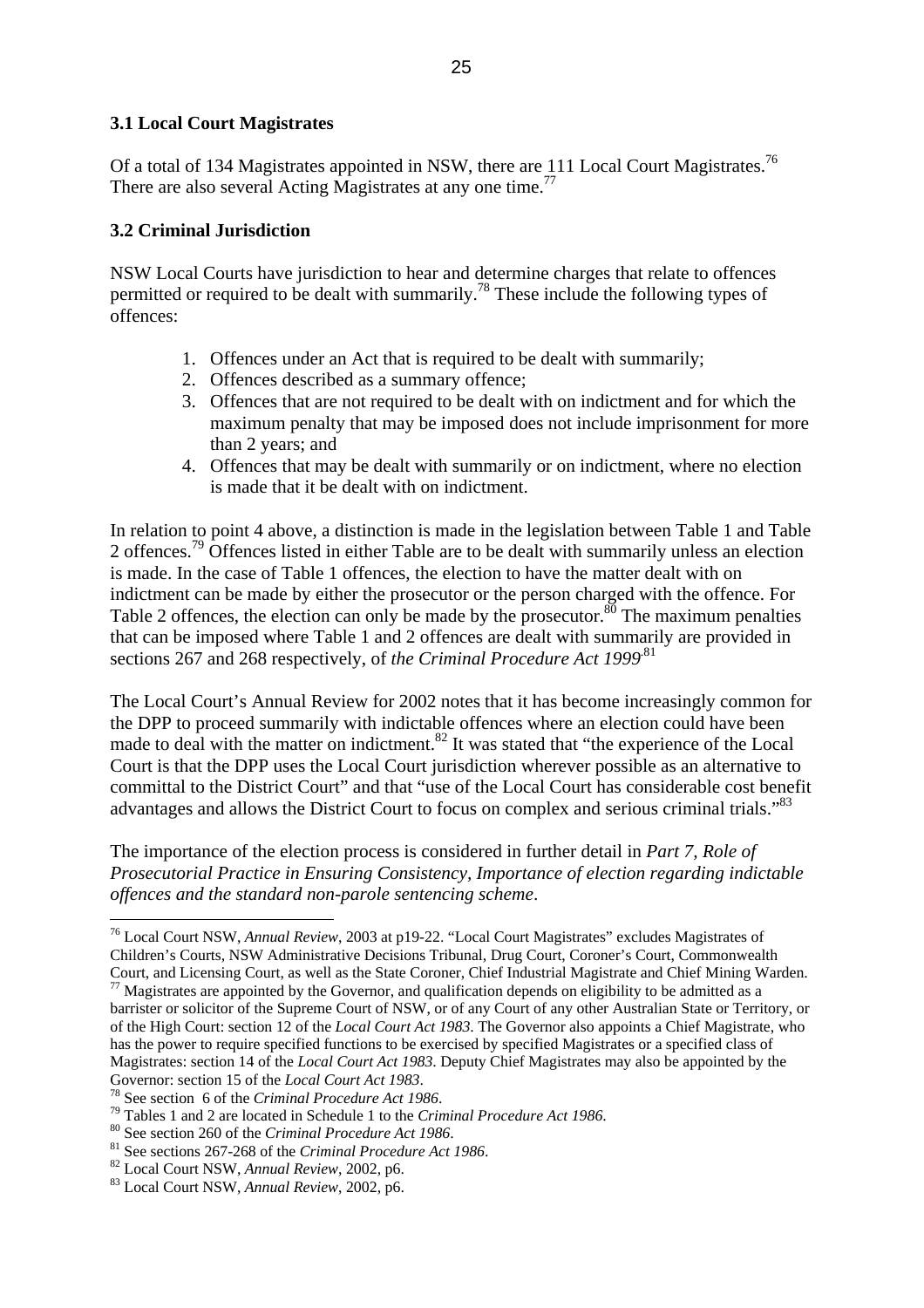<span id="page-25-0"></span>The criminal jurisdiction of the Local Court also covers committal hearings for strictly indictable offences and also those which are permitted to be dealt with summarily but where no such election has been made. About 60% of all cases before the higher Courts (i.e. the District and Supreme Courts) appear following a committal hearing in the Local Court.<sup>[84](#page-25-1)</sup> Committal hearings involve a preliminary hearing by the magistrate of the evidence against the accused. Where a guilty plea is entered, or the accused reserves his or her right to a defence, the question for the Court is whether the evidence is "capable of satisfying a jury, properly instructed, beyond reasonable doubt, that the accused person is guilty of an indictable offence.<sup>85</sup> If so satisfied, the accused is committed for trial before a higher court, usually the District Court. Where a guilty plea is entered, the accused is committed for sentence before a higher court. In 2002, 2,237 cases were committed for trial and 1,458 cases were committed for sentence, to the District Court.<sup>[86](#page-25-3)</sup>

The maximum sentence of imprisonment that the Local Court can impose is two years, <sup>87</sup> and a consecutive sentence cannot be imposed such that the total period of imprisonment is more than 3 years.<sup>88</sup> Since 14 February 2004, when Schedule 2 of the *Crimes Legislation Further Amendment Act 2003* (NSW) came into effect, Local Courts have the power to impose consecutive sentences with total duration of up to 5 years.

Table 1 below shows the 20 offences most commonly sentenced in NSW Local Courts in 2002. Low, mid and high-range Prescribed Concentration of Alcohol (PCA) offences all featured in the ten most common offences (at sixth, first and fifth respectively). Together these three PCA offences counted for approximately 20% of the total sentences imposed. Other common offences sentenced were common assault (second), larceny (third) and drive while disqualified (fourth).

| <b>Number</b> | <b>Name of Offence</b>          | Percentage | <b>Legislation</b>                 |
|---------------|---------------------------------|------------|------------------------------------|
|               |                                 | of total   |                                    |
|               |                                 | sentences  |                                    |
|               | Mid-range Prescribed            | 11.2%      | Road Transport (Safety and Traffic |
|               | <b>Concentration of Alcohol</b> |            | Management) Act 1999, s 9(3)       |
|               | (PCA)                           |            |                                    |
|               | Common assault                  | 7.7%       | <i>Crimes Act 1900, s 61</i>       |
| 3             | Larceny                         | 6.6%       | Crimes Act 1900, s 117             |
|               | Drive while disqualified        | 4.8%       | Road Transport (Driver Licensing)  |
|               |                                 |            | Act 1998, s $25A(1)$               |
|               | High-range PCA                  | 4.7%       | Road Transport (Safety and Traffic |
|               |                                 |            | Management) Act 1999, s 9(4)       |

*Table 1: The 20 Most Common Offences Sentenced in NSW Local Courts in 2002*[89](#page-25-6)

<span id="page-25-1"></span><sup>84</sup> NSW Bureau of Crime Statistics and Research, Statistics Services Unit, NSW Criminal Courts Statistics 2002, 2003, at p11.<br> $^{85}$  Section 62(1) of the *Criminal Procedure Act 1986*.

<span id="page-25-2"></span>

<span id="page-25-3"></span><sup>&</sup>lt;sup>86</sup> NSW Bureau of Crime Statistics and Research, Statistics Services Unit, NSW Criminal Courts Statistics 2002, 2003, at p11.<br> $^{87}$  Section 27(2) of the *Criminal Procedure Act 1986*.

<span id="page-25-4"></span>

<span id="page-25-6"></span><span id="page-25-5"></span>

<sup>&</sup>lt;sup>88</sup> section 58 of the Sentencing Procedure Act 1999.<br><sup>89</sup> Keane J and Poletti P, Judicial Commission of NSW, 'Common Offences in the Local Court', Sentencing *Trends and Issues*, No 28, Sept 2003.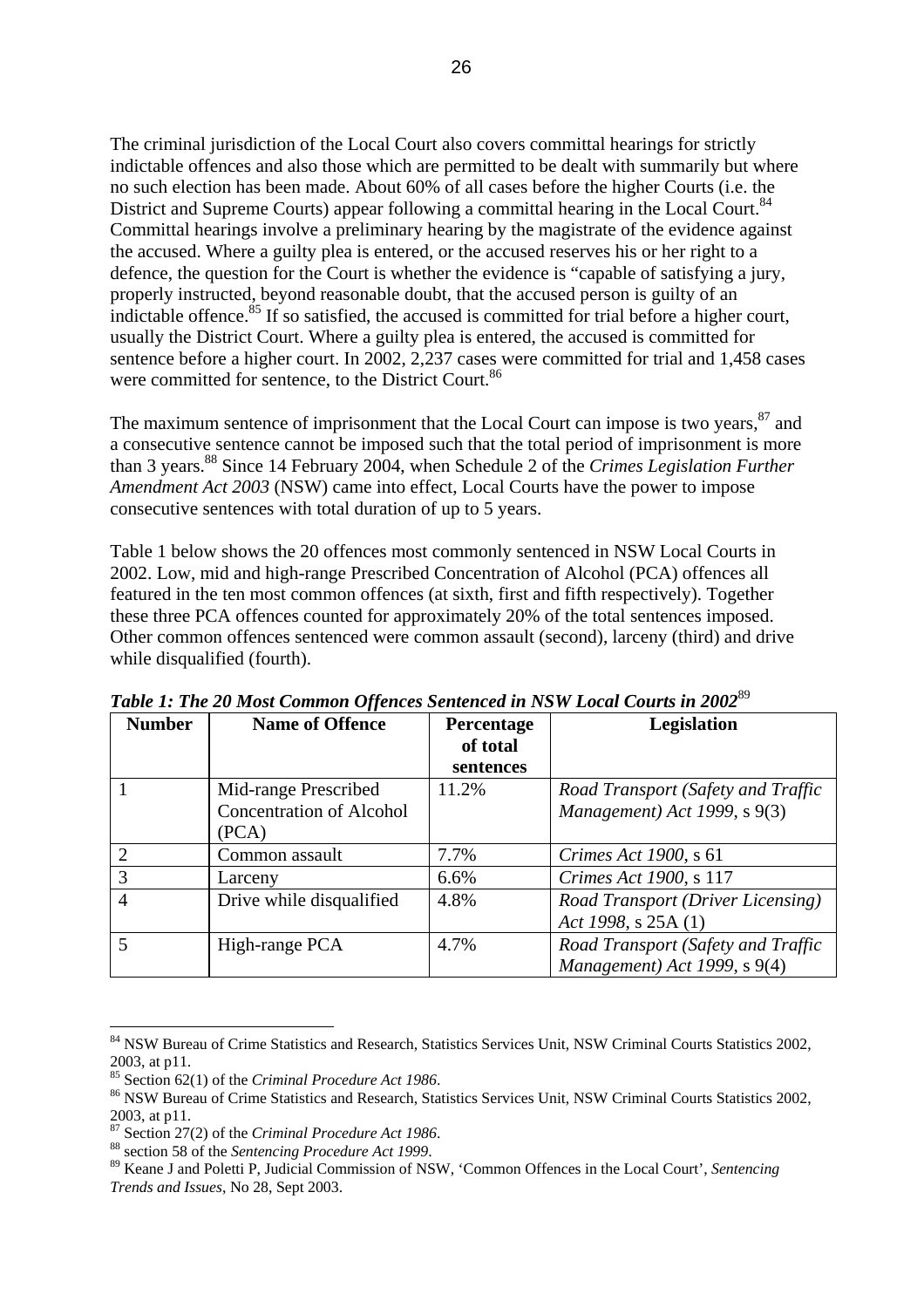<span id="page-26-0"></span>

| 6              | Low-range PCA                                                           | 4.7% | Road Transport (Safety and Traffic<br>Management) Act 1999, s 9(2)     |
|----------------|-------------------------------------------------------------------------|------|------------------------------------------------------------------------|
| $\overline{7}$ | Possess prohibited drug                                                 | 4.0% | Drug Misuse and Trafficking Act<br>$1985$ , s $10(1)$                  |
| 8              | <b>Malicious</b><br>destruction/damage                                  | 3.8% | Crimes Act 1900, s 195(a)                                              |
| 9              | Knowingly contravene<br><b>AVO</b>                                      | 3.1% | Crimes Act 1900, s 562I                                                |
| 10             | Drive while suspended                                                   | 3.1% | Road Transport (Driver Licensing)<br>Act 1998, s 25A(2)                |
| 11             | Assault occasioning bodily<br>harm                                      | 3.0% | Crimes Act 1900, s 59(1)                                               |
| 12             | Drive without being<br>licensed                                         | 2.7% | Road Transport (Driver Licensing)<br>Act 1998, s $25(1)$               |
| 13             | Negligent driving (not<br>occasioning death or<br>grievous bodily harm) | 2.2% | Road Transport (Safety and Traffic<br>Management) Act 1999, s 42(1)(c) |
| 14             | Drive unregistered vehicle                                              | 2.1% | Road Transport (Vehicle<br><i>Registration</i> ) Act 1997, s 18(1)     |
| 15             | Drive while licence<br>refused/cancelled                                | 2.0% | Road Transport (Driver Licensing)<br>Act 1998, s 25A(3)                |
| 16             | Assault with intent on<br>certain officers                              | 2.0% | Crimes Act 1900, s 58                                                  |
| 17             | Goods in custody                                                        | 1.9% | Crimes Act 1900, s 527C(1)                                             |
| 18             | Offensive language                                                      | 1.8% | Summary Offences Act 1988, s 4A                                        |
| 19             | Offensive conduct                                                       | 1.3% | Summary Offences Act 1988, s 4                                         |
| 20             | Break, enter and steal                                                  | 1.3% | Crimes Act 1900, s 112(1)                                              |

# **3.3 Legal representation**

 $\overline{a}$ 

One characteristic of the Local Court is the relatively high proportion of unrepresented persons. According to BOCSAR statistics, persons were represented in 55.2% of matters finalised in 2002, a slight increase from  $53.7\%$  in 2001.<sup>90</sup> In both 2001 and 2002, represented persons were more likely than unrepresented persons to be found guilty.<sup>91</sup> Another issue to consider is that unrepresented persons are less likely to appeal.<sup>[92](#page-26-3)</sup>

## **3.4 Prosecution of Criminal Offences in the Local Court**

Both police prosecutors and officers from the Office of the Director of Public Prosecutions (ODPP) appear in the Local Court in respect of criminal prosecutions. Most of the

<span id="page-26-1"></span><sup>&</sup>lt;sup>90</sup> NSW Bureau of Crime Statistics and Research, Statistics Services Unit, NSW Criminal Courts Statistics 2002, 2003, at p3. Further, as can be seen from BOCSAR's "*Summary Statistics for the NSW Local Court, 1998 to 2002*", representations in the Local Court has remained relatively stable over the past 5 years. See [http://www.lawlink.nsw.gov.au/bocsar1.nsf/pages/lc\\_stats9802,](http://www.lawlink.nsw.gov.au/bocsar1.nsf/pages/lc_stats9802) as at 12 May 2004.

<span id="page-26-2"></span> $91$ For example, in 2002, 90.6% of persons unrepresented were found guilty, whereas only 83.7% of represented persons were found guilty: NSW Bureau of Crime Statistics and Research, Statistics Services Unit, NSW Criminal Courts Statistics 2002, 2003, at p3.

<span id="page-26-3"></span> $\frac{92}{2}$  This view would seem to accord with common sense and was expressed in the submission of a magistrate of 15 years standing.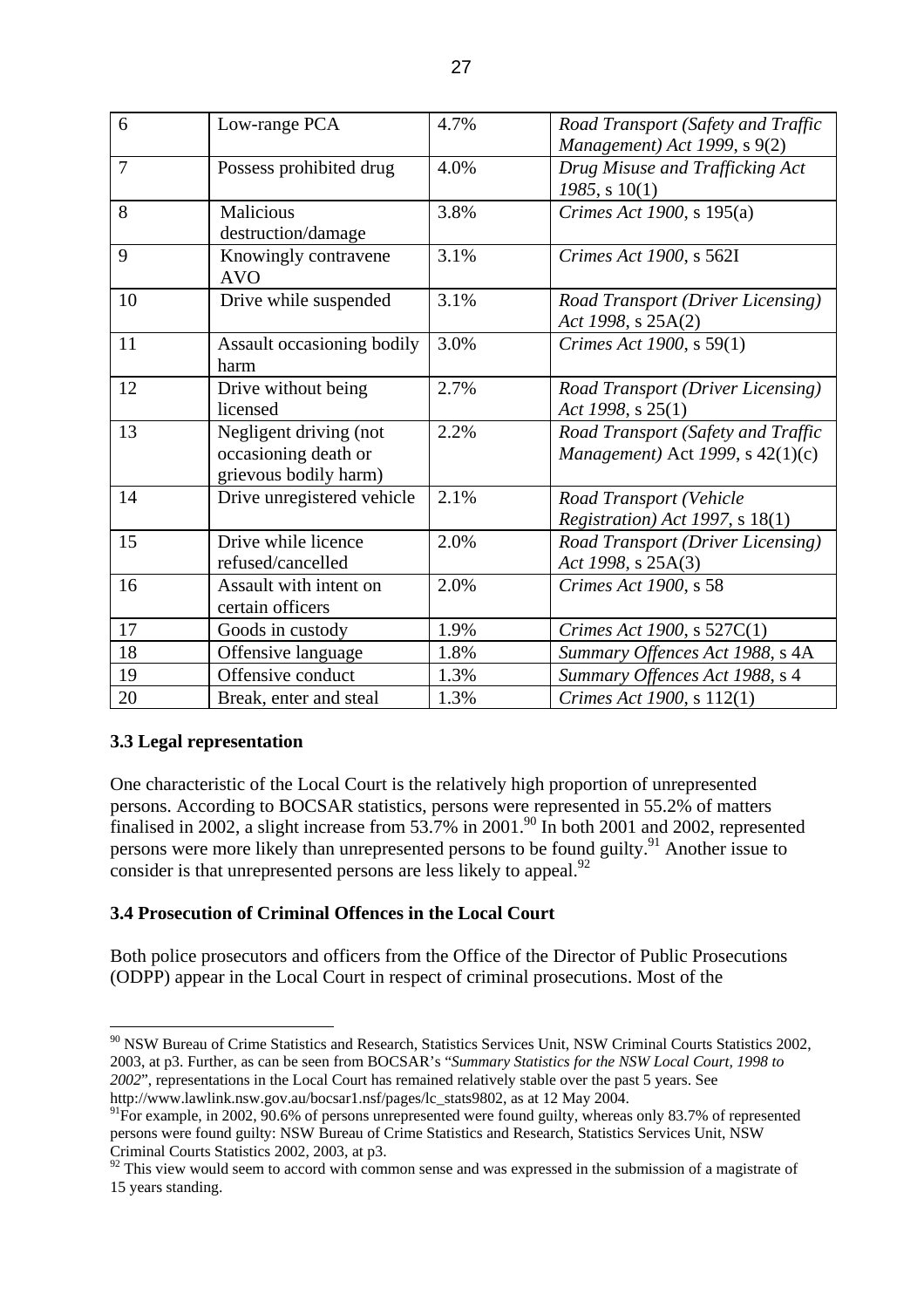<span id="page-27-0"></span>prosecutions in NSW are conducted by police prosecutors.<sup>93</sup> Prosecutors from the ODPP are legal practitioners, whereas police prosecutors are by their nature police officers with specialist training in prosecutorial duties In the second joint submission to the Council from the NSW Police and the Ministry for Police, it was estimated that around 10% of police prosecutors are legally qualified, and that a further 25% are undertaking studies at a number of universities.<sup>94</sup>

The general practice is that police prosecutors have carriage of all summary offences and indictable offences dealt with summarily, although under s 9 of the Director of Public Prosecutions Act 1986, the ODPP has the ultimate power according to which it may take over a matter "instituted by a person other than the Director".

A protocol or written arrangement exists between the ODPP and the Police Prosecution Service concerning the taking over of certain types of matters.<sup>95</sup> First, since 1986, responsibility for the prosecution of child sexual assault cases has passed to a special unit of the Attorney general's Department, and there is an agreement in place that ODPP lawyers will prosecute all child sexual assault matters dealt with summarily before the Children's and Local Courts. Second, prosecutions against serving and, with limitations, former police officers, as well as immediate family members of a Senior Executive Police Officer (serving or former) are conducted by ODPP lawyers. It is notable that no such agreement is in place for the ODPP to take over prosecutions where a police officer is the victim, such as with the offence of assault police officer.

## **3.5 Sentencing in the Local Court**

In 2002, approximately 113,000 people either pleaded guilty or were found guilty by the Local Court, representing 86.5% of finalised appearances.<sup>96</sup>

The sentencing options generally available to Local Court Magistrates within NSW are:

- 1. Fine
- 2. Rising of the Court
- 3. Dismissal without conviction (either with or without a Good Behaviour Bond
- 4. Good behaviour bond
- 5. Community service order
- 6. Suspended sentence

<span id="page-27-1"></span> $\overline{a}$  $93$  A figure of 90% from the Ministry of Police, is cited by the Hon John Watkins, Hansard, Legislative Assembly, 19 June 2003 at 1753. In the second joint submission from the NSW Police and the Ministry for Police, received by the Sentencing Council in April 2004, it is asserted at page 7 that "police prosecutors undertake 98% of all prosecutions in NSW. The Council has difficulty in reconciling this figure with the fact that 98% of all criminal matters in NSW are finalised by the Local Court, as it suggests that police prosecutors prosecute *all* matters in the Local Court, whereas this is not the case.

<span id="page-27-2"></span> $64$  See p12 of the second joint submission of the NSW Police and the Ministry for Police, received by the Sentencing Council in April 2004. In 1996, it was noted by the Police Royal Commission that the proportion of police prosecutions who were legally qualified was about 20%,<sup>94</sup> although the figure was elsewhere estimated at 10% at that time.

<span id="page-27-3"></span><sup>&</sup>lt;sup>95</sup> This information was provided by letter from the ODPP to the NSW Sentencing Council, dated 22 October 2003.

<span id="page-27-4"></span><sup>96</sup> NSW Bureau of Crime Statistics and Research, Statistical Services Unit, *NSW Criminal Court Statistics 2002*, 2003, p3.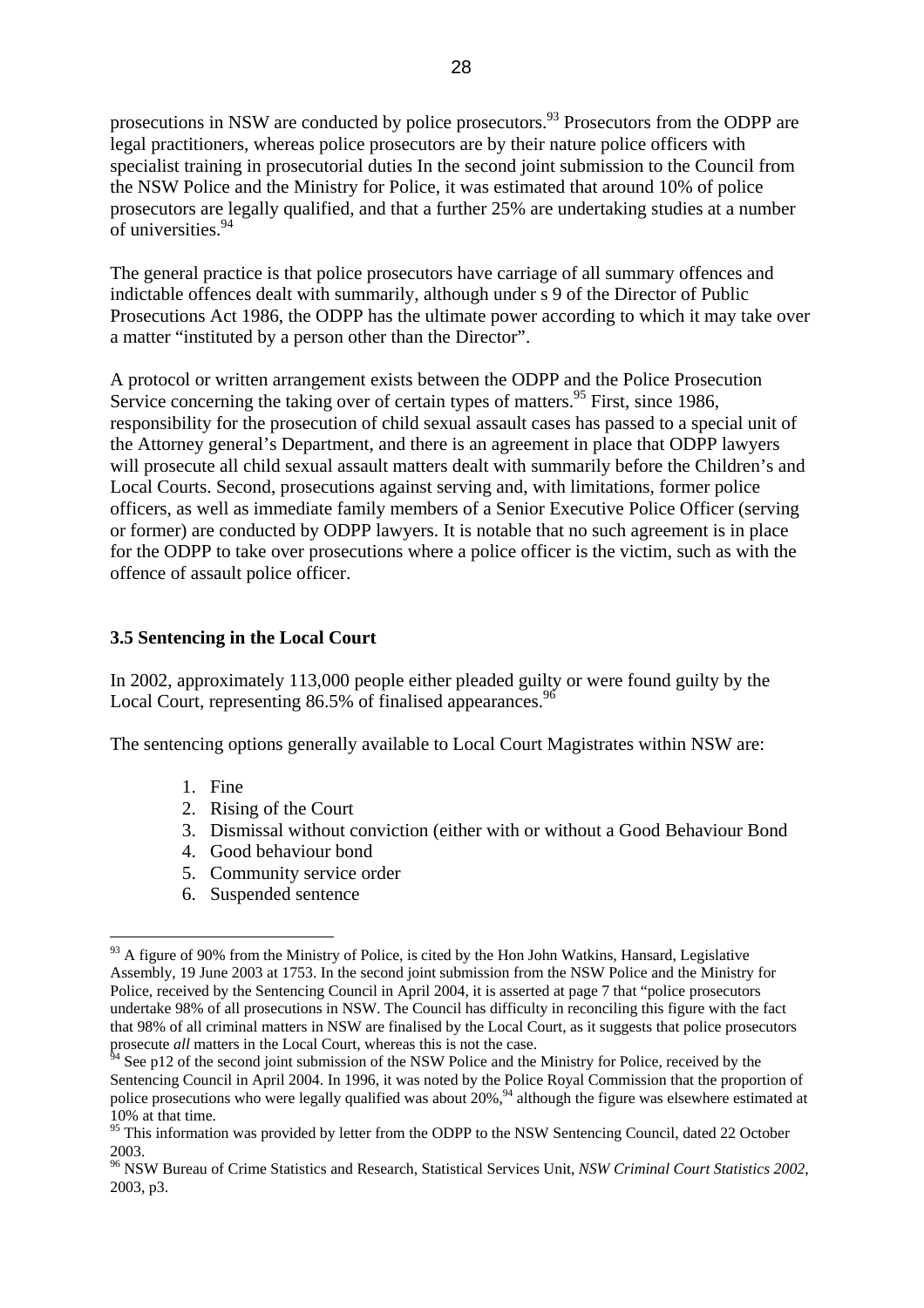- <span id="page-28-0"></span>7. Periodic Detention
- 8. Home Detention
- 9. Full-time imprisonment

Other orders the Local Court can make include non-association orders and place restriction orders, under section 17A of the *Crimes (Sentencing Procedure) Act 1999 ('*the *Sentencing Procedure Act')*.

Another order available to the Court in sentencing is an order deferring the sentencing for a particular purpose where a person is found guilty of an offence.<sup>97</sup> Such an order may be made for any purpose that the court considers appropriate, although typically it is made to allow the offender's prospects for rehabilitation to be assessed or so that the offender can participate in an intervention program. The basic premise is that the court will be in a position to impose a sentence more favourable to the defendant than otherwise if sentencing is deferred for such a purpose.

Table 2 shows the distribution of sentence types for offenders sentenced in NSW Local Courts in 2002. Overwhelmingly, the most common sentence is a fine, with a median amount of \$400. Just over half of offenders sentenced receive a fine. The second most common sentence, at 17.8%, is dismissal without conviction. Where a dismissal without conviction is recorded, it was more commonly ordered in conjunction with a good behaviour bond, than outright. Full-time imprisonment was ordered for 6.9% of offenders that were sentenced. Periodic Detention and Home Detention orders were two of the least common sentences imposed, at 1.2% and 0.3% respectively.

| <b>Sentence type</b>     | <b>Percentage of</b>          |
|--------------------------|-------------------------------|
|                          | <b>Sentences</b>              |
| Fine                     | 50.2%*                        |
|                          | *median \$400                 |
| Good behaviour bonds     | 14.5%                         |
| Dismissal without        | 17.8%*                        |
| conviction               | $*7.4\%$ outright; 10.4% with |
|                          | good behaviour bonds          |
| <b>Community Service</b> | $4.5\%*$                      |
| Orders                   | *Median 100 hours             |
| Suspended sentence       | 4%                            |
| Full-time imprisonment   | $6.9\%*$                      |
|                          | *median 6 months              |
| Periodic Detention       | 1.2%                          |
| <b>Home Detention</b>    | 0.3%                          |
| Rising of the court      | 0.5%                          |

 $\overline{a}$ 

*Table 2: Distribution of Sentence Types for Offenders Sentenced in NSW Local Courts 2002*[98](#page-28-2)

Due to the jurisdictional limitations of the Local Court, and the types of offences most commonly sentenced, the most frequently imposed penalties differ markedly to those imposed by the Higher Courts. The most common penalties in the higher Courts are

<span id="page-28-1"></span><sup>97</sup> Formerly known as a "Griffith Remand", it is now contained in section 11 of the *Crimes (Sentencing and Procedure) Act 1999.*<br><sup>98</sup> Keane J and Poletti P. Judicial Commission of NSW, 'Common Offences in the Local Court', Sentencing

<span id="page-28-2"></span>Trends and Issues Bulletin, No 28, Sept 2003.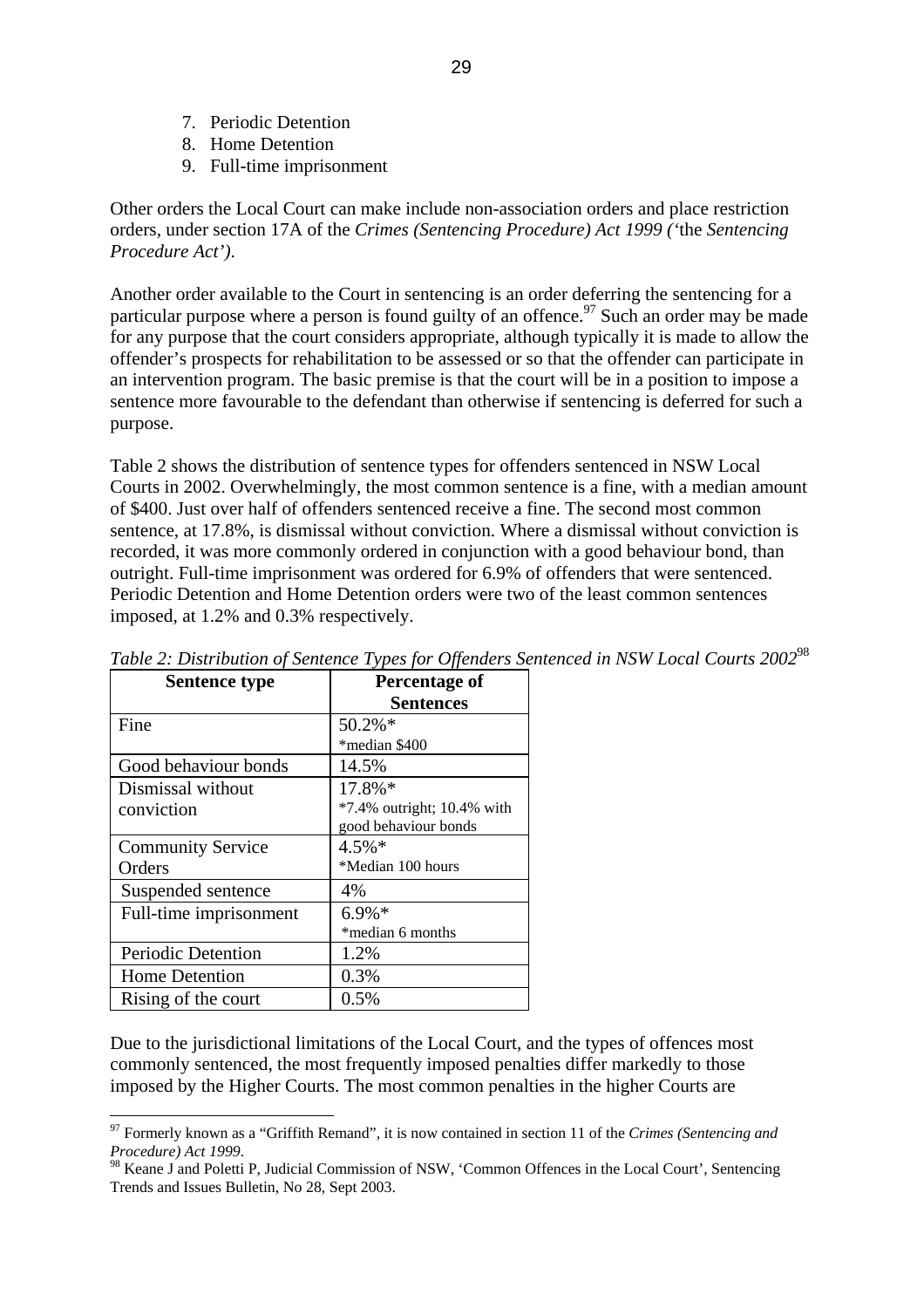<span id="page-29-0"></span>imprisonment (68.5%), suspended sentences (11.9%) and bonds  $(8.2\%)$ .<sup>99</sup> The average duration of imprisonment imposed is 28.3 months for Higher Courts, $100$  compared to 6 months for the Local Court.

The issue of appeals from the Local Court to the District Court is discussed at *Part 5, Appeals Against Sentence and their Limitations*. In summary, the appeals process in relation to sentences imposed in the Local Courts does not, in the Council's view, promote consistency in sentencing in the Local Court.

#### **3.6 Case study: PCA offences**

 $\overline{a}$ 

In February 2004, the NSW Bureau of Crime Statistics and Research (BOCSAR) published the findings of a study into sentencing for PCA offences, which, as noted earlier, are some of the most common offences sentenced in the Local Court and together account for over 20% of the total number of sentences imposed.<sup>101</sup> The study is significant for the reason that it tends to suggest that inconsistency in approach to sentencing is evident in relation to PCA offences in NSW. It also offers a relatively reliable means for assessing the extent of inconsistency in approach to sentencing in practice.

The study arose in a context where there has been rapid growth in the frequency of which PCA offences have been dismissed or conditionally discharged. Under the *Road Transport (Safety and Traffic Management) Act 1999*, conviction for PCA offences carries an automatic period of licence disqualification. However, compulsory licence disqualification does not apply where the Court finds a defendant guilty but directs that the charge be dismissed or the offender conditionally discharged under section 10 of the *Sentencing Procedure Act*.

Part of the report focused on variation between courts in outcomes in 2002, and these findings provide significant evidence of inconsistency in sentencing across NSW in relation to those offences. One of the findings was that the court which deals with an offender sometimes has a much larger effect on the odds of a dismissal or discharge being given than the charge (low, medium or high range PCA offence) on which a person is convicted. The findings in relation to mid range PCA offences are also interesting. It will be remembered that this is the type of offence most commonly sentenced in the Local Court. In 2002, around 11,500 persons were found guilty of a middle range PCA offence. Overall, 27% of those received a dismissal or conditional discharge. If the variation around the average value had been determined by chance alone, it would be expected that more than 55 of the 59 courts in the sample would have a rate between 19% and 34%. In fact, less than 20 of the courts were within those bounds.[102](#page-29-4) The chances of a dismissal or conditional discharge in Raymond Terrace Local Court were more than 11 times higher than in Nowra Local Court. These findings show clearly that the variation is not accounted for by chance alone, however, the influence of other relevant sentencing factors was also considered. The study found clear evidence that the Court where the offender was sentenced influenced the outcome (a "court effect") even when

<span id="page-29-1"></span><sup>99</sup> NSW Bureau of Crime Statistics and Research, Statistics Services Unit, *NSW Criminal Courts Statistics 2002*, 2003, p12.

<span id="page-29-2"></span><sup>100</sup> NSW Bureau of Crime Statistics and Research, Statistics Services Unit, *NSW Criminal Courts Statistics* 

<span id="page-29-3"></span><sup>&</sup>lt;sup>101</sup> Moffat S, Weatherburn D and Fitzgerald J (2004) "Sentencing Drink-Drivers: The use of Dismissals and

<span id="page-29-4"></span>Conditional Discharges" 81 *Crime and Justice Bulletin* 1.<br><sup>102</sup> Moffat S, Weatherburn D and Fitzgerald J (2004) "Sentencing Drink-Drivers: The use of Dismissals and Conditional Discharges" 81 *Crime and Justice Bulletin* 1 at 4.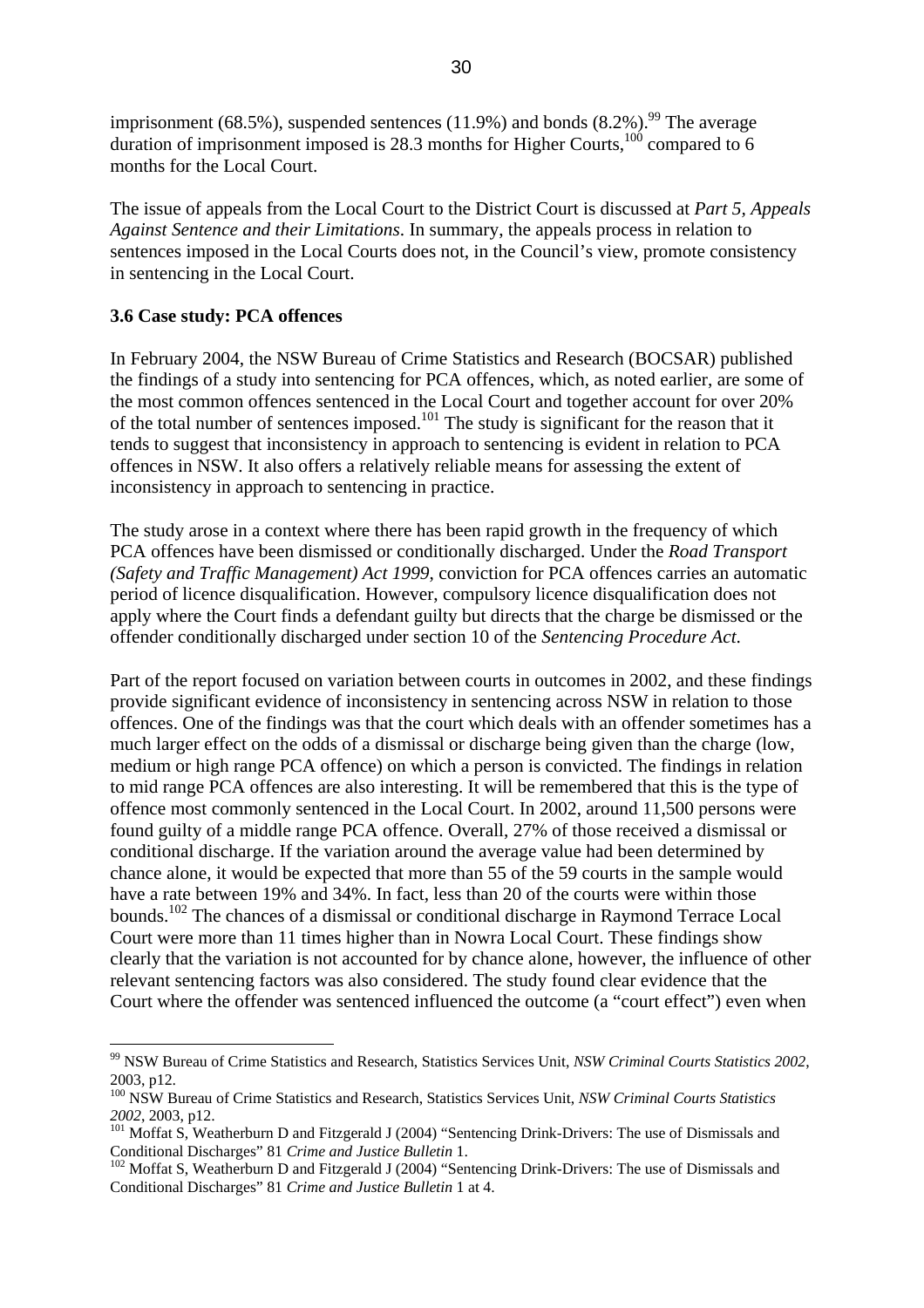allowing for age, gender, offence seriousness and prior PCA record. The variation was also found to exist amongst courts which did not have access to the Traffic Offenders Program (TOP), showing that the availability of TOP in some Courts but not others could not explain the disparity. The study concluded that:

> "[A] likely explanation for the variation between courts in the use of section 10 [dismissals] is that magistrates differ greatly in their assessment of the seriousness of PCA offences and/or in their views about the fairness of mandatory disqualification in certain circumstances."

Overall therefore, it seems that the inconsistencies in sentencing outcome are more likely to be attributed to idiosyncratic views and personal philosophies of individual magistrates. In the face of the evidence, it is difficult to believe there is consistency of approach to sentencing in this area.

In light of the findings of the BOCSAR study, and particularly given the prevalence of PCA offences in the Local Court, it may be desirable for further consideration to be given to specific measures for promoting consistency in sentencing in the Local Court in relation to PCA offences. One option identified by BOSCAR was to provide greater guidance on the use of dismissals and conditional discharges through specific judicial education programs. It was also suggested that a guideline judgment on PCA offences would promote consistency in this area. (see Part 4, C*urrent Measures to Improve Consistency and Guide Judicial Discretion – Guideline Judgments*).

An application for a guideline judgment in respect of high range PCA offences was in fact An application for a guideline judgment in tespect of  $mgr$  and the matter of consistency in heard by the Court of Criminal Appeal on 5 May 2004, $^{103}$  and the matter of consistency in sentencing is likely to arise as a consideration. That said, the case may illustrate that the problem may rather be one of "systematic leniency" (particularly in the Hunter region and compare with the Wollongong area where there is greater severity) and a general reluctance to treat the offence as a serious one or a failure to give effect to the views of Parliament in this regard. Further, there is the issue of protocols or criteria for determining when appeals should be initiated as raised in relation to protocols as to when appeals should be lodged. The Council's attention has been brought to the number of appeals lodged by police prosecutors for offences of high range PCA since December 2003: see **Appendix 3** – High Range PCA Appeals 1999-2004. Of a total of 13 appeals made, 4 were declined by the Appeals and International Law Unit, 5 of the remainder were declined by the ODPP, and 3 appeals were lodged by the ODPP. Whilst there are few Crown appeals on sentence  $(1.5 \text{ per } 1000)$ , the success rate was 36%. Although the success rate of Crown appeals is not an invitation to appeal more matters, it is an argument for the utility of a guideline judgment in this area.

<span id="page-30-0"></span><sup>&</sup>lt;sup>103</sup> Application by the Attorney General under section 37 of the *Sentencing Procedure Act 1999* for a guideline judgment concerning the offence of high range prescribed concentration of alcohol under section 9(4) of the *Road Transport (Safety and Traffic Management) Act 1999*.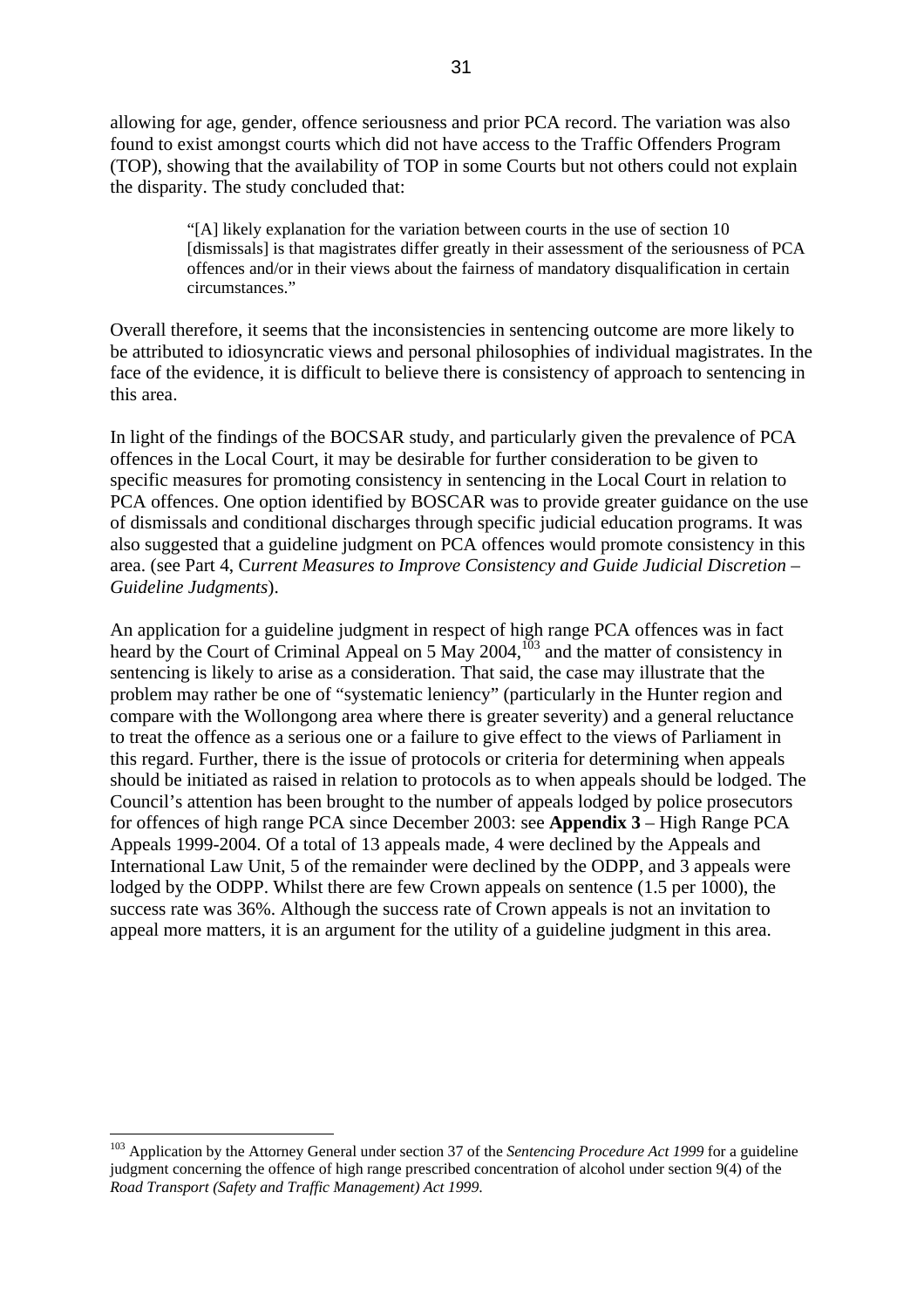## <span id="page-31-0"></span>**4. CURRENT MEASURES TO PROMOTE CONSISTENCY AND GUIDE JUDICIAL DISCRETION**

Numerous measures are currently in place which promote consistency in sentencing or otherwise guide the exercise of judicial discretion, either by design or as a practical matter.

## **4.1 Changes to the** *Crimes (Sentencing Procedure) Act 1999*

A number of important changes have been made to the *Sentencing Procedure Act*, aimed at promoting consistency in sentencing. Broadly, these changes cover:

- 1. The purposes of sentencing;
- 2. Aggravating, mitigating and other factors in sentencing;
- 3. The standard non-parole sentencing scheme; and
- 4. Creation of the NSW Sentencing Council.

Some of these changes are directed towards all courts, whereas other changes will have a greater impact on the higher courts.

The Attorney General has referred to the purpose of the above reforms, collectively, in the following terms:[104](#page-31-1)

"These reforms are primarily aimed at promoting consistency and transparency in sentencing and also promoting public understanding of the sentencing process."

# **4.1.1** *Purposes of Sentencing*

Section 3A was inserted by the *Crimes (Sentencing Procedure) Amendment (Standard Minimum Sentencing) Act 2002*, and sets out the purposes for which a Court may impose sentence.

# *4.1.2 Aggravating, Mitigating and Other Factors*

Section 21A was initially introduced by the *Crimes (Sentencing Procedure) Amendment (General Sentencing Principles) Act 2002* (Act no 5 of 2002), and a new section 21A was substituted by the *Crimes (Sentencing Procedure) Amendment (Standard Minimum Sentencing) Act 2002*. Generally, the provisions identify specific aggravating and mitigating factors that a court is required to take into account when determining the appropriate sentence for offences. As made clear in the Second Reading Speech, the list of aggravating and mitigating factors in subsections (2) and (3) are a restatement of factors which in any event applied at common law. These include, as aggravating factors, that the offender has any record of criminal convictions, and that the offence was committed in company, <sup>105</sup> and as mitigating factors, that the offender was acting under duress, and that the offender was a person of good character.<sup>106</sup> The Court is also to take into account any other objective or subjective factors that affect the relative seriousness of the offence.<sup>107</sup> A number of other

<span id="page-31-1"></span><sup>&</sup>lt;sup>104</sup> The Hon Bob Debus, Attorney General, Hansard, Legislative Assembly, 23 October 2002.<br><sup>105</sup> Section 21A(2)(d) and (e) of the *Sentencing Procedure Act 1999*.<br><sup>106</sup> Section 21A(3)(d) and (f) of the *Sentencing Procedu* 

<span id="page-31-2"></span>

<span id="page-31-3"></span>

<span id="page-31-4"></span>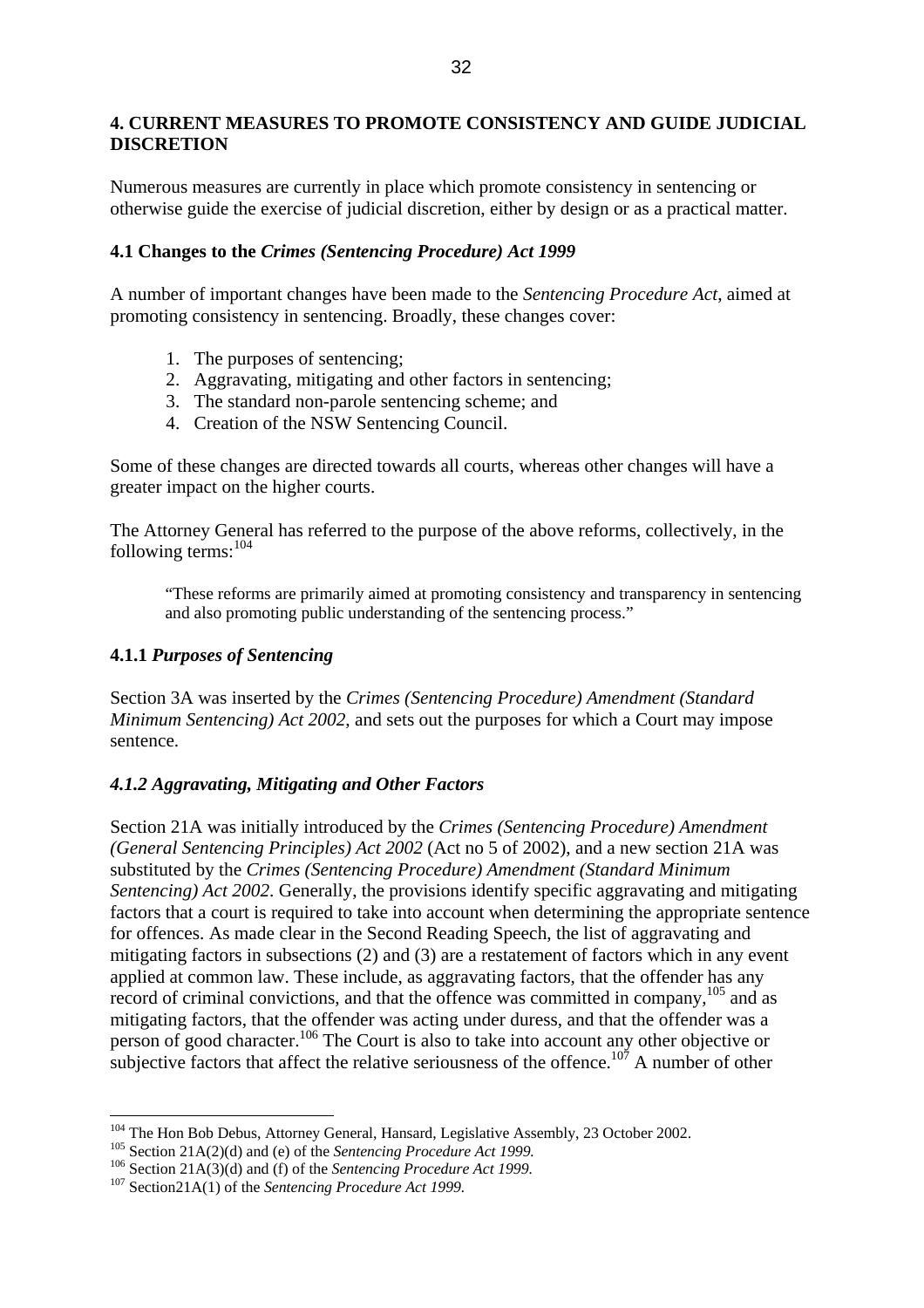<span id="page-32-0"></span>factors are also specified which the Court must take into account in sentencing a defendant, such as the degree to which the offender has shown contrition for the offence.<sup>[108](#page-32-1)</sup>

Subsection 21A(1) provides that the aggravating or mitigating factors specified are to be taken into account in addition to any other matters that are required or permitted to be taken into account by the court under any Act or rule of law. This makes it clear that the statement of aggravating and mitigating factors in the Act are not an exclusive statement of the factors which may be taken into account.

The Court must take into account particular matters that are "relevant and known to the court."[109](#page-32-2) The meaning of the phrase "relevant and known to the court" was recently considered by the High Court in *Weininger v The Queen*,<sup>110</sup> where it was held that the phrase should not be construed as imposing a universal requirement that matters urged in sentencing hearings be either formally proved or admitted.

The Court is only required to consider the matters specified in the Act where they are known to the Court, there is no obligation on the Court to conduct its own investigation to determine such matters.<sup>111</sup> Law Notes  $\overline{02/17}$  issued by the Legal Services of the NSW Police Service instructs the Officer in Charge of the case that it is her or her responsibility to ensure that these matters are brought to the Court's notice, either by recording all pertinent matters on the Facts Sheet (which is tendered in cases if the defendant pleads guilty) or by informing the police prosecutor. (See further *Part 7, Prosecutorial Practice and Ensuring Consistency in Sentencing*.)

## *4.1.3 Standard Non-Parole Sentencing Scheme*

The third recent reform to sentencing law in NSW is the standard non-parole sentencing scheme, introduced by the *Crimes (Sentencing Procedure) Amendment (Standard Minimum Sentencing) Act 2002*, inserting Division 1A of Part 4 into the *Sentencing Procedure Act*. A non-parole period is the period of a sentence of imprisonment during which the offender must be detained and cannot be released on parole. The purpose of the scheme is to introduce: $112$ 

 "a further important reference point, being a point in the middle of the range of objective seriousness for the particular offence. The identification of a further reference point within the sentencing spectrum will provide further guidance and structure to the exercise of the sentencing discretion."

Recently, the Court of Criminal Appeal in discussing the scheme held that when interpreted in a purposive way, it is intended to provide *guidance and structure* to judicial discretion, and to promote *consistency and transparency* in sentencing. The Court of Criminal Appeal did however also note that the scheme may result in sentences increasing for some offences: *"…it may be that for some offences the sentencing pattern will move upwards, while for others it*  will not."<sup>113</sup> The scheme of standard minimum sentencing is established in respect of a

<span id="page-32-1"></span><sup>108</sup> See section 21A(2) of the *Sentencing Procedure Act 1999*

<span id="page-32-2"></span>

<span id="page-32-4"></span><span id="page-32-3"></span>

<sup>&</sup>lt;sup>109</sup> Section 21A(2) of the *Sentencing Procedure Act 1999*<br><sup>110</sup> [2003] HCA 14 at [21].<br><sup>111</sup> This is recognised in *Law Notes 02/17 – Sentencing Offencers: Ensuring Appropriate Sentences Are Given*,<br>NSW Police Service, L

<span id="page-32-5"></span><sup>&</sup>lt;sup>112</sup> The Hon Bob Debus, Attorney General, Hansard, Legislative Assembly, 23 October 2002.<br><sup>113</sup> *R v. Wav* [2004] NSWCCA 131 at [142]

<span id="page-32-6"></span>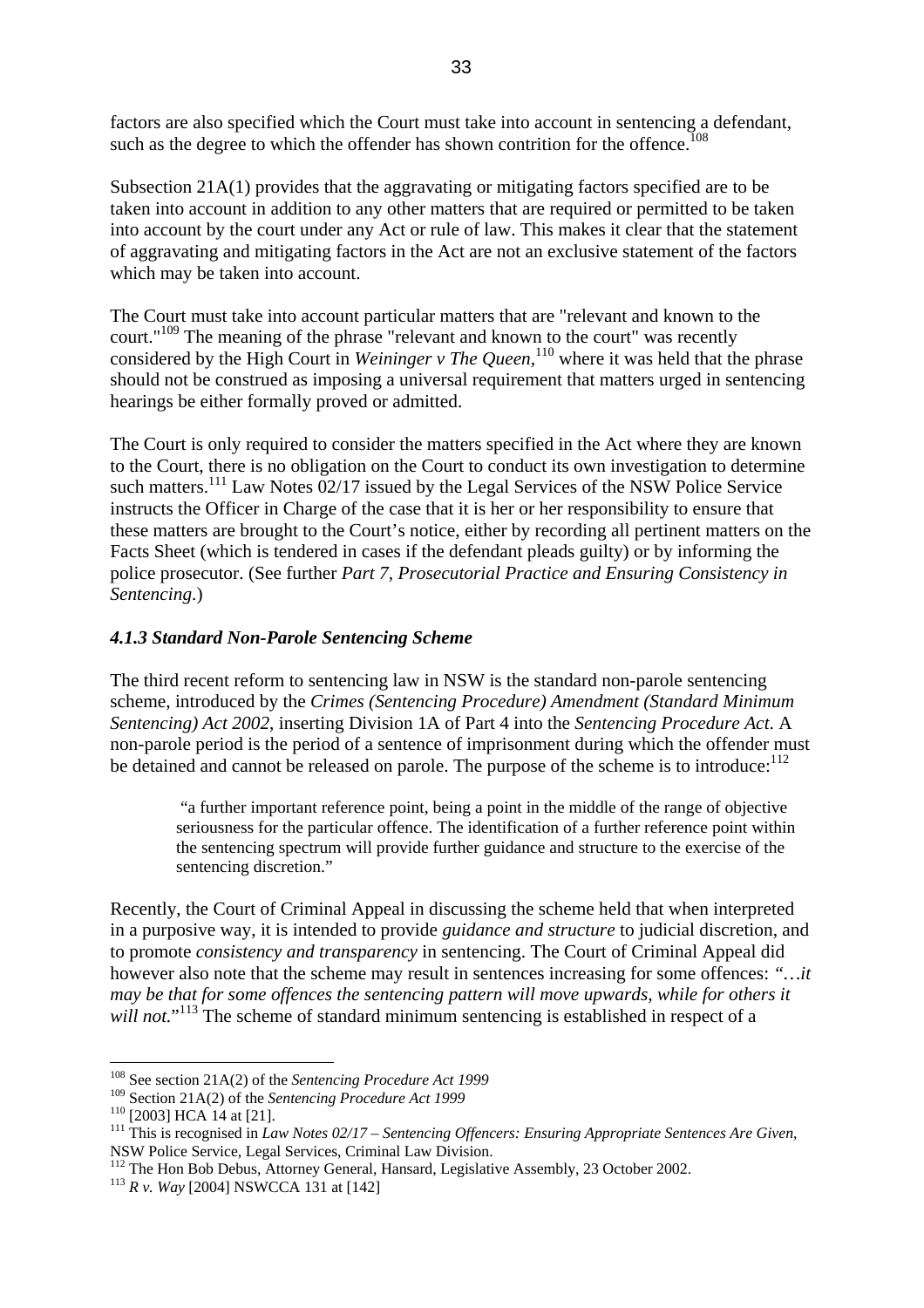<span id="page-33-0"></span>number of serious offences. The provisions only apply where no penalty other than imprisonment is appropriate.

Under section 54D of the *Sentencing Procedure Act*, the standard non-parole sentencing scheme does not apply to offences dealt with summarily. Thus although the scheme is designed to further promote consistency in sentencing, it is in effect directed at sentencing in the higher courts. From the offences contained, and the standard non-parole periods prescribed in the table of standard non-parole periods, the scheme would appear to have a limited effect on consistency in the Local Court. The shortest standard non-parole period is three years, whereas the Local Court has a two-year jurisdictional limit on imposing a sentence of imprisonment.<sup>114</sup> (See *Part3, NSW Local Courts – Criminal Jurisdiction*).

However, Peter Johnson SC suggested, shortly after the commencement of the scheme, that although the *Sentencing Procedure Act* does not apply to the Local Court, the figure nominated as the non-parole period for *an offence in the middle of the range of objective seriousness for offences* is "relevant to a sentencing determination, in the same way as the maximum penalty is pertinent to that decision".<sup>115</sup> It is not clear at this stage whether or not the scheme is having such an effect in practice.

# *4.1.4 NSW Sentencing Council*

The fourth recent reform is the creation of the NSW Sentencing Council, by Part 8B of the *Sentencing Procedure Act*, which was introduced by the *Crimes (Sentencing Procedure) Amendment (Standard Minimum Sentencing) Act 2002*. The Functions of the Council are set out in Part 8B of the Act (sections 100I to 100L). Broadly speaking, the functions of the Council involve advising and consulting with the Attorney General in relation to sentencing issues in accordance with its statutory functions.<sup>[116](#page-33-3)</sup>

## **4.2 Sentences of Imprisonment of 6 Months or Less**

As noted earlier, the median term of imprisonment imposed in the Local Court was 6 months, in 2002.

## Under section 5(2) of the *Sentencing Procedure Act*:

"A court that sentences an offender to imprisonment for 6 months or less must indicate to the offender, and make a record of, its reasons for doing so, including:

(a) its reasons for deciding that no penalty other than imprisonment is appropriate, and

(b) its reasons for deciding not to make an order allowing the offender to participate in an intervention program or other program for treatment or rehabilitation (if the offender has not previously participated in such a program in respect of the offence for which the court is sentencing the offender)."

The provision was clearly introduced to discourage judicial officers from imposing sentences of imprisonment of short duration and to consider the alternatives to full-time imprisonment.

<span id="page-33-1"></span> $114$  Section 27(2) of the Criminal Procedure Act 1986.

<span id="page-33-2"></span><sup>&</sup>lt;sup>115</sup> Peter Johnson SC, 'Reforms to New South Wales Sentencing Law' (2003) 6 *the Judicial Review* 313 at 344.<br><sup>116</sup> See sections  $100J(1)(a) - (d)$  of the *Crimes (Sentencing Procedure) Act 1999* 

<span id="page-33-3"></span>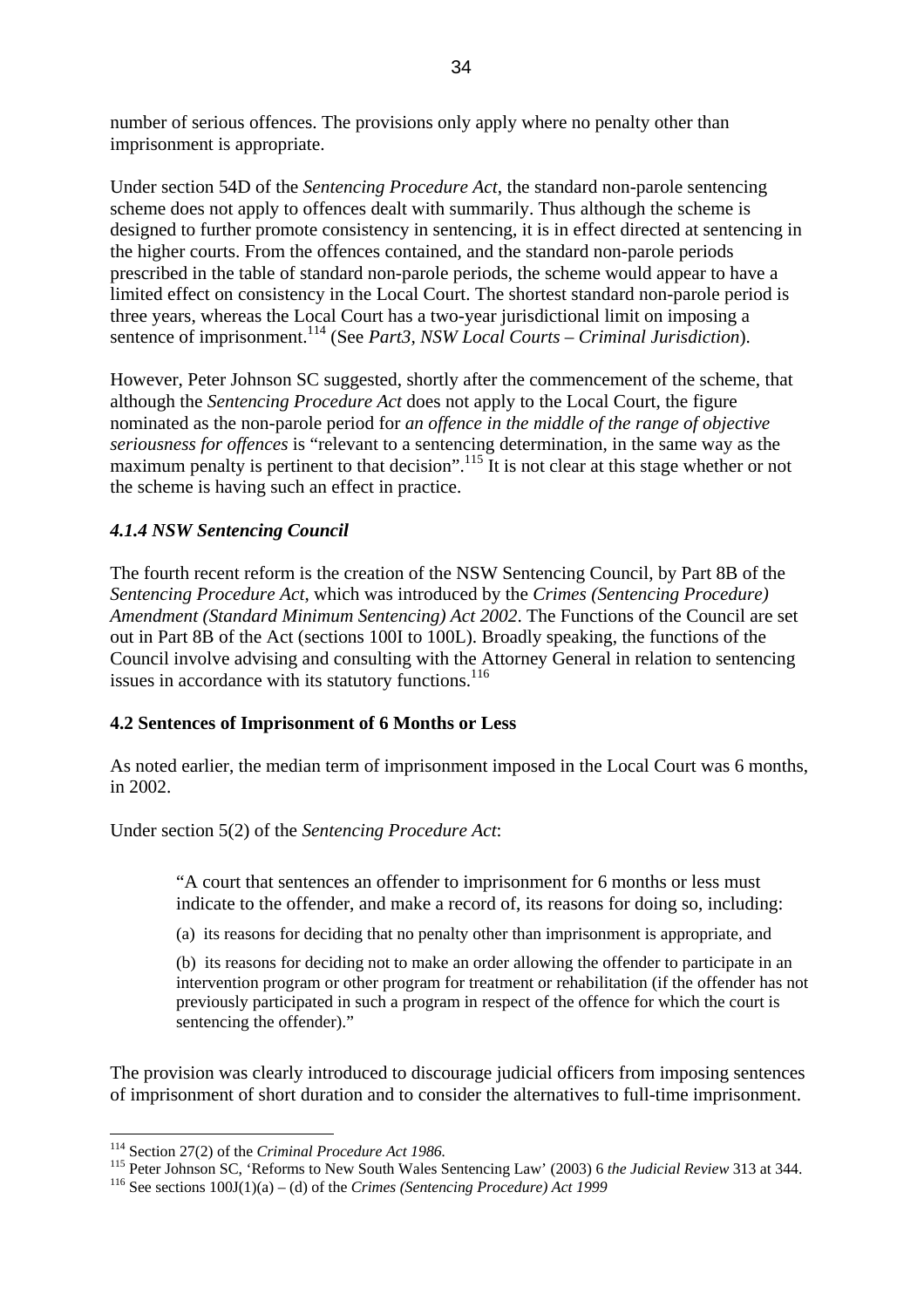<span id="page-34-0"></span>In his submission, a Judge of the District Court stated that:

"[M]agistrates are simply not imposing sentences of 6 months, or, if they do… are not recording their reasons for doing so in ways that those reasons are available to a judge on appeal. The result may have been an unintended measure of consistency – magistrates are imposing a great many sentences of 6-month fixed terms, even where, on close examination, a shorter sentence may be warranted... [T]here is a singular consistency where magistrates are not imposing sentences of less than 6 months at all, often at the expense of the requirement of justice in the individual case."

His Honour also notes that extremely short sentences of imprisonment, such as 7 to 14 days, for a first offender can be an effective sentence to deter further offences, and that it is unfortunate that the provision has also discouraged the use of such sentences.

Overall, it may be the case that section 5 is promoting an undesirable form of consistency in the Local Court. The issue of short-term sentences of imprisonment is the subject of a separate report by the Sentencing Council.

Despite the requirement to give reasons under s 5(2), there is no requirement for the District Court to have regard to those reasons on appeal against sentence. (See *Part 5, Appeals Against Sentence and their Limitations, Limitations of Appeals against Sentence from the Local Court*).

# **4.3 Sentencing Appeals**

Appeals against sentence imposed by the Local Court are ordinarily dealt with by the District Court, and in theory, this appeal process should be a major method of promoting consistency of sentencing in the Local Court. As the Attorney General has previously stated, the appeal process may be able to "cure" some inconsistencies in relation to sentencing[.117](#page-34-1) The Council does not consider that the appeal provisions limited to a rehearing on the evidence is an effective way of dealing with inconsistencies in the Local Court. On the other hand, the appeal provisions of the *Criminal Appeal Act* in relation to sentencing for offences on indictment in the District Court and Supreme Court by their terms assist in promoting consistency of sentencing for such offences where dealt with in such courts. For a number of reasons, the efficacy of the appeal process as regards appeals from the Local Court, is currently seriously restricted (See *Part 5, Appeals against Sentence and their Limitatio*ns).

# **4.4 Guideline Judgments**

 $\overline{a}$ 

The Court of Criminal Appeal has the power to give a guideline judgment when determining an appeal in relation to sentence by the Crown or the offender. It may also give a guideline judgment on the application of the Attorney General.<sup>118</sup> In passing it may be noted that the Sentencing Council has statutory functions in relation to guideline judgments.<sup>[119](#page-34-3)</sup>

<span id="page-34-1"></span><sup>117</sup> The Hon Bob Debus MP, The NSW Sentencing Council – Its role and functions (2003) 15(6) *Judicial Officers Bulletin* 1.<br><sup>118</sup> See sections 37 and 37A of the *Crimes (Sentencing Procedure) Act 1999* 

<span id="page-34-2"></span>

<span id="page-34-3"></span><sup>119</sup> See section 100J(1)(b) of the *Crimes (Sentencing Procedure) Act 1999*, recently amended by *Crimes Legislation Amendment Act 2004* (no 11) Schedule 3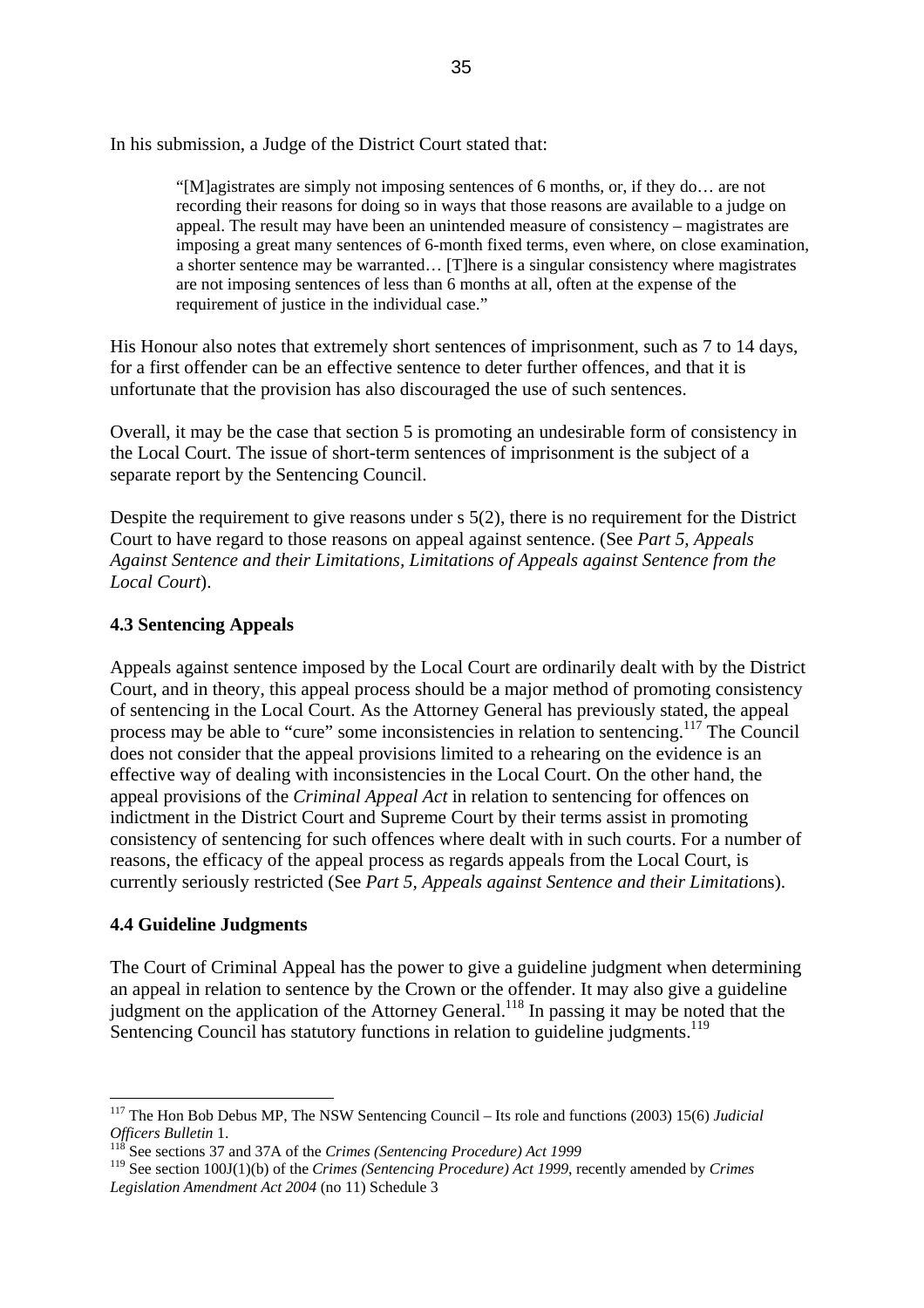There are practical difficulties and restrictions in obtaining a guideline judgment for matters commonly dealt with in the Local Court. These matters are discussed in *Attorney General's Application No.* 2.<sup>120</sup> It remains to be seen whether the Court's judgment in response to the Attorney General's application for a guideline judgment in relation to high range PCA offences will impact upon this reasoning.<sup>[121](#page-35-1)</sup>

One of the main purposes of promulgating guideline judgments is to promote consistency and adequacy in sentencing whilst maintaining judicial discretion.

Additional background information on guideline judgments can be found in **Appendix 4**.

The NSW Court of Criminal Appeal has so far issued guideline judgments in respect of the following offences:

- **Dangerous driving (***Crimes Act***, section 52A)**;<sup>[122](#page-35-2)</sup>
- Drug importation (*Customs Act* 1901, section 233B):<sup>[123](#page-35-3)</sup>
- Break, enter and steal (*Crimes Act* 1900, section  $112(1)$ );<sup>124</sup> and
- Armed robbery (*Crimes Act*, section 97).<sup>[125](#page-35-5)</sup>

A guideline judgment has also been made in relation to guilty pleas which applies to all offences (*Sentencing Procedure Act*, section 22).<sup>[126](#page-35-6)</sup>

Guideline judgements, once promulgated, can result in a lower number of appeals, due to the increased guidance available to the sentencing magistrate or judge. Further, guideline judgments have certain advantages over the system of precedent generally when it comes to sentencing. Spigelman CJ has highlighted the ability of guideline judgments to correct patterns of leniency.<sup>127</sup> In delivering the guideline judgment in  $\overline{R}$  v Jurisic, the Court referred to a long list of successful Crown appeals for the offence of dangerous driving causing death or grievous bodily harm:<sup>[128](#page-35-8)</sup>

"It appeared to the Court that the parliamentary intention reflected in significantly increased maximum penalties, which the Court of Criminal Appeal had said a number of times should lead to a "sharp upward" movement in sentence, had simply not been implemented."

Similarly, prior to the guideline judgment in *Henry* in relation to the offence of armed robbery, statistics indicated that non-custodial sentences were common, contrasted with a "long line of appellate authority" stating that such non-custodial sentences for armed robbery should be rare. Thus, in some contexts, guideline judgments can be far more effective than

<span id="page-35-0"></span><sup>&</sup>lt;sup>120</sup> [2002] NSWCCA 515 at [53].

<span id="page-35-1"></span><sup>&</sup>lt;sup>121</sup> See *Application by the Attorney General under section 37 of the Sentencing Procedure Act 1999 for a guideline judgment concerning the offence of high range prescribed concentration of alcohol under section 9(4) of the Road Transport (Safety and Traffic Management) Act 199.9*<br><sup>122</sup> Jurisic NSWCCA (12 Aug 1998), reformulated in R v Whyte [2002] NSWCCA 343.

<span id="page-35-2"></span>

<span id="page-35-3"></span><sup>&</sup>lt;sup>123</sup> *Wong & Leung* [1999] NSWCCA 420 (16 Dec 1999), now overruled see: *Wong v The Queen; Leung v The Queen* [2001] HCA 64.

<span id="page-35-4"></span>

<span id="page-35-5"></span>

<span id="page-35-7"></span><span id="page-35-6"></span>

<sup>&</sup>lt;sup>124</sup> Attorney General's Application (No 1), R v Ponfield & Ors [1999] NSWCCA 435 (16 Dec 1999).<br><sup>125</sup> Henry, Barber, Tran, Silver, Tsoukatos, Kyroglou, Jenkins [1999] NSWCCA 111 (revised 18 May 1999).<br><sup>126</sup> Thomson & Hou

<span id="page-35-8"></span><sup>&</sup>lt;sup>128</sup> Chief Justice Jim Spigelman, "Sentencing Guideline Judgments" (1999) 73 *Australian Law Journal* 876 at 878.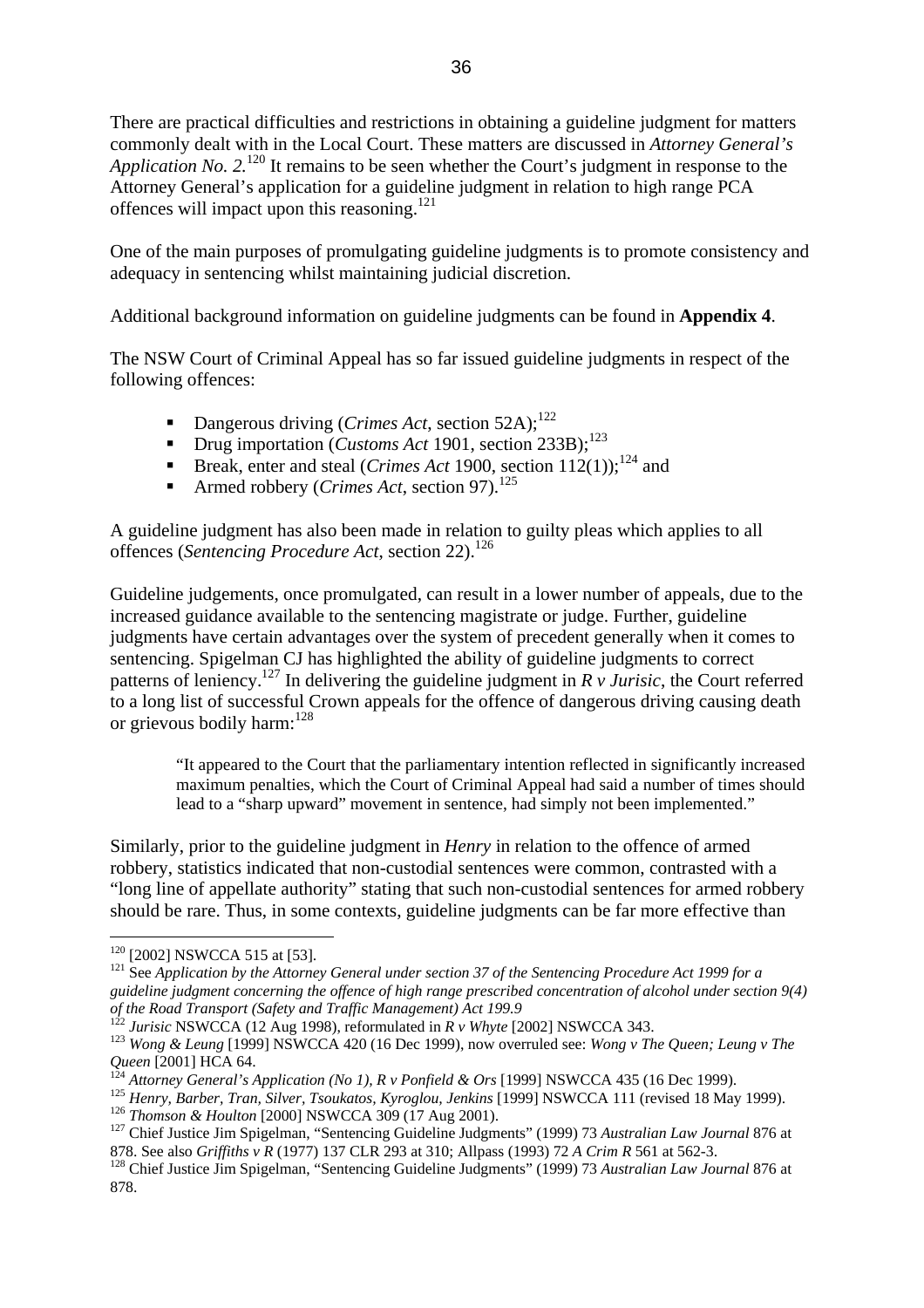ordinary system of precedent in influencing sentencing practice in the lower courts. Wood CJ at CL, has described the effects of promulgating guideline judgments as follows: $129$ 

"… it is becoming apparent that sentencing judgments are merely paying lip-service to pronouncements by the Court of Criminal Appeal as to sentencing policy in a particular area of criminality , and are possibly relying on: the reluctance of the Crown to appeal against sentence; or upon the discretion traditionally exercised by the Court of Criminal Appeal in declining to interfere in much matters; or upon the double jeopardy principle, in those cases where it does intervene; or to produce a less severe sentence than properly called for."

#### *4.4.1 Limitations of Guideline Judgments regarding Sentencing in the Local Court*

As the system of guideline judgments currently stands in NSW, it is not well placed to promote consistency in the Local Court. The guideline judgments that have been promulgated tend to relate to offences usually dealt with by the higher courts, rather the Local Court. Of the guideline judgments that have been made, those of greatest significance to the Local Court are those relating to the offence of break, enter and steal and guilty pleas. Break, enter and steal offences accounted for 1.3% of the total offences sentenced in the Local Court, and were the 20<sup>th</sup> most common offence sentenced, in 2002 (see *Table 1*). The other offences for which a guideline judgment has been promulgated do not represent a significant portion of the Local Court's sentencing workload.

There are a number of reasons why the system of guideline judgments itself might be of limited use in relation to sentencing in the Local Courts, compared to higher Courts. The first is the difficulties of having a guideline judgment issued in relation to the most common offences sentenced in the Local Court, such as PCA offences and common assault. These difficulties were illustrated by the unsuccessful application by the NSW Attorney General to have a guideline judgment made in respect of the offence of assault police (section 60(1) of the *Crimes Act 1900*),[130](#page-36-1) which is dealt with by the Local Court in the vast majority of cases. In that case, statistics from the Judicial Commission show that in the overwhelming majority of cases the offence was finalised in the Local Court: more than 500, compared with only 7 in the District Court.<sup>131</sup> The Court refused the application, declining to make a guideline judgment pursuant to its discretion under section 40 of the *Sentencing Procedure Act.* In its reasons for declining to make a guideline judgment, the Court referred to the lack of direct experience it had of sentencing the offence, and the low rate of Crown appeals against sentence.

The Chief Justice stated that:<sup>[132](#page-36-3)</sup>

"Before this Court decided that guidance is appropriate it should first be satisfied that the pattern of inadequacy extends beyond particular instances. The absence of appeals from magistrates suggests that inadequacy has not been regarded as systematic by the police prosecutors who are closest to day-to-day decision making by magistrates.

<span id="page-36-0"></span><sup>129</sup> Wood CJ at CL, "Sentencing Review" (1999) 11 (June) *Judicial Officers Bulletin* 33. Cited in Chief Justice Jim Spigelman, "Sentencing Guideline Judgments" (1999) 73 *Australian Law Journal* 876 at 879.<br><sup>130</sup> *Attorney General's Application under section 37 of the Sentencing Procedure Act 1999 No 2 of 2002* [2002]

<span id="page-36-1"></span>NSWCCA 515 (20 Dec 2002).<br><sup>131</sup>See [2003] HCA 14 at [12].

<span id="page-36-2"></span>

<span id="page-36-3"></span><sup>&</sup>lt;sup>132</sup> Attorney General's Application under section 37 of the Sentencing Procedure Act 1999 No 2 of 2002 [2002] NSWCCA 515 at [52]-[53].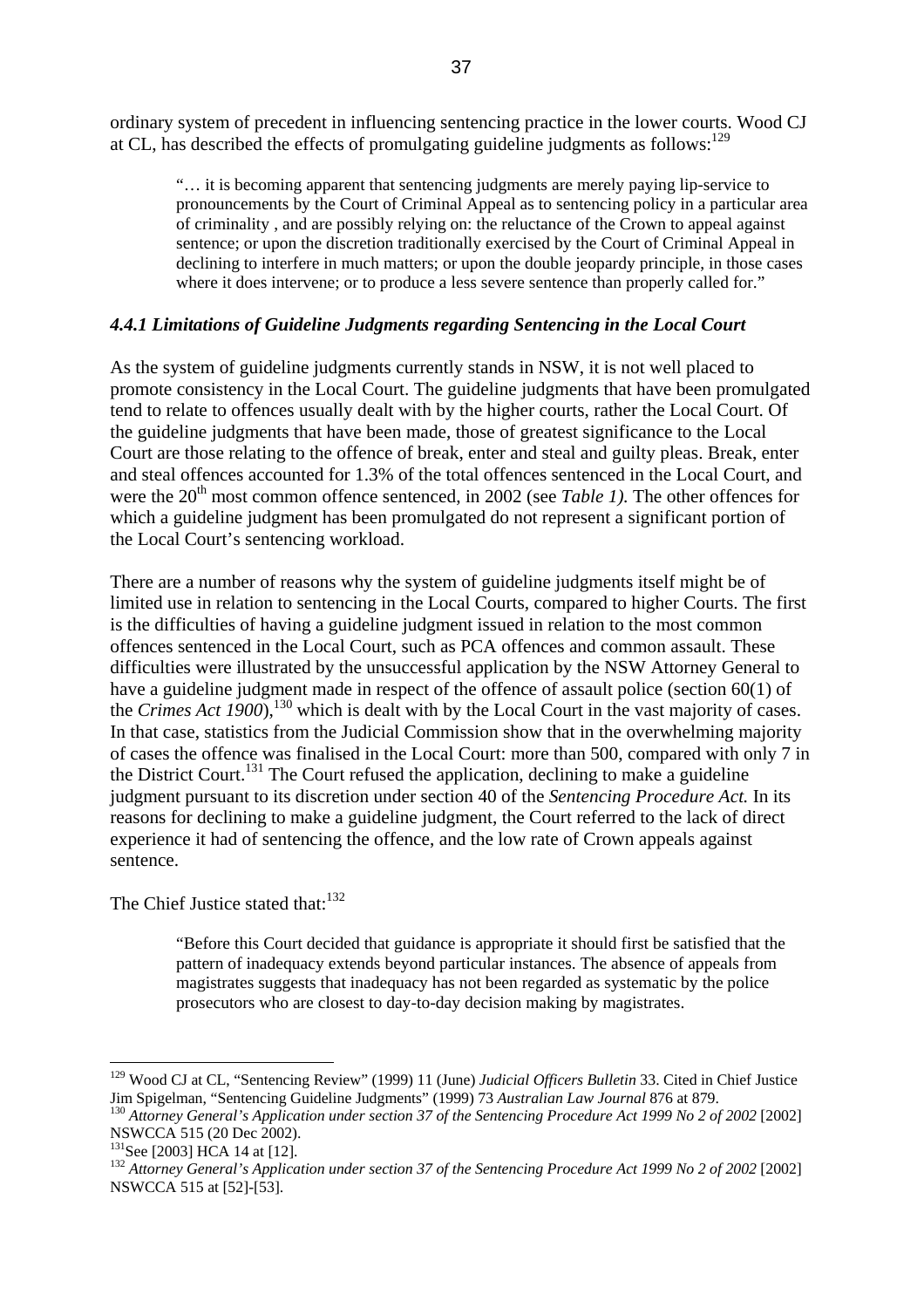We are here concerned with an offence about which this Court has no direct experience on which to draw. The assessment of existing sentencing patterns cannot be made with the same level of assurance as it can be made with respect to offences that frequently come before this Court. The Court should be slow to make such an assessment where the usual course of Crown appeals has not occurred."

The notion that the particular court's lack of direct experience with respect to a particular offence is seen as an argument against promulgating a guideline judgment has been questioned by Morgan and Murray, in the context of the refusal of the WA Court of Criminal Appeal to promulgate a guideline judgment in *GP*.<sup>133</sup> Those authors have suggested that lack of experience should in fact be seen as an argument *for* guideline judgments, and that:[134](#page-37-1)

"… given its pivotal role with respect to sentencing practices in the State, the Supreme Court should regard itself as having an obligation to attempt guidelines in areas where legislation is unclear and where courts at all levels in the hierarchy will be called upon to consider the issue."

There is a notable practice on the part of the Court to not make guideline judgments for offences commonly sentenced by the Local Court. In Western Australia, where this also seems to have occurred, there was even a clear intention on the part of the government to promote sentencing guidelines for offences sentenced in the Local Court. In 1991, the Attorney General and Minister for Corrective Services in WA, the Hon. Mr Joe Berinson, published the 'Report of the Official Visit to Europe to Examine Criminal Justice Policies'.<sup>[135](#page-37-2)</sup> Recommendation 6 states that:<sup>[136](#page-37-3)</sup>

"In appropriate cases, judgments by the Court of Criminal Appeal should set out guidelines to be followed by Courts when sentencing a convicted person and declare the judgment to be a guideline judgment. Guideline judgments should include the type of offences which are most commonly considered by the Courts of Petty Sessions."

In NSW, guideline judgments seem to depend heavily upon cases appealed to the Court of Criminal Appeal (i.e. sentence appeals from the District Court and Supreme Court). In the context of sentences imposed by the Local Court, these same restrictions do not apply. However, a history of Crown appeals against sentence is an important factor. In *Attorney General's Application No 2 of 2002*, Spigelman CJ stated that:

"This Court should be slow to come to a conclusion that there can be detected any systematic pattern of leniency in sentences by magistrates in a context where the Crown has not exercised its right to lodge appeals against the leniency of sentences at all. The position may well be different if there appeared to be a systematic failure by the District Court to correct a pattern of lenient sentencing by magistrates."

If it is considered desirable that the Court of Criminal Appeal issue guideline judgments for offences commonly sentenced in the Local Court it may be necessary to amend the legislation to encourage the Court to do so. However, much will depend upon whether the approach to

<span id="page-37-0"></span><sup>&</sup>lt;sup>133</sup> *GP* at 376; Morgan N and Murray B, "What's in a Name? Guideline Judgments in Australia" (1999) 23

<span id="page-37-1"></span>CrimLJ 90 at 102.<br><sup>134</sup> Morgan and Murray, "What's in a Name? Guideline Judgments in Australia" (1999) 23 Crim LJ 90 at 102.<br><sup>135</sup> The Hon. Joe Berrinson (November 1991) "Report of the Official Visit to Europe on Criminal Policies".

<span id="page-37-3"></span><span id="page-37-2"></span><sup>&</sup>lt;sup>136</sup> The Hon. Joe Berrinson (November 1991) "Report of the Official Visit to Europe on Criminal Justice Policies" at 54.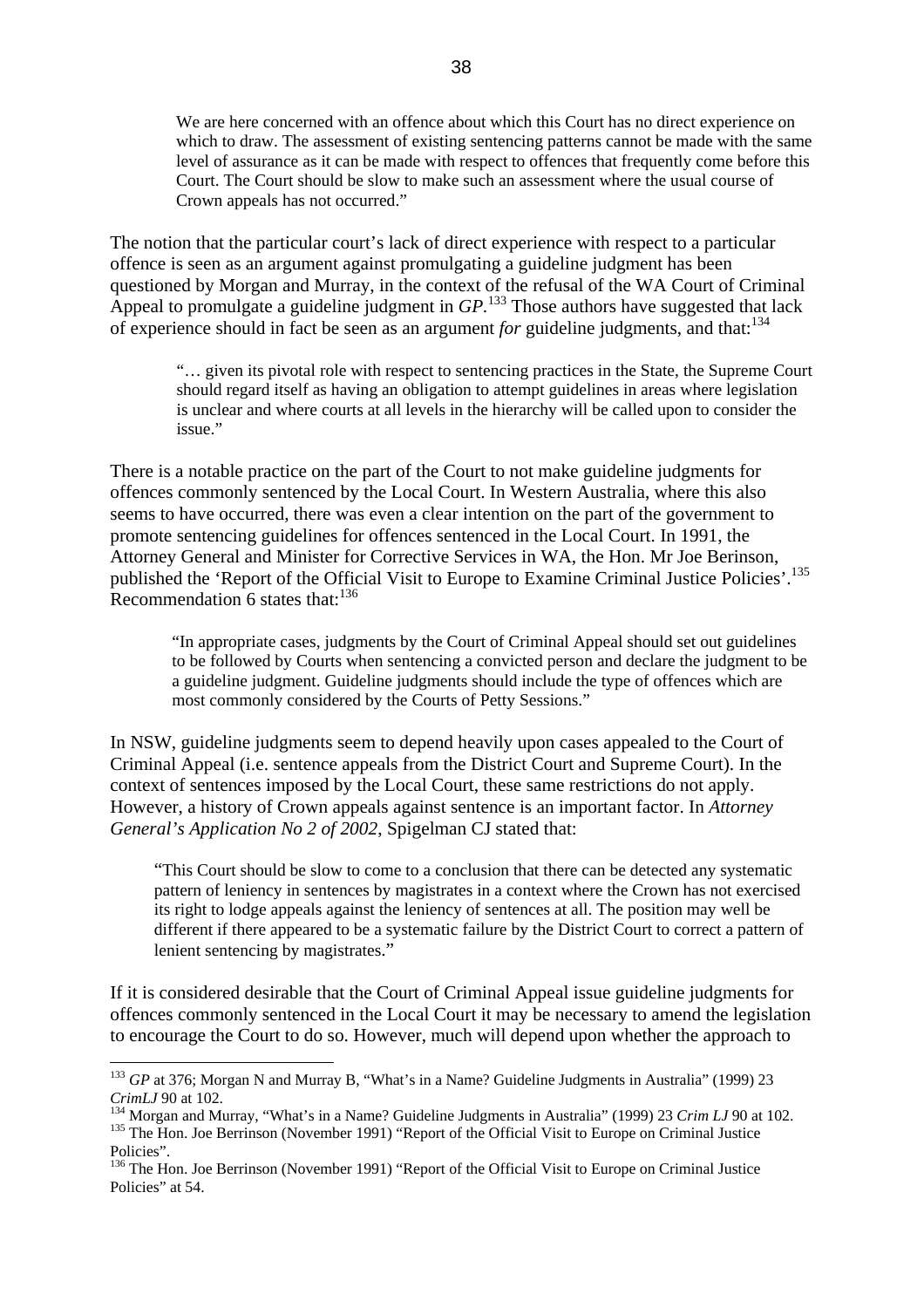be adopted and the views of the Court of Criminal Appeal in the guideline judgment for high range PCA offences. One also notes that guideline judgments may be guidelines that apply to particular courts or even relate inter alia to particular offences, as per the definition of guideline judgments in section 36 of the *Sentencing Procedure Act*.

Two different methods by which this could be done involve amending the current section 40 of the *Sentencing Procedure Act*. That section provides:

#### "**Discretion of Court preserved**

Nothing in this Division:

- a) limits any power or jurisdiction of the Court to give a guideline judgment that the Court has apart from this Division, or
- b) requires the Court to give any guideline judgment under this Division if it considers it inappropriate to do so."

Issues to be considered if appropriate might be:

- 1. Whether section 40(b) might be amended:  $or<sup>137</sup>$
- 2. Whether the Court should be required to give a guideline judgment on application by the Attorney General.

### **4.5 Functions of the Judicial Commission of NSW**

 $\overline{a}$ 

The Judicial Commission of NSW is constituted by the *Judicial Officers Act 1986*. Part 4 of the *Judicial Officers Act 1986* sets out the functions of the Commission, which include:

- 1. Monitoring and disseminating information on sentencing; and
- 2. Organising and supervising schemes for judicial education.

Both these functions have a role to play in promoting consistency, and indeed, in relation to monitoring and disseminating information, section 8 states that this is "for the purpose of assisting courts to achieve consistency in imposing sentences."

The objective of consistency in sentencing is also clear from the Second Reading Speech of the Bill: $138$ 

"The ultimate objective of the Commission's sentencing functions, and of the justice information system, is a better informed judiciary which is more consistent in sentencing. These initiatives are designed to assist judges and magistrates by providing them with information and opportunities for discussion, which they currently lack. The crucial elements of judicial discretion will not be curtailed. Therefore, the ability of judicial officers to render justice in particular cases will be unaffected. The government is convinced that this is the most acceptable

<span id="page-38-0"></span><sup>137</sup> It is noted that the Court also has a power, by section 37B of the *Sentencing Procedure Act 1999* to "*review, vary or revoke*" a guideline judgment. The Court's approach to an application for a guideline judgment brought by the Attorney General may be further clarified in *Application by the Attorney General under section 37 of the Sentencing Procedure Act 1999 for a guideline judgment concerning the offence of high range prescribed concentration of alcohol under section 9(4) of the Road Transport (Safety and Traffic Management) Act 1999.*

<span id="page-38-1"></span><sup>&</sup>lt;sup>138</sup> The Hon Mr Dowd, Attorney General, Hansard, Legislative Assembly, 24 September 1986 at 3871.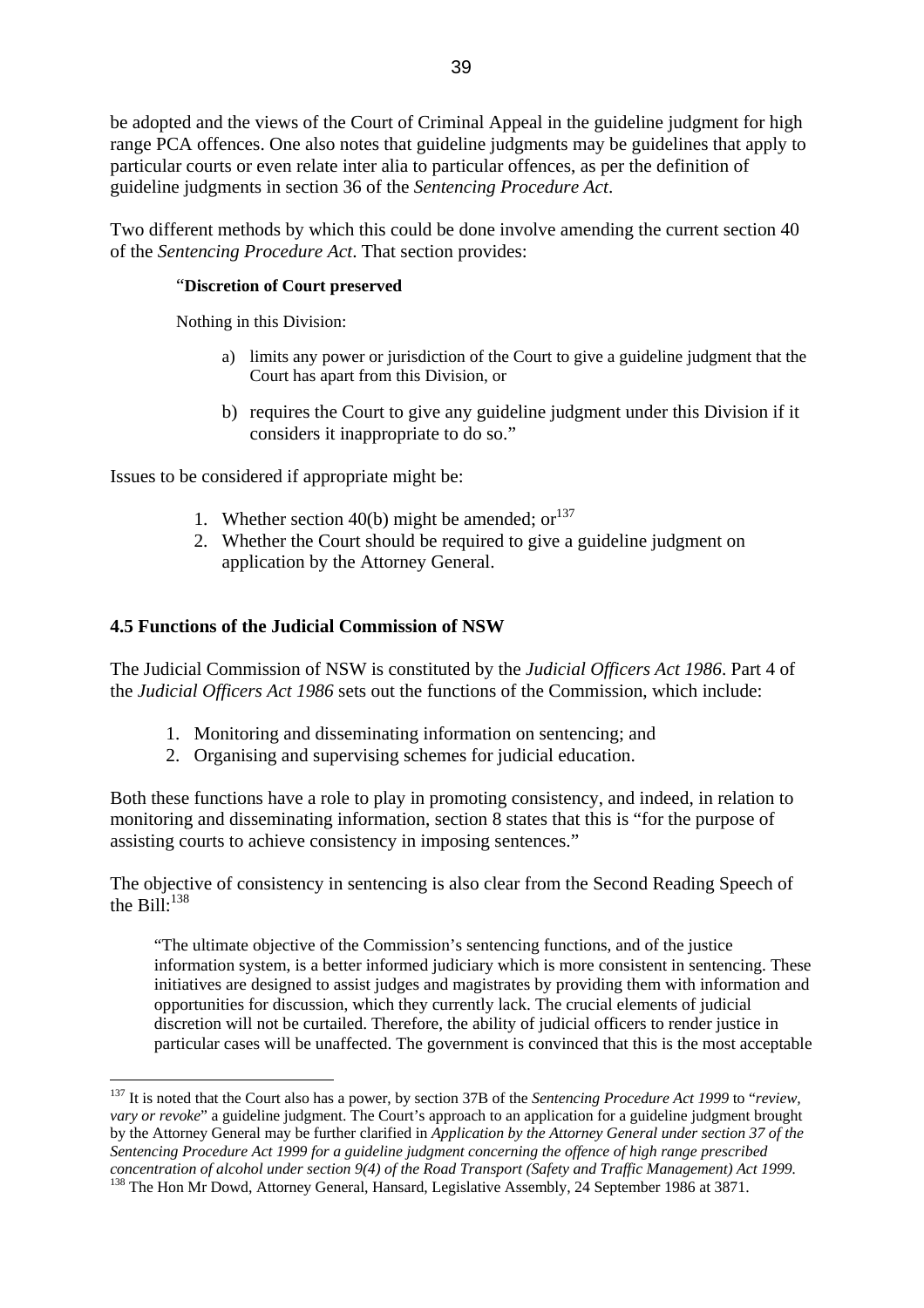way of addressing the problem of inconsistency in sentencing – whether there is inconsistency in fact or merely in public perception."

## *4.5.1 Judicial Education and Training*

The Judicial Commission's education program involves conferences, seminars and training as well as publications.

The conference and seminar program is offered to judicial officers in each court, including the Local Court, and ranges from induction courses for new appointees to specialist conferences. Computer training courses are provided to enable judicial officers to use computers and on-line legal databases effectively in the context of the court system.

In 2001-2002, a number of education topics were directly or indirectly related to sentencing, including: $139$ 

- Appeal court review;
- Circle sentencing;
- Classification of prisoners;
- Commonwealth matters including sentencing;
- *Crimes (Sentencing Procedure) Act 1999*;
- Diversionary schemes and crime prevention programmes in indigenous communities;
- Mental health and alternatives to imprisonment;
- Recurring themes (Court of Appeal);
- Sentencing;

 $\overline{a}$ 

- Sentencing panel;
- Sentencing workshops and report; and
- $\blacksquare$  The MERIT Program.<sup>[140](#page-39-1)</sup>

### *4.5.2 Publications and the Sentencing Statistics System (SIS)*

The Judicial Commission regularly publishes a variety of materials, including:

- The Judicial Officers' Bulletin:
- Sentencing Trends and Issues, which are short empirical studies of sentencing practice;
- **Monograph Series Papers;**
- Sentencing Manual NSW; and
- Various "Bench Books" for Judges**,** including the Criminal Trial Courts bench Book.

Publications are generally provided to all judicial officers in hard copy and on-line via Judicial Information Research System (JIRS). JIRS also contains the Sentencing Information System (SIS), which consists of:

 Full text judgments from the Court of Criminal Appeal in NSW from 1 January 1990;

<span id="page-39-1"></span><span id="page-39-0"></span><sup>&</sup>lt;sup>139</sup> Judicial Commission on NSW (2002) *Judicial Commission of NSW Annual Review 2001-2002*, Appendix 4. <sup>140</sup> The NSW MERIT Program is the Magistrate's Early Referral into Treatment Program – a Local Court based diversion program that targets adult defendants with illicit drug use problems who are motivated to undertake drug treatment.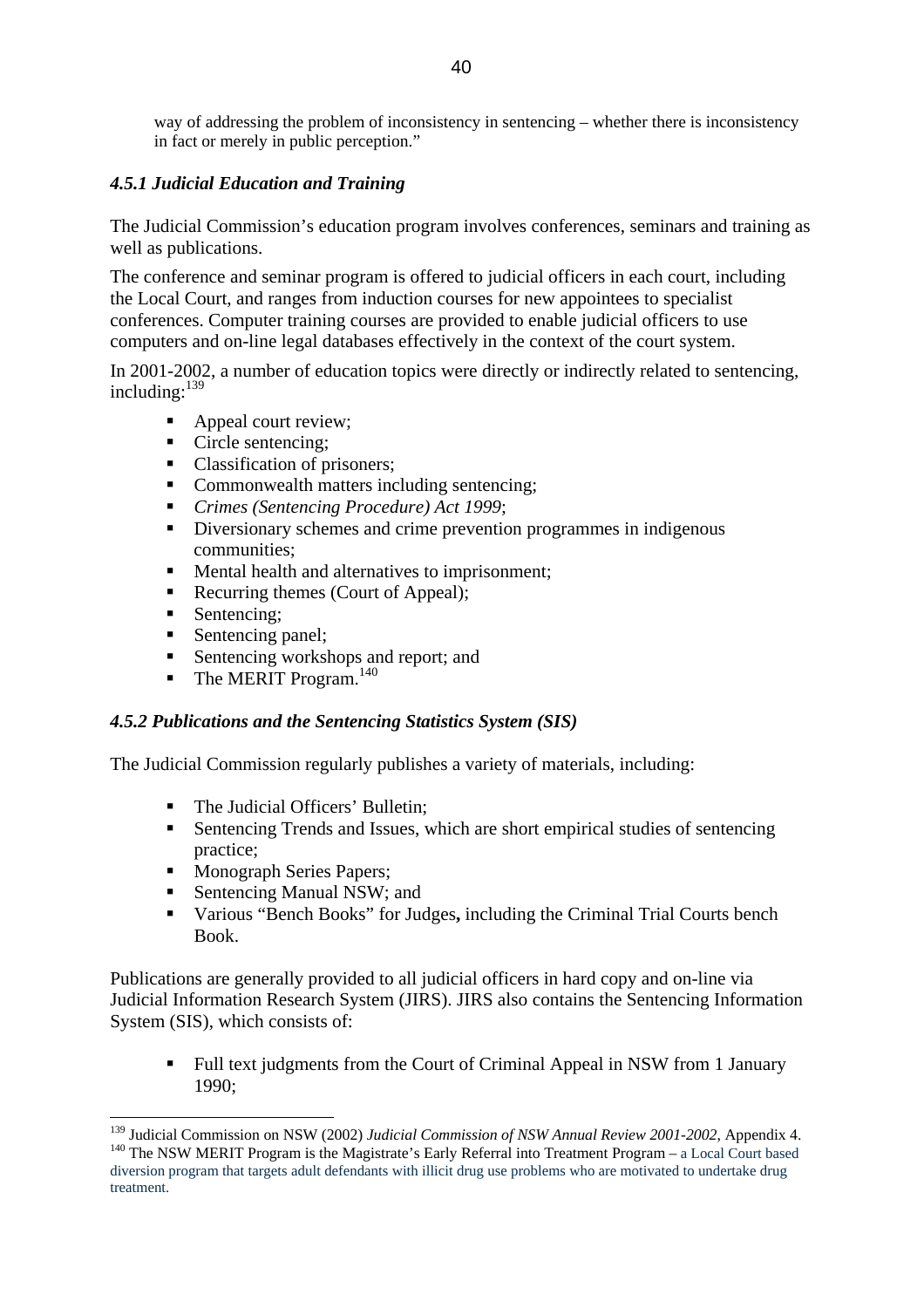- database of case summaries providing efficient means of finding cases of similar facts and their sentencing outcomes;
- a principles database consisting of an electronic textbook on sentencing;
- a statistical database which allows a judge to analyse aggregate sentencing outcomes for defendants displaying a wide range of characteristics;
- a facilities database containing information about the availability of various services for adult and juvenile offenders, cross-referenced by geographic location and type of service; and
- a help desk.

It is notable that the ODPP lawyers also have access to JIRS, which would also make a contribution to overall consistency in sentencing in the matters the ODPP conducts in the Local Court.<sup>141</sup>

Police prosecutors generally *do not* have access to the statistics and information produced by the Judicial Commission. However, these resources could be obtained by police prosecutors through their executive section. Presumably, access would involve a request to the executive section for the particular information, but it also relies on prosecutors being aware of this means of access, as well as when such information should be requested and what use to make of it in an instant case.

### **Recommendation 1**

**Police prosecutors in the field should have direct access to relevant sentencing resources produced by the Judicial Commission and be provided with training in their proper interpretation and use.**

In 1996, the Law Reform Commission stated that SIS was available to 95% of magistrates. It is understood that all magistrates now have access to SIS.

As Spigelman CJ has noted extra judicially, the collection of sentencing statistics by the Judicial Commission is an essential element of the Court's ability to promulgate guideline judgments.<sup>142</sup> The statistics are vital to assessing sentencing practice for the purpose of determining whether a guideline judgment is desirable.

The SIS has been praised from a number of sources. In 1996, the Law Reform Commission recognised that SIS is maintained by the Judicial Commission of NSW as a tool to enhance consistency.[143 L](#page-40-2)ord Justice Auld, in the "Review of the Criminal Courts of England and Wales" praised the Judicial Commission's sentencing database, referring to it as "sophisticated yet unobstrusive" and "probably the world leader in this field."[144 T](#page-40-3)he report considered the way information is provided to judges and magistrates in order to inform their decisions, and noted that sentencing information systems have been established in a number of jurisdictions. It was said that such systems could assist sentencers in four separate but complementary areas:

1. Promoting consistency;

<span id="page-40-0"></span><sup>&</sup>lt;sup>141</sup> Submission by the ODPP to the NSW Sentencing Council (dated 3 September 2003).

<span id="page-40-1"></span><sup>&</sup>lt;sup>142</sup> Chief Justice Jim Spigelman, *Sentencing Guideline Judgments* (1999) 73 Australian Law Journal 876 at 879.<br><sup>143</sup> NSW Law Reform Commission (December 1996), *Report – Sentencing*, at 1.1.15.<br><sup>144</sup> Lord Justice Auld,

<span id="page-40-2"></span>

<span id="page-40-3"></span>Stationary Office.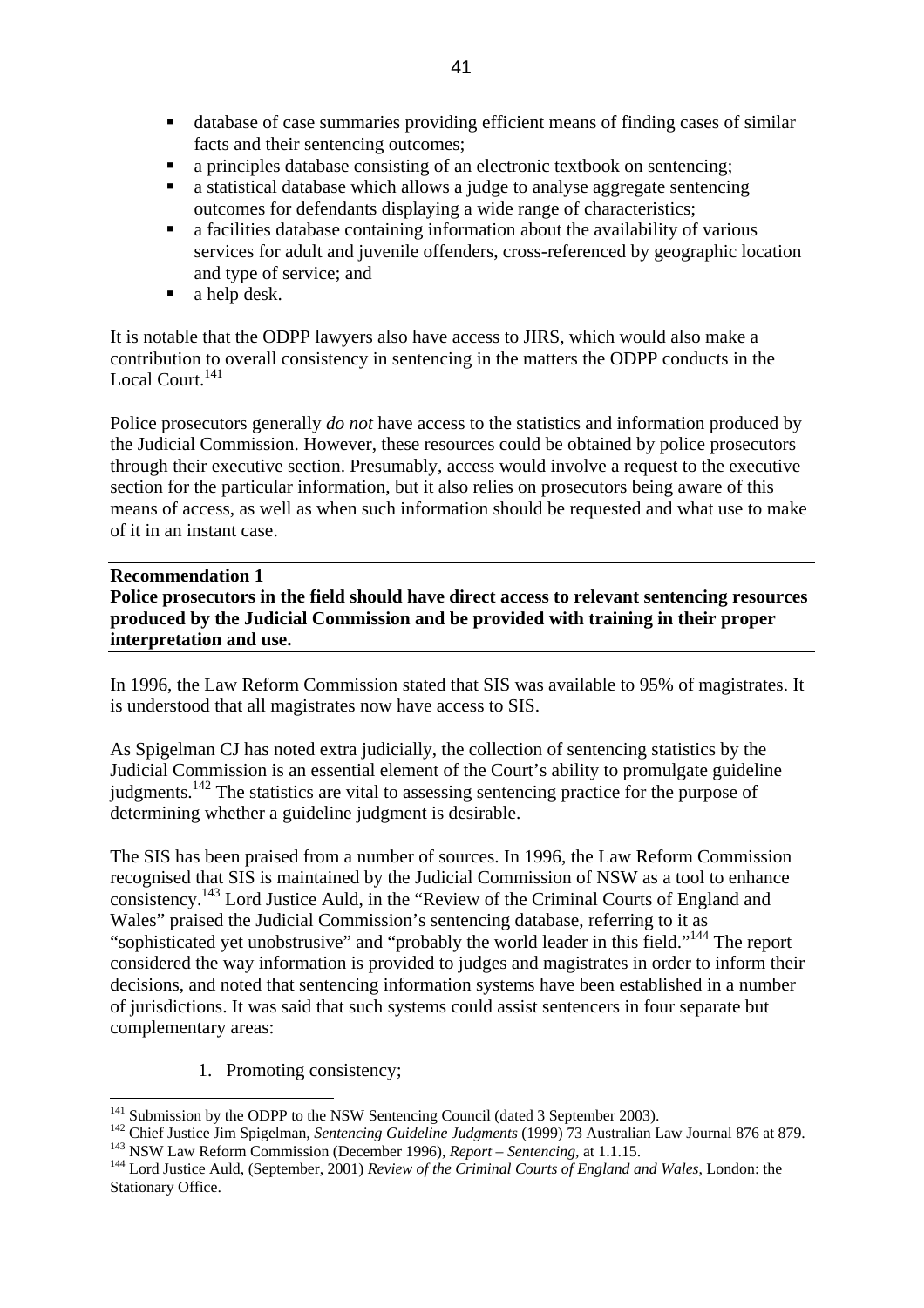- 2. Assisting with the exercise of discretion;
- 3. Providing information on the availability of sentencing facilities; and
- 4. Promoting public understanding.

Such extensive sentencing statistics as those which the Judicial Commission provides are not available in other Australian states. Morgan and Murray have criticised the lack of collection and dissemination of statistical data on sentence length in Western Australia as "rather crude", and contrasts this with the availability of sentencing statistics to assist the Court in NSW.[145](#page-41-0) Morgan and Murray note the difficulty in determining sentencing ranges for the purpose of guideline judgments without adequate statistics, and note that in *R v Jurisic*, the NSW Court of Criminal Appeal was able to use data on sentence length which had been provided by the Judicial Commission of NSW.

#### **4.6 Pre-Sentence Reports**

Generally speaking, the decision as to whether there should be an adjournment to obtain a pre-sentence report is a matter for the sentencing judge.<sup>146</sup> However, a pre-sentence report may or must be ordered in some circumstances, for example, prior to imposing a Home Detention order.<sup>147</sup> There are problems in obtaining timely pre-sentence reports, particularly in remote areas.<sup>148</sup> Note that this matter is also considered at some length in the Discussion Paper dealing with the matter of abolition of prison sentences of 6 months or less compiled by the Committee set up by the Sentencing Council to assist the Council in its reporting on that issue.

The *Crimes (Sentencing Administration)* Act *1999* provides specific legislative basis for the ordering and making of assessment reports - or "pre-sentence reports" as they are more commonly known - by the Probation and Parole Service. Before sentencing an offender, a court may refer the offender for assessment as to the suitability of Periodic Detention.<sup>[149](#page-41-4)</sup> Home Detention (where the court has decided not to make a Periodic Detention order)<sup>150</sup> or a community service order.<sup>151</sup> The Probation and Parole Service is then to investigate and report on certain matters, and the court must have regard to the assessment report when deciding whether or not to make a Periodic Detention order,<sup>152</sup> Home Detention order<sup>153</sup> or community service order.<sup>154</sup> A court does not have to abide by the recommendation as to

<span id="page-41-1"></span><span id="page-41-0"></span> $\overline{a}$ <sup>145</sup> Morgan N and Murray B, "What's in a Name? Guideline Judgments in Australia" (1999) 23 *Crim LJ* 90.<br><sup>146</sup> An adjournment to obtain a pre-sentence report should be granted only where it will lead to a clear and legitimate advantage to the prisoner: *R v. Majors* (1991) 54 A Crim R 334 at 337 per Carruthers J. Further, there is a mandatory obligation on the court to obtain a "background report" in relation to a person who was a child when the offence was committed, and was under 21 when the matter was before the court, prior to ordering a sentence of imprisonment or a term of detention: section 25 of the *Children (Criminal Proceedings) Act 1987*.

<span id="page-41-2"></span> $147$  By section 88 of the *Sentencing Procedure Act 1999* a report may be obtained before imposing a Community service order; by section 68 a report may be obtained prior to imposing a Periodic Detention order; and by section 80, a report must be made before imposing a Home Detention order.

<span id="page-41-3"></span><sup>148</sup> This issue is discussed in the Sentencing Council's Committee's discussion paper "*The issue of abolishing prison sentences of 6 months or less.*" at part 14.

<span id="page-41-4"></span>

<span id="page-41-5"></span>

<span id="page-41-6"></span>

<span id="page-41-8"></span><span id="page-41-7"></span>

<sup>&</sup>lt;sup>150</sup> Section 80 of the *Sentencing Procedure Act 1999*.<br><sup>151</sup> Section 88 of the *Sentencing Procedure Act 1999*.<br><sup>152</sup> Section 66(2) of the of the *Sentencing Procedure Act 1999*.<br><sup>152</sup> Section 78(2) of the of the *Sente* 

<span id="page-41-9"></span>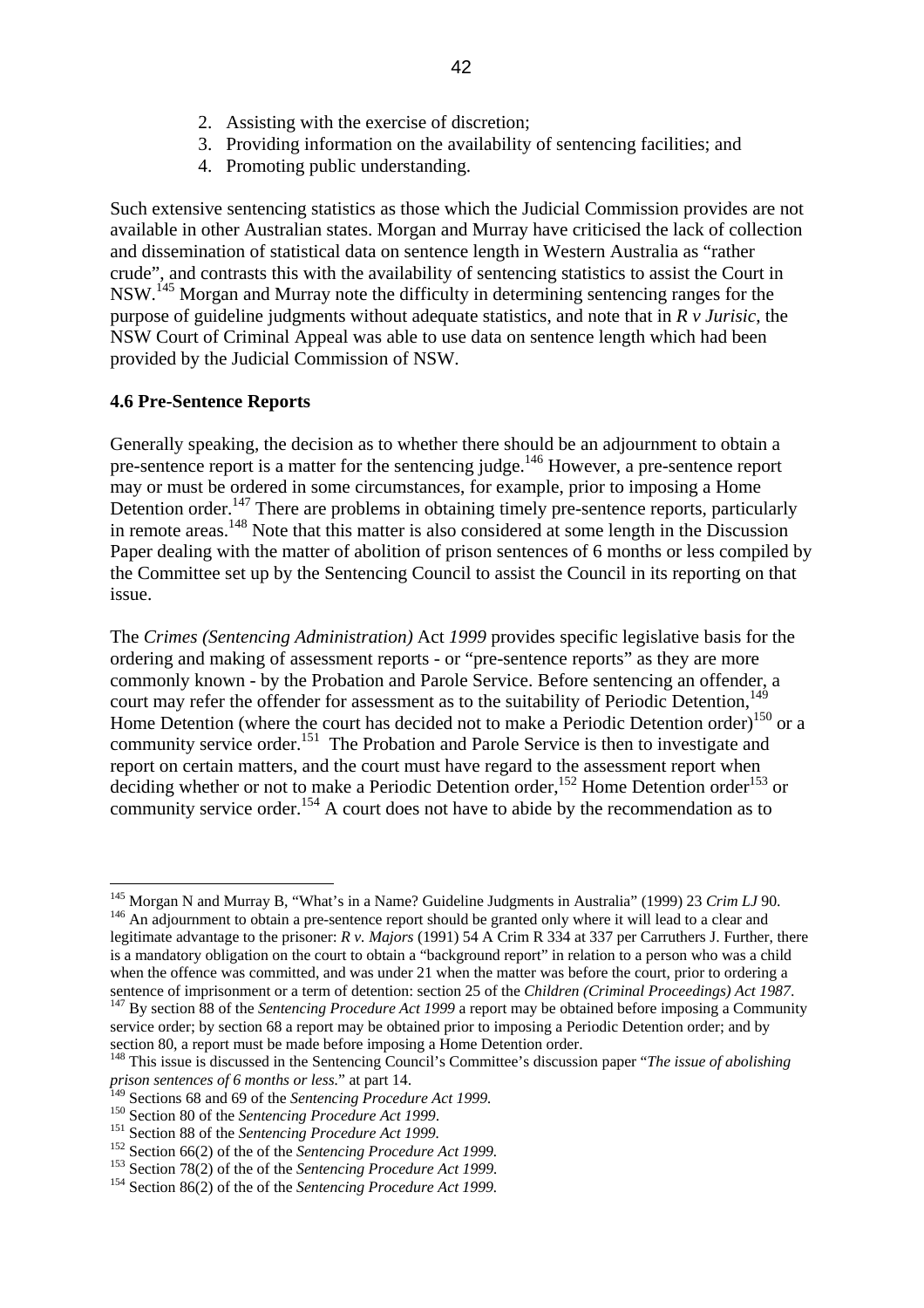suitability contained in an assessment report, although it must indicate to the offender if it makes a decision contrary to the assessment report.<sup>155</sup>

In 2002-2003, 27,649 assessment reports were prepared.<sup>[156](#page-42-1)</sup>

The Probation and Parole Service uses a pre-sentence report template, and all new staff receive training in how to prepare the report. The legislation also identifies certain factors to be considered in relation to suitability, $157$  and these are reflected in the templates completed by Probation and Parole officers.

Assessment reports can promote consistency in sentencing by ensuring that sentencing magistrates have certain information available before deciding whether or not to impose three of the major sentencing alternatives. By requiring assessment reports to inquire into certain matters, the legislature in effect mandates that these factors are relevant to determining the suitability of imposing a particular sentencing option, thus providing guidance on sentencing.

Agreements have been reached between the Attorney General's Department and the Department of Corrective Services on the ordering and provision of assessment reports. The Local Court Strategic Plan, published in 2001, identified agreement on such matters as time standards and delivery of reports. Time standards were identified for each of the six different types of reports that could be requested. A Memorandum of Agreement was also entered into between the Attorney General's Department and the Department of Corrective Services, effective from 1 December 1998.

The Commissioner of Corrective Services has supplied the Council with information regarding the availability of assessment reports across the State.<sup>158</sup> It was stated that in some remote areas, preparation could be problematic due to lack of transport.

#### **Recommendation 2**

 $\overline{a}$ 

**That funding be made available to ensure that transport of the offender does not act as a barrier to the preparation of assessment (or "pre-sentence") reports.** 

It was stated that assessment reports are no longer offered in some locations due to "poor utilisation by magistrates". However, this does not seem to reflect the experience reported by magistrates, where rather unmet demand has been identified as an issue.

Generally, the evidence of practitioners in the field appears to be that assessment reports are requested as a matter of course in appropriate matters.

The Commissioner's letter also stated that requests for full reports for minor offences have increased, and that a system to meet requests with a shorter form of report has been introduced in some areas to meet demand. However, this is also difficult to reconcile with the

<span id="page-42-0"></span><sup>155</sup> Section 66(3) and (4) (Periodic Detention), Section 78(3) and (4) (Home Detention), Section 86(3) and (4) (community service order) of the of the *Sentencing Procedure Act 1999*.<br><sup>156</sup> Submission from the NSW Department of Corrective Services.<br><sup>157</sup> See Periodic Detention: section 66(1) of the *Sentencing Procedure Act 1999*,

<span id="page-42-1"></span>

<span id="page-42-2"></span>*Procedure) Regulation 2000*; Home Detention: section 78(1) of the *Sentencing Procedure Act 1999*, section 21 of the *Crimes (Sentencing Procedure) Regulation 2000*; Community Service Order: section 86(1) of the *Sentencing Procedure Act 1999.* 158 In his letter to the Chair dated 21 February 2004.

<span id="page-42-3"></span>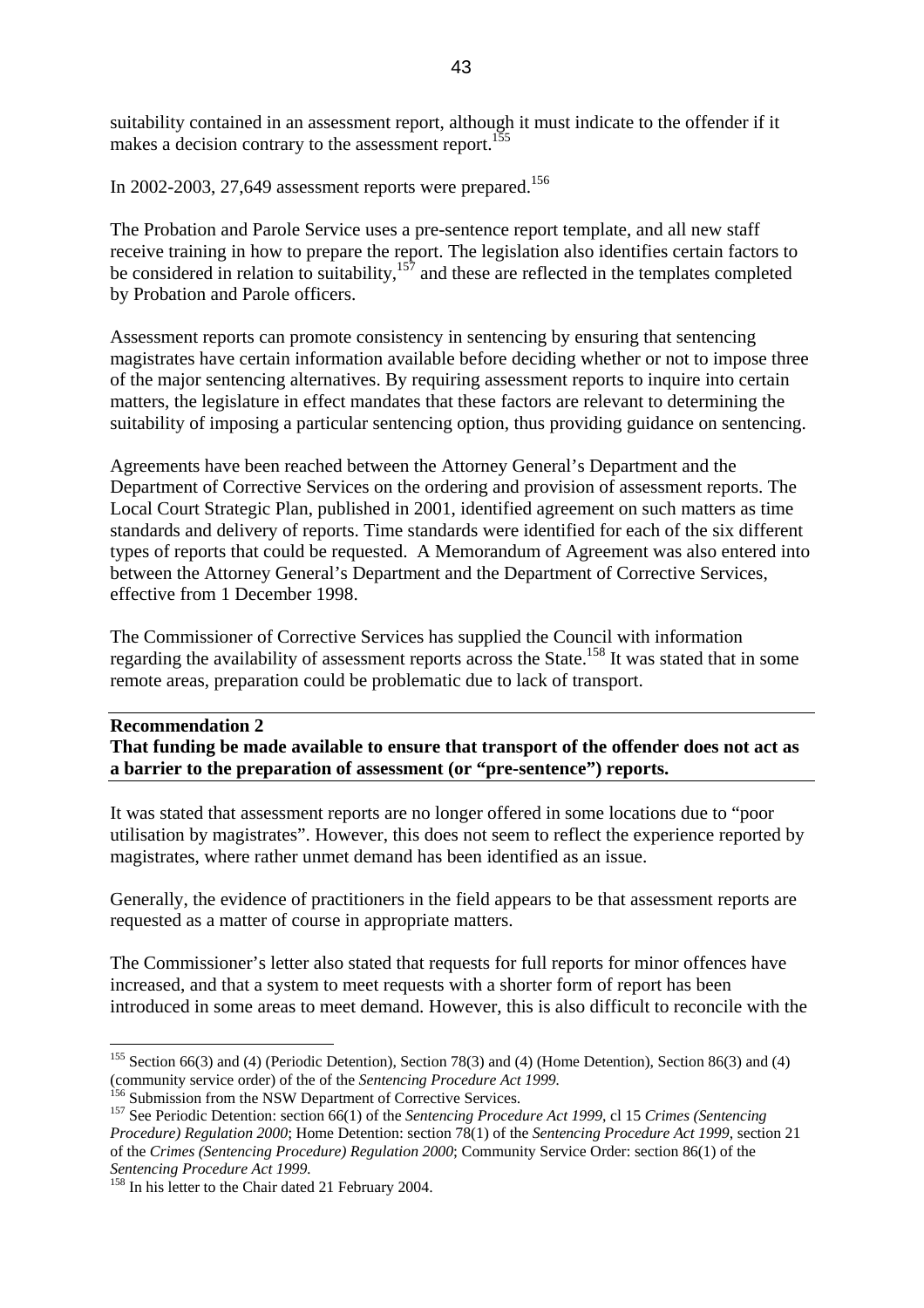experience of magistrates. The 2001 Local Court Strategic Plan recognised the need for shorter forms of sentence reports in certain cases, and the Chief Magistrate's view is that this is utilised for minor offences. There may be a need to review the agreements contained in the Local Court Strategic Plan and the Memorandum of Understanding, to ensure that the agreed standards are still appropriate and are being implemented, by both the Local Court and the Department of Corrective Services, in the best possible way. The main areas for improvement appear to relate to content and form. There may be a need to develop additional policies and procedures to bolster the agreement and ensure greater consistency.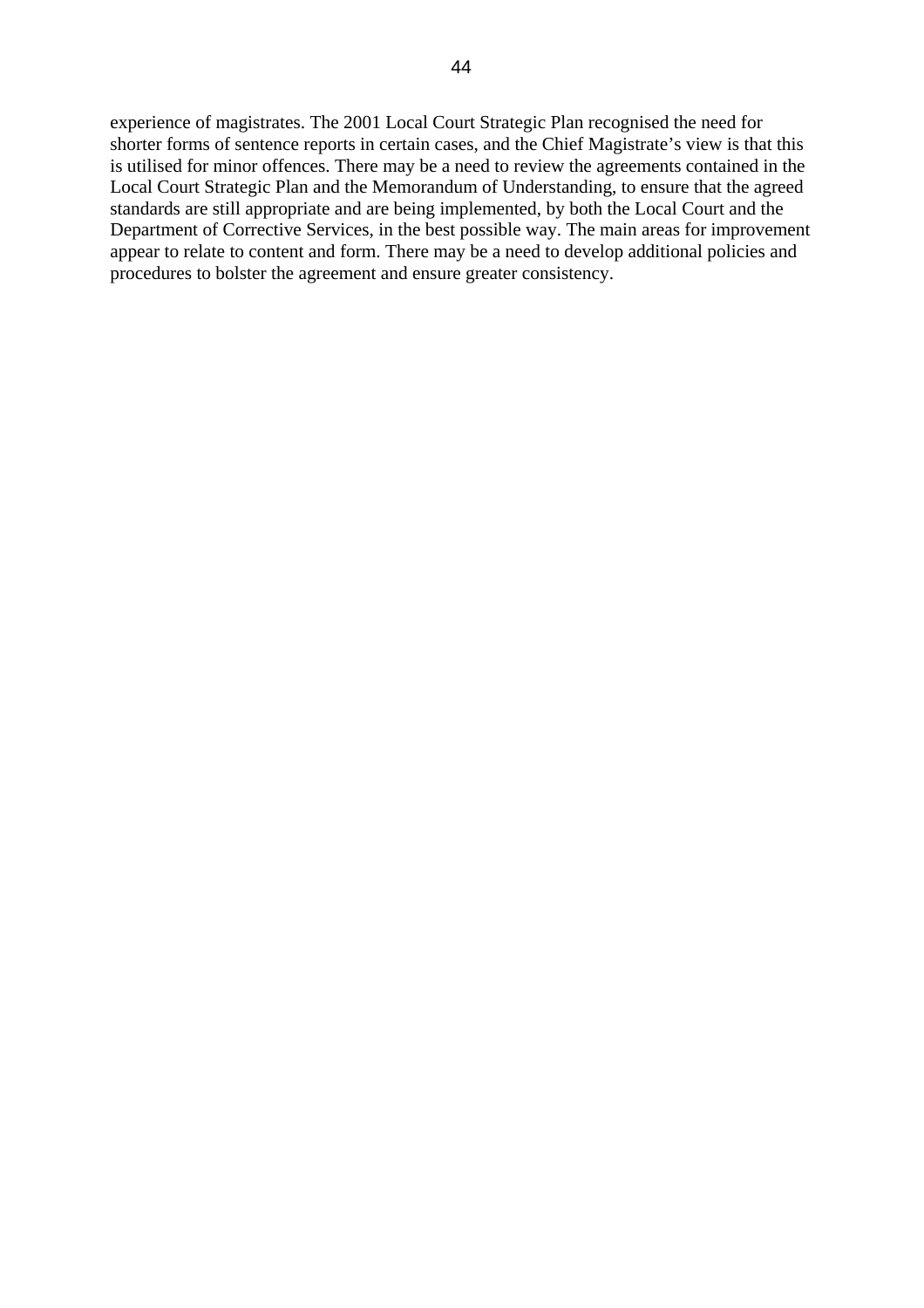### **5. APPEALS AGAINST SENTENCE AND THEIR LIMITATIONS**

In principle, appeals against sentence have an important role in both promoting consistency and encouraging public confidence in the justice system. In *Everett v The Queen,*[159](#page-44-0) McHugh J stated that:

"Uniformity of sentencing is a matter of great importance in maintaining confidence in the administration of justice in any jurisdiction. Sentences that are higher than usual create justifiable grievances in those who receive them. But inadequate sentences also give rise to a sense of injustice, not only in those who are the victims of the crimes in question but also in the general public. Inadequate sentences are also likely to undermine public confidence in the ability of the courts to play their part in deterring the commission of crimes. *To permit the Crown, as well as convicted persons, to appeal against sentences assists in maintaining confidence in the administration of justice*." (emphasis added)

The process of appeal against sentence from the Local Court to the District Court has significant potential to, and should, promote consistency in sentencing in the Local Court. However, it was clear from the submissions, particularly those of magistrates, that the current appeal framework from the Local Court to the District Court is seen as having a number of serious flaws. The structure of the current appeal mechanism was widely thought to impede consistency in sentencing, and even to promote *in*consistency. The submissions, from Magistrates in particular, created a strong sense that the current system for appeals against sentence was one of the single most important areas where change was needed in order to promote greater consistency in sentencing. It was generally perceived that whereas the appeal process from the District Court to the Supreme Court in respect of matters dealt with on indictment facilitates consistency, the same could not be said in relation to appeals from the Local Court to the District Court because different appeal provisions apply.<sup>16</sup>

#### **5.1 Appeal Process**

Whilst it is true that the provisions of section 5 of the *Criminal Appeal Act 1912* assist in promoting consistency in sentencing, the appeals process in relation to sentences imposed in the Local Courts do not, in the Council's view, promote consistency in sentencing. Whilst it is "*inevitable and right*" that appellate Courts seek to "*guide and direct the work that is done*  at trial level<sup>"161</sup> it is not considered that the District Court, in its appellate jurisdiction, provides such guidance and assistance to the Local Court.

Both as a matter of history and as a matter of relationship between the various courts, there are significant differences between appeals from the Local Court to the District Court on the one hand, and appeals from the District Court and the Supreme Court to the Court of Criminal Appeal on the other. <sup>162</sup> A sentence appeal from the Local Court to the District Court is not like a sentence appeal from a criminal trial court to the Court of Criminal Appeal, <sup>163</sup> and

<span id="page-44-0"></span><sup>159 (1994) 181</sup> CLR 295.

<span id="page-44-1"></span><sup>&</sup>lt;sup>160</sup> This point is raised in the study of the NSW Judicial Commission into Crown appeals which is focusing on the interpretation of section 5D of the *Criminal Appeal Act 1912* (NSW). That section has no application to appeals from the Local Court to the District Court.

<span id="page-44-2"></span><sup>&</sup>lt;sup>161</sup> See *Rogers v Nationwide News P/L* (2003) 77 ALJR 1739 at paragraph 82 per Hayne J.<br><sup>162</sup> See *R v. Longshaw* (1990) 20 NSWLR 554 at 562.<br><sup>163</sup> Budget Nurserv Ptv Ltd v. FCT (1989) 43 A Crim R 81.

<span id="page-44-3"></span>

<span id="page-44-4"></span>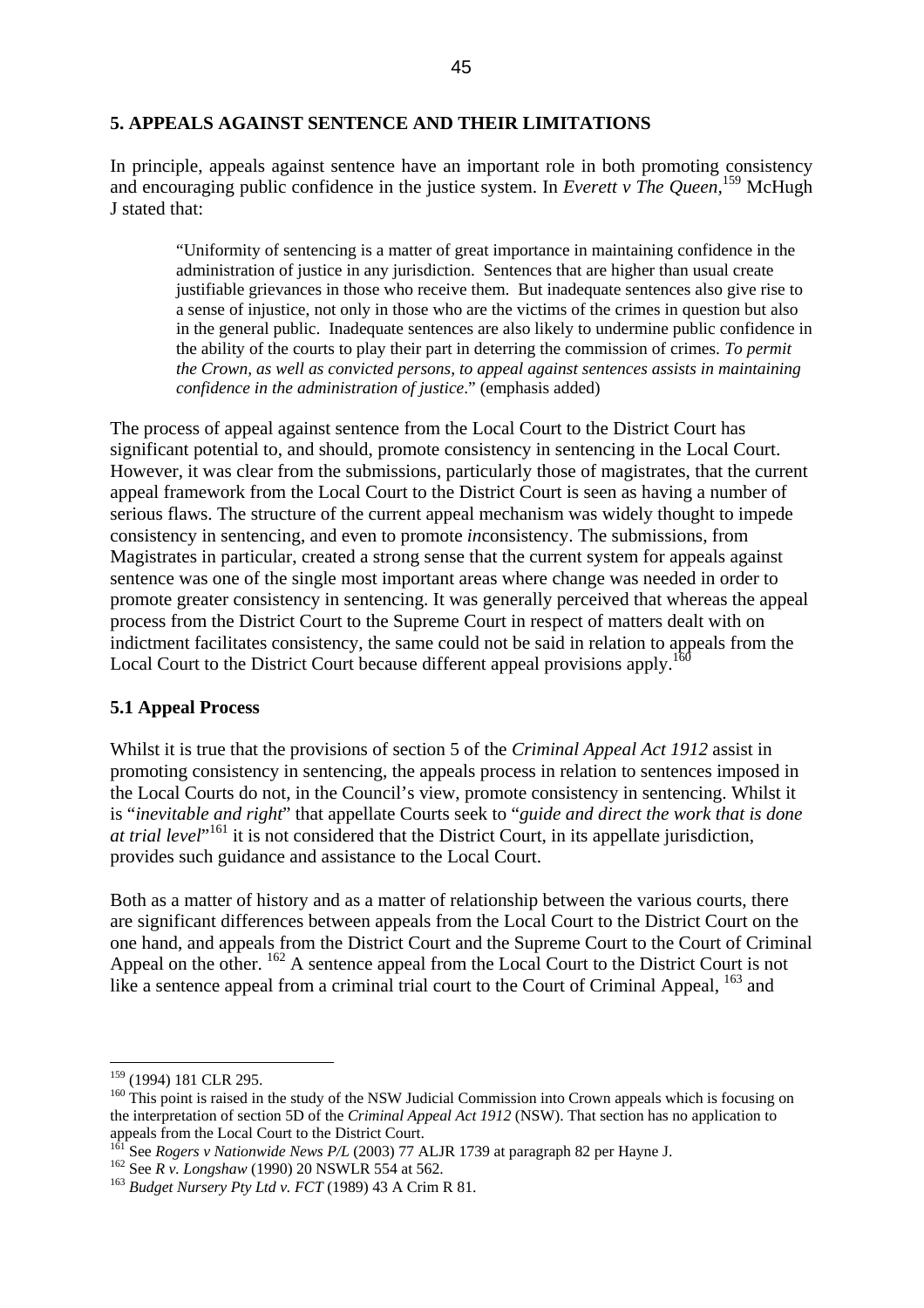further, a sentence from the Local Court cannot be appealed to the Court of Criminal Appeal.<sup>164</sup>

It remains to be seen how the problem of the Court of Criminal Appeal's lack of experience in dealing with matters in the Local Court concerning high range PCA offences (as well as to the few Crown appeals) will impact upon or influence its approach in the Attorney General's application for a guideline judgment for high range PCA offences (heard on 5 May 2004).

An appeal by way of rehearing is not necessarily a hearing de novo, and the nature of appeals conferred by particular statutes is a matter that has been confronted by the courts in a number of cases. As noted by Callinan J in *Coal and Allied Operations Pty Ltd v Australian Industrial Relations Commission*<sup>165</sup> the legislature does not usually provide detail as to the "precise" functions, roles, procedures and powers" of an appellate body. There is an issue about whether it is desirable for the legislature to address these factors, to reduce uncertainty, or whether it should be left as a matter of statutory construction or to the court's discretion in regulating its own procedures.

## *5.1.1 Appeals from the Local Court to the District Court*

The *Crimes (Local Court Appeal and Review) Act 2001* deals with appeals from the Local Court. Appeals against conviction or sentence arising from Local Court cases are generally made to the District Court and require leave only in certain instances.*[166](#page-45-2)*

There is also a right to appeal to the Supreme Court against a conviction or sentence imposed by the Local Court, but on questions of law alone.*[167](#page-45-3)* On a question of fact or a question of fact and law, the Supreme Court may give leave to appeal against a conviction or sentence imposed by the Local Court and there is no right of appeal in such cases.*[168](#page-45-4)* The provisions regarding such appeals to the Supreme Court were formerly contained in Part 5 of the *Justices Act 1902*<sup>169</sup> It appears that such appeals to the Supreme Court were very rarely pursued under the former provisions, and that this continues to be the case under the new provisions.<sup>170</sup> The review mechanism most frequently used continues to be that of appeal to the District Court.

<span id="page-45-0"></span><sup>&</sup>lt;sup>164</sup> This is because to appeal to the Court of Criminal Appeal, the conviction must be on indictment: section 2 of the *Criminal Appeal Act 1912.* There is no right to seek leave to appeal against a sentence imposed by the District Court to the Court of Criminal Appeal from an appeal from a magistrate: *R v. Francis* (1943) 61 WN (NSW) 46.<br><sup>165</sup> [2000] HCA 47.

<span id="page-45-1"></span>

<span id="page-45-2"></span><sup>&</sup>lt;sup>166</sup> See Pt 3 of the *Crimes (Local Courts Appeal and Review) Act 2001*. As to the appeals which require leave, see section 12 of that Act.

<span id="page-45-3"></span><sup>167</sup> Other than for an environmental offence. See section 52 of the *Crimes (Local Courts Appeal and Review) Act 2001*. See also section 56 (appeals as of right by prosecutors to the Supreme Court). Part 51B of the *Supreme Court Rules 1970* concerns such appeals, which are assigned to the Common Law list (rule 1). A copy of the transcript and reasons must be filed with the Court (rule 9). There may be appeals to the Supreme Court against both conviction and sentence in certain other circumstances. Section 52 is a former provision of the *Justices Act 1902* and has rarely been utilised in practice.<br><sup>168</sup> Other than for an environmental offence. See section 53 of the *Crimes (Local Courts Appeal and Review) Act* 

<span id="page-45-4"></span>*<sup>2001</sup>*. See also section 57 (appeals by prosecutions from the Local Court to the Supreme Court requiring leave).

<span id="page-45-5"></span><sup>169</sup> Part 5 of the *Justices Act* 1902 was substantially re-enacted in Part 5 of the *Crimes (Local Courts Appeal and Review) Act* 2001. Prior to 1998, the *Justices Act* 1902 contained three means of review/appeal to the Supreme Court but these were replaced by a single means of appeal by amendments to that Act brought about by the *Justices Legislation Amendment (Appeals) Act* 1998.<br><sup>170</sup> An example of a case under the new provisions is *DPP v Wunderwald* [2004] NSWSC 182 (16 March 2004).

<span id="page-45-6"></span>In that case Sully J held that the Magistrate in question had improperly taken over the prosecution case in effect and had peremptorily closed off the calling of certain evidence by the prosecution.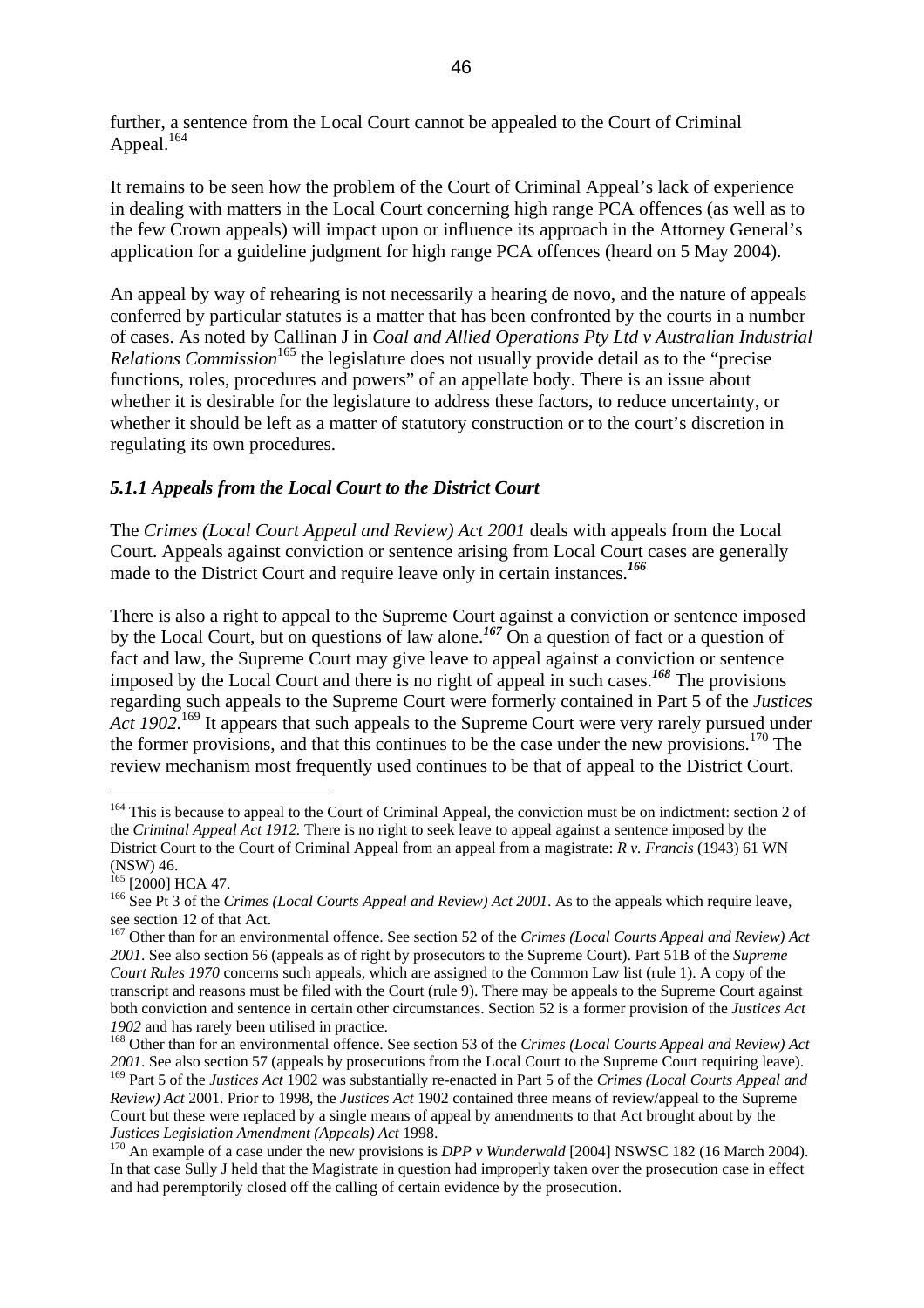#### **Appeals against conviction**

It is convenient to first outline the provisions relating to appeals against conviction to the District Court. Prior to 2001, the provisions relating to appeals from the Local Court were contained in Part 5A of the *Justices Act* 1902. When that Act was repealed by the *Justices Legislation Repeal and Amendment Act* 2001, Part 5A was substantially re-enacted in Part 3 of the *Crimes (Local Courts Appeal and Review) Act* 2001.

Important changes to the provisions relating to appeals against conviction (but not sentence appeals) were, however, made in 1998. These changes followed the review of the *Justices Act,* completed in 1992, and the circulation of the *Justices Review Discussion Paper*[171.](#page-46-0) Under the 1998 changes, appeals against conviction continued to be dealt with by way of rehearing on the depositions of the Local Court, but under the new s 133, restrictions were placed on when witnesses could be recalled and certain criteria had to be met. In the case of an alleged victim of an offence involving violence, the party needed to establish special reasons why, in the interests of justice, the witness should be called again, and in other cases, the party needed to show "substantial reasons" why a witness should be recalled.<sup>172</sup> A party wishing to produce new evidence had to establish that it was in the interests of justice that such evidence be adduced.[173](#page-46-2) Restrictions were also made on the circumstances in which appeals could be brought to the District Court.<sup>[174](#page-46-3)</sup>

The new provisions were in large part designed to meet concerns about the amount of time allocated to hearing appeals from the Local Court in the District Court, the delay with allgrounds appeals and issues associated with having witnesses reappear to give evidence in the District Court.<sup>175</sup> The Government's preferred reform option was to more drastically reduce the ability to recall witnesses and adduce fresh evidence. This failed to attract the support of the legal community and thus a "compromise" solution was reached.

The current provisions relating to appeals against conviction are contained in the *Crimes (Local Courts Appeal and Review) Act* 2001 and largely reflect the 1998 reforms.<sup>176</sup> Where a defendant was convicted after a plea of guilty, or convicted in their absence, leave to appeal must be obtained from the District Court. A person who is entitled to make an application for annulment to the Local Court under section 4 and has not done so (or has made an application

<span id="page-46-0"></span><sup>&</sup>lt;sup>171</sup> Brought about by the *Justices Legislation Amendment (Appeals) Act* 1998. See the Hon J W Shaw, Hansard,

<span id="page-46-1"></span><sup>17</sup> September 1998 at Art No 43.<br><sup>172</sup> Under s 131(1)(b) of the now repealed *Justices Act* 1902.

<span id="page-46-3"></span><span id="page-46-2"></span>

<sup>&</sup>lt;sup>173</sup> S 132(2) of the now repealed *Justices Act* 1902.<br><sup>174</sup> A person was required to obtain leave to appeal to the District Court when the appellant had not exhausted all avenues of review available in the Local Court. Where the matter was dealt with in the Local Court in the absence of the defendant, the defendant was required to first have the earlier decision reviewed by the Local Court before appealing to the District Court or to seek leave of the District Court being permitted to appeal to the District Court.<br><sup>175</sup> See The Hon J W Shaw, Hansard, 17 September 1998 at Art No 43.

<span id="page-46-4"></span>

<span id="page-46-5"></span><sup>&</sup>lt;sup>176</sup> The *Crimes (Local Courts Appeal and Review) Act* 2001 was itself part of a package of three Acts aimed at reforming the Justices Act 1902 and streamlining legislative provisions relating to the Local Court. The two associated Acts are the *Justices Legislation Repeal and Amendment Act* 2001 and the *Criminal Procedure Amendment (Justices and Local Courts) Act* 2001. The former repealed the *Justices Act* and placed matters relating to the structure of the Local Courts and the rights and duties of parties in the *Local Courts Act* 1982. The latter relates to procedure for dealing with criminal matters in the Local Court.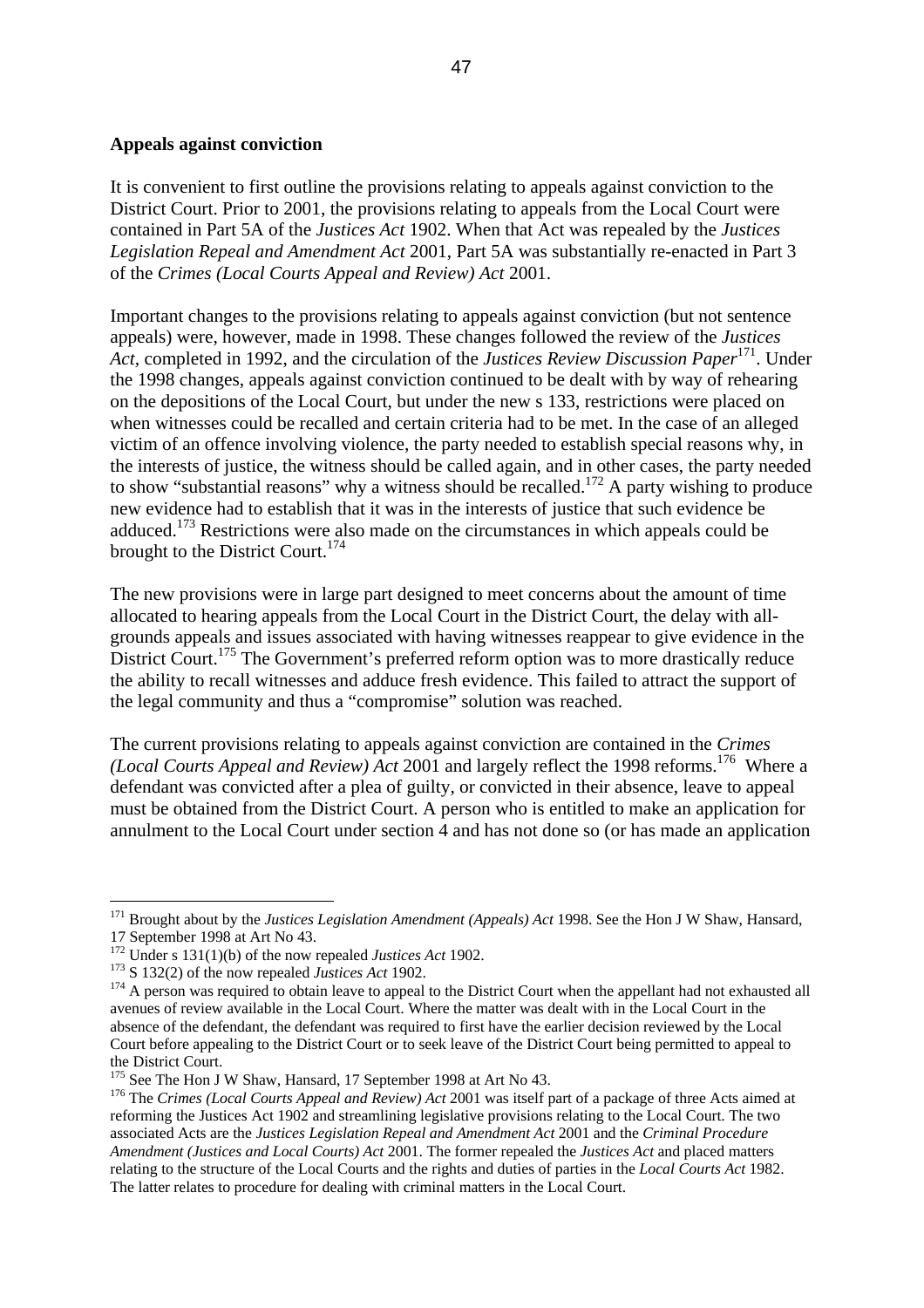but it has not been disposed of) cannot make an application for leave to appeal (section  $12(2)$ ).<sup>177</sup>

Appeals against conviction are by way of rehearing on the basis of certified transcripts of evidence given in he Local Court proceedings, except where the District Court is satisfied that there are special reasons (in the case of a victim of an offence involving violence) or substantial reasons (in the case of any other witness) in the interests of justice why that person should attend to give evidence. Fresh evidence can be given by leave, but only where the Court is satisfied that it is in the interests of justice that such evidence be adduced.<sup>178</sup> The District Court may set aside the conviction or dismiss the appeal.<sup>179</sup>

In the majority of appeals against conviction the matter is dealt with "on the papers": the prosecutor tenders the notice of appeal, the court attendance notice/s, the transcript of the evidence given by witnesses in the Local Court and the documentary and physical exhibits tendered in the Local Court.<sup>180</sup> Each party then makes submissions and the judicial officer determines the matter. The magistrate's reasons and remarks on sentence are not tendered, (unless by consent of the parties) having regard to the provisions of section 18.

Applications by the prosecution to call fresh evidence are rare. To permit the appellant to raise an issue which was not raised in the Local Court (where the appellant may have been unrepresented), the calling of the appellant is not uncommon and other witnesses are sometimes called on behalf of the appellant. In matters in which leave to adduce oral evidence has been given, the relevant party calls the witness.

The Office of the Director of Public Prosecutions has previously suggested to the Criminal Law Review Division that the legislation should be amended to permit the District Court judge to have regard to the Magistrate's reasons for decision, and, if the judge decides to resentence, to have regard to the Magistrate's remarks on sentence. The rationale for this proposal is that the magistrate has the advantage of observing the witnesses give their evidence at first hand and is thus best placed to make assessments as to credit. Where the magistrate makes a finding based on such an assessment, this information should be available to the District Court and, in the absence of fresh evidence, such finding arguably should bind the District Court. This proposal has been ventilated and has been opposed by the professional associations which represent those appearing for appellants.

### **Appeals against sentence**

As noted, the 1998 amendments to the provisions of the *Justices Act* relating to appeals to the District Court did not encompass appeals against sentence to the District Court. No substantive changes were made to the provisions when they were transferred to the *Crimes (Local Courts Appeal and Review) Act* 2001.

As to appeals against sentence by defendants, section 17 of the *Crimes (Local Courts Appeal and Review) Act 2001* provides that:

<span id="page-47-0"></span><sup>&</sup>lt;sup>177</sup> S 11(1A). As to appeals requiring leave, see s 12.<br><sup>178</sup> S 18(2).

<span id="page-47-1"></span>

<span id="page-47-3"></span><span id="page-47-2"></span>

<sup>&</sup>lt;sup>178</sup> S 18(2).<br><sup>179</sup> S 20(1).<br><sup>179</sup> S 20(1).<br><sup>180</sup> The Sentencing Council gratefully acknowledges the DPP in providing assistance with the understanding of the way in which appeals from the Local Court to the District Court operate in practice.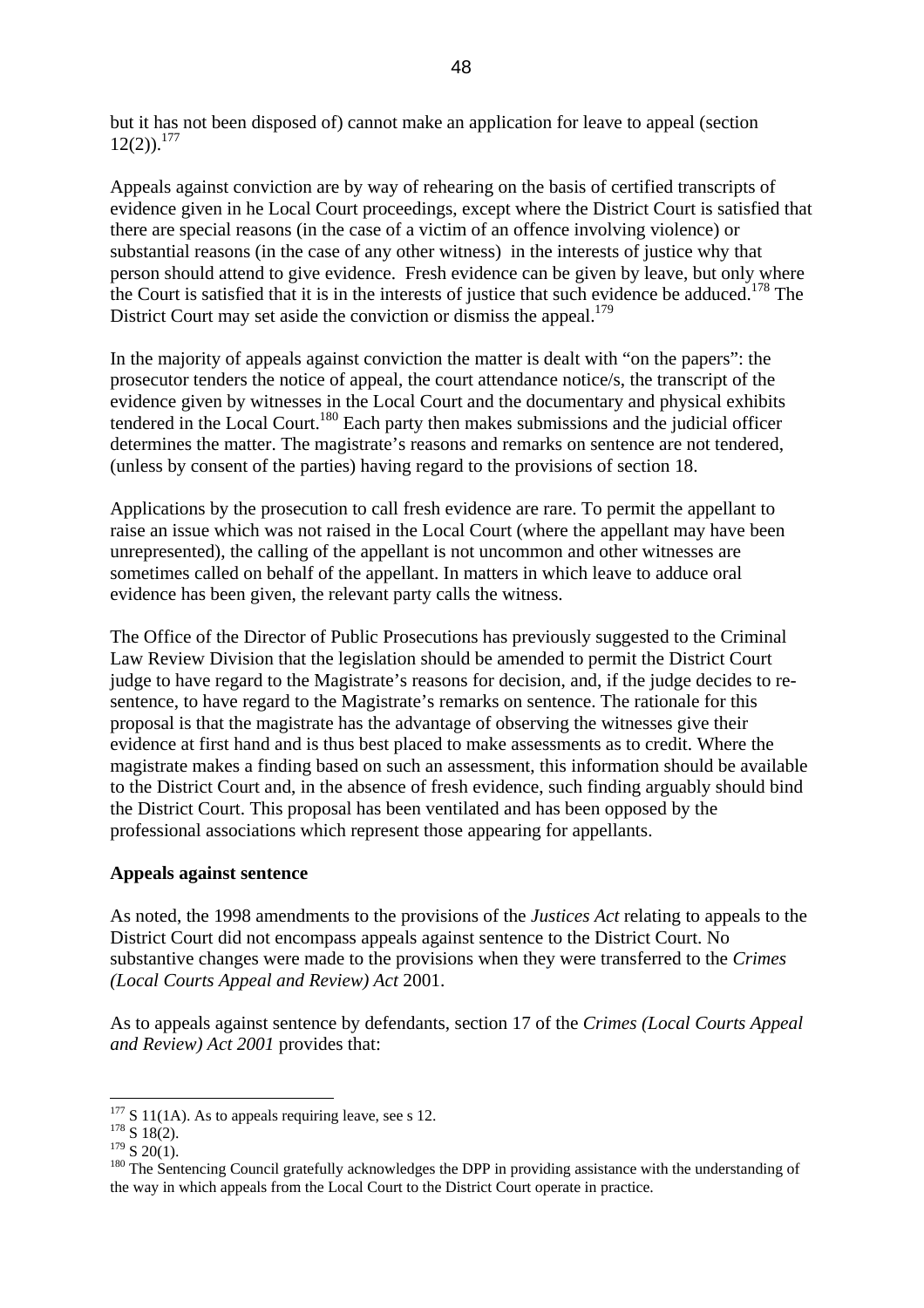"An appeal against sentence is to be by way of a **rehearing of the evidence** given in the original Local Court proceedings, although fresh evidence may be given in the appeal proceedings." (emphasis added)

It may be observed that no reference is made to "*certified transcripts of evidence*" in section 17, unlike section 18.

The District Court may set aside or vary the sentence or dismiss the appeal.<sup>181</sup> For appeals by defendants, there is no requirement for leave in order to give fresh evidence in the appeal proceedings.<sup>182</sup> For appeals by prosecutors, fresh evidence may only be given by leave of the District Court, and leave may only be given in exceptional circumstances.<sup>[183](#page-48-2)</sup>

Where an appeal against severity of sentence is brought, the District Court exercises a fresh sentencing discretion, based upon the evidence admitted in the appeal proceedings, and it can therefore be characterised as a hearing de novo.<sup>184</sup>

The District Court's powers include the ability to impose a more severe sentence, but special principles apply where an increased sentence is contemplated.<sup>[185](#page-48-4)</sup>

In a typical appeal against sentence, the prosecutor tenders only the Notice of Appeal, court attendance notice and the material which was tendered by the parties in the Local Court; for example the police facts, antecedents, the pre-sentence report and references and reports relied upon by the defendant. No transcript of the Local Court proceedings is available to the parties or the District Court (the majority of matters having proceeded by plea of guilty in the Local Court) and no transcript of the magistrate's reasons is available to the parties or the Court. The prosecutor does tender a fresh criminal history. After the tender of this material, the appellant routinely gives evidence in his case (explaining the circumstances of the offence) and occasionally other witnesses also give evidence for the appellant. Further documents are often tendered on the appellant's behalf.

As the prosecutor is unaware of the previous version of events given by the appellant or of the submissions made on his behalf from the bar table in the Local Court, it is very difficult to effectively cross examine such an appellant. The prosecutor has a limited capacity to assist the court because of the limited nature of the material available. The District Court engages in a fresh exercise of sentencing discretion. Due to the unavailability of the Magistrate's reasons, the District Court is denied data potentially influential upon the primary decision maker. Absent the reasons of the Local Court, the District Court is denied the advantage had by the primary decision maker in assessing the credibility of any important evidence, of findings, if any based on credibility and if relevant, in cases involving section 5(2) of the *Crimes (Sentencing Procedure) Act 1999*, the reasons for deciding that no penalty other than imprisonment is appropriate; for example the magistrate may have stated at the commencement of his reasons that the offence was prevalent in that particular area.

<span id="page-48-0"></span><sup>&</sup>lt;sup>181</sup> S 20(2) (appeals by defendants); s 27 (appeals by prosecution).<br><sup>182</sup> See s 17.<br><sup>183</sup> S 27.

<span id="page-48-1"></span>

<span id="page-48-2"></span>

The provisions regarding the circumstances in which fresh evidence can be adduced were identical to those contained in the *Justices Act*, under ss 131A; s 133H.<br><sup>184</sup> See *Coal and Allied Operations Pty Ltd v. AIRC* (2000) 203 CLR 194 per Gleeson CJ Gaudron and Hayne JJ

<span id="page-48-3"></span>at [13]

<span id="page-48-4"></span><sup>185</sup> See *Parker v DPP* (1992) 28 NSWLR 282.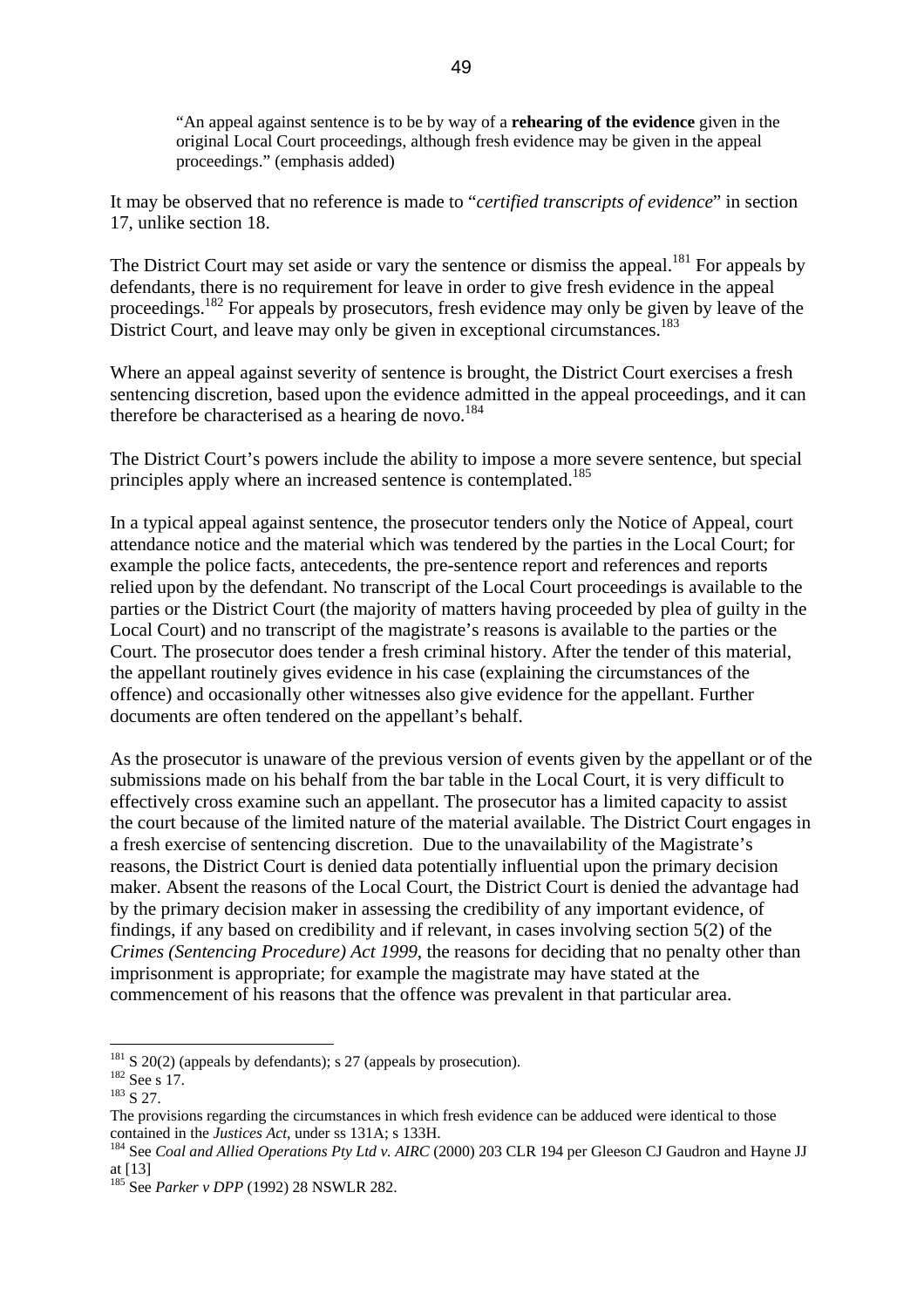Thus a fertile area for debate is whether the District Court ought to have regard to a transcript of the magistrate's reasons in respect of a severity appeal. This would be particularly significant where the severity appeal is lodged after a contested summary hearing.

### *5.1.2 Appeals from the District Court to the Court of Criminal Appeal*

There is no right to seek leave to appeal against a sentence imposed by the District Court to the Court of Criminal Appeal from an appeal against a sentence imposed by the Local Court.<sup>186</sup> However, a question of law may be stated by the District Court to the Court of Criminal Appeal before any final determination of the appeal from the magistrate to the District Court. Further, in  $\overline{R}$  v Sirocic, <sup>187</sup> it was held that the Court of Criminal Appeal can answer questions submitted to it by the District Court and then make any such order as it thinks fit even though the appeal proceedings during which the question arose have been disposed of.

When a matter is dealt with on *indictment* to the District Court and the defendant is convicted, rights to appeal are governed by the *Criminal Appeal Act 1912.*[188](#page-49-2) The Court of Criminal Appeal hears appeals of convicted persons (in respect of both conviction and sentence) and Crown appeals against sentence, in relation to matters dealt with on indictment. Under section 5(1) of the *Criminal Appeal Act 1912*, a convicted person may, with leave of the court, appeal against the sentence imposed following the person's conviction (that is, appeal against the severity of sentence). Section 6(3) of the *Criminal Appeal Act* states, in the context of against sentence by the person convicted, that:<sup>[189](#page-49-3)</sup>

"the court, if it is of opinion that some other sentence, whether more or less severe is warranted in law and should have been passed, shall quash the sentence and pass such other sentence in substitution therefor, and in any other case shall dismiss the appeal."<sup>[190](#page-49-4)</sup>

In relation to the matter of Crown appeals to the Court of Criminal Appeal, the Crown may appeal under s 5D against sentence, and error must be found before the appellate Court can interfere on sentence. Although the same principles apply generally in relation to a Crown appeal as they do when an offender appeals under section 5(1) and 6 of the *Criminal Appeal Act 1912* additional principles apply before the Court will interfere.

In respect of appeals against sentence, the Court of Criminal Appeal will not interfere with a sentence imposed by a trial judge unless it finds some *error* has occurred in the exercise of the sentencing discretion or unless it determines that the sentence imposed is *manifestly* excessive or inadequate. It is not enough that the Court of Criminal Appeal considers that if it had been in the position of the primary judge it would have taken a different sentencing course. The Court does not substitute its own discretionary conclusion for that which has been expressed by the sentencing judge. In determining the appeal the Court has regard not only to the evidence before the sentencing judge but also his/her reasons. Indeed the Court generally is only concerned with whether the facts found by the sentencing Judge were open on the evidence in the sense that the Court does not deal with the findings of fact as on a

<span id="page-49-0"></span> $186$  R v Francis (1943) 61 WN (NSW) 46.

<span id="page-49-2"></span><span id="page-49-1"></span>

<sup>&</sup>lt;sup>187</sup> [2000] NSWCCA 447.<br><sup>188</sup> Sections 5, 5A, 5B, 5C, 5D, 5DA, 5DB, 5F and 6 of the *Criminal Appeal Act 1912*.<br><sup>189</sup> Section 6(3) of the *Criminal Appeal Act 1912*.

<span id="page-49-3"></span>

<span id="page-49-4"></span><sup>&</sup>lt;sup>190</sup> See also section 7(1A) of the *Criminal Appeal Act 1912* regarding the power of the Court to quash or vary sentence in special cases.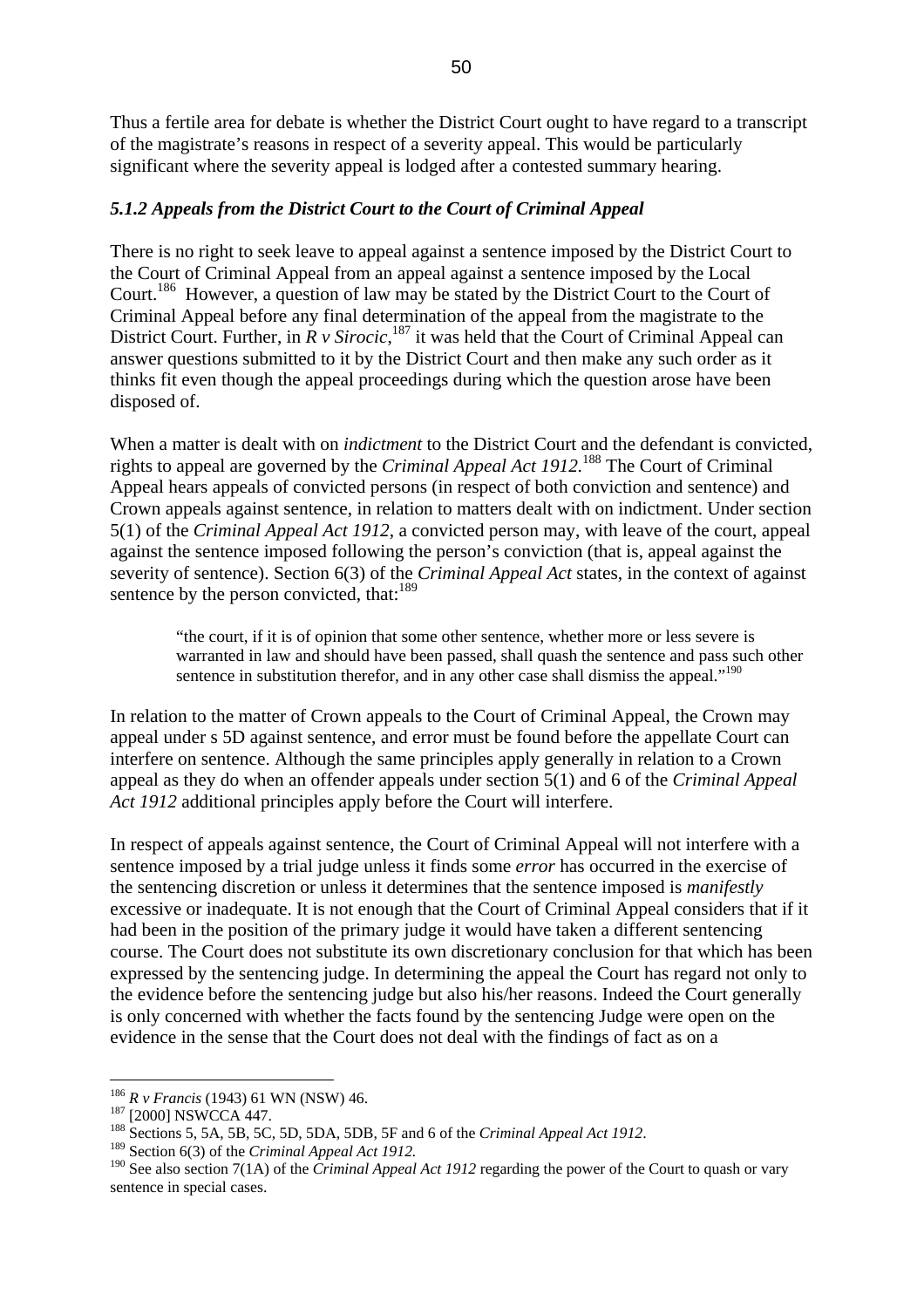"rehearing".[191](#page-50-0) The appellate provisions of the *Criminal Appeal Act* including on appeal under section 5(1) against a sentence have been held not to provide for a rehearing. An appeal which is not by way of rehearing is no more than a right to have a superior Court interpose to redress the error of the Court below.<sup>192</sup>

It is instructive to compare the procedure for appeal for persons convicted on indictment in the District Court with that for appeals from the Local Court to the District Court (*see further Pt 5 Appeals against Sentence and their Limitations*). In general, there are greater restrictions in the latter case. The bases upon which the Court of Criminal Appeal may intervene are quite narrow, and mere disagreement with the exercise of the discretion of a sentencing judge is not sufficient reason to intervene.<sup>193</sup> In *House v The King*,<sup>194</sup> the High Court said of an appeal against the exercise of the sentencing discretion:

"[i]t is not enough that the judges composing the appellate court consider that, if they had been in the position of the primary judge, they would have taken a different course. It must appear that some error has been made in exercising the discretion."

The sentence must be so "manifestly inadequate" as to be indicative of error or departure from principle.<sup>195</sup> The court has stated on several occasions that sentencing judges are in a better position to assess a proper sentence than a court of appeal, error or breach of principle notwithstanding.[196](#page-50-5) 

In comparison with appeals to the District Court, appeals to the Court of Criminal Appeal are not by way of rehearing;<sup>197</sup> they are appeals *stricto sensu*.<sup>198</sup> The question on appeal is whether the District Court's decision was in error, at the time it was given and on the material which the lower court had before it. Ordinarily, no fresh evidence can be received, save by leave to prevent a miscarriage of justice.<sup>199</sup> The appellate court's powers are limited to setting aside the decision under appeal or substituting the decision that should have been made.<sup>200</sup>

<span id="page-50-0"></span><sup>191</sup> *R v Kelly* (1993) 30 NSWLR 64.

<span id="page-50-1"></span><sup>192</sup> *R v Khouzanne* [2000] NSWCCA 505.

<span id="page-50-2"></span><sup>193</sup> See *R v Allpass* (1993) 72 A Crim R 561 at 562 per the court. See also *R v Macdonell* (unrep, 8/12/95, NSW CCA) per Hunt CJ at CL.

<span id="page-50-3"></span><sup>&</sup>lt;sup>194</sup> (1936) 55 CLR 499 at 504.

<span id="page-50-4"></span><sup>195</sup> *Griffiths v The Queen* (1977) 137 CLR 293 per Barwick CJ at 310.

<span id="page-50-5"></span><sup>196</sup> *Griffiths v The Queen* (1977) 137 CLR 293 per Barwick CJ at 310; *Whittaker v* King (1928) 41 CLR 230 per Isaacs J at 249; *R v Majors* (1991) 54 A Crim R 334 at 338, adopting the view of Lee CJ at CL in *R v Salameh*  (1991) 55 A Crim R 384 at 394. Hunt J expressly agreed with Carruthers J at 339.

<span id="page-50-6"></span><sup>&</sup>lt;sup>197</sup> There are different meanings also to be attached to the word "rehearing" and between an appeal by way of rehearing and a hearing de novo. Which of the meaning is that borne by the term "appeal" or whether there is some other meaning in the absence of an express statement in the particular provision is a matter of construction in each case. As to the nature of a "rehearing: in particular statutes such has been described in various cases: See for example, *Fox v. Percy* (2003) 197 ALR 201 at 207.

<span id="page-50-7"></span><sup>&</sup>lt;sup>198</sup> The main distinction appears to be between appeals by *stricto sensu* and appeals by way of rehearing noting that even the expression "appeals by way of rehearing" does not have a single well-established meaning. The nature of appeals conferred by various statutes is one that has troubled the Courts. As to the different types of meanings, see for example: *Eastman v. R* (2000) 172 ALR per McHugh J at 65; *Builders Licensing Board v. Sperway Constructions (Sydney) Pty Ltd* (1976) 135 CLR 616 per Mason J at 621-22; *Coal and Allied Operations v. AIRC* (2000) 203 CLR 194; 174 ALR 585 at 590-591.

<span id="page-50-9"></span>

<span id="page-50-8"></span><sup>&</sup>lt;sup>199</sup> Gallagher v R (1986) 160 CLR 392.<br><sup>200</sup> Coal and Allied Operations Pty Ltd v Australian industrial Relations Commission at 590 per Gleeson CJ, Gaudron and Hayne JJ.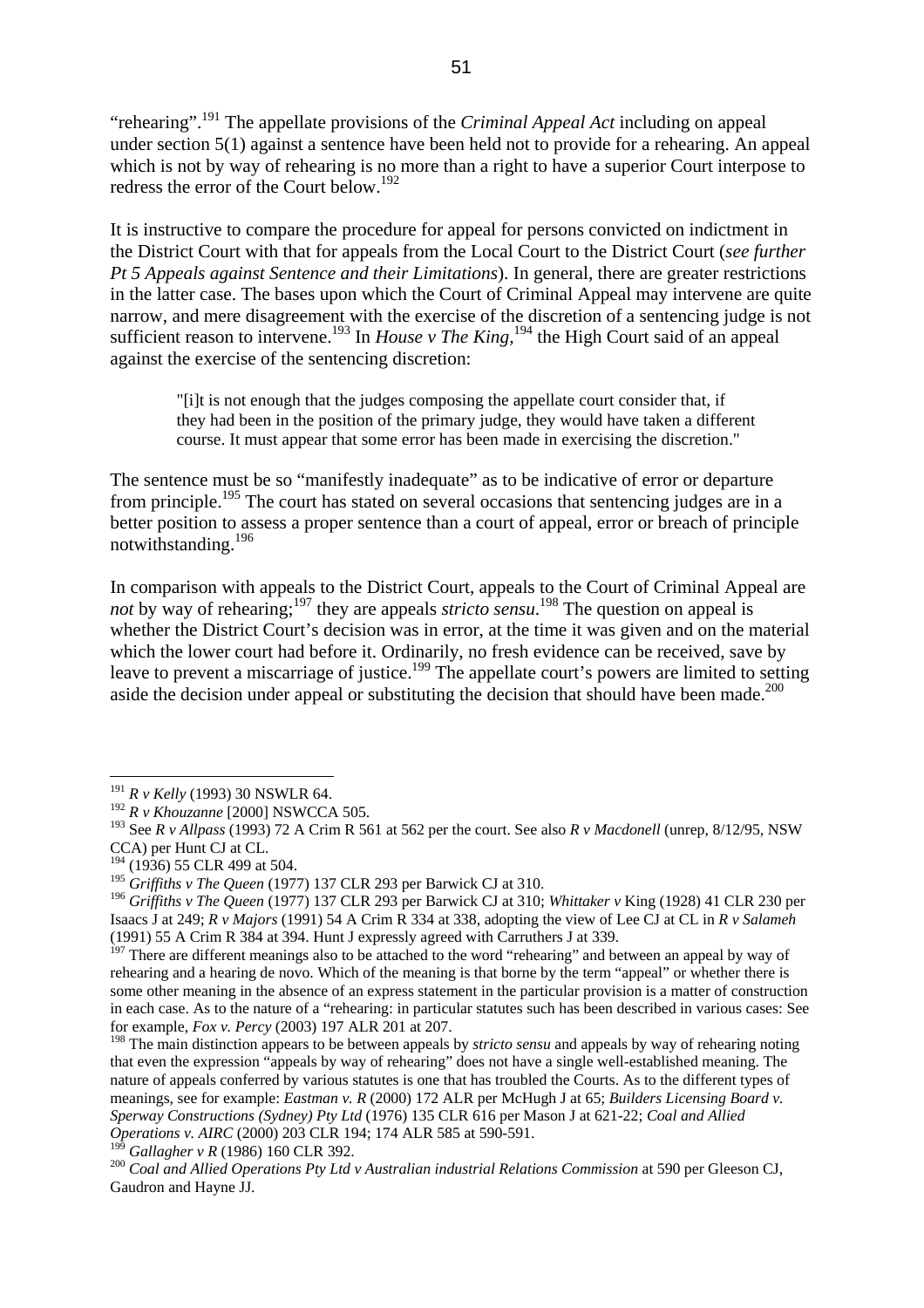However, there are of course problems with the appellate process to the Court of Criminal Appeal, perhaps even natural limitations that apply in the case of any appellate Court proceeding to a rehearing wholly on the evidence (or even substantially on the "record"). Such include the disadvantage that an appellate Court has when compared with the trial judge in respect of evaluation of witnesses credibility, and of the "feeling" of the case from a mere reading of the transcript. Further the appellate court may not be taken to have read all of the evidence at the trial and may be deprived of the advantages of the trial judge in various respects. In contrast, an appellate "rehearing" in a civil appeal to the Court of Appeal<sup>201</sup> not only is not and cannot be a rehearing de novo but is a rehearing on the record "that omits data potentially influential upon a primary decision maker."<sup>[202](#page-51-1)</sup>

## **5.1.3 Appeal Figures**

In 2002, there were 1409 all grounds appeals and 4249 sentence appeals made to the District Court.<sup>203</sup> Both all grounds appeals and sentence appeals increased in number from the year before, by 9% and 10% respectively.<sup>204</sup> However, compared to 2000, there was a decrease in the level of both all grounds appeals and sentence appeals. Only a very small proportion of these appeals made to the District Court were Crown Appeals on an issue of law or on inadequacy of sentence.

As shown in Table 3, a relatively high proportion of appeals against sentence to the District Court were successful (for some or all matters) in 2002, at nearly 68%. This figure is particularly high in comparison with the success rate for appeals against conviction.

| Tubic 9. Appears from the Local Court to the District Court, 2002 |                                |                                                                 |
|-------------------------------------------------------------------|--------------------------------|-----------------------------------------------------------------|
|                                                                   | Number of appeals<br>finalised | Percentage of appeals where<br>appeal was successful for all or |
|                                                                   |                                | some matters                                                    |
| Appeals against conviction                                        | 1134                           | 37%                                                             |
| Appeals against sentence (by                                      | 3969                           | 67.8%                                                           |
| defendants)                                                       |                                |                                                                 |

*Table 3: Appeals from the Local Court to the District Court, 2002* [205](#page-51-4)

The 2002 Annual Review of the NSW District Court identifies time standards from lodgement to finalisation for sentencing appeals as follows:

- o 90% within 2 months;
- o 100% within 6 months.

<span id="page-51-5"></span>Actual performance did not conform to these standards in 2002. 60% were finalised within 4 months and 95% within 6 months. Only 5% took more than 6 months to be finalised.<sup>[206](#page-51-5)</sup>

<span id="page-51-0"></span> $201$  See section 75A of the Supreme Court Act 1970

<span id="page-51-1"></span><sup>&</sup>lt;sup>202</sup> Suvaal v. Cessnock [2003] HCA 41; (2003) 200 ALR 1 per McHugh and Kirby JJ at 18-20, particularly where discussing appellate review and credibility assessments. See also *Pledge v. Roads and Traffic Authority*; *Ryan v. Pledge* [2004] HCA 13; (2004) 205 ALR 56.

<span id="page-51-3"></span><span id="page-51-2"></span>

 $\frac{203}{204}$  Local Court NSW, Annual Review, 2002, at p 112-113.<br>
<sup>204</sup> District Court of NSW, 2002 Annual Review, 2003 at 43. In stark contrast, the second joint submission of the NSW Police and the Ministry for Police details the number of *Crown* appeals lodged for 2002 and 2003. The submission states that for 2002, there were 75 applications received and 46 appeals lodged by the ODPP, and for

<span id="page-51-4"></span><sup>2003,</sup> there were 120 applications received and 68 appeals lodged by the ODPP. 205 NSW Bureau of Crime Statistics and Research, Statistics Services Unit, *NSW Criminal Courts Statistics 2002*, 2003, Table 3.14 at p 113.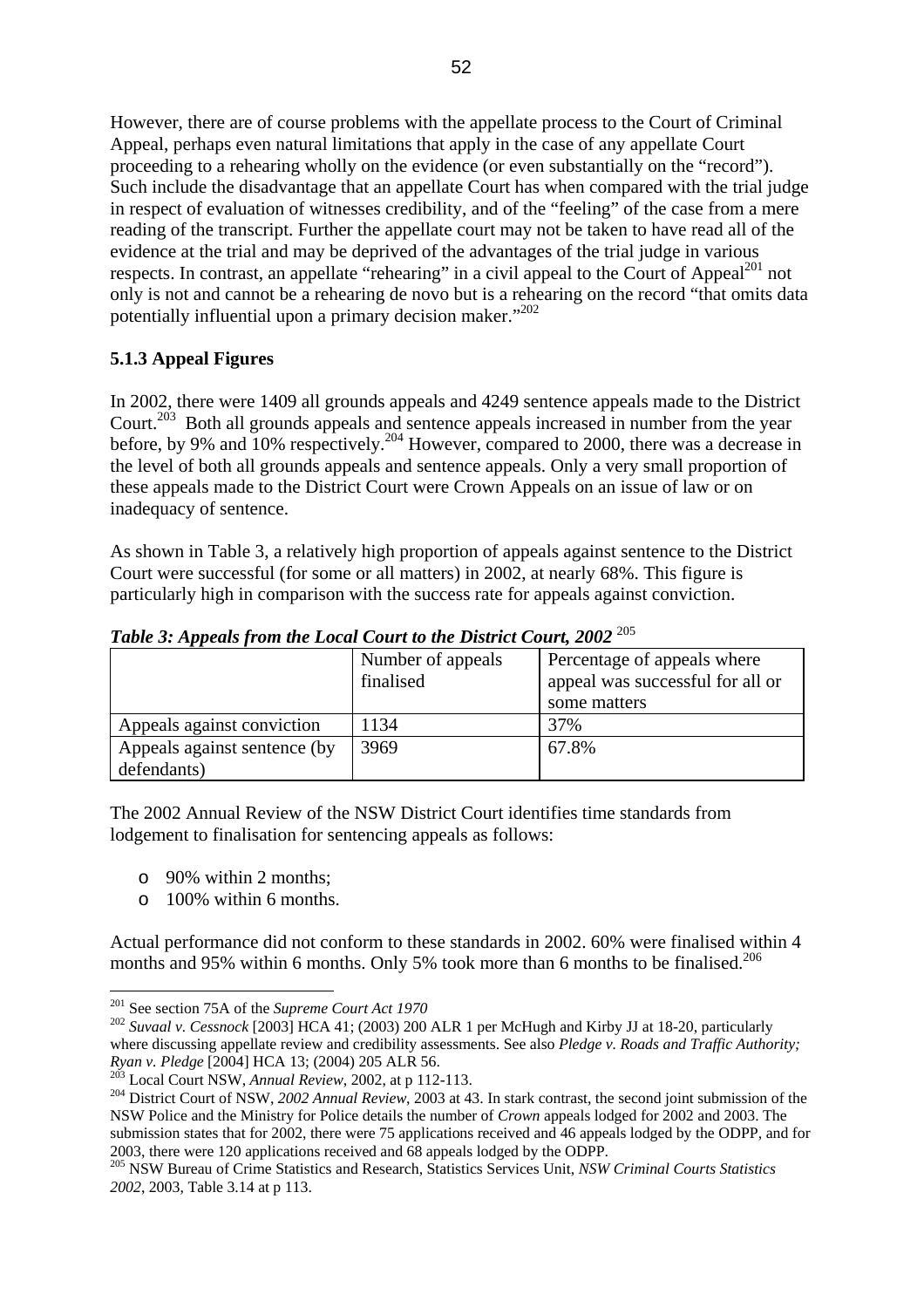Approximately 11% of the total number of first instance cases heard in the District Court of NSW were appealed (on sentence, conviction, or by the Crown) between 1990 and 1996.<sup>[207](#page-52-0)</sup> The average rate of success for sentence appeals (by offenders) was 11% for that period. Crown appeals (i.e. on sentence) had a success rate of 66% in the same period.<sup>208</sup> Comparing the success rate of sentence appeals to the District Court with those to the Court of Criminal Appeal, it can be seen that a much higher proportion of sentence appeals are upheld in the District Court (67.8% compared to 11%).

### **5.2 Limitations of Appeals against Sentence from the Local Court**

An offender has a right to appeal against sentence from the Local Court to the District Court[.209](#page-52-2) Unlike an appeal to the Court of Criminal Appeal, an appeal to the District Court is a hearing de novo on the sentence imposed.<sup>210</sup> The Crown also has a right to appeal against sentence from the Local Court to the District Court.<sup>211</sup> Again, when considering the appeal, the District Court does not sit as a court of review but exercises its own discretion in determining the sentence.<sup>212</sup> New evidence by the Crown may be received in "exceptional" circumstances.["213](#page-52-6) 

As a number of the submissions emphasised, the level of guidance provided by appeals to the District Court from the Local Court should ideally be closer to that provided by the Court of Criminal Appeal. However, there are a number of reasons that this does not currently occur and that the guidance provided by the District Court can be regarded as relatively poor. Overall, there is a sense in which - as the submission of one magistrate described it – the District Court has been elevated into an appeals court without the constraints that should be attached in order to realise the aims of transparency and encouraging consistency.

First, the District Court does not have to consider the sentencing Magistrate's reasons for imposing a sentence. As noted in the submission of a Magistrate, magistrates often take considerable time and effort in writing a sentence, referring to sentencing statistics and cases, yet these reasons are irrelevant to the District Court's decision on appeal. As Chief Justice Spigelman has noted, two of the important roles of providing reasons for judicial decisionmaking is that it facilitates the appellate process and the accountability of individual judges.[214](#page-52-7) Although the provision of reasons by magistrates also furthers other important goals, such as open justice and the appearance of fairness, it is still of concern that the other functions that reasons can and should play are not being fully utilised at present.

<span id="page-52-0"></span>

 <sup>206</sup> District Court of NSW, *<sup>2002</sup> Annual Review*, 2003 at 44. 207 Hickey J (1998) "Sentencing trends: an analysis of NSW sentencing statistics", March, No 16, *Sentencing Trends and Issues*, Judicial Commission of NSW. 208 Hickey J (1998) "Sentencing trends: an analysis of NSW sentencing statistics", March, No 16, *Sentencing* 

<span id="page-52-1"></span>*Trends and Issues*, Judicial Commission of NSW.

<span id="page-52-2"></span>

<span id="page-52-3"></span><sup>&</sup>lt;sup>210</sup> In considering an appeal to the District Court under section 11, the District Court engages in a fresh exercise of sentencing discretion upon the evidence admitted on the hearing of the appeal by section 17. Compare appeals

<span id="page-52-4"></span>

<span id="page-52-5"></span>

<span id="page-52-7"></span><span id="page-52-6"></span>

to the Court of Criminal Appeal: section 5(1) of the *Criminal Appeal Act 1912*.<br><sup>211</sup> Section 23, *Crimes (Local Courts Appeal and Review) Act 2001*<br><sup>212</sup> This is in contrast to Crown appeals to the Court of Criminal App Judicial College, Beijing 10 November 2003, and The Judge's Training Institute, Shanghai, 17 November 2003 <www.lawlink.nsw.gov.au/sc/sc.nsf/pages/spigelman\_031110> at 2.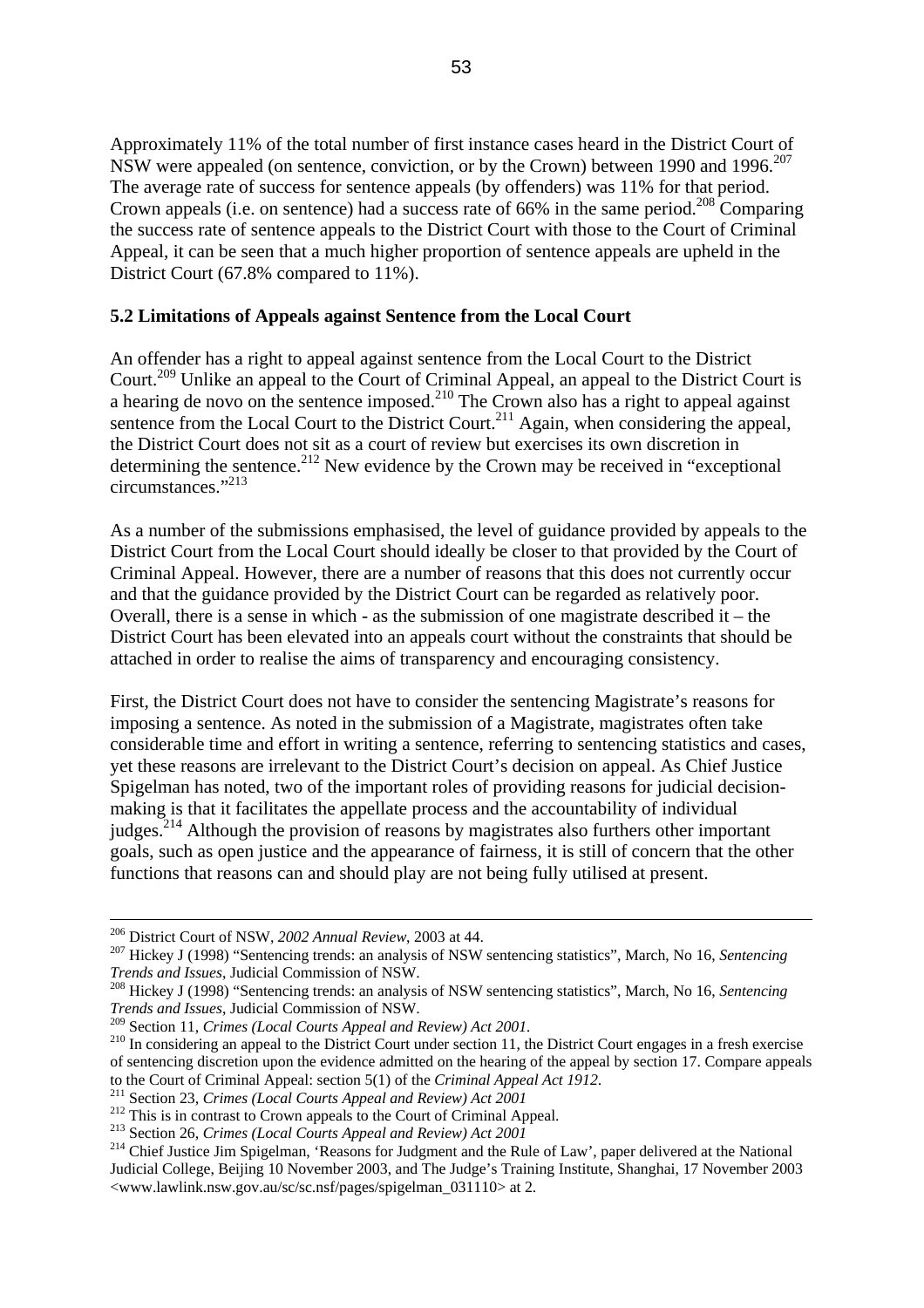There are two situations where the lack of consideration given to magistrate's reasons for sentence raises a particular problem.

The first is where factors relating to general deterrence and a local crime wave of a particular crime were taken into account by the magistrate. The magistrate's reasons may be particularly important in substantiating the sentencing decision in such cases, and are not considered by the District Court on appeal. Nor is it likely that any such reasons would ever be published. The principle that prevalence of an offence in a particular locality may be a valid consideration in sentencing has been recognised.<sup>215</sup> That said, there may be potential for conflict with the principle of consistency in the state framework with a need to balance the "locality view". As noted by Lord Justice Auld,

"…there is the question of courts, in their application of the law to the facts, responding to local needs or other circumstances, for example, when there are local surges of particular types of offence or where there is endemic deprivation. However, such locality should be balanced against a national framework for clarity and consistency in the application of the law."

The second situation is where the Magistrate imposes a sentence of imprisonment of 6 months of less, a particular anomaly is raised by the District Court not having to have regard to the sentencer's reasons for imposing the sentence. This is due to the fact that magistrates are specifically required to provide reasons in this situation, under section 5(2) of the *Sentencing Procedure Act*. The notion that providing reasons is mandated by statute in these circumstances is at odds with the lack of any need for the District Court to consider those reasons in the event of appeal. At the very least therefore, the District Court Judge should be required to have regard to the reasons provided by the magistrate in cases where section 5(2) applies. Issue arising from the requirement to provide reasons under s 5(2) is also discussed in the Discussion Paper on 'The Issue of Abolishing Prison Sentences of 6 Months of Less' of the Committee set up by the Council to assist with this project.

The fact that the District Court does not need to consider the reasons of the magistrate on appeal, combined with the right of appeal and to a de novo hearing, seems to discourage the provision of reasons by magistrates. As stated in the submission of a Magistrate:

"If magistrates' judgments or the reasoning process behind those judgments are of no significance in the District Court appeal process of what value are they? One may choose to be cynical and argue that as a Magistrate's reasoning process (or lack of it) is of no significance, why give a judgment at all. A defendant will either like or dislike the sentence without any concern as to how the magistrate reached it."

A second reason that District Court appeal decisions are of limited guidance to the Local Court are that the sentencing Magistrate does not receive any reasons for decisions from the District Court where the appeal against sentence is upheld. The sentencing Magistrate only receives the result (ie the orders), and it can be difficult or impossible to obtain reasons. There are obvious reasons why this practice fails to encourage consistency in sentencing – the sentencing Magistrate is not aware of why a sentence has been varied on appeal, and is not provided with any guidance on how to correct his or her approach to sentencing in future

<span id="page-53-0"></span><sup>215</sup> See for example *R v. Broxham*, Unrep, CCA 3/4/1986. See also NSW LRC (1996) *Discussion Paper 33* at 5.13 to 5.15. The principle has been recently recognised by Lord Justice Auld: Lord Justice Auld, (September, 2001) *Review of the Criminal Courts of England and Wales*, London: the Stationary Office at paragraph 27: "Local Justice".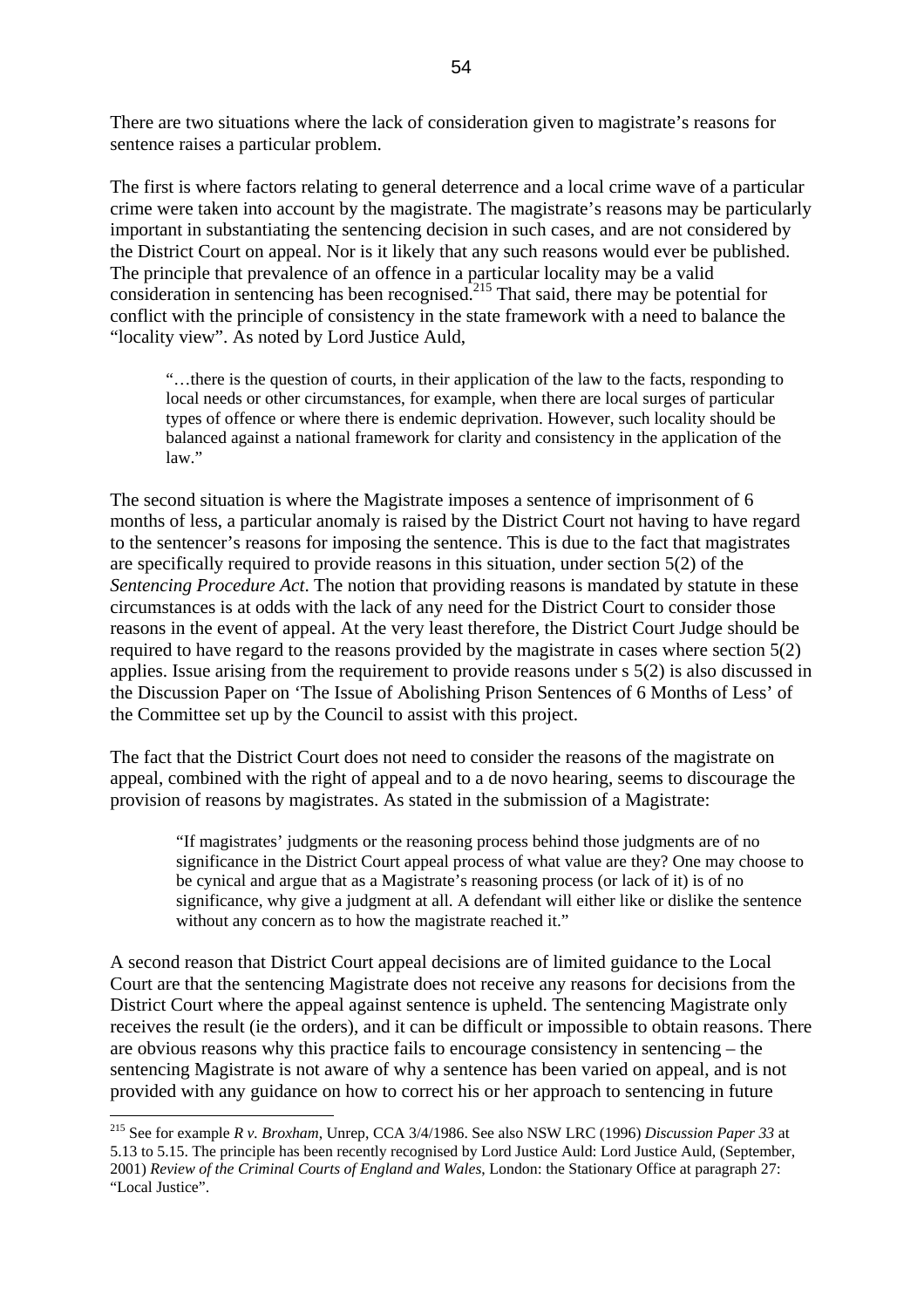cases. Although the degree of detail and length of judgments from the District Court need not be the same as for say judgments of the Court of Criminal Appeal, there is still a need to make published judgments readily available. Chief Justice Spigelman has usefully referred to the role of published reasons as follows: $^{216}$  $^{216}$  $^{216}$ 

"The objectives of predictability and consistency are significantly enhanced by the availability of reasons for the decision to lawyers and other judges who subsequently become involved in or have to consider and decide similar cases. It is only if a lawyer is able to identify the facts of a previous case that he or she will be able to decide whether that case is truly similar to the case that he or she has to decide."

Of course published reasons for judgement also serve a number of other important purposes, such as enhancing public confidence in the justice system.

Overall, the lack of regard for reasons of the sentencing magistrate, and the fact that the magistrate does not receive the District Court's reasons, has created an impression, according to the submission by one magistrate, that District Court Judges are not aware of the principles applied by magistrates, and magistrates are not aware of principles applied by District Court Judges. The result, as described by that magistrate, is "an impression that the District Court merely substitutes one decision for another, one discretion for another, one result for another, without disclosing the basis of it". This is clearly an unsatisfactory situation from the point of view of promoting consistency.

A further limitation, relevant to the role of precedent more generally, is that the reasons for sentence imposed by the Local and District Courts are not published or reported as a matter of course. Publications of judgments in the District Court in relation to sentence appeals from the Local Court would have a role in promoting consistency in sentencing in the Local Court.

Other problems with the system were also identified in the submissions. The submission of one Magistrate stated that there appears to be wide variations in approach of individual District Court judges, giving rise to the impression that the judicial personnel involved is the best predictor of outcome. The view was expressed in two submissions that some District Court judges appear to adopt the approach that all appellants ought to 'leave with some benefit' for having gone to the trouble of appealing, even if one a minor decrease in sentence is made. If this is the case, it is clearly unsatisfactory. However, even if this impression is not accurate, the belief by some that Judges vary sentences at whim is a reflection on the lack of transparency in reasoning from the perspective of the Magistrate, and supports the need for the reasons of Judges to be readily available to magistrates.

Another reason for the limited role of sentence appeals in the promotion of consistency is simply that the process of appeal itself can take a substantial period of time in an instant case. Precedent set by the Supreme Court can play an important role in this respect. However, the Supreme Court rarely deals with the offences commonly dealt with in the Local Court, and further, trials or appeals from the District Court relate to offences dealt with on indictment rather than summarily, such that the judgments may be of little guidance to the Local Court. The limitations of appeals again raise the question as to whether it would be desirable to encourage the Court of Criminal Appeal to issue guideline judgments in respect of offences

<span id="page-54-0"></span><sup>&</sup>lt;sup>216</sup> Chief Justice Jim Spigelman, 'Reasons for Judgment and the Rule of Law', paper delivered at the National Judicial College, Beijing 10 November 2003, and The Judge's Training Institute, Shanghai, 17 November 2003 <www.lawlink.nsw.gov.au/sc/sc.nsf/pages/spigelman\_031110> at 8.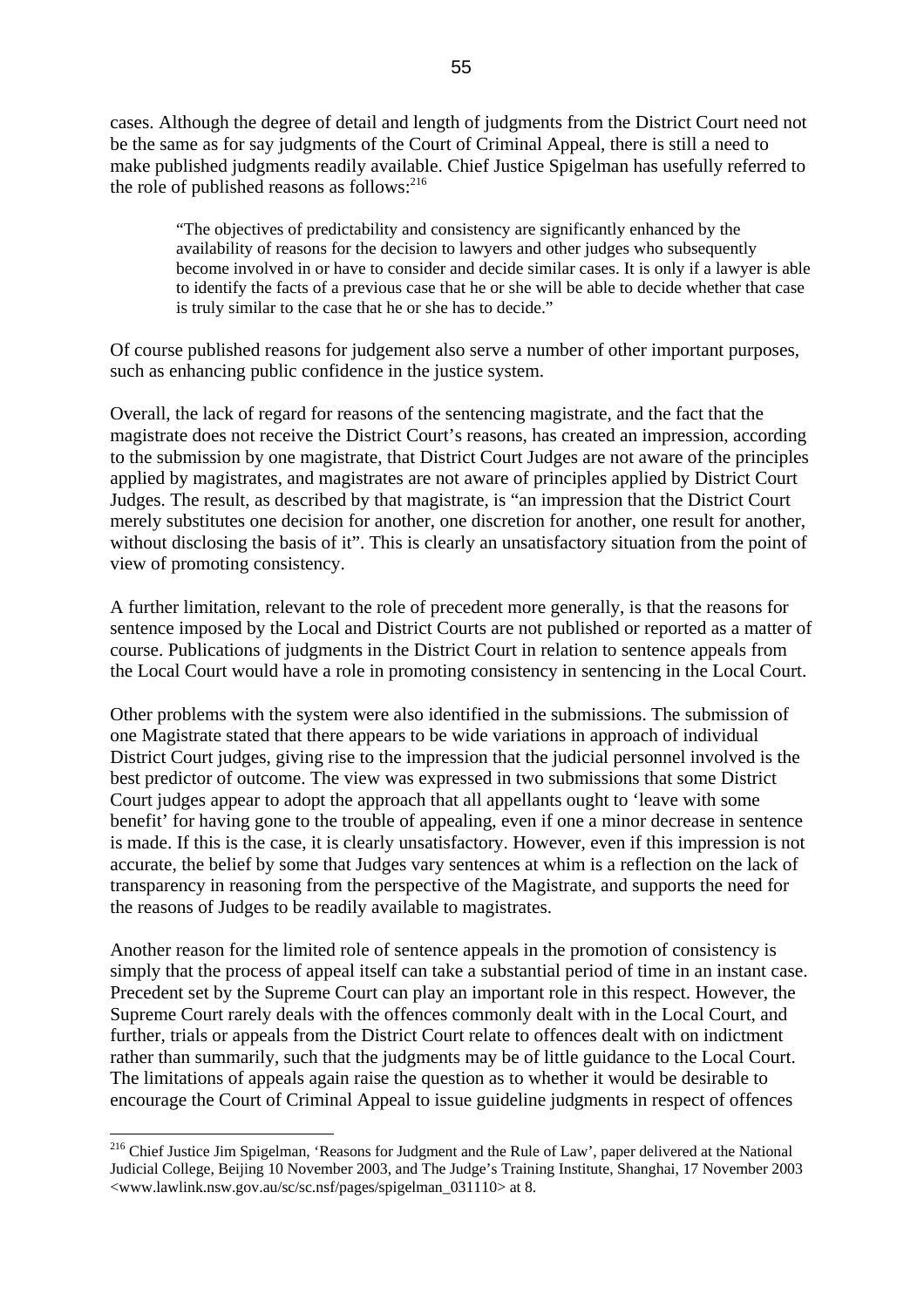commonly sentenced in the Local Court. (See *Pt 3 Current Measures to Promote Consistency and Guide Judicial Discretion – Guideline Judgments*).

The role of the prosector is also relevant in relation to the making of "appeals" against the leniency of sentence (see *Pt 7 Role of Prosecutorial Practice in Promoting Consistency*).

## **5.3 Options for Reform**

 $\overline{a}$ 

Essentially three types of reforms could be suggested in response to the limitations discussed above:

- 1. Changes within the current structure to improve transparency in reasoning;
- 2. Changes to the grounds of appeal from a sentence imposed by the Local Court; and
- 3. Changes to the court which hears and determines appeals from the Local Court, possibly in addition to changes to the grounds of appeal.

Generally, any of these changes would be preferable to the current situation.

In relation to reform options 2 and 3 above, it is interesting to note certain recommendations made in Lord Justice Auld's Review of the Criminal Courts in England and Wales. The report recommended that there should be the *same tests* for appeal against conviction and sentence respectively at all levels, and that the test should be that which is applicable to appeals to the Court of Appeal.<sup>217</sup> Further, the report also recommended that appeals from Magistrates Courts be made to the Court of Appeal in all criminal matters, and that appeals from Magistrates Courts to the Crown Court (or the equivalent of the District Court) by way of rehearing be abolished.

Each of the three reform options identified above will now be considered in more detail.

The first type of reform relates to the fact that the District Court does not have to consider the reasons of the sentencing magistrate, that the magistrate does not receive reasons, and that District Court decisions are not published. The following 'solutions' can be posed to these problems:

- a) Requiring District Court judges to have regard to the Magistrate's reasons for imposing sentence;
- b) Where an appeal against sentence is successful, the Magistrate should be provided with the Judge's reasons, or, at the least, a transcript of the hearing; and
- c) Routinely publishing or otherwise making available all or selected District Court judgments relating to sentencing.

It is considered that, under the current appeal system, to provide the sentencing Magistrate with the Judge's reasons would often be unhelpful, due to the re-hearing and fresh evidence involved. However, if the District Court was to have regard to the reasons of the Magistrate and/or if the test for appeals was changed, providing reasons to the sentencing Magistrate could indeed be useful in many cases in assisting to promote consistency.

<span id="page-55-0"></span><sup>217</sup>Lord Justice Auld, *Criminal Courts' Review*, 2000, at 29-30 <www.criminal-courts-review.org.uk>.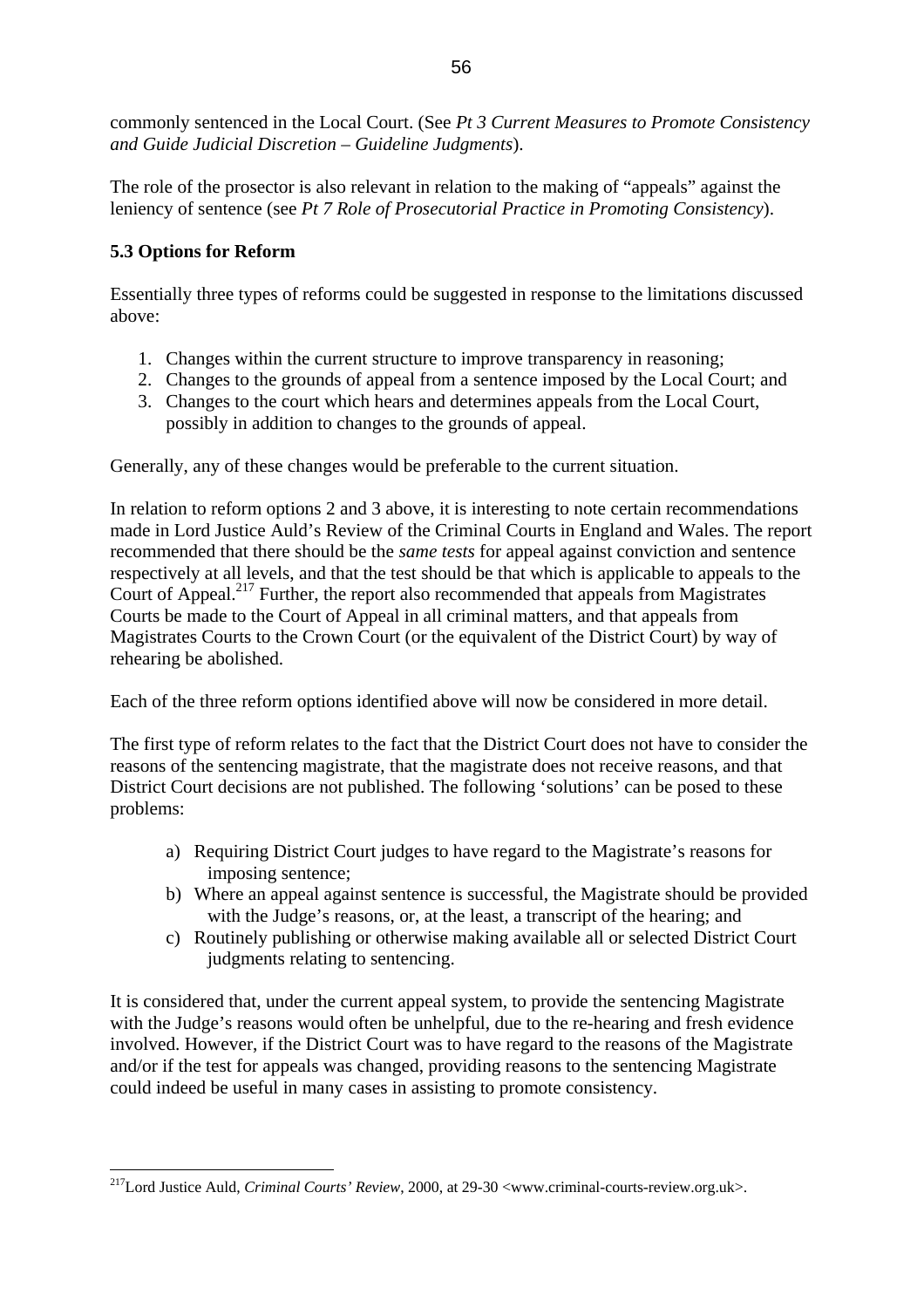The second type of change was that the right of appeal from the Local Court to the District Court be brought in line with the restrictions which apply to appeals from the District Court to the Court of Criminal Appeal and that there be no right to a de novo hearing. This could be implemented by amending the *Crimes (Local Court Appeal and Review) Act 2001* to contain appeal provisions similar to those in section 5 of the *Criminal Appeal Act 1912*. [218](#page-56-0) This would make an appeal from the Local Court to the District Court an appeal *stricto sensu*. The submission of a Magistrate, where this suggestion was made, identified the following advantages with this approach:

- A body of law would arise, from the District Court, which would be applicable to cases heard in the Local Court, and provide a sound basis for sentencing;
- Prosecutors and legal representatives would be encouraged to better prepare submissions on sentence; and
- Magistrates would be encouraged to give full reasons for sentence.

Such a change could be made on a more limited basis, making an appeal from the Local Court to the District Court an appeal *stricto sensu* (as above) but only in relation to indictable matters dealt with summarily.

The third reform option is that appeals from the Local Court could be made directly to the Court of Criminal Appeal for all indictable matters dealt with summarily. Appeals to the Court of Criminal Appeal would be covered by the same tests for appeal as those relating to appeals for matters dealt with on indictment in the District Court. An issue raised by having appeals directly to the Court of Criminal Appeal is the higher level of technicality and lower accessibility of that Court compared to the District Court, which is a particular concern where many defendants appearing in the Local Court are unrepresented. If appeals lay to the Court of Criminal Appeal, it may discourage the making of appeals for reasons unrelated to the merits of any such appeal and/or impede the ability of unrepresented persons to conduct an appeal without legal representation.

Whilst historically the former appeal from magistrates courts to quarter sessions pursuant to the *Justices Act 1902* was frequently described as a rehearing and most aptly described as a hearing de novo, $^{219}$  nevertheless such appeal was from frequently legally unqualified stipendiary magistrates and were initially prior to the "election" provisions which have conferred expanded jurisdiction on magistrates to hear inter alia indictable offences charged summarily.

The arguments in favour of a re-hearing appeal to the District Court (particularly one de novo) is weakened by the expanded jurisdiction, particularly in consequence of the election provisions and cases being heard by legally qualified magistrates, who are "judicial officers" under the *Judicial Officers Act 1986*. A "two hearing" system involving appeals to the District Court may be subject to question in contemporary times, particularly if such involves re-hearings in the nature of being de novo re-hearings.

The Council is of the view that if appeals from the Local Court lay to the Court of Criminal Appeal, and the test for appeal was changed, that no concern is raised about the quality of

<span id="page-56-0"></span><sup>&</sup>lt;sup>218</sup> Such provision would have to be duly modified, for example, perhaps removal of the "leave" provisions in section  $\overline{5}$  would be needed.

<span id="page-56-1"></span><sup>219</sup> See *Builders Licensing Board v Sperway Constructions (Syd) P/L* (1976) 135 CLR 616.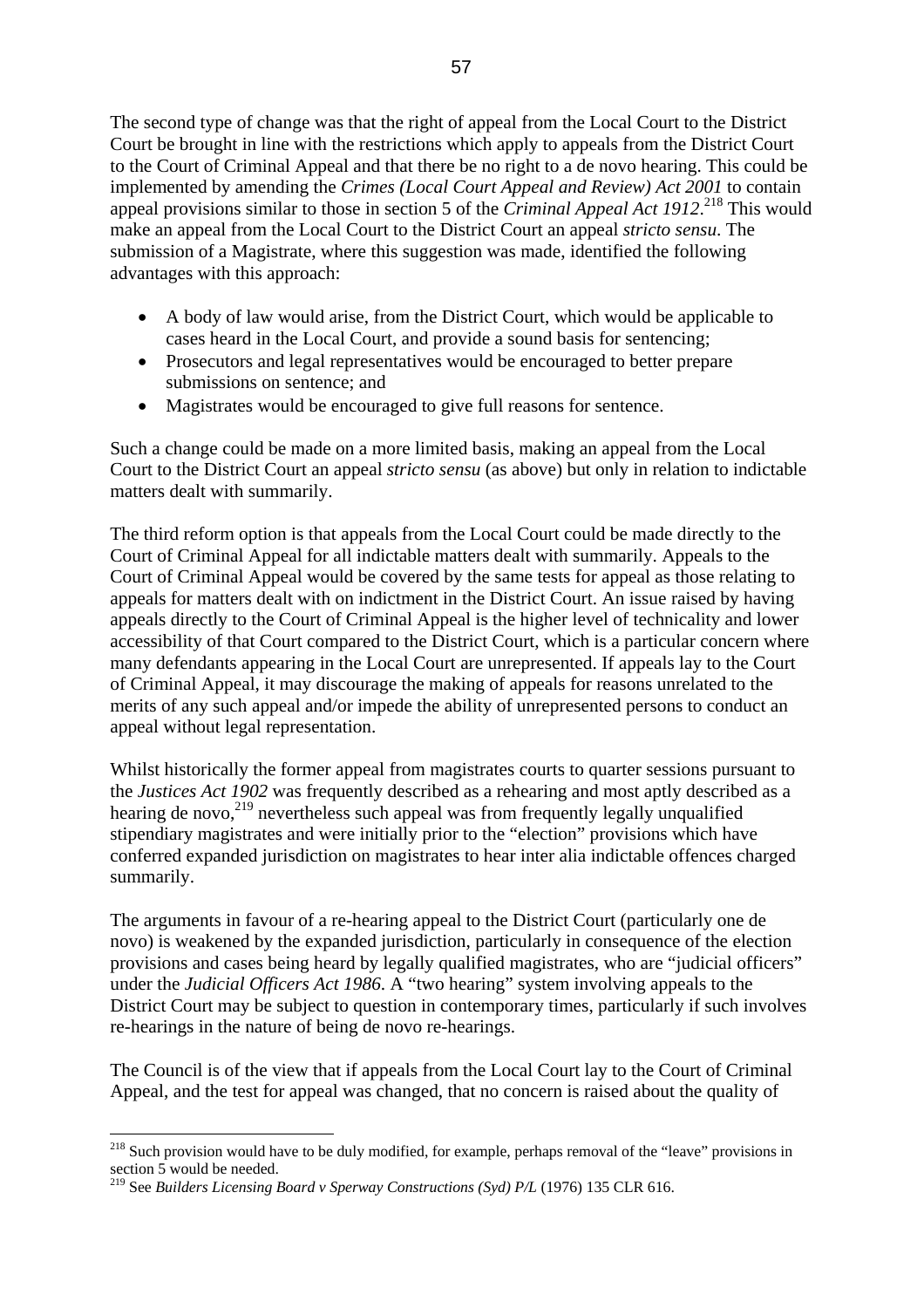magistrate's decisions in terms of facilitating this process. It is thought that the quality of Magistrate's reasons is already adequate for this purpose, and in any case, having a different appeal system in place would encourage the recording of more detailed and comprehensive reasons by Magistrate.

In any event, the Sentencing Council does not recommend that appeals from the Local Court be made directly to the Court of Criminal Appeal. Instead, it is recommended that changes be made to the current structure of appeals from the Local Court to the District Court in order to improve transparency in reasoning. The Sentencing Council recommends that appeals to the District Court against sentence imposed in the Local Court should be retained, but should be by way of rehearing on the record of proceedings in the Local Court, including the reasons of the sentencing magistrate, and should not be by way of hearing de novo, together with the additions set forth in recommendation 3. Incidentally, provision could also be made for adducing fresh evidence in qualified circumstances.

#### **Recommendation 3**

**Appeals to the District Court against sentence imposed in the Local Court should be retained, but be by way of rehearing on the record of proceedings in the Local Court, including reasons of the sentencing magistrate, and not be by way of hearing de novo.** 

**In addition:** 

- **a) The reasons of the District Court, or if unavailable, the transcript, should be provided to the sentencing magistrate where an appeal against sentence is successful; and**
- **b) Selected decisions of the District Court on sentencing should be regularly published.**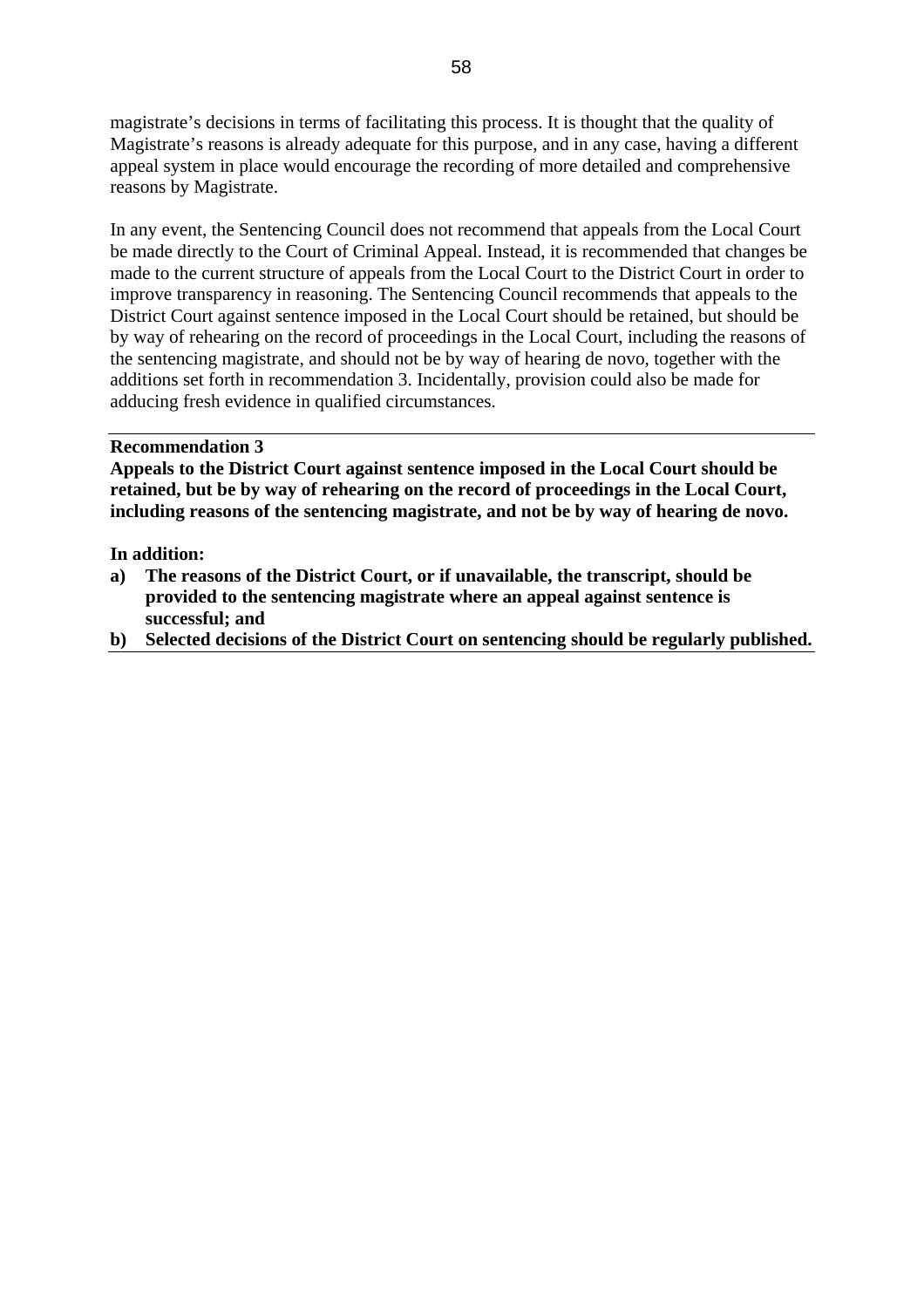## **6. AVAILABILITY OF SENTENCING OPTIONS ACROSS THE STATE**

## **6.1 Introduction**

In NSW, magistrates in a number of courts are prevented from using particular sentencing options due to geographic limitations on the availability of some of the options and insufficient funding of the Probation and Parole Service, which limit the availability of viable programs and necessary supervision. Notably, the sentencing options which are unavailable or subject to limitations in a number of areas in NSW are:

- 1. Periodic Detention;
- 2. Home Detention; and
- 3. Community Service Orders.

The first two of these three sentencing options are alternatives to a sentence of full-time imprisonment, in that they cannot be used until a decision has first been made that the offender should be sentenced to a term of imprisonment.

Where one or more sentencing options are not available due to exigencies or other circumstances, the sentencing process does not simply become one of substituting an alternative or lesser sentencing option. In *R v Atkins,*[220](#page-58-0) a pre-sentence report assessed the respondent as suitable for Periodic Detention or a community service order, but she could not serve the sentence by way of Periodic Detention due to geographic factors. On appeal, the Court concluded that it would be erroneous to assume on the basis that Periodic Detention and Home Detention were not available that a community service order could be considered. This is because the alternatives to a sentence of full time imprisonment<sup>221</sup> can only be considered if the determination has first been made that no sentence other than imprisonment is appropriate.

A number of factors influence the availability of the above sentencing alternatives in any given location, including:

- the presence of Probation and Parole Service in the area;
- the resources and staff available to the Probation and Parole Service in the area, where it is present;
- the availability of services in the area, such as drug and alcohol services and counselling;
- the availability of public transport;
- **access to private means of transport; and**
- $\blacksquare$  the sex of the offender.

 $\overline{a}$ 

On 16 July 2003, the Chief Magistrate acknowledged the unavailability of uniform sentencing options throughout NSW in an address to the NSW Sentencing Council. His Honour circulated a document titled 'A Partial Overview of the Availability of Sentencing Alternatives', which clearly demonstrated that alternatives to sentences of full-time imprisonment are not equally distributed across the State.

<span id="page-58-0"></span> $220$  NSW CCA, 3 November 1998. Abadee J held that it was erroneous to consider a community service order in circumstances where Home Detention was not available due to geographic factors. 221 Namely, Home Detention, Periodic Detention or a suspended prison sentence.

<span id="page-58-1"></span>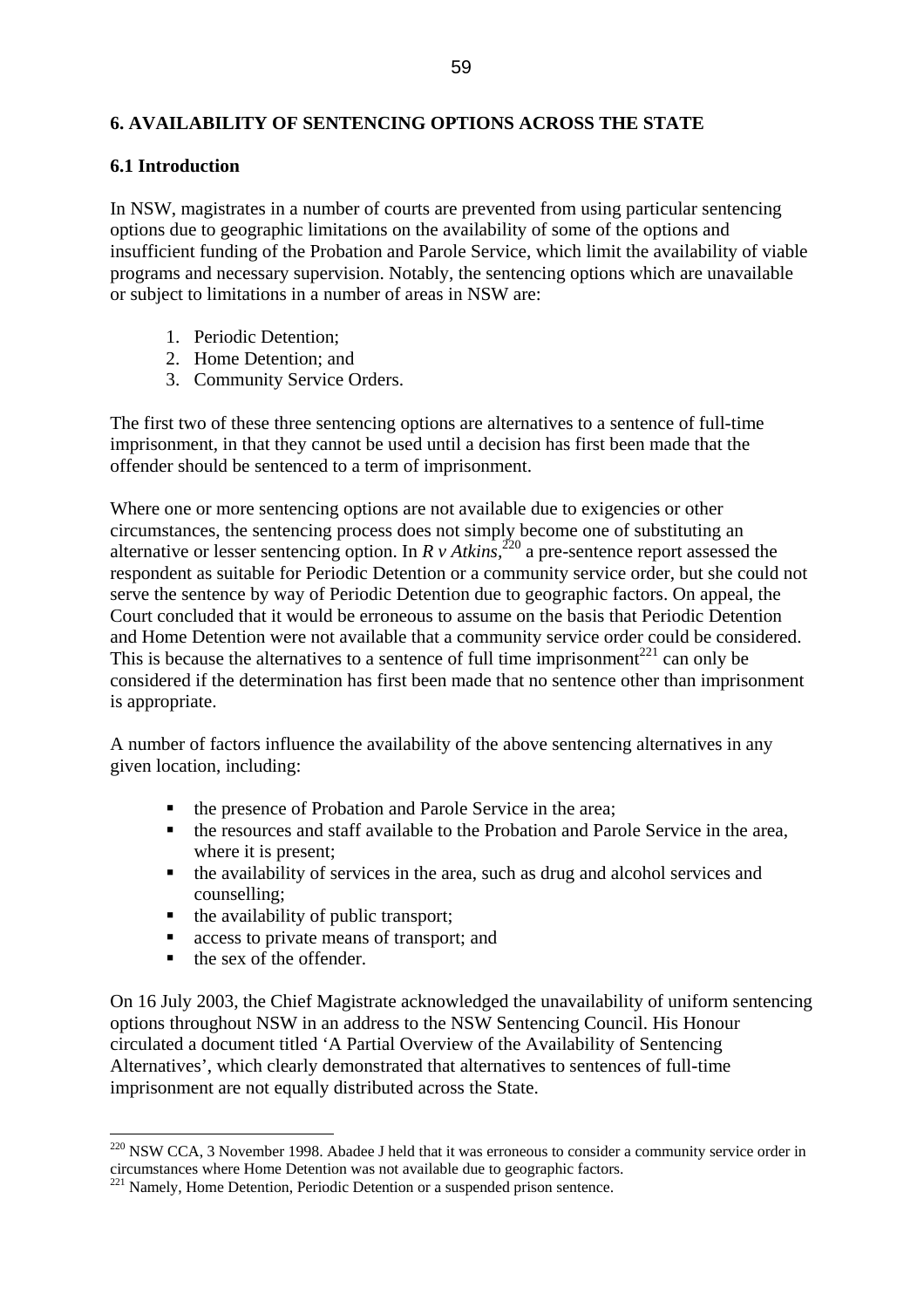As noted in the submission by the Law Society of NSW, a range of other services and programs relevant to sentencing are also unavailable or limited in certain areas. These include drug and alcohol treatment and rehabilitation resources, accommodation supports for people with intellectual disabilities and treatment for people with mental illnesses. The court held that even if Periodic Detention had been available, it would not have been appropriate in the present case. Ultimately, the court held that despite the sentence being manifestly inadequate, it would not intervene and allow the appeal, amongst other things, because of the fact that Atkins had been sentenced to a community service order, which at the time of the appeal had been wholly served.

## **6.2 Extent of the Problem**

The Department of Corrective Services has provided the Council with information on the availability of certain sentencing options throughout NSW.[222](#page-59-0)

Table 4 is based on information provided by the Department, and contains a summary of the availability of sentencing alternatives to Local Court Magistrates across NSW, as per the 12 court regions in NSW (based on the Australian Standard Geographical Classification).

| <b>Sentencing option</b>       | <b>Availability</b>                                             |
|--------------------------------|-----------------------------------------------------------------|
| Supervision (eg for Community) | Available in all locations, but in some remote areas            |
| Service Orders, Good Behaviour | places are limited for Community Service Orders                 |
| Bonds an Suspended Sentences)  |                                                                 |
| <b>Periodic Detention</b>      | Not available in 2 court locations, namely Mid-North            |
|                                | Coast and South Eastern.                                        |
| Supervision of Home Detention  | May not be available in some fringe areas of<br>$\bullet$       |
|                                | Lower Northern Sydney and Central Northern                      |
|                                | Sydney                                                          |
|                                | Not available in Richmond-Tweed or Northern.<br>$\bullet$       |
|                                | Not available on the Mid-North Coast, but there is<br>$\bullet$ |
|                                | a pilot project for that area in 2004-2005.                     |

*Table 4: Availability of Sentencing Alternatives Across NSW as at February 2004* 

The Department of Corrective Services stated in its submission that, subject to the availability of funding, the Department anticipates expanding Home Detention to "the remaining major population areas of the State."

At the July 2003 meeting, Chief Magistrate His Honour Judge D Price provided the Council with information regarding the availability of sentencing options to magistrates across the State. This including the following information in relation to certain sentencing options for the 13 circuits outside the Sydney area:

## *Home Detention*

 Available only in one of the 13 circuits outside the Sydney Metropolitan area, namely, the Wentworth circuit.

*Period Detention* 

<span id="page-59-0"></span> $\overline{a}$  $222$  The accompanying letter was dated 2 February 2004 and signed by Commissioner R Woodham.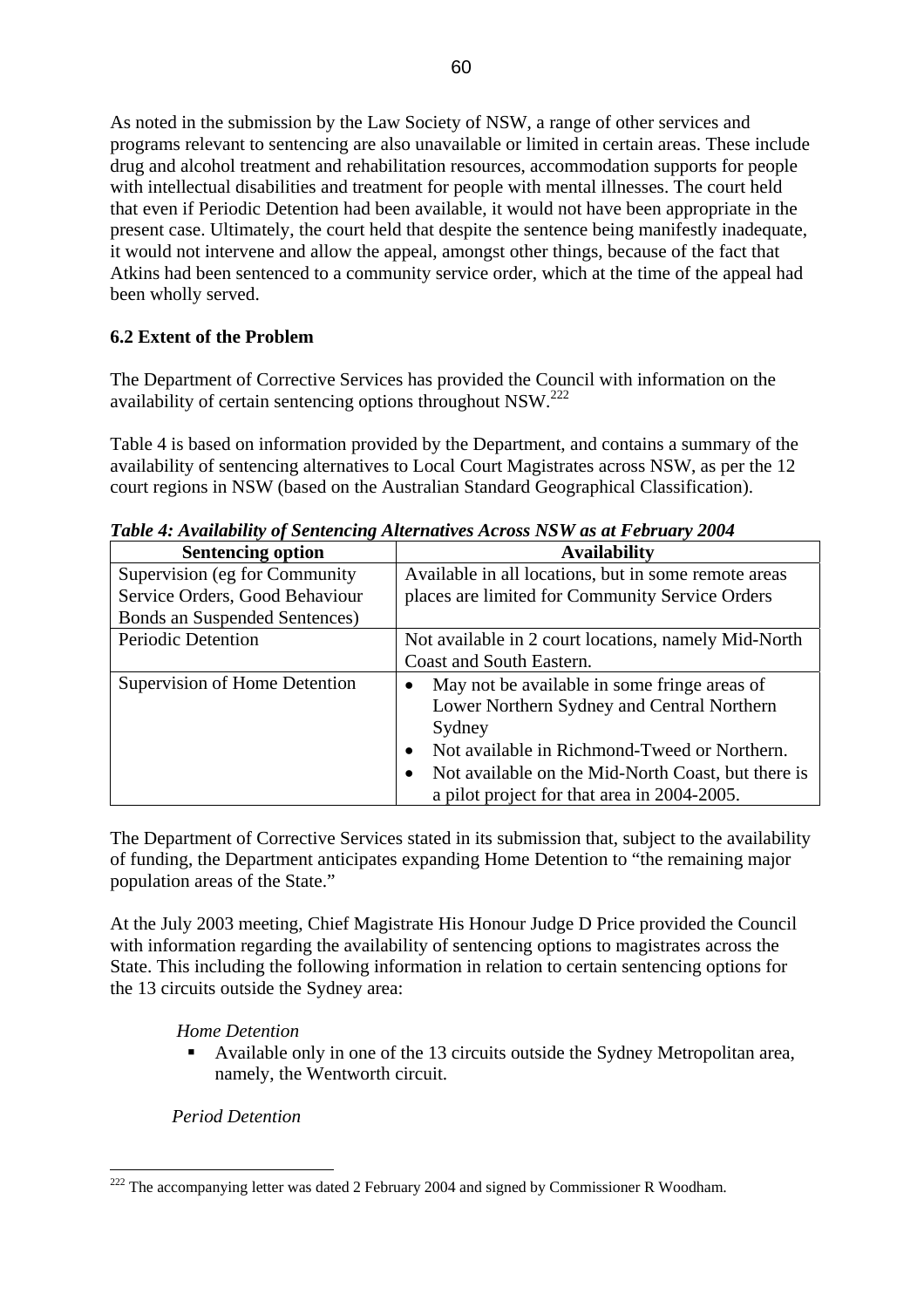- **There are only three circuits where Periodic Detention is available for both men** and women, and without any major difficulties associated with distance and transport.
- Not available at all in three circuits.
- There are seven circuits where it is available but subject to limitations: it is not available to females in three circuits, and is only available subject to the offender's access to transport in four other circuits.

*Community Service* 

- Available generally in five circuits.<sup>223</sup>
- **EXECUTE:** Limitations on availability, either shortages of places or restricted due to the need to travel, in four circuits.
- It is available only for males in one circuit (Tamworth).

Anecdotal evidence of the lack of availability of sentencing options across the State is also notable. It has been observed, for example, that a lack of available work is frequently reported in assessment reports as a factor limiting the suitability of a Community Service Order.

Probation supervision is also not available in regards to every Local Court across NSW.

A Magistrate, in his submission, provided a stark example of the situation faced in some remote areas. That Magistrate had sat in Condoblin, a community with a high aboriginal population and levels of high unemployment. The sentencing choice for extended periods was limited to unsupervised bonds, fines or prison. Pre-sentence reports were often not forthcoming, and there was no access to alternative sentencing options such as those requiring supervision, or to Periodic Detention or Home Detention. There was also no access to other programs such as sex offender programs or anger management courses.

Overall, the limitations in availability of sentencing options raise major issues of equity and fairness both in relation to geography and sex.

## **6.3 Sentencing Pilots and Specialist Programs**

The unavailability of sentencing alternatives in certain areas, and the differential impact on certain groups and types of offenders, has led to various innovative programs, such as the adult and juvenile drug court, juvenile conferencing, circle sentencing, and MERIT drug program. Again however these initiatives are not universally available across the State.

Although these initiatives are not universally available across the State, the Sentencing Council does acknowledge that some of these programs have been recently expanded. In particular, the Local Court NSW Annual Review 2003 outlines the recent expansion and achievements of MERIT: $^{224}$  $^{224}$  $^{224}$ 

"During 2003 MERIT expanded to cover Central Sydney, Hunter Valley, Mid West, Greater Murray, Central Coast, South Western Sydney, South East Sydney, North Sydney and Northern Rivers Regions. MERIT is currently available in 50 Local Courts…

<span id="page-60-0"></span> $223$  Including as 'not having any significant limitations' is the Wentworth circuit, although Community Service is only available where the offender resides in NSW at the time of the assessment.

<span id="page-60-1"></span><sup>&</sup>lt;sup>224</sup> Local Court NSW Annual Review 2003 at p7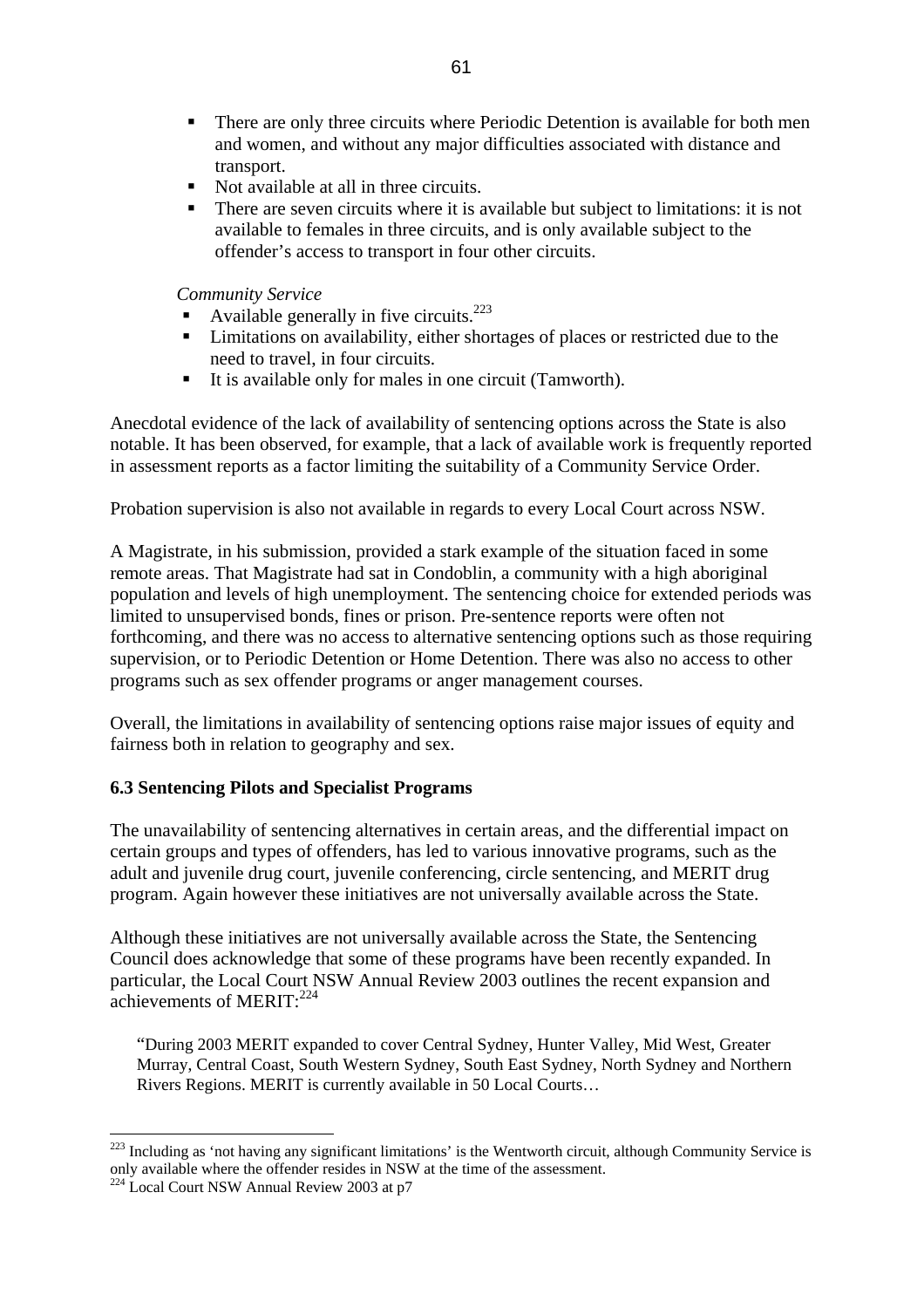An evaluation of the pilot programme at Lismore established, inter alia, that those who completed the programme are significantly less likely to re-offend and take longer to re-offend than those who do not complete the programme."

In relation to Circle Sentencing, the Local Court NSW Annual Review 2003 reports that following the success of the trial at Nowra, the Circle Court commenced at Dubbo Local Court in June 2003.

Various other specialist programs have also been introduced in NSW, such as the traffic offenders program. For example, circle sentencing is only available in Nowra and Dubbo, although the Council notes that the Attorney General's Department has announced plans to extend the program to Brewarrina, Walgett and Bourke. As the Legal Aid Commission expressed in its submission:

"The concern is that many of these initiatives are run as pilots and so are not widely available. The LAC applauds the initiatives which are being trialled and submits that where successful, they be properly funded and implemented across the State to ensure access to all citizens."

In its submission, the ODPP drew attention to the fact that the community-court psychiatric service is generally not available in regional areas. The role of the service is to identify offenders suffering from mental illness at an early stage and enables judicial officers to divert such offenders to appropriate treatment. It was stated that the wider availability of this service would undoubtedly increase consistency in sentencing in the Local Court.

### **6.4 Aboriginal and Torres Strait Islander Persons**

 $\overline{a}$ 

Another important issue to consider is that the geographic unavailability of certain sentencing options has a particular impact of Aboriginal people, since particular areas affected by lack of availability of sentencing options are remote parts of NSW which is also where a significant number of Aboriginal persons reside. Ensuring that the full range of sentencing options are available to courts in such areas may have the effect of promoting consistency in sentencing outcomes between Aboriginal and Torres Strait Islanders offenders and other offenders.

This issue of sentencing and Aboriginal and Torres Strait Islanders offenders is considered in detail in the Council's project on 'Abolishing Prison Sentences of Six Months or Less', where it is also noted that about one quarter of persons serving short prison sentences are Aboriginal. There are of course a number of other important reasons factors influencing the sentences imposed on Aboriginal and Torres Strait Islander offenders, and in particular the large proportion of Aboriginal and Torres Strait Islander persons amongst the prison population. Relevant issues are the impact of policing on generating lengthy prior records (particularly for public order offences) and the quality of information handed to sentencing magistrates regarding criminal history. As will be discussed in the Council's report on short prison sentences,  $225$  other appropriate sentencing options to consider are allowing Aboriginal communities to become more actively involved in managing community based sentencing options such as Home Detention and supervision of community service orders.

<span id="page-61-0"></span><sup>225</sup> See also Sentencing Council's Committee's discussion paper "*The issue of abolishing prison sentences of 6 months or less.*"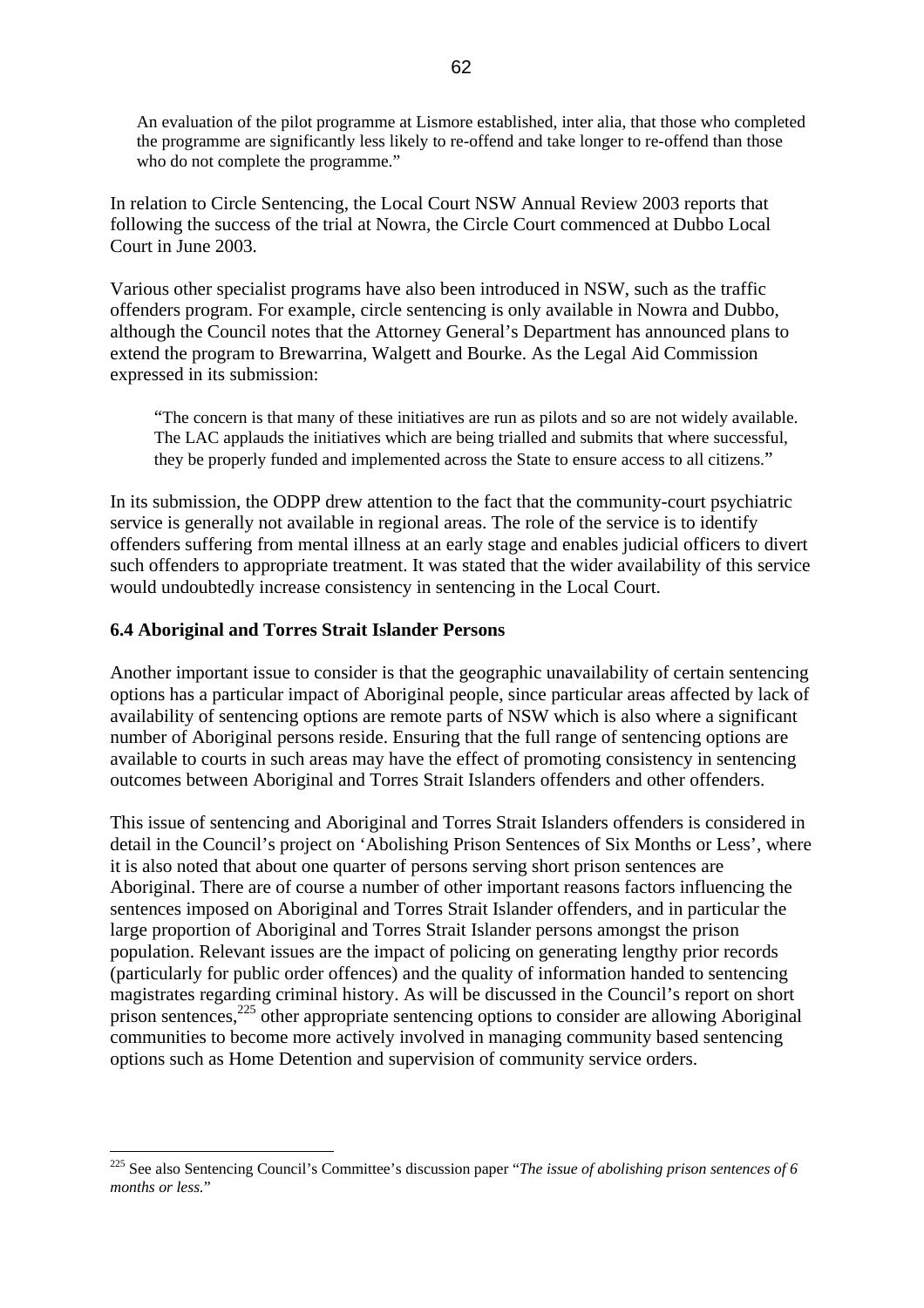### **6.5 Implications for Sentencing**

The limitations on the availability of alternative sentencing options obviously increase disparity in sentencing outcomes between different geographic areas throughout the State.

Two major concerns are raised by this situation:

- 1. The ability to achieve the purposes of sentencing in respect of a given case is adversely affected, which raises equity and fairness issues for the particular offender as well as holding longer term implications for the public at large; and
- 2. The desirability of consistency in approach is undermined because not all magistrates are able to consider the full range of sentencing options.

One of the situations of greatest concern is where a person is sentenced to full-time imprisonment not because he or she was not suitable for alternatives to a full-time custodial sentence but because other more suitable options were not available in the area. The upshot is that residents of these areas may receive more severe sentences than residents of Sydney metropolitan areas.<sup>226</sup> This situation has particular implications for:

- 1. Offenders from all backgrounds who live in relatively isolated parts of NSW, whose offending behaviour is often said to result from the lack of other services and which are also the product of isolation: $227$
- 2. Aboriginal persons, of whom there are a disproportionately large number in fulltime custody serving relatively short sentences of imprisonment. This may well be the result, at least partly, of the lack of available alternatives;<sup>228</sup> and
- 3. Young offenders, since alternatives to full-time imprisonment can help "to prevent offenders from entering a lifetime of crime."<sup>229</sup>

It is important that longer term effects be taken into account in any "cost/benefit analysis" of whether the full range of sentencing options should be made available across NSW. The fact some offenders in NSW cannot receive the most appropriate sentencing option affects the ability to realise the goals of sentencing, and has long-term implications for both the individual and the public at large.

Another major issue is the notion that availability of sentencing options can determine a sentencing outcome as much as the approach to sentencing. To a large extent, the goal of consistency in approach to sentencing is thwarted where sentencing magistrates across the State are unable to consider the same range of sentencing options. The Legal Aid Commission stated in its submission that:

"The lack of uniform availability of sentencing options, particularly in rural New South Wales, has a major impact on the consistency of sentencing… Consistency of sentencing will only be possible when all judicial officers are able to effectively consider every applicable sentencing option."

<span id="page-62-0"></span> $226$  This is noted in the submission by a Judge of the District Court.

<span id="page-62-1"></span><sup>&</sup>lt;sup>227</sup> This is noted in the submission by the Legal Aid Commission. <sup>228</sup> As noted in the submission by the Legal Aid Commission.

<span id="page-62-2"></span>

<span id="page-62-3"></span><sup>229</sup> The Hon Bob Debus MP, "The NSW Sentencing Council - Its role and functions" (2003) 15(6) *Judicial Officers Bulletin* 4 at 4.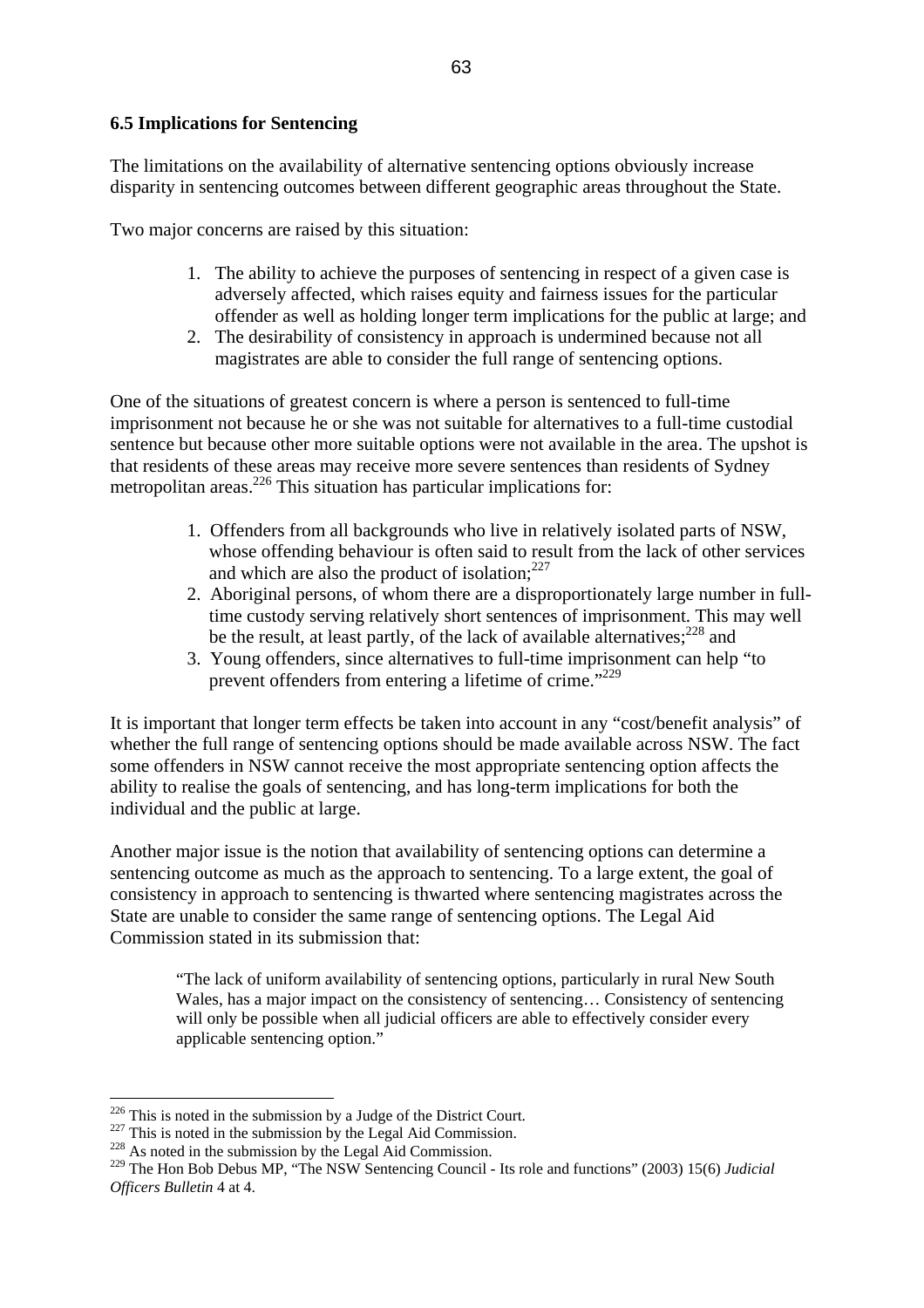A similar view was provided in the submission from the Law Society of NSW:

"[C]onsistency in sentencing is impossible where the full range of viable sentencing options is not available to the court."

Two proposals could be made to address the above concerns. The first is that funding be provided to ensure that an adequate number of places are available in relation to the full range of sentencing options, in all circuits across NSW, to both men and women, regardless of where the Local Court sits and the area of residence of the offender.

It is also worth noting, in relation to Periodic Detention, that intensive resourcing may be necessary to maintain its credibility as a sentencing option. In the submission from the Law Society of NSW, the view was expressed that "the level of support and supervision afforded to periodic detainees should be similar to that afforded to offenders subject to Home Detention orders." It also suggested that there might be a need to install more effective measures of accountability or oversight to the court in relation to Periodic Detention orders. These are further factors to be considered in terms of providing adequate resources to ensure the full range of sentencing options are available across the State.

In its submission, the NSW Department of Corrective Service stated that it would not be economically feasible to provide Periodic Detention or Home Detention across NSW.

A second option, for areas where certain sentencing alternatives are available subject to the offender's ability to travel, is for the Department of Corrective Services to provide appropriate transportation. This solution has already been implemented in the Bateman's Bay Circuit to enable offenders to travel to Wollongong for Periodic Detention. This would overcome the situation where offenders who would otherwise be suitable for a particular sentencing option are unable to take advantage of it due to lack of access to transport.

#### **Recommendation 4**

**That primary sentencing options such as Periodic Detention, Home Detention, community service and probation supervision should be made available at every court in NSW.** 

#### **Recommendation 5**

**That the Department of Corrective Services develops and actively pursues a strategy for identifying new suitable work agencies for the purpose of increasing the availability of Community Service Orders.** 

#### **Recommendation 6**

**That access to programs such as MERIT and traffic offenders programs should be extended to all courts.** 

#### **Recommendation 7**

**That where initiatives relating to sentencing are trialled, a timely decision must be made about their effectiveness, and where successful, they should be properly funded and implemented expediently across the State.** 

#### **Recommendation 8**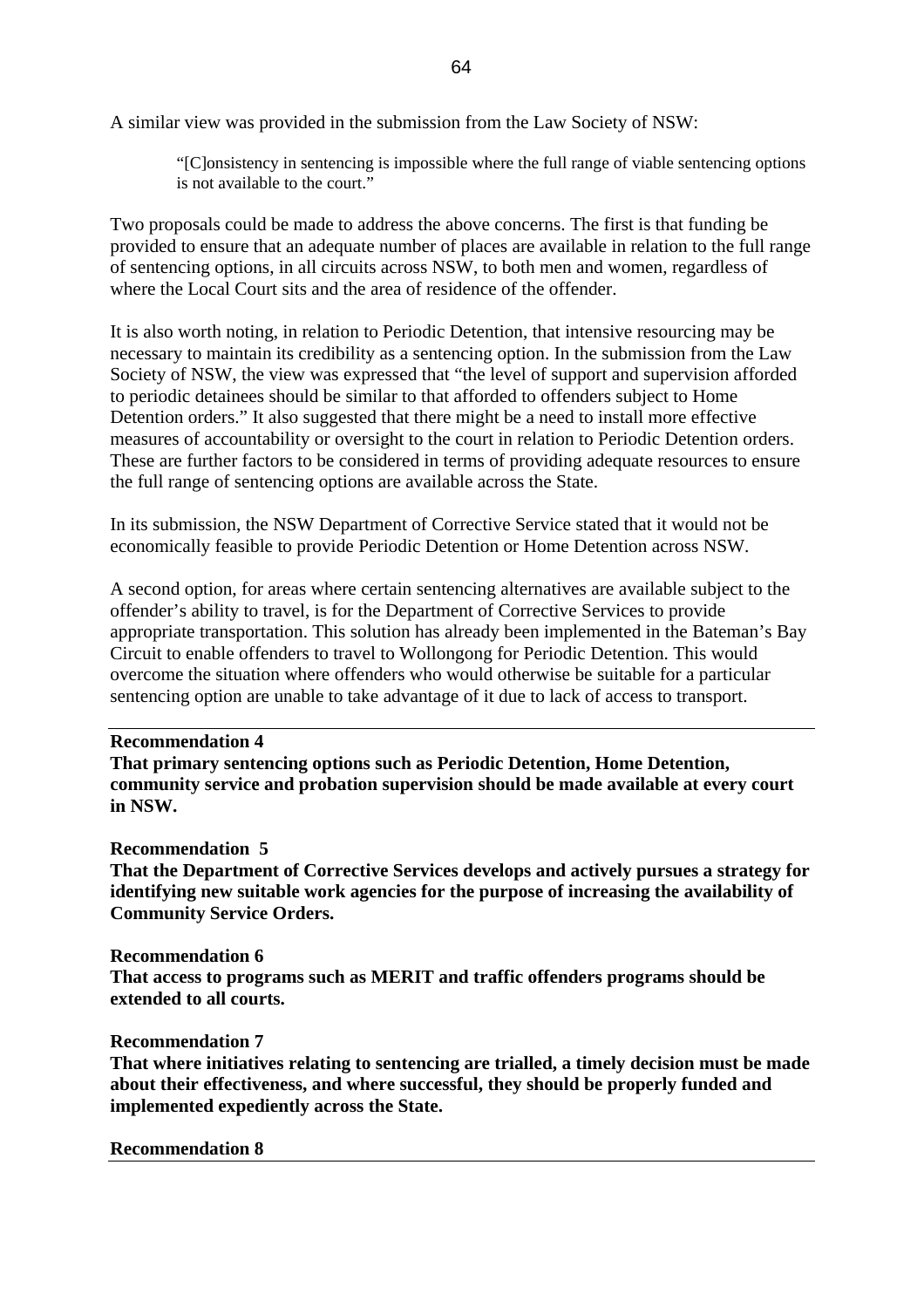**That funding for transport be made available to ensure that the ability to travel does not prevent offenders from accessing sentencing options such as Periodic Detention where appropriate.**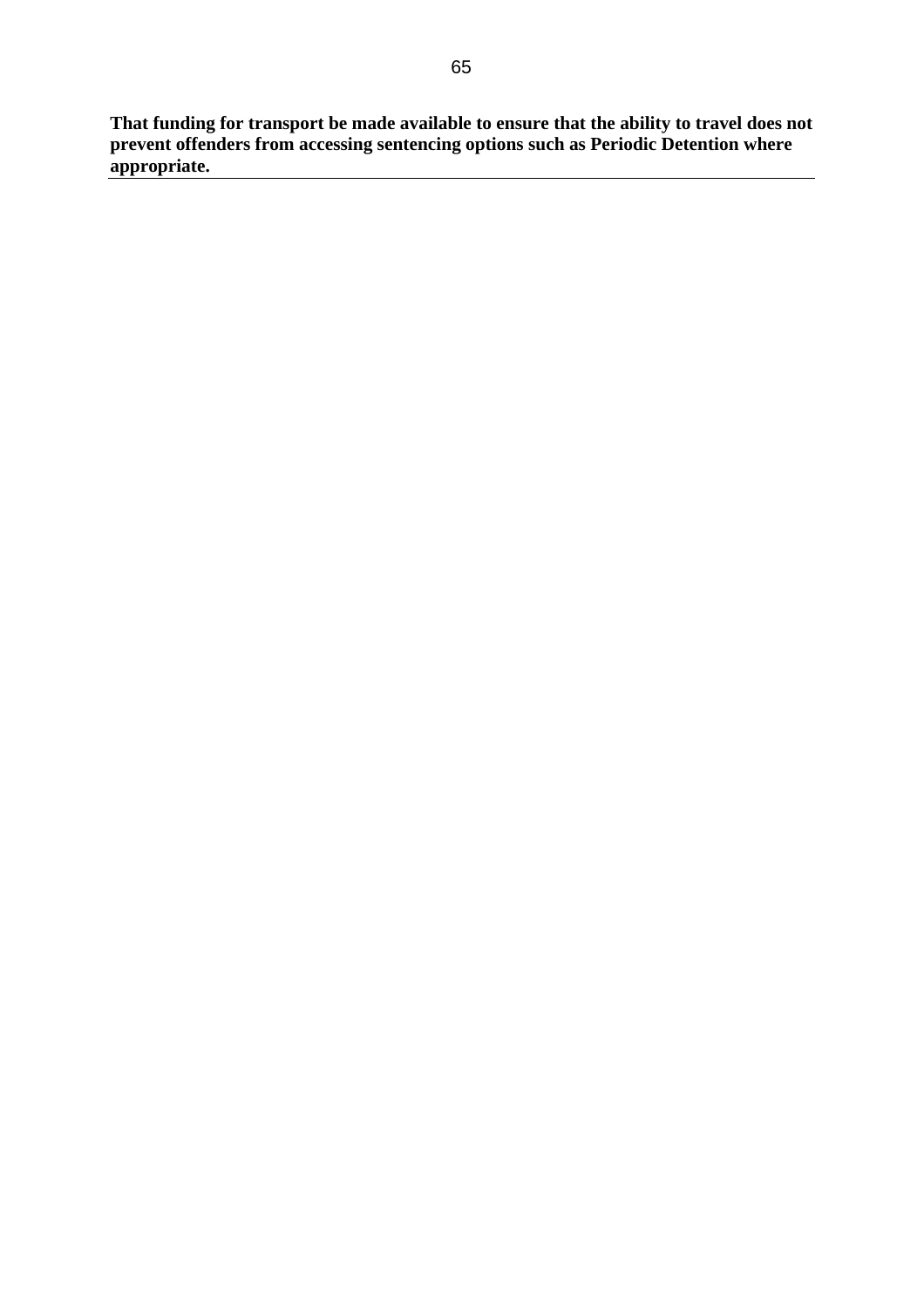## **7. PROSECUTORIAL PRACTICE AND PROMOTING CONSISTENCY IN SENTENCING**

## **7.1 The Election Process**

It is clear that the election process has significant implications for the sentencing of a particular offender and the sentencing outcomes for particular offences. There is therefore a need to ensure that election decisions are made according to consistent and appropriate criteria.

Prior to the introduction of the election process and Table 1 and Table 2 offences in 1995, magistrates had a far more significant role in determining whether or not to exercise jurisdiction with regards to an indictable offence.<sup>230</sup> However, the role of magistrates in this process was seriously criticised, and replaced with the election process for a number of valid reasons, including fairness to the accused as well as resourcing issues.[231](#page-65-1) Although magistrates retain some residual discretion in this respect, the prosecution has the central role in determining whether an indictable matter is dealt with summarily. However, the Council considers that, overall, the appropriate test in determining whether or not an election should be made is that which was considered by Lord Justice Auld in his report.<sup>232</sup> These remarks arose in the context of his Lordship's recommendation that the Crown Courts and Magistrates' Courts be replaced by a unified Criminal Court, consisting of three divisions.<sup>[233](#page-65-3)</sup> It was there stated that the decision to allocate a case to a particular division of the proposed Court should be determined according to the objective seriousness of the alleged offence and the subjective circumstances of the defendant, looking at the possible outcome of the case at its worst and bearing in mind jurisdictional issues. The Council considers that these criteria would also be appropriate in terms of the guiding principle for determining whether an election should be made.

Whether an offender charged with an indictable offence is prosecuted summarily or on indictment determines the mode of trial and whether a trial by jury is available, as well as the applicable appeal procedure and the court to which an appeal is made.

Other important implications of the decision regarding election are:

- 1. The court's jurisdictional limits as regards sentence, and in particular, the jurisdiction limit for sentences of imprisonment (i.e. the Local Court cannot impose a sentence of imprisonment of more than 2 years, for a single offence, or more than 5 years in the case of consecutive sentences); and
- 2. Whether or not the standard non-parole scheme will apply (since it does not apply in the Local Court).

These factors mean that some disparity is inevitably created between sentences imposed for a particular offence in the District Court and the Local Court. Essentially, this is an issue about

<span id="page-65-0"></span> $^{230}$  The new scheme sought to remove the discretion of the magistrate in deciding upon jurisdiction. The offences within section 476 of the *Crimes Act 1900* were among those listed in Table 1, although section 476 was not repealed.

<span id="page-65-1"></span><sup>&</sup>lt;sup>231</sup> See The Hon. J. Shaw, Attorney General, *Hansard*, Legislative Council, 24 May 1995, p 119.<br><sup>232</sup> Ibid at paragraphs 302-305.<br><sup>233</sup> Ibid at paragraph 19.

<span id="page-65-2"></span>

<span id="page-65-3"></span>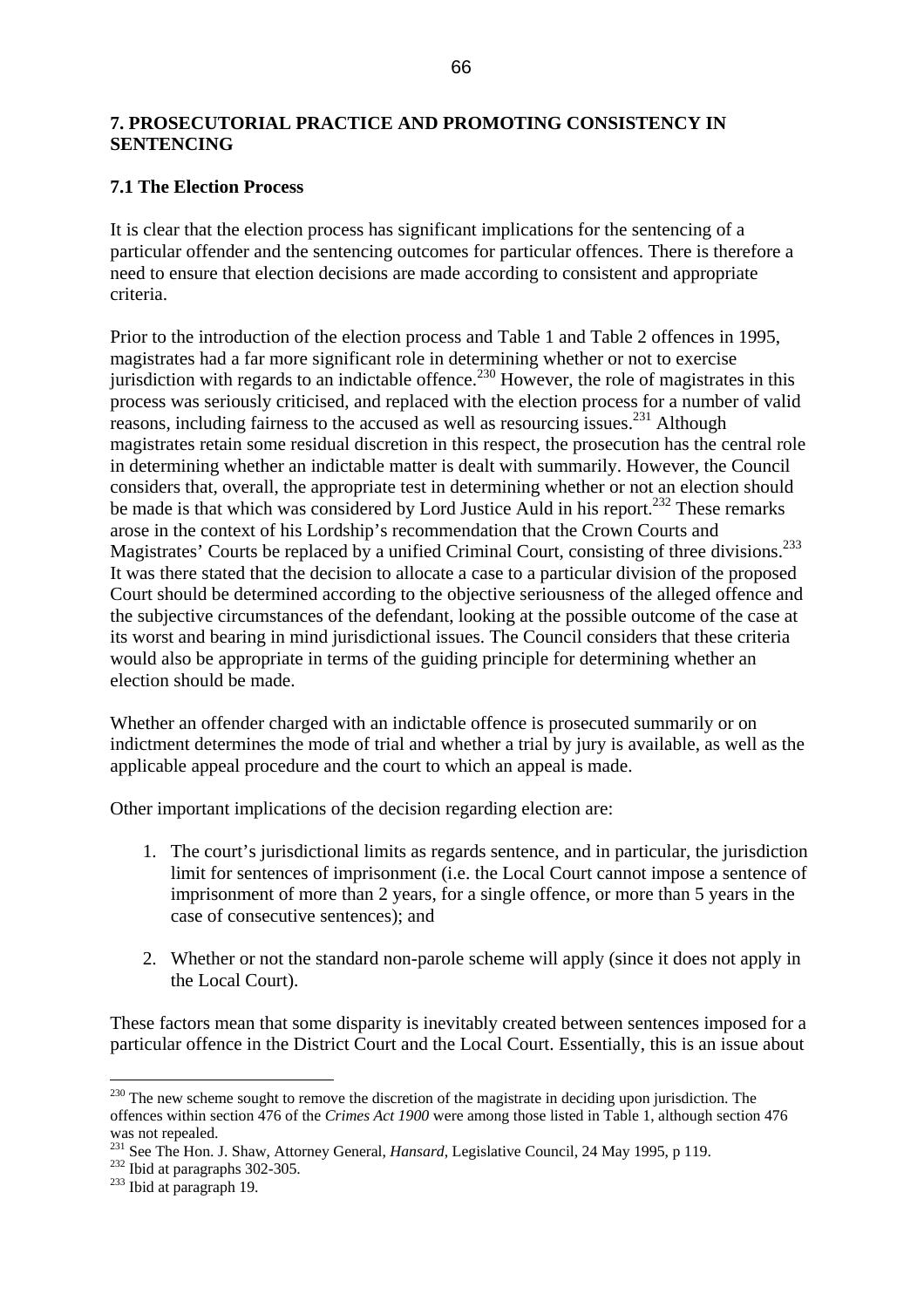the inconsistency in sentencing *outcomes* between the Local Court and District Court, and so the election process does not necessarily undermine consistency in *approach* taken to sentencing in the Local Court. However, the inherent inconsistency in sentencing outcomes which arises from whether or not an election is made requires that the election process be subject to some scrutiny.

However, it does determine the important question of whether a particular matter involving an indictable offence is heard in the Local Court, and it is therefore important to sentencing in the Local Court as well as the public perception of consistency. Moreover, if elections are made in a consistent way, and by giving due regard to sentencing principles, the integrity of the election process and the disparity in sentencing outcomes need not raise concern.

There are three election protocols currently in place relating to the referral of Table 1 and Table 2 offences (indictable offences dealt with summarily unless an election is made).

The first general election protocol, agreed to between the ODPP and NSW Police in 1995, offers guidance to the Officer in Charge of a matter in recommending to the police prosecutor whether the case should be dealt with as an indictable matter in the District Court. Six features are identified in a non-exhaustive list, one of those features being the available sentencing options under the relevant Act in the Local and District Courts.

Two additional protocols were approved in 2002-2003 in regard to offences under the *Firearms Act 1996* and arson offences under the *Crimes Act 1990* and the *Rural Fires Act 1997*. These protocols identify additional features to be considered in making a recommendation. The police prosecutor then assesses the matter and if appropriate makes a recommendation to the ODPP. A protocol is also in place regarding election for offences to be dealt with on indictment where the offence is included in the table of standard non-parole period offences pursuant to section 54D of the *Sentencing Procedure Act*. There is also a practice direction<sup>234</sup> in place regarding the offence of "Assault Police in the Execution of their Duties."<sup>235</sup> A Police Prosecutor must consider all the relevant facts including those relating to the physical degree, severity and level of violence. That practice direction emphasises that the prosecutor must reach "an independent and impartial decision" regarding election.

The ultimate decision of whether to proceed with the matter on indictment rests with the ODPP, and if an election is made, the ODPP takes over the prosecution. However, the initial decision as to whether an election should be made relies upon the OIC or police prosecutor, and the process hinges on that initial decision. Although a general protocol exists, and two further specific protocols have been developed, there is an issue about whether additional specific protocols are needed. There would not necessarily be a need to develop a protocol in relation to each offence, but could be grouped into broader categories, following the model that exists in relation to firearm, arson and rural fire offences. Although a number of serious offences would already be covered by the protocol relating to indictable offences included in the standard non-parole scheme, there are many that would not and where guidance would be from the general election protocol only. The general election protocol lists six general factors, which are non-exhaustive, and appears to be of limited guidance regarding election. For example, one of the identified factors is "the objective seriousness of the offence". More specific protocols, such as those which exist in relation to firearm, arson and rural fire

<span id="page-66-0"></span><sup>234</sup> Director, Legal Services, *Practice Direction: Referral of matters to the DPP for prosecution*, 15 January 2003.

<span id="page-66-1"></span><sup>235</sup> Section 58 of the *Crimes Act*.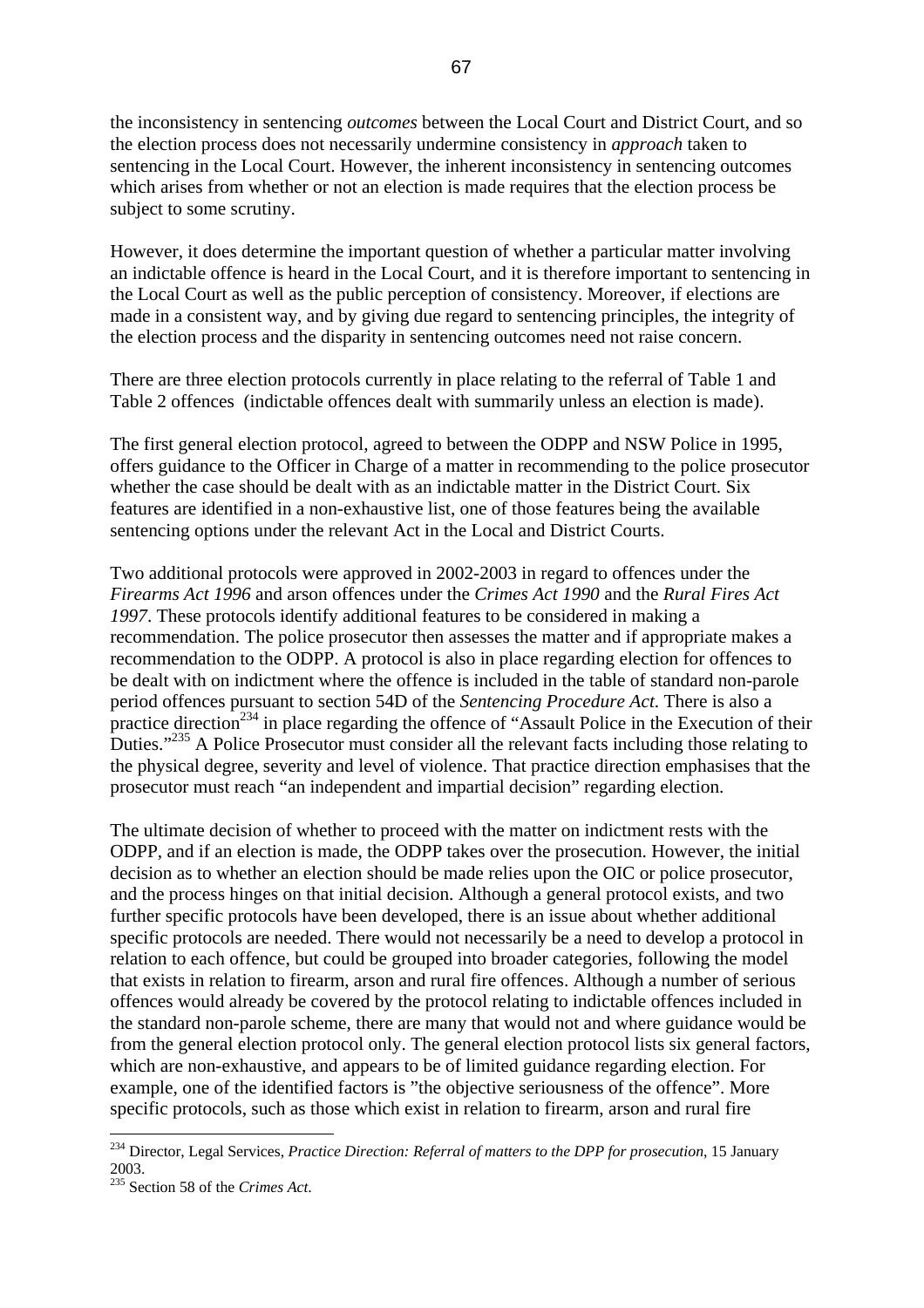offences, could provide a further guidance and promote greater consistency, ensuring that the ODPP is given the opportunity to approve an election in all appropriate instances.

Further consultation, such as with the ODPP and magistrates, would be needed to determine which offences should be made a priority in terms of developing protocols. It may be that the most serious offences, appropriately defined, would be the most important focus of additional protocols. Although there is already a protocol in place regarding election for offences listed in the standard non-parole scheme, only a small number of such offences exist (i.e. most are strictly indictable). Alternatively, it may be argued that the indictable offences most commonly heard in the Local Court should be given priority in regards to developing protocols.

In the Council's report on firearms offences, the recommendation was made that the relevant offences with a statutory maximum penalty of ten years or more should be dealt with on indictment, which could be achieved through removing these offences from Table 1 and Table 2. That recommendation was explicitly confined to the issue of certain firearms offences, where the Sentencing Council considers that there is a strong need for general deterrence and consistency in sentencing. It is now appropriate to raise the issue of whether all offences with a maximum penalty of ten years or more should be dealt with on indictment. In considering the issue of making more offences strictly indictable, the powerful reasons for the introduction of the scheme of elections via "Table 1" and "Table 2" should be borne in mind. These include that there are considerable benefits where indictable offences are dealt with summarily in appropriate cases. In particular, there are savings in the administration of justice, matters are resolved at the earliest opportunity, and resources of the District Court are freed to deal with the more serious matters. As stated in the second reading speech to the Bill:

"A decision to commit the defendant for trial or sentence to the District Court has far-reaching consequences in terms of resources. For that reason alone, it is important to ensure that the resources of the District Court are being used effectively. In April 1992 a Bureau of Crime Statistics and Research study titled "Aspects of Demand for District Court Time" found that 78 per cent of all penalties imposed in 1991 in the District Court were less than two years' imprisonment. This finding suggests that significant savings in District Court time would be achieved by increased use of summary jurisdiction for those offences which would not attract penalties of more than two years, regardless of the jurisdiction in which they are tried."[236](#page-67-0)

The Bill received wide support from outside the Government as providing a means for disposing of a wider range of appropriate offences in the Local Court, thereby using District Court resources more efficiently.<sup>[237](#page-67-1)</sup>

A more moderate version of this proposal, compared with making such offences strictly indictable, would be to include guidance on this point in the general election protocol. For example, a requirement could be included that in deciding whether to make an election, regard should be had to the statutory maximum penalty and specifically whether it exceeds ten years imprisonment, and that in such cases, an election should be made except in exceptional circumstances.

<span id="page-67-0"></span><sup>&</sup>lt;sup>236</sup> The Hon. J. Shaw, Attorney General, *Hansard*, Legislative Council, 24 May 1995, p 119.

<span id="page-67-1"></span><sup>&</sup>lt;sup>237</sup> The Hon. J. P. Hannaford, Leader of the Opposition, *Hansard*, Legislative Council, 31 May 1995. The leader of the opposition noted that the reforms would "*go some way to easing the pressure on victims*" with witnesses having to appear in only one court.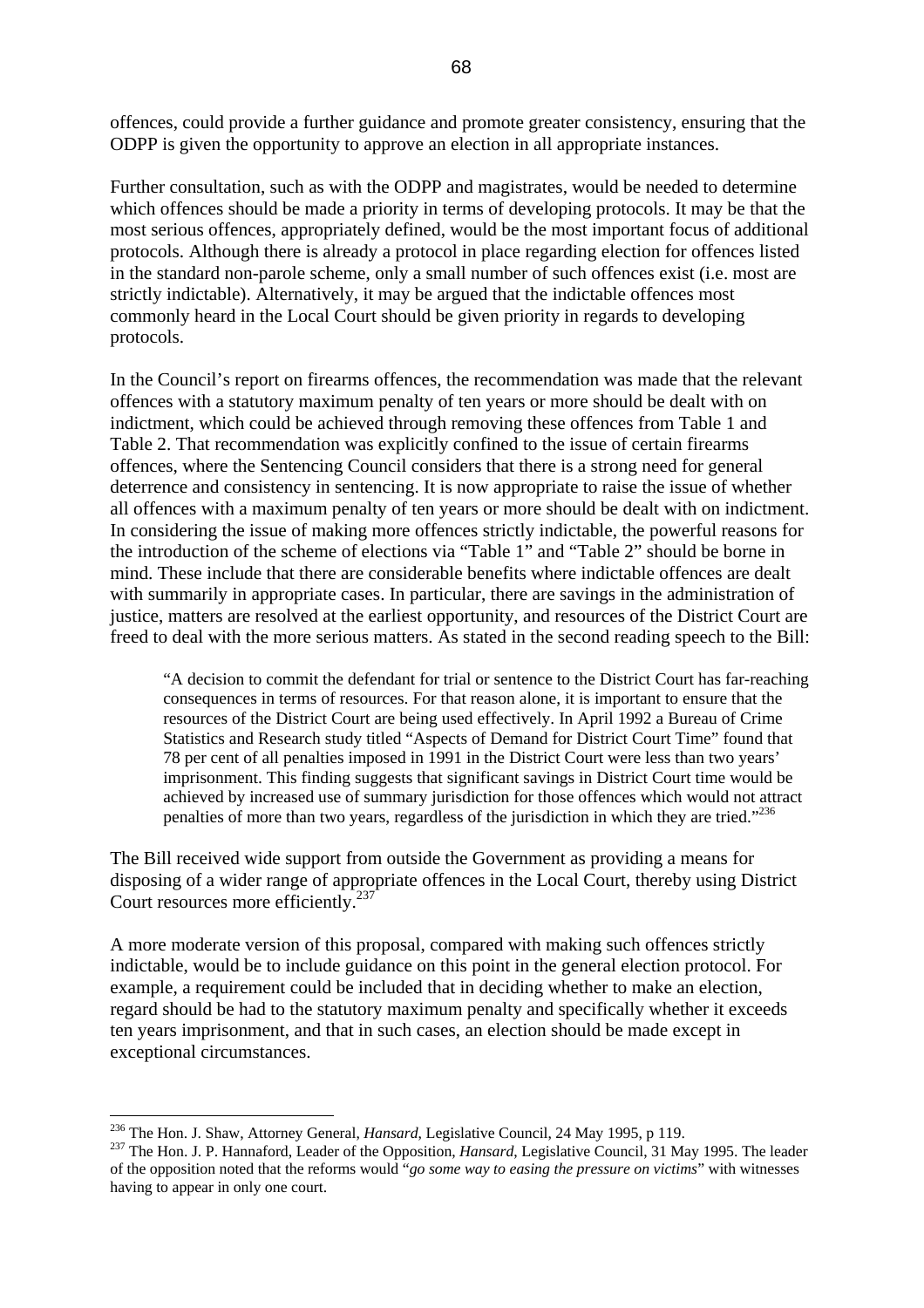#### **Recommendation 9**

**That the general election protocol should contain an overarching principle or test to be applied, namely whether a sentence could possibly be imposed which is not within the Local Court's jurisdiction, viewing the case at its worst (taking into account objective seriousness of the offence and subjective circumstances of the defendant to the extent known), and taking into account the public interest.** 

## **Recommendation 10**

**That additional election protocols, specific to certain types of offences, be developed between the ODPP and NSW Police, as has been done in relation to firearms offences and bushfire offences.** 

#### **7.2 Role of the Prosecutor in the Sentencing Process**

The quality of prosecutions in our adversarial system has important consequences. The common law judicial system in our jurisdiction has often been described as an adversarial system.<sup>238</sup> The adversarial procedure is bound up with notions of judicial independence and impartiality. In criminal matters, the case is presented by the prosecutor and the defence to the judicial officer: an impartial and disinterested third party with the power to impose an authoritative determination. As such the quality of the representations to the judicial officer are most important. In particular, the role of the police prosecutor is crucial in ensuring consistency in the Local Court, bearing in mind that it is police prosecutors who prosecute the vast majority of criminal matters in the Local Court.

# In *Regina v Paris*<sup>239</sup>, the Court stated that:

"In matters of sentencing, the Crown does have an obligation to draw to the attention of the judge all relevant sentencing options and to ensure the appropriate options are not overlooked… the Crown's role is not to secure a conviction at any cost, nor is the Crown's role to secure the heaviest available penalty."

As noted by Tony Krone, Senior Lawyer of Commonwealth Director of Public Prosecutions:  $240$ 

> "The work of the prosecutor in this [adversarial] system, is not to find the guilty party, but to present to the court in an objective manner, the evidence gathered by the investigator".

In its submission, the ODPP also noted that:

"The prosecutor does have an important role to play in the sentencing process. While the prosecutor cannot ensure that the sentencer does not fall into appealable error, the prosecutor has a responsibility to provide the sentencer with accurate information as to the facts and the applicable law."

<span id="page-68-0"></span><sup>238</sup> See for example, *Crampton v. R* [2000] HCA 60; (2000) 206 CLR 161.

<span id="page-68-2"></span><span id="page-68-1"></span>

<sup>&</sup>lt;sup>239</sup> [2001] NSWCCA 83 at 33.<br><sup>240</sup> Tony Krone, Senior Lawyer, Policy, Commonwealth Director of Public Prosecutions, "Police and Prosecutions", Paper presented at the 3rd National Outlook Symposium on Crime in Australia, *Mapping the Boundaries of Australia's Criminal Justice System*, convened by the Australian Institute of Criminology and held in Canberra, 22-23 March 1999, at 2.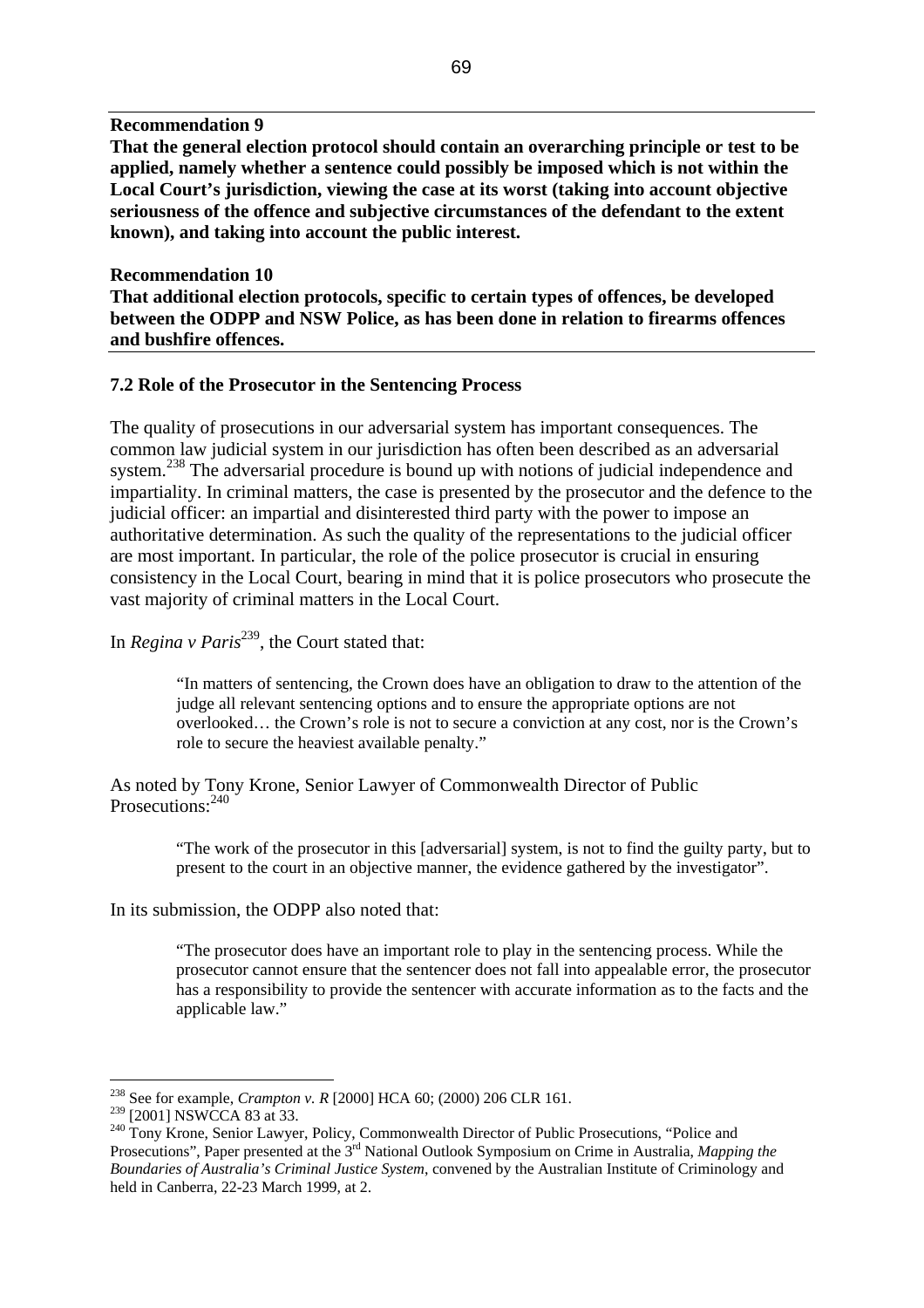In the Local Court context, the role of the prosecutor is also shaped by the high level of unrepresented persons who are typically poorly equipped to make appropriate submissions or address on sentencing on their own behalf. The submission of a Magistrate also pointed out that duty solicitors may sometimes lack experience, particularly in country towns, and thus the fact that an accused is represented does not necessary lessen the practical significance of the prosecutor's role in sentencing.

As noted earlier, the Court is only required to consider those matters specified in section 21A (aggravating, mitigating and other factors) of the *Sentencing Procedure Act* where the matters are known to it. In cases where the defendant is found guilty, it is essential that the prosecutor is aware of all pertinent features of the case and that these are put to the Court on sentence to ensure an appropriate sentence is given. Further, whether the prosecution provided the Court with adequate information on sentence is an important factor for the ODPP in determining whether to pursue an appeal against sentence requested by NSW Police. An appeal against sentence is unlikely to be successful where an inadequate sentence was imposed because the Court was not provided with sufficient information in the first instance. Officers in charge of the case and police prosecutors are alerted to the importance of the above by a Legal Services Division publication titled *Law Notes 02/17 - Sentencing Offenders: Ensuring Appropriate Sentences Are Given.*<sup>[241](#page-69-0)</sup>

Due to the important role of the prosecutor in sentencing, it is clear that adequate measures must be in place in terms of information, education and training and internal procedures. In terms of ODPP lawyers, the ODPP has produced Prosecution Guidelines, an internal Sentencing Manual and Sentencing Schedules. Training is also provided to ODPP officers by in-house and external experts. ODPP officers also have access to JIRS.<sup>[242](#page-69-1)</sup>

### **7.3 Police Prosecutors in NSW**

Police prosecutors are part of the Legal Services of NSW Police. The Director of Legal Services is an unsworn member of NSW Police, and is legally qualified and a member of the NSW Police Senior Executive Service. The Criminal Law Division of Legal Services is headed by a Deputy Director who is also legally qualified. Police prosecutors at each court are supervised by a senior prosecutor known as the Head of Court, and also by Area Prosecutor Coordinators (APCs) who are at the rank of senior sergeant.

As at June 2003, there were about 180 police prosecutors in NSW, and there are around 50 in training at any one time.<sup>243</sup> From 7 July 2003, police prosecutors no longer had to seek leave to appear in Local Courts and now have the right of appearance.<sup>244</sup>

Police prosecutors also appear in criminal matters for numerous other government departments, statutory authorities and agencies, include the Roads and Traffic Authority, the RSPCA and local councils, under negotiated agreement. Police prosecutors also appear in other forums, such as the Coroner's Court, the Children's Court and the NSW Administrative Decisions Tribunal. The focus here however is limited the Local (criminal) Court and prosecution on behalf of NSW Police.

<span id="page-69-0"></span><sup>241</sup> *Law Notes 02/17 - Sentencing Offenders: Ensuring Appropriate Sentences Are Given*, NSW Police, Legal Services, Criminal Law Division.<br><sup>242</sup> Submission from the ODPP (3 September 2003).

<span id="page-69-1"></span>

<span id="page-69-2"></span><sup>&</sup>lt;sup>243</sup> The Hon John Watkins MP, Hansard, Legislative Assembly at 19 June 2003, p1753.<br><sup>244</sup> See section 36(2) of the *Criminal Procedure Act 1986*.

<span id="page-69-3"></span>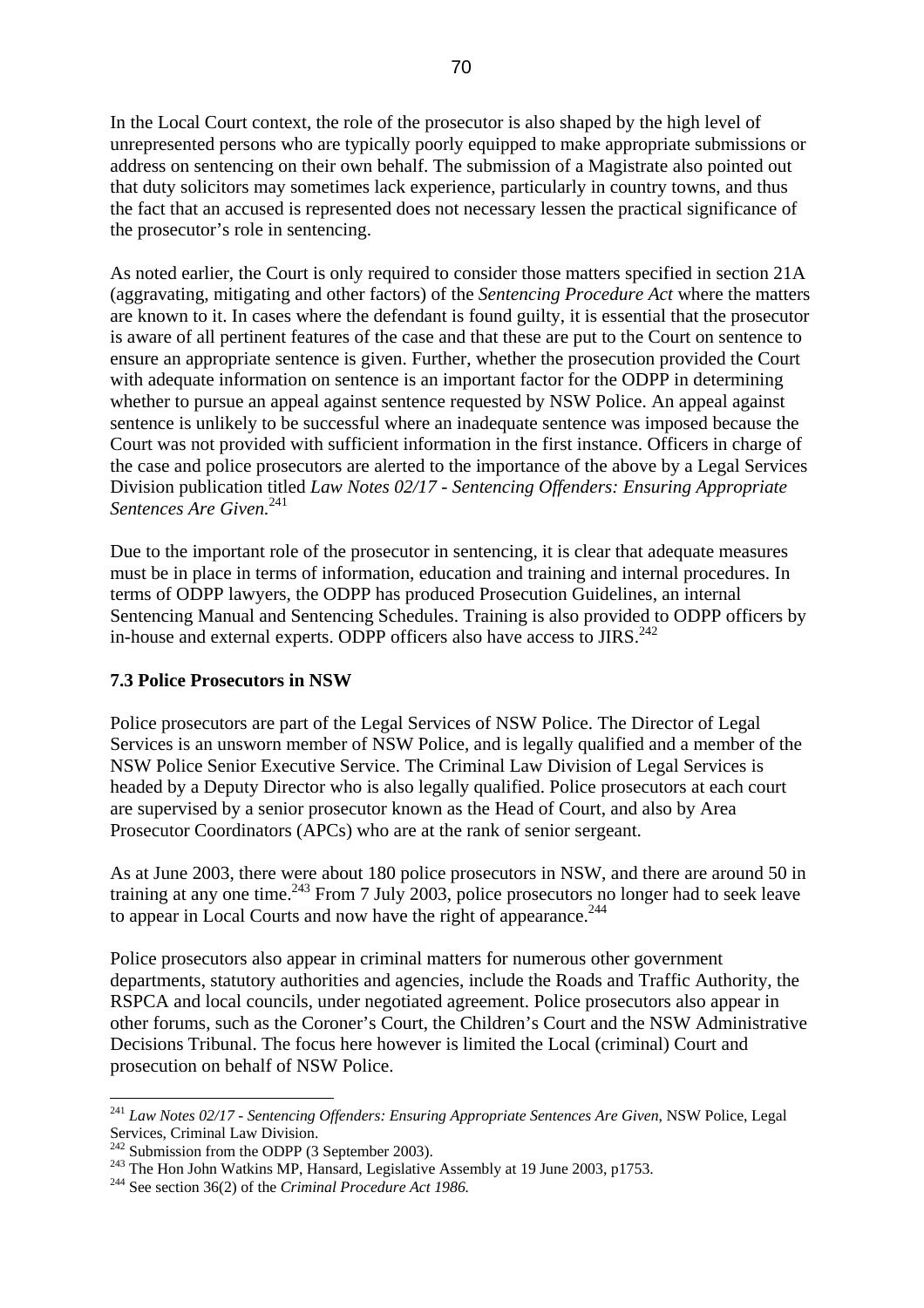#### *7.3.1 Background: Previous Studies and Recommendations on Police Prosecutions*

The Police Prosecution Service in NSW has been challenged on a number of occasions, and the major studies in this respect are considered here by way of background only and with a view to addressing the issue as it relates specifically to consistency in sentencing. The second submission of Mr Les Tree, Director General of the Ministry of Police, which was a response to a request of the Council for responses to a number of specific issues, stated that the repeated questioning of the role of police prosecutors has had a negative impact on the moral of police prosecutors and has the effect of discouraging police officers from pursuing a career as prosecutors. There appeared to be a concern that the issue had already been adequately addressed in other forums and that it was unnecessary for the Council to reconsider it. However, the Council considers that the issue has not elsewhere been comprehensively dealt with specific regard to the context of sentencing, and the proposal of having prosecutions for all indictable matters dealt with summarily, rather than all prosecutions, handled by the ODPP has not previously been canvassed.<sup>245</sup> There have also been a number of important changes in recent years which impact on sentencing in the Local Court, including the increased (accumulated) jurisdiction and the need to implement guideline judgments, which make it appropriate to reconsider the issue in a new light. The issue also arises directly from the Council's terms of reference and was subsequently identified as an important issue in a number of submissions.

One of the recommendations of the Humphrey's Royal Commission in 1983 was that police prosecutors be abolished.<sup>246</sup> Subsequently, an assessment by the NSW Public Service of the transfer of police prosecutions to the Attorney General identified an increased cost of \$5.9m in the first year and \$4.4m in each subsequent year.<sup>247</sup> In 1994, a recommendation arising from an ICAC inquiry was that a trial be conducted for the conduct of summary prosecutions by the ODPP.<sup>248</sup> The Wood Royal Commission, in 1997, also recommended that the function of the prosecution of summary cases be progressively transferred to the ODPP.<sup>[249](#page-70-4)</sup> Specifically, the following was proposed: $^{250}$  $^{250}$  $^{250}$ 

"assigning all prosecutions to the Office of the Director of Public Prosecutions, as a specialist prosecution agency, being a body separated from the investigative process, and whose members are legally qualified."

The major pressures to abolish or reduce the role of police prosecutors have arisen from concerns over the levels of independence and efficacy of police prosecutors. Although it is the practical concerns which are most relevant here, these cannot be divorced from the

<span id="page-70-0"></span><sup>&</sup>lt;sup>245</sup> For example, Justice Wood has recommended that all prosecutions be transferred to the ODPP, but did not consider limiting this recommendation to indictable matters dealt with summarily. See Justice Wood, *Royal* 

<span id="page-70-1"></span>*Commission into New South Wales Police Service*, Final Report, Volume 2, [3.318] at 318. 246 Street, Sir Laurence, Royal Commission of Inquiry into Certain Committal Proceedings against K E

<span id="page-70-2"></span><sup>&</sup>lt;sup>247</sup> New South Wales Office of Public Management, Transfer of certain prosecution functions from the police to the Director of Public Prosecutions, *Report*, November 1989, p1.<br><sup>248</sup> Independent Commission Against Corruption (ICAC), *Investigation into the relationship between Police and* 

<span id="page-70-3"></span>*Criminals*, Second Report, ICAC, Sydney, April 1994 (recommended a trial be conducted for the conduct of summary prosecutions by the ODPP).

<span id="page-70-4"></span><sup>&</sup>lt;sup>249</sup> Justice Wood, *Royal Commission into New South Wales Police Service*, Final Report, Volume 2 [3.318] at 318.

<span id="page-70-5"></span><sup>&</sup>lt;sup>250</sup> Interim Report of the Royal Commission into the New South Wales Police Service, February 1996.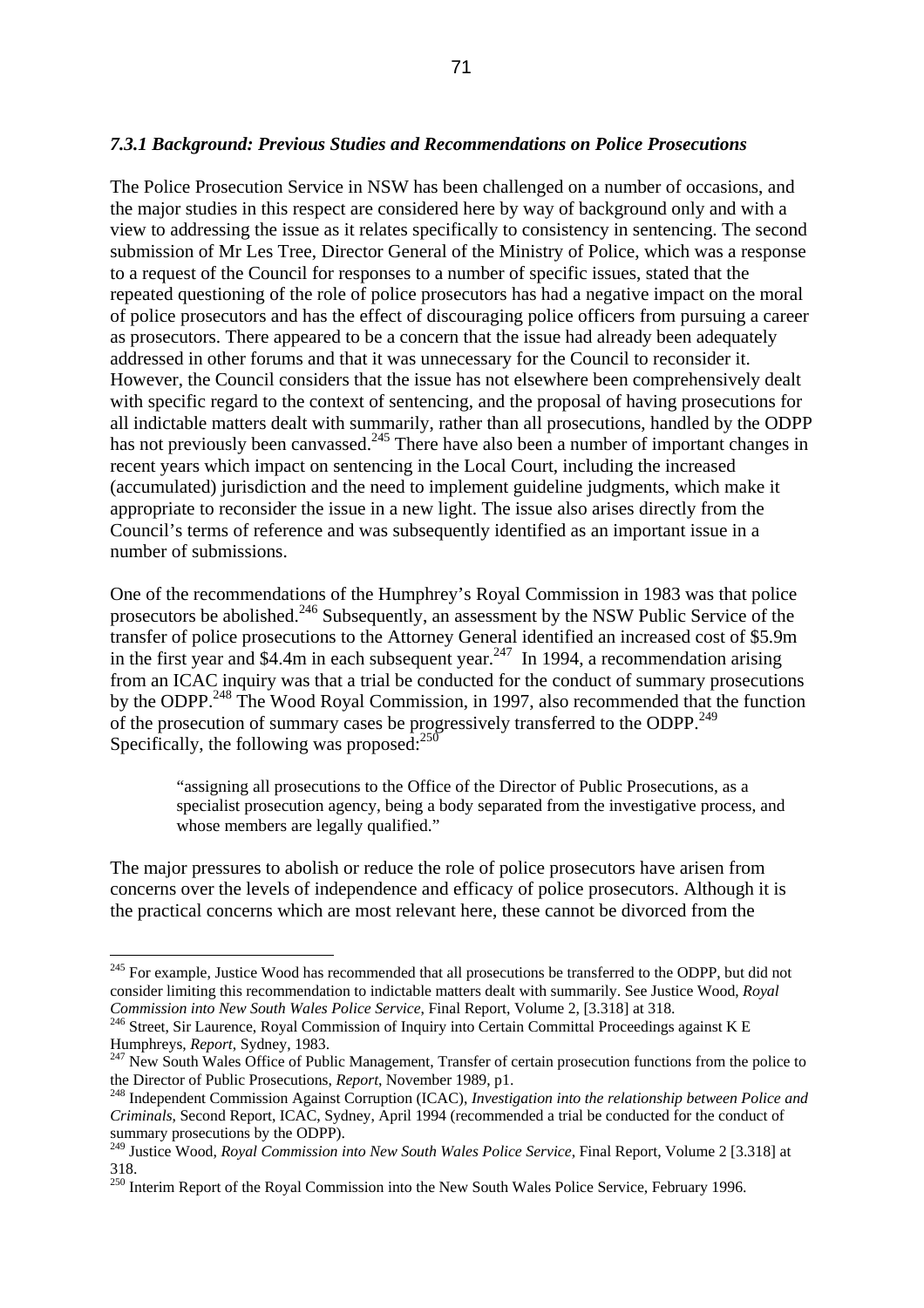ideological issues raised by the phenomenon of police prosecutions. From an ideological perspective, the central issue, as Krone has noted, is that "If police act as prosecutors, there is effectively no boundary between police and prosecutions."<sup>251</sup>

In 1996, a pilot project was carried out at Campbelltown and Dubbo Local Courts, involving ODPP lawyers replacing police prosecutors at those courts for approximately 6 months. An evaluation report based on the pilot was released by the Premier's Department in May 1997, and entitled '*Prosecuting Summary Offences: Options and Implications'* ('The Waller Report').<sup>252</sup> It is noted that no specific mention was made of sentencing (or of consistency in sentencing) in the Waller Report.

The Waller Report identified and assessed four options:

- 1. The Status quo/No change option;
- 2. Upgraded Status Quo Option (whereby the legal services branch of the Police Service is administratively separated from operational police, and significant upgrades are made to its management and operations);
- 3. DPP Legal Services Option (DPP staff responsible for all prosecutions in the Local Court); and
- 4. DPP Legal Client Option (DPP responsible for al prosecutions but contracts out the delivery of services to the private sector).

In essence the Waller Report concluded that the status quo option was the least favourable "in terms of legal integrity, efficiency, provision of support to victims and capacity for liaison with other justice participants, and costs", and that:

"A Summary Prosecutions system under the aegis of the Director of Public prosecutions will have high legal integrity, is likely to be more efficient, will provide a higher standard of support to victims and better liaison with other justice agencies, and will be more cost effective than the Police prosecutor Option".

This is one of the several matters in the Waller Report that is challenged by the Police in their submissions.

As Waller accepted,<sup>253</sup> it is important to bear in mind that the findings were based on a limited pilot. A similar observation is made by Dr Don Weatherburn, Director of the NSW Bureau of Crime Statistics and Research.<sup>254</sup> The submission received, in conjunction with the Waller Report, of Dr Don Weatherburn also contained an evaluation of the pilot and found that:

<span id="page-71-0"></span><sup>&</sup>lt;sup>251</sup> Tony Krone, Senior Lawyer, Policy, Commonwealth Director of Public Prosecutions, "Police and Prosecutions", Paper presented at the 3rd National Outlook Symposium on Crime in Australia, *Mapping the Boundaries of Australia's Criminal Justice System*, convened by the Australian Institute of Criminology and held in Canberra, 22-23 March 1999, at 2.

<span id="page-71-1"></span><sup>252</sup> Waller, K and Munro, D (May 1997) "*Prosecuting Summary Offences: Options and Implications. Second Progress Report on the Evaluation of the DPP Summary Prosecution Pilot*" Sydney: NSW Premier's Department.<br>253 Ibid. p5

<span id="page-71-2"></span>

<span id="page-71-3"></span> $^{253}$  Ibid, Appendix 3, at p 2 of the submission.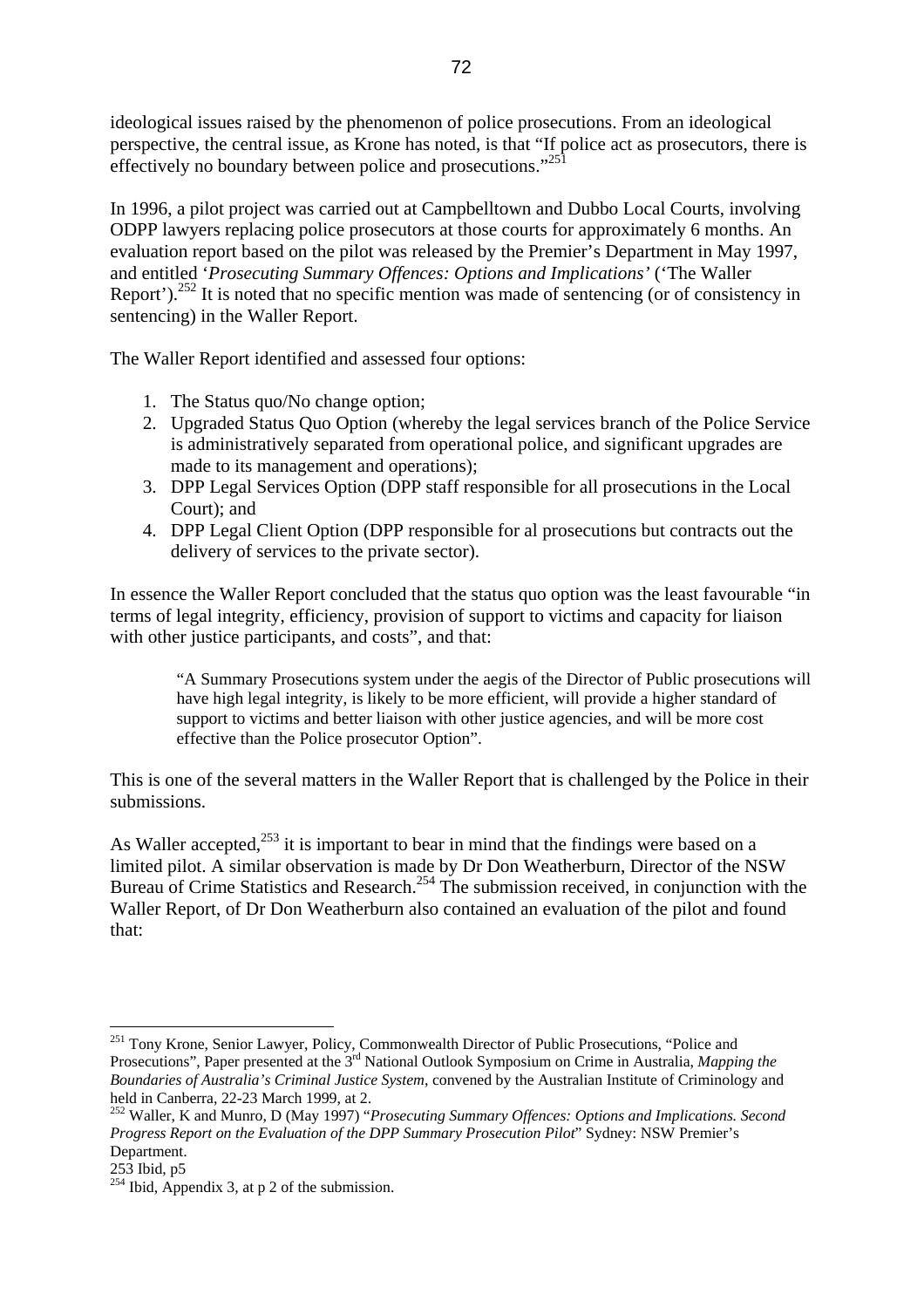"there was no evidence of any changes in: the rate at which guilty pleas were entered; the conviction rate for persons pleading not guilty; and the time taken to dispose of defended cases." $255$ 

In the second submission received from the Police, it was stated in relation to the Waller Report that "the Government determined that, for a number of very valid reasons, the role of police prosecutors would be retained." The submissions also states that although proposals have been made to transfer prosecutions to the ODPP on various occasions, a "detailed business case with accurate costings including additional funding and staffing required by the ODPP" has never been formulated. It argued that the estimated costing of the ODPP option was erroneous, being based on a number of inaccurate assumptions (such as the ability of the ODPP to realise faster work practices) and the design of the pilot (such as the ODPP deploying more senior advocates and twice the number of police prosecutors).

The Public Accounts Committee *Inquiry into Court Waiting Times* states that the Police made a number of changes in response to the Premier's Department Report, including:[256](#page-72-1)

- 1. Introducing a code of ethics for police prosecutors, which covers the ODPP Guidelines, the NSW Barristers' Rules and the Solicitors' Rules;
- 2. Establishing a Professional Standards Section within the Court and Legal Services Division to promote ethical standards and further study;
- 3. Establishing benchmarks to measure the quality of evidence presented to the Local Court; and
- 4. Introducing quality control and integrity audits to monitor ethical and professional performance.

These reforms would appear very positive steps towards promoting high standards of ethical conduct amongst police prosecutors.

Another change which has occurred, and which indicates that some of the findings in the Waller Report may now be out of date, is the strengthening of practices and procedures concerning victim support by police prosecutors. The Waller Report found that the DPP had superior victim support capacity, and noted that the Police Services' "Commitment to Service" does not contain an explicit requirement relating to victim support nor did any Standard Operating Procedures cover the matter. Since the release of the Waller Report, the NSW Police Service has launched a Victims Support Policy, and there is also a statutory obligation on Police Service employees to implement the provisions of the Charter of Victims Rights (under the *Victims Rights Act* 1996). Police are also represented on the NSW Victims Advisory Board and Victims Interagency meetings.

In 2002, the Public Accounts Committee (a Legislative Assembly Statutory Committee) released the report of its *Inquiry into Court Waiting Times.* Recommendations 3 of that report states that, in conjunction with a then current review of Court and Legal Services Division by the NSW Police, "NSW Police should consider the transfer of the prosecution function from NSW Police to the DPP."

Elsewhere in Australia, two other major developments have been the Memorandum of Understanding for the takeover of summary prosecutions entered into by the Northern

<span id="page-72-0"></span> $\overline{a}$ 255 Public Accounts Committee, *Inquiry into Court Waiting Times*, No 133, 2002, at 18. 256 Public Accounts Committee, *Inquiry into Court Waiting Times*, No 133, 2002, at 19.

<span id="page-72-1"></span>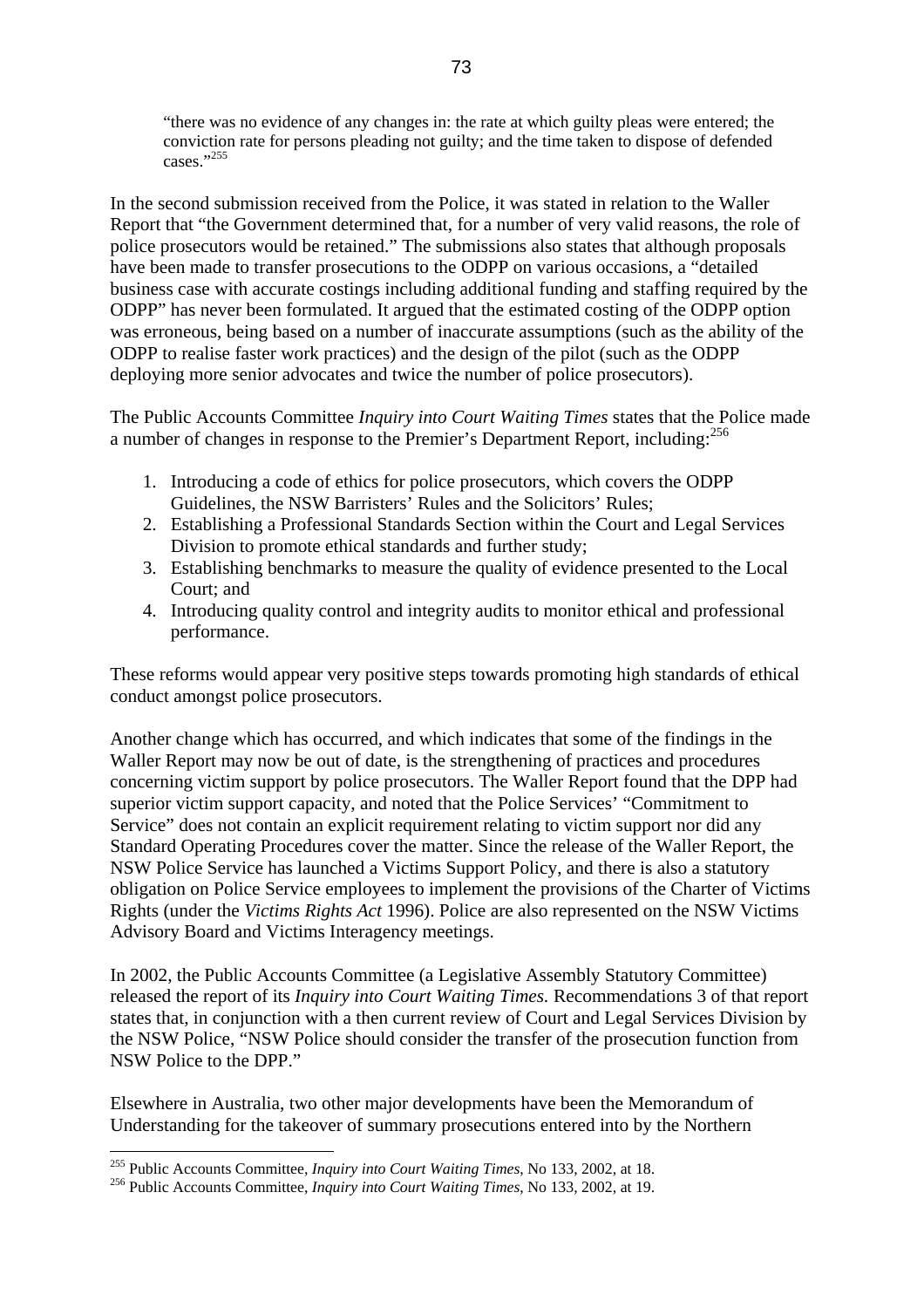Territory Commissioner of Police in February 1998, and the findings of Project Pathfinder in Victoria.<sup>257</sup> The ACT, Commonwealth and Northern Territory are the only jurisdictions where the ODPP has control over summary prosecutions rather than the police and routinely exercises the responsibility to conduct summary prosecutions.<sup>[258](#page-73-1)</sup>

It appears that the NSW Government currently does not support the recommendation to phase out police prosecutions. In June 2003, arguments against the Royal Commission's recommendation were canvassed by the Minister for Police, the Hon. John Watkins.<sup>259</sup> Mr Watkins referred to:

- 1. The benefits the NSW Police Service derives from having a prosecution service;
- 2. That the reasons behind the recommendation could be addressed in a different way, namely, by enhancing the independence of police prosecutors;
- 3. Police prosecutors in fact have a high level of independence and are subject to stringent oversight; and
- 4. Police prosecutors are specially trained and have a high level of skill.

The need to abolish police prosecutions or reduce the role of police prosecutors was raised in a number of submissions. One Magistrate identified two practical concerns: that police prosecutors do not understand the role of the Crown in sentencing, and that they do not comply with the Solicitors' Rules or Barristers' Rules. This concern is challenged by the Police. The submission of another Magistrate identified the following practical reasons in favour of the change:

- The ODPP must determine any appeals on grounds of inadequacy anyway;
- The ODPP are bound to follow the ODPP guidelines on sentencing as officers of the Court, and these guidelines cover the making of submissions where the prosecutor is of the view that the Magistrate is falling into appealable error;
- ODPP lawyers have direct access and experience with using JIRS;
- ODPP lawyers are familiar with current sentencing decisions by higher courts; and
- In country areas, the same ODPP lawyers handle appeals from the Local Court and are therefore in touch with 'tariffs' applicable in that Court.

# *7.3.2 Education and Training*

 $\overline{a}$ 

It could be argued that education and training of police prosecutors is more important at present than it has ever been, as sentencing in the Local Court has become more complex. More indictable matters are being dealt with summarily, and recent developments in the law such as guideline judgments affect sentencing in the Local Court.

<span id="page-73-0"></span><sup>&</sup>lt;sup>257</sup> Tony Krone, Senior Lawyer, Policy, Commonwealth Director of Public Prosecutions, "Police and Prosecutions", Paper presented at the 3rd National Outlook Symposium on Crime in Australia, *Mapping the Boundaries of Australia's Criminal Justice System*, convened by the Australian Institute of Criminology and held in Canberra, 22-23 March 1999, at 2, 12.

<span id="page-73-1"></span><sup>&</sup>lt;sup>258</sup> See Tony Krone, Senior Lawyer, Policy, Commonwealth Director of Public Prosecutions, "Police and Prosecutions", Paper presented at the 3<sup>rd</sup> National Outlook Symposium on Crime in Australia, *Mapping the Boundaries of Australia's Criminal Justice System*, convened by the Australian Institute of Criminology and held in Canberra, 22-23 March 1999, at 10.

<span id="page-73-2"></span><sup>&</sup>lt;sup>259</sup> The Hon John Watkins MP, Hansard, Legislative Assembly at 19 June 2003, p1753.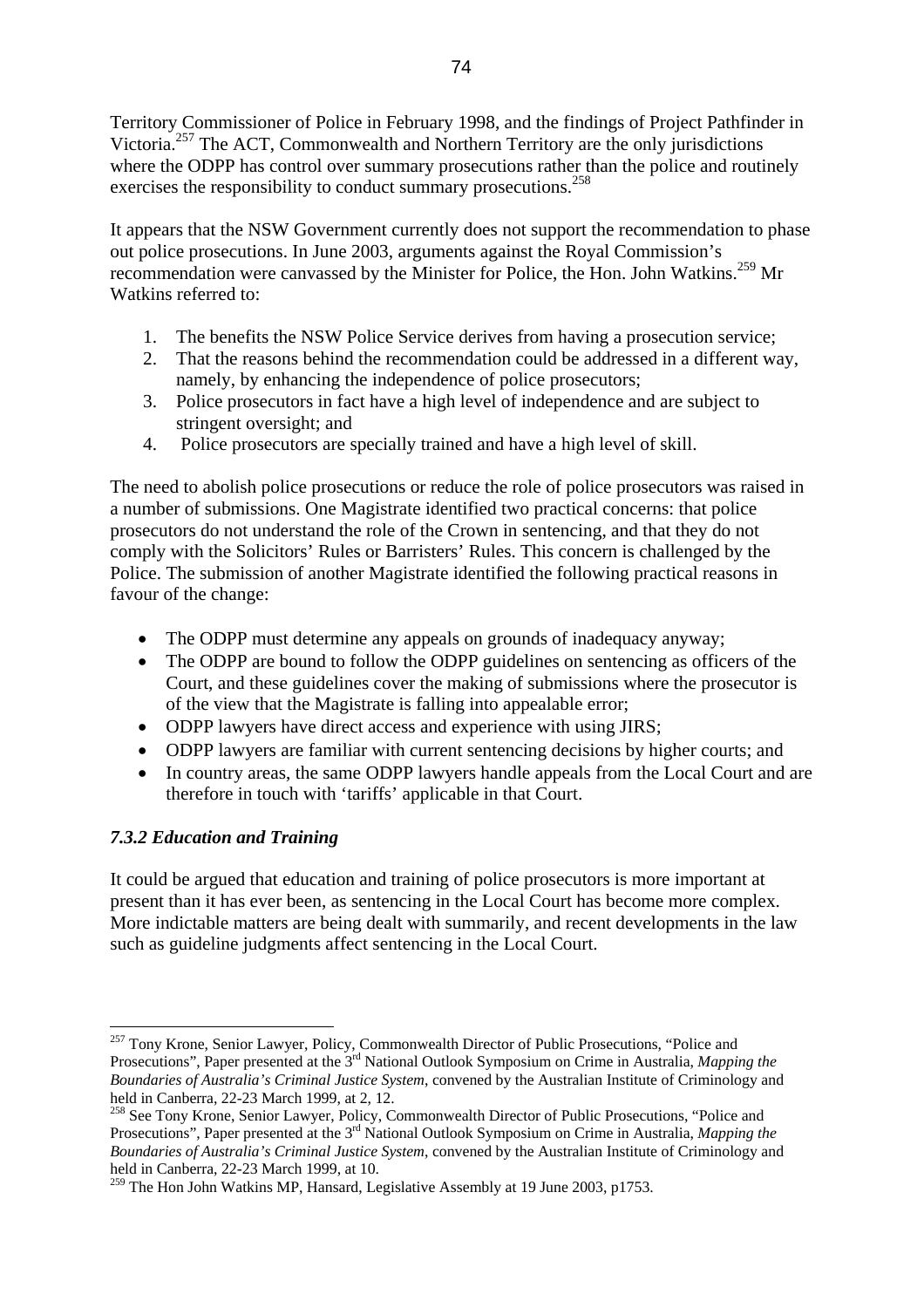In order to become a police prosecutor, it is mandatory to undertake and successfully complete the Prosecutors Education Program (PEP) conducted by the Prosecutor Training Unit. The Program involves seven months face-to-face education, and an officer must undergo two years practical training before he or she can act without supervision.

One module (two lecture periods) of the PEP is devoted to sentencing in the Local Court, and this area is examinable. The module covers:

- The purposes and principles of sentencing;
- The role of the prosecutor in sentencing;
- The sentencing options available to judicial officers in NSW;
- The meaning of "plea of guilty";
- Appealing;
- Guideline judgments from the NSW Court of Appeal;
- The application of Barristers' Rule 71 to police prosecutors;
- ODPP policy and guidelines relating to sentencing;
- The circumstances when an accused will be permitted to withdraw a guilty plea and when a court may reject a guilty plea; and
- NSW Police Service Policy regarding "letters of support" for defendants in the sentencing process and section 23 of the *Crimes (Sentencing Procedure) Act 1999*.

At present Police prosecutors do not have access to JIRS (see Recommendation 1).<sup>260</sup> NSW Police, Legal Services, subscribes to a number of legal texts regarding sentencing and these are available to police prosecutors in hard copy, CD ROM and/or via the police intranet. The NSW Police Law Library also purchases sentencing publications, such as the Sentencing Manual by Ivan Potas. Under agreement with the ODPP, Legal Services also subscribes to the ODPP Advance Notes, which contain comprehensive guidance on sentencing principles.

Although details of the PEP and the information and resources made available to prosecutors was provided by the joint submissions of the Ministry of Police and the Commissioner of Police, no details of any *ongoing* training and education was provided.

#### **Recommendation 11**

 $\overline{a}$ 

**The level of ongoing education and training provided to police prosecutors should be enhanced, in particular to ensure adequate knowledge and awareness of recent reforms to sentencing law in NSW.**

#### *7.3.3 Conduct and Ethical Duties*

Although it is not disputed that police prosecutors are bound to comply with relevant standards of conduct and ethics, the critical issue is that police prosecutors (who have a statutory right of appearance) are not officers of the court and do not have obligation to the court, unlike officers of the ODPP and advocates. There is also a real question about how the compliance of police prosecutors with the professional ethics of lawyers could be tested, and how they could be held accountable to these standards when they are not admitted.

<span id="page-74-0"></span><sup>&</sup>lt;sup>260</sup> Commander Laycock has provided information to the Sentencing Council indicating that Legal Services of the NSW Police will install JIRS with a full set of guidelines early in the 2004-2005 financial year.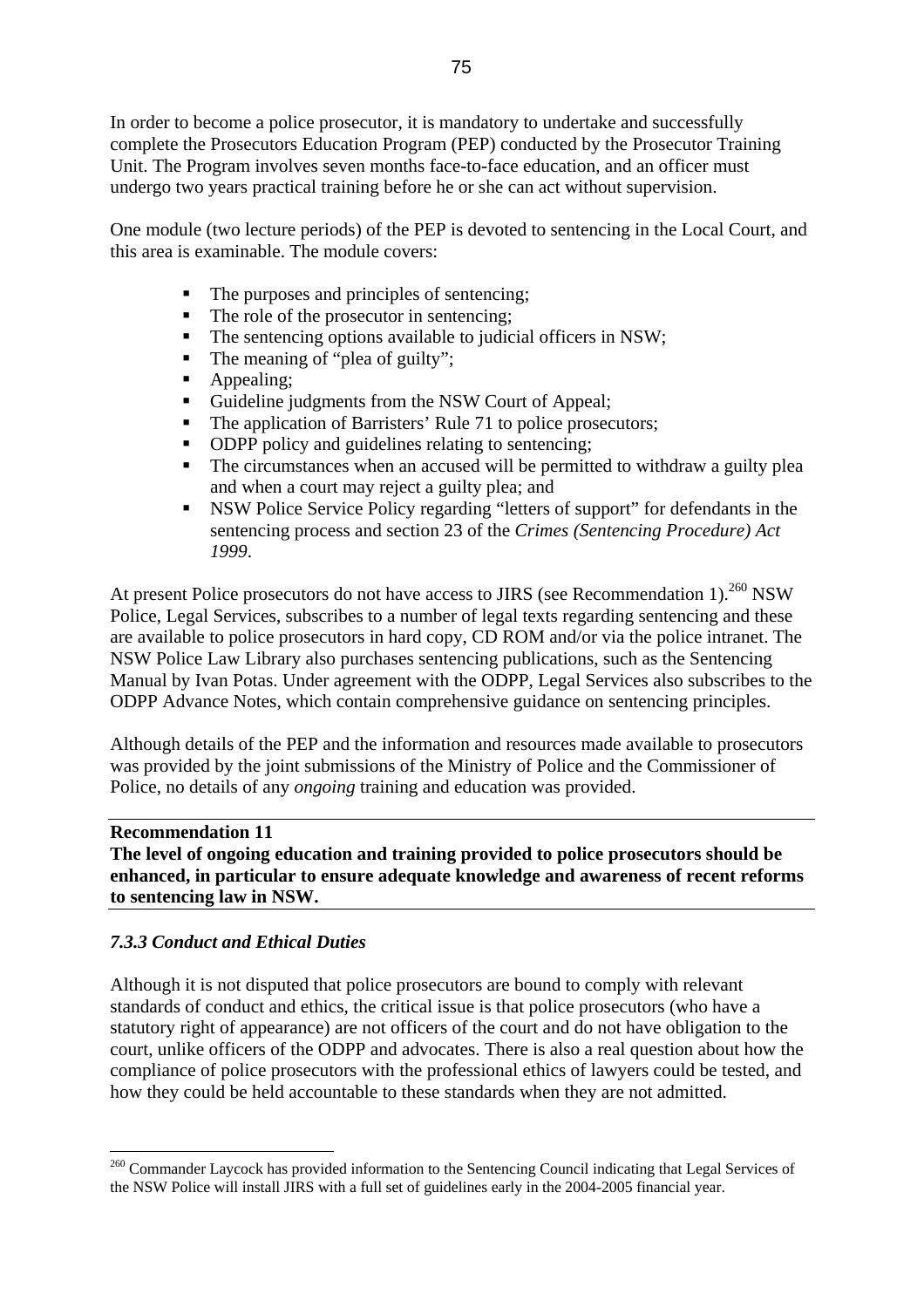However, in respect of their conduct, Police Prosecutors are inter alia subject to supervision by the Police Integrity Commission, Ombudsman, Police Executive, Police Professional Standards and SCIA, Police Audit Branch, Legal Services internal audit system, Local Court stakeholders, the Government through its various Parliamentary Committees including the Cost to Local Government and Public Accounts, Appellant Courts and the Magistrates.<sup>[261](#page-75-0)</sup>

The conduct and ethical duties of police prosecutors are governed by a range of sources. Guidance on ethical responsibilities is available to police prosecutors on the Legal Services Intranet site, including a document entitled '*Ethics for Legal Services'*. This document specifies that "members of Legal Services" must apply:

- The NSW Police Service Code of Conduct, Statement of Values and Corruption Prevention Plan;
- The ethical principles contained in the *Ethics for Legal Services* policy (*see below*);
- Professional Standards of the NSW Law Society and the Bar Association;
- In criminal prosecutions, the Director of Public Prosecutions Policy and Guidelines.

The ethical principles contained in the *Ethics for Legal Services* document cover duties and responsibilities relating to:

- 1. Legal process (model litigant duties, privilege, choice of Counsel, opinion shopping, discovery, use/abuse of legal process and indemnities);
- 2. Key relationships;
- 3. Clients;

 $\overline{a}$ 

- 4. External law firms;
- 5. External relationships; and
- 6. Community.

Standard Operating Procedures incorporate the ODPP Prosecution Guidelines. Guideline 28 of the ODPP Prosecution Guidelines relates to Barristers' Rule 71 and Solicitors' Rule A71, both of which relate to the role of the prosecutor in the sentencing process. A document entitled "DPP Resources" is available on the Legal Services Intranet site. This contains hyperlinks to the DPP Prosecution Guidelines and their Advance Notes. Police prosecutors also receive training in relation to ODPP Guidelines and Policy as part of the PEP.

Clearly, there is a need to ensure that the obligations which in principle police prosecutors must comply with are given effect in practice. This raises issues relating to:

- 1. The level of education and training provided to ensure that police prosecutors are aware of and able to carry out their ethical obligations;
- 2. Enforcement and monitoring of compliance; and
- 3. The consequences or penalties that exist for breaching the obligations.

The education and training relating to ethical obligations centres on the component of the PEP and the information contained on the Legal Services Intranet. The joint submission by Police did not contain any information relating to points two and three above. As noted earlier, the Public Accounts Committee Report stated that NSW Police had put in place certain measures with regards to ethical duties of police prosecutors, including establishing

<span id="page-75-0"></span><sup>&</sup>lt;sup>261</sup> See information provided to Sentencing Council by Commander John Laycock on 15 June 2004.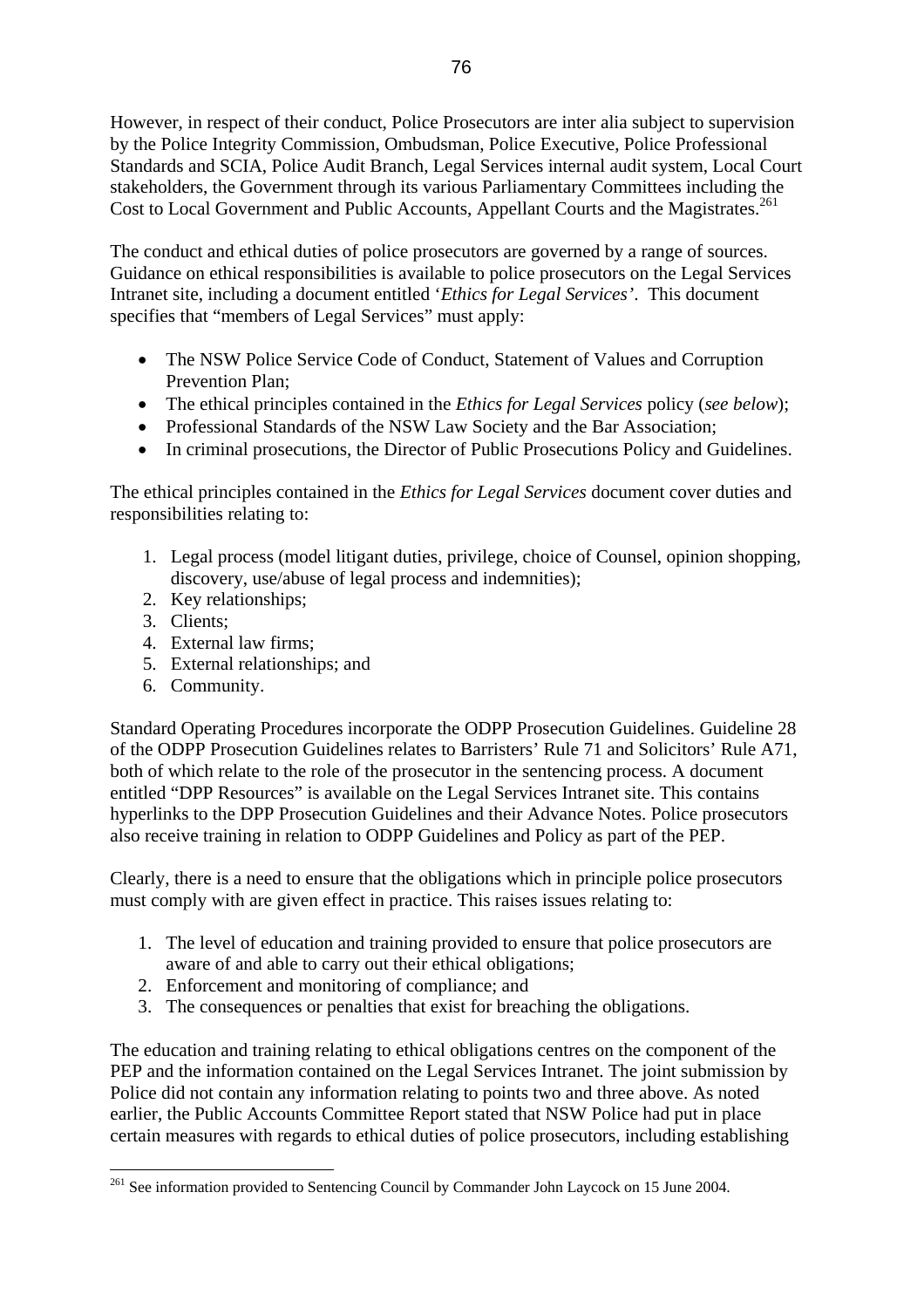benchmarks, quality control and integrity audits. However, the Council did not receive any information from Police relating to such policies or programs. This raises issues relating to:

- The level of training and education provided to ensure that police prosecutors are aware of and able to carry out their ethical obligations;
- Compliance enforcement and monitoring; and
- The consequences or penalties that exist for breaching the obligations.

Different views have been expressed as to the extent to which police prosecutors actually comply with the above conduct and ethical guidelines in practice, as well as their ability to comply, in terms of awareness and training. It has been noted, elsewhere, by Krone, that<sup>262</sup>:

"Many police services now claim to operate in accordance with the prosecution policy established by the DPP in each State. The difficulty is that whilst the police may claim to give effect to DPP prosecution policy internally, there is no way in which we can be confident that that is so".

In its submission, the DPP proposed that police prosecutors should receive training in relation to applying the ODPP Prosecution Guidelines, including the need to refer matters to the ODPP on the question of an appeal against sentence thought unduly lenient.

In its submission, the Law Society of NSW stated that police prosecutors who are not trained as lawyers and not admitted to legal practice are not bound to comply with the Prosecutor's Duties as set out in the Advocacy Rules of the *Professional Conduct and Practice Rules* 1995 ('The Rules'), made by the Council of the NSW Law Society under the *Legal Profession Act* 1987 in the same way that are persons who have been admitted. The Advocacy Rules are Rules A.15 to A.72 of the Rules, and apply to all legal practitioners when acting as advocates. These Rules cover, among other matters:

- the efficient administration of justice (A.15 to A.15B);
- independence avoidance of personal bias  $(A.18 \text{ to } A.20)$ ;
- frankness in court (A.21 to A. 31A);
- responsible use of court process and privilege (A.35 to A.40);
- integrity of evidence (A.43 to A.50);
- duty to opponent  $(A, 51$  to  $A, 58)$ ; and
- prosecutor's duties  $(A.62 \text{ to } A.72)$ .

 $\overline{a}$ 

The view of the Law Society of NSW is that a mechanism should be put in place whereby lay prosecutors are required to adhere to the relevant portions of the Advocacy Rules, and that prosecutors will be most effective in assisting consistency in the court by observing those Rules. It appears that police prosecutors are indirectly subject to those Rules through SOPs (which give effect to ODPP Prosecution Guidelines, and which in turn incorporates various provisions of the Rules). However the issue remains whether police prosecutors should be subject to the relevant provisions of the Rules in a more direct way and in a manner equivalent to prosecutors who are admitted. Overall, it would seem to be consistent with the

<span id="page-76-0"></span><sup>&</sup>lt;sup>262</sup>Tony Krone, Senior Lawyer, Policy, Commonwealth Director of Public Prosecutions, "Police and Prosecutions", Paper presented at the 3rd National Outlook Symposium on Crime in Australia, *Mapping the Boundaries of Australia's Criminal Justice System*, convened by the Australian Institute of Criminology and held in Canberra, 22-23 March 1999, at 4.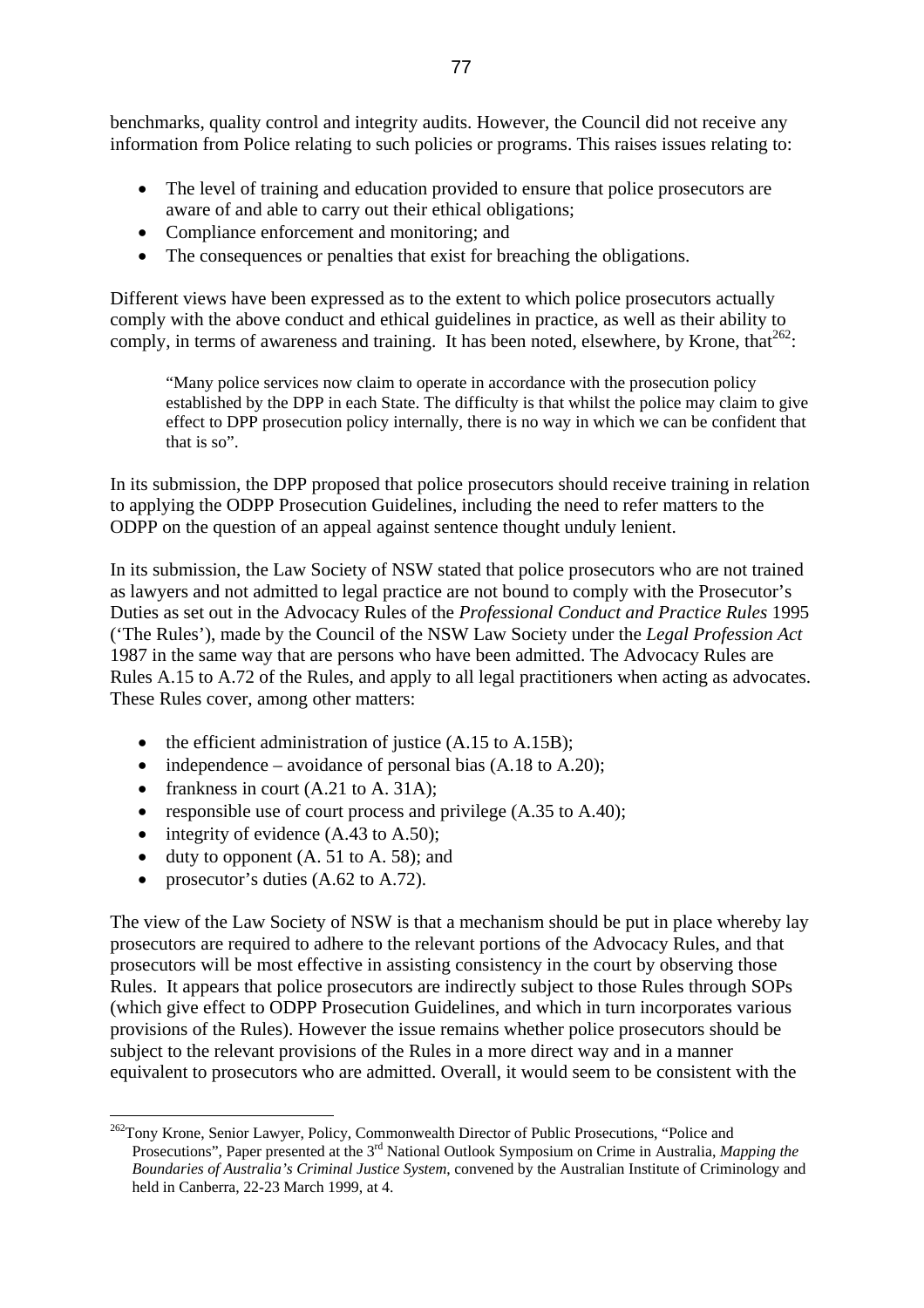notion that police prosecutors have appropriate expertise and are competent advocates that they should be held to the same standards as legally qualified advocates and be regarded for these purposes as officers of the court. Since police prosecutors now have the right of appearance, and their status has been elevated to that of legal practitioners for that purpose, it would seem a logical progression that police prosecutors be held to the same standards as legal practitioners also.

Since an increasing proportion of police prosecutors are in fact legally qualified and subject to the regime of the *Legal Profession Act*, it would also be more consistent public policy to ensure that all police prosecutors are subject to the same advocacy standards.

# *7.3.4 Submissions on Sentence*

The Council received a response from the Ministry of Police and the Commissioner of Police addressing the specific issue of "the circumstances in which police prosecutors should address on sentence" ("the second joint submission"). Commander Laycock of NSW Police, who is a member of the Council, also provided the Council with findings from his preliminary consultations with Prosecuting Area Coordinators in relation to the current practice of police prosecutors regarding addressing on sentence.

As provided in the second joint submission, the circumstances in which police prosecutors should address on sentence are contained in the ODPP Prosecution Guidelines, in particular Guideline 28 (which refers to Barristers' rule 71 and Solicitors' rule A71). This area is also covered in the PEP. The joint submission also stated that relevant case law, s 43 of the *Sentencing Procedure Act* and s 38 of the *Criminal Procedure Act* guide the circumstances in which police prosecutors should address on sentence. Reference was also made to the legal resources to which NSW Police Legal Services subscribes, the implication being that police prosecutors have access to the relevant case law, legislation and commentary.

The second joint submission received from the Police also stated that the accepted practice is to address on sentence when the court is contemplating a bond under s 10 or an adjournment under s 11 (that is, a deferral of sentence for some purpose such as taking part in rehabilitation), and that there is a duty to address on sentence when a prosecutor considers that the court may give an inappropriate or manifestly inadequate sentence or may otherwise fall into appealable error.

Information regarding the results of Commander Laycock's consultations was tabled at the Council's meeting in March 2004. Three major points arose from the consultations. First, police prosecutors do not normally address on sentence. However, prosecutors always address when a dismissal or conditional discharge under s 10 of the *Sentencing Procedure Act* is being contemplated by the Magistrate; when the sentence contemplated is manifestly inadequate; or when the Magistrate is about to fall into a sentencing error. Second, police prosecutors are not generally precluded from addressing due to time constraints in busy courts. However, in very busy courts it can be extremely difficult to address on sentence due to lack of time. Thirdly, sometimes police prosecutors may be directed that there is no need to address on sentence, but this depends on the Magistrate. Generally, Magistrates do not give such a direction. However, if such direction is given, prosecutors still address when a "section 10" bond is being contemplated, when the sentence is manifestly inadequate or there may be a sentencing error.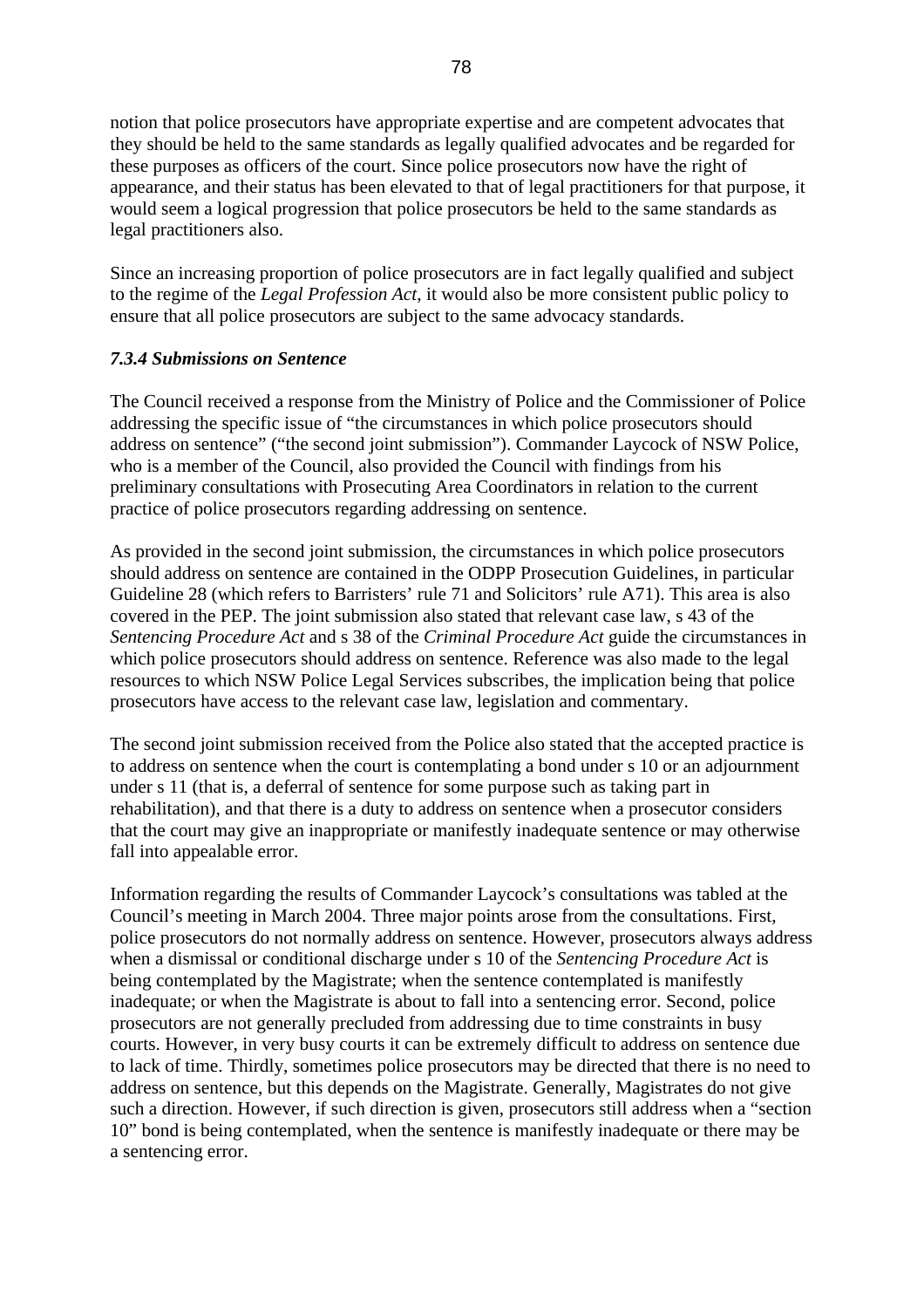Due to the role of the prosecutor in the Local Court, it is important that in all appropriate cases, prosecutors address on sentence, that the decision whether or not to address on sentence is made in a consistent way and that submissions are of a high quality. It could reasonably be concluded that addressing on sentencing in appropriate cases enhances the quality of decision-making in sentencing (since the sentencing magistrate's knowledge of the facts is limited by the information before the Court) as well as consistency in sentencing.

A number of submissions raised an issue that police prosecutors rarely make submissions on sentencing, or otherwise do not provide sufficient information, to the sentencing magistrate. The submission of a Magistrate who had acted as such for four years stated that in his experience, the DPP often make excellent submissions and refer to appropriate cases and legislation and that the submissions are typically fair and do not push for a particular outcome. In comparison, that magistrate had "never been handed a case, or even referred to a case of legislation on sentencing by a police prosecutor".

Clearly there are a number of practical issues to consider in terms of when and how prosecutors should make submissions on sentence. In practice, the ability of prosecutors to participate in the sentencing process is influenced by a number of factors and this was noted in a number of submissions. The Legal Aid Commission stated that "the workload of the Local Court is such that prosecutors are seldom called on to address on penalty". The DPP's submission also made a similar point, stating that:

"Ideally, the prosecutor will assist the court to avoid error (and increase consistency) by providing relevant sentencing statistics and cases. However, the volume of work that must be dealt with in the Local Court within very limited timeframes, and the consequent heavy workloads of all concerned, does not in practice generally allow time for the production or detailed consideration of such material".

Thus any observed tendency for police prosecutors not to provide submissions on sentence should be seen in the context of these pressures on the Court, rather than being seen in isolation as a practice of police prosecutors. In addition to the court's workload, other relevant factors were noted. In the joint submission of the Ministry of Police and Commissioner of Police, the experience of the particular magistrate and whether he or she has a known tendency of unduly lenient sentencing were identified as further factors which affect the degree of involvement of prosecutors in the sentencing process. The joint submission stated that although police prosecutors are frequently called upon to address on sentence in the Children's Court, only rarely does this occur in the Local Court.

Putting aside the fact that time pressures may not allow for lengthy submissions in every case, it is desirable for all prosecutors to have the capacity to address on sentence and for prosecutors to address on sentence in appropriate cases, determined as such according to consistent criteria. The joint submission of Police pointed out that there is at present no practice note (which could be issued by the Chief Magistrate) on the issue of prosecutors addressing on sentence, and prosecutors are unaware whether magistrates in general want prosecutors to take a more active role. It may be desirable for the Chief magistrate to issue a Practice Note as regards addresses on sentence by prosecutors, or that some other form of guidance is developed to provide greater certainty on when and how prosecutors should address on sentence. It may also be desirable for more specific guidance to police prosecutors on where a magistrate can be regarded as being about to fall into appealable error.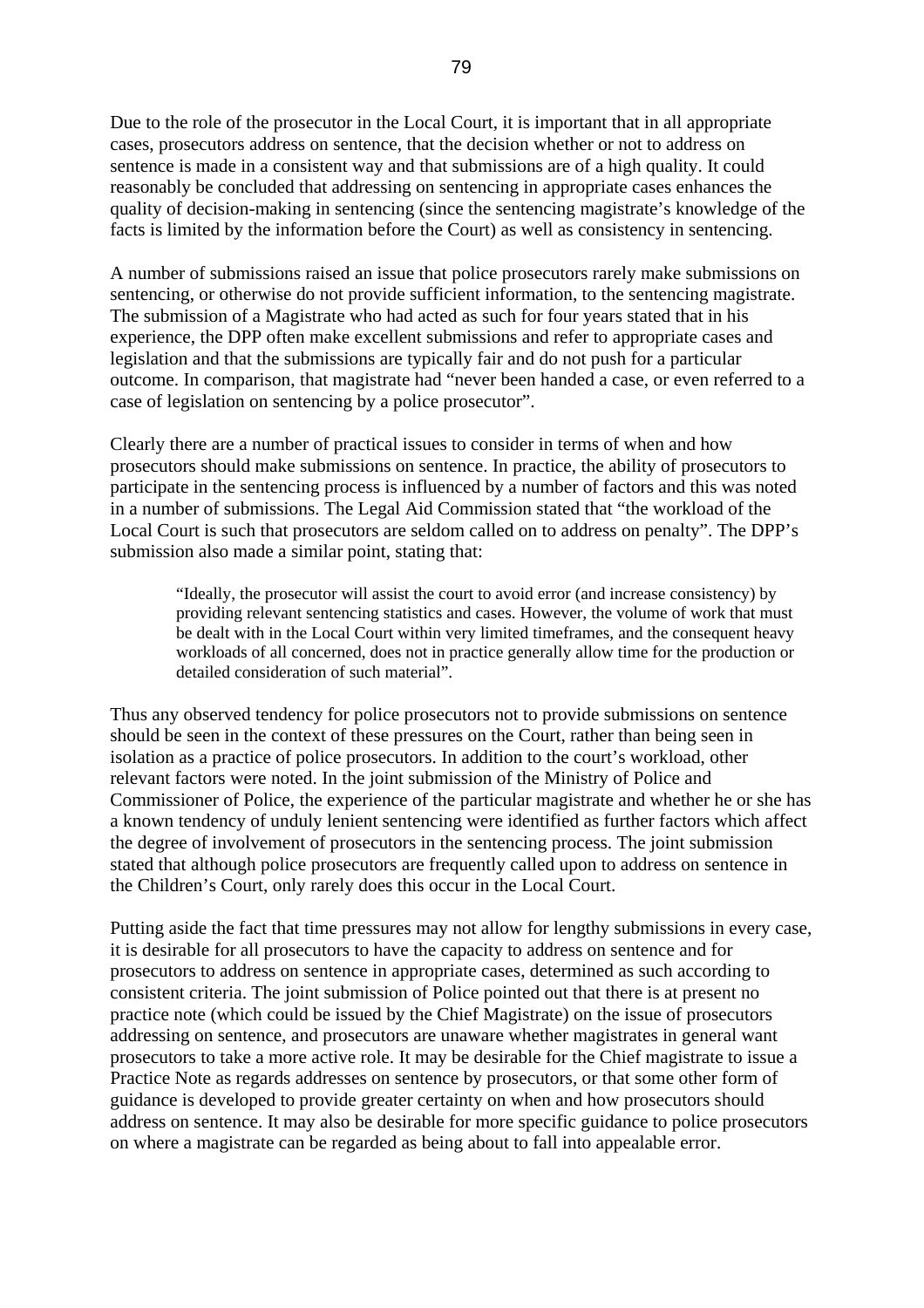Clearly the notion of police prosecutors taking a more active role in the sentencing process raises the issue of court efficiency and waiting times. This was noted in the joint submission of Police, where it was stated that court lists and allocations may need to provide additional time to facilitate the greater involvement, and that this may be counter to the high priority placed on reducing court waiting times. However, there is an at least equal importance to be placed on quality judicial decision-making in the sentencing process. If it is accepted that a more active role of prosecutors in sentencing would increase quality and consistency of sentencing, then surely expediency can be to some extent offset by this gain. Further, efficiency of court process has both a time element and a quality element, and allowing greater time in order to facilitate address on sentence does not necessarily run counter to efficiency. Increasing the number of magistrates would seem to be the proper solution to reducing court waiting times, rather than limiting the ability to address on sentence. Further, the overall effect of higher quality and consistent sentencing in the Local Court may even be an overall *reduction in* court time: if the errors in sentencing can be reduced then this may translate into a lower number of appeals.

#### **Recommendation 12**

**In relation to police prosecutors, measures should be taken to promote the proper implementation of the relevant provisions of the ODPP Prosecution Guidelines regarding the circumstances in which to address on sentence. This could involve:** 

- **1. Developing protocols which further guidance and greater clarity on the circumstances in which a magistrate can be regarded as falling into appealable error, for the purpose of determining when there is a duty to address on sentence;**
- **2. The provision of ongoing education and training on the circumstances in which to address on sentence; and/or**
- **3. The Chief Magistrate issuing a Practice Note on the circumstances in which prosecutors should be called upon to address on sentence, and how such an address should be made.**

#### *7.3.5 Police Prosecutions and Appeals*

 $\overline{a}$ 

Police prosecutors have the key role in lodging appeals in relation to offences dealt with in the Local Court of which a police prosecutor has carriage, and the appropriate process is outlined in police guidelines and Standard Operating Procedures ( $SOPs$ ).<sup>263</sup> The main issue is ensuring that theory is matched with practice. It is correct to say that there is ample guidance to police prosecutors on *how* to appeal, but there is much less guidance on the question of *when* to appeal.

There are essentially three stages to the appeal process for an appeal against sentence:

1. The prosecutor submits a request to Appeals and International Law Unit (AILU) of the Criminal Law Division of Legal Services, NSW Police;

<span id="page-79-0"></span><sup>&</sup>lt;sup>263</sup> The Legal Services Division of NSW Police provided the Council with information on procedures regarding sentencing "appeals" to the District Court, where a police prosecutor has carriage of the matter in the Local Court. Appeal procedures are outlined in Standard Operating Procedures (titled "Appeals against Sentences") as well as two "Law Notes" produced by the Legal Services Division (Law Note 32/2002 and Law Note 17/2002).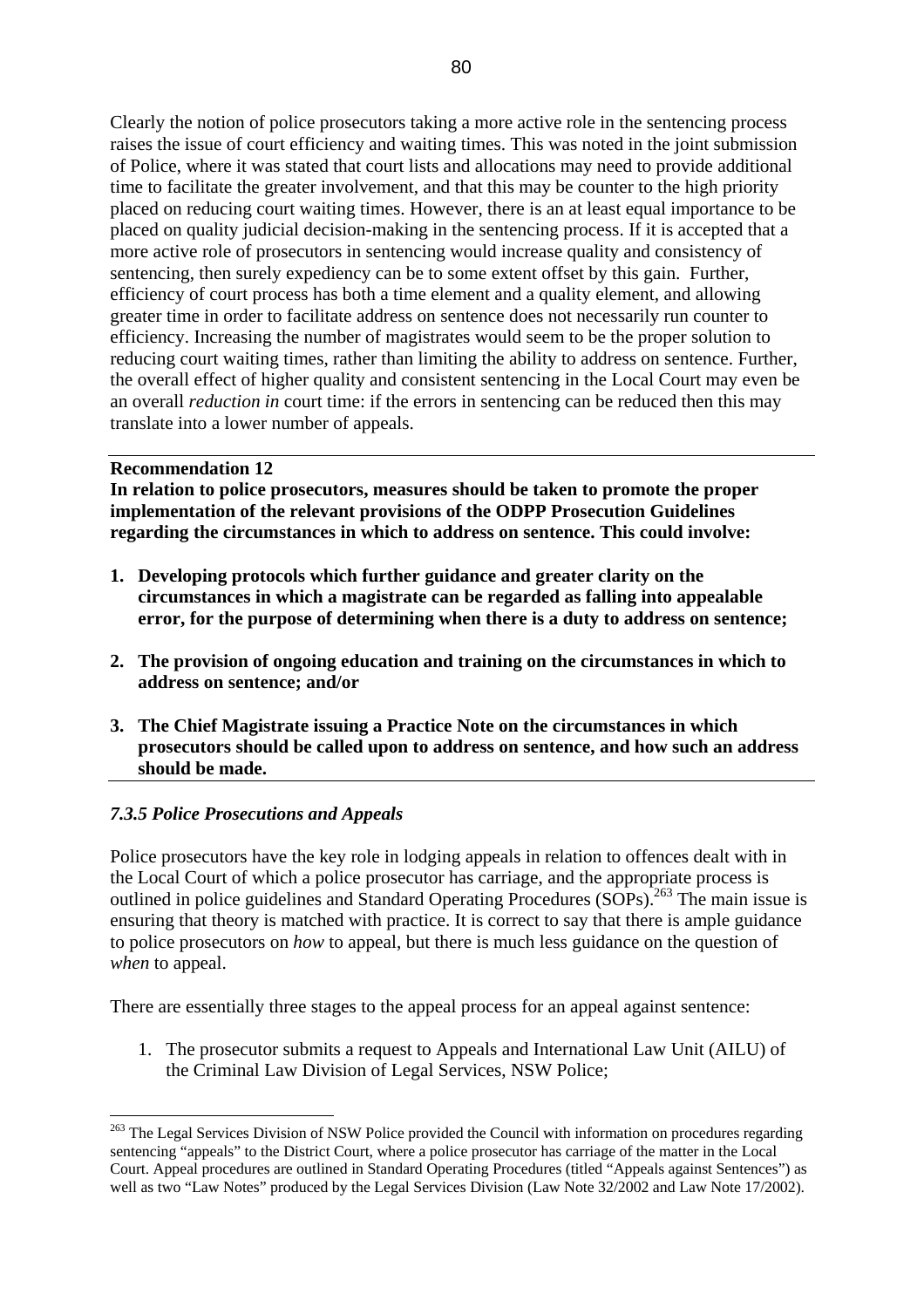- 2. The AILU then considers the appeal application and determines whether to make a request to appeal to the ODPP and, if it is considered that there is a real prospect that an appeal will be initiated, the AILU submits a request for appeal to the ODPP; and
- 3. The ODPP considers the request and has ultimate responsibility for the decision as to whether to initiate an appeal.

The joint submission of the Ministry of Police and the Commissioner of Police provided data on such appeals. Between December 2002 and December 2003, 187 applications for appeal on law or inadequacy of sentence were processed by the AILU (nearly all of which are made by police prosecutors). The ODPP received 75 appeals in 2002, and 120 in 2003, and 46 and 68 of those were 'approved' and lodged by the ODPP in 2002 and 2003 respectively. Approximately half of the number of appeals lodged by the ODPP were upheld in the District Court.

The prosecutor can make a request in relation to any case and there are no specific criteria that must be met before a request can be lodged with the AILU. There is no protocol or written instructions given by the ODPP to NSW Police in terms of sentencing "appeals" where the Police Prosecution Service has carriage of the matter.<sup>[264](#page-80-0)</sup>

In its letter to the Council dated 30 October 2003, the Legal Services Division of NSW Police identified the following factors as those which in practice would be considered by the prosecutor when deciding whether to request an appeal:

• The type of offence;

 $\overline{a}$ 

- $\blacksquare$  Criminal record of the offender:
- Prevalence of the offence;
- Seriousness of the offence, including any injuries occasioned to victims;
- Penalty imposed by the court; and
- The need for deterrence, general or otherwise.

However, these factors do not appear anywhere in the form of a protocol or written guideline to police prosecutors.

In terms of procedural requirements, the prosecutor's request is to include:

- A comprehensive report detailing submissions by both prosecution and defence;
- Copies of all paperwork, including charge sheets, facts sheets and assessment reports;
- Any comments made by the sentencing magistrate;
- Reasons in support of the view that the sentence was manifestly inadequate.

It is also possible, although less common, for the informant police officer to request an appeal. Normally this request would also be lodged with the Appeals and International Law Unit.

The AILU, in deciding whether to make a request to the ODPP, considers a range of factors and is not a checklist as such. The AILU's determination is based on whether or not there is a real prospect that the ODPP would initiate an appeal.

<span id="page-80-0"></span><sup>&</sup>lt;sup>264</sup> Letter from the DPP to the NSW Sentencing Council, dated 22 October 2003.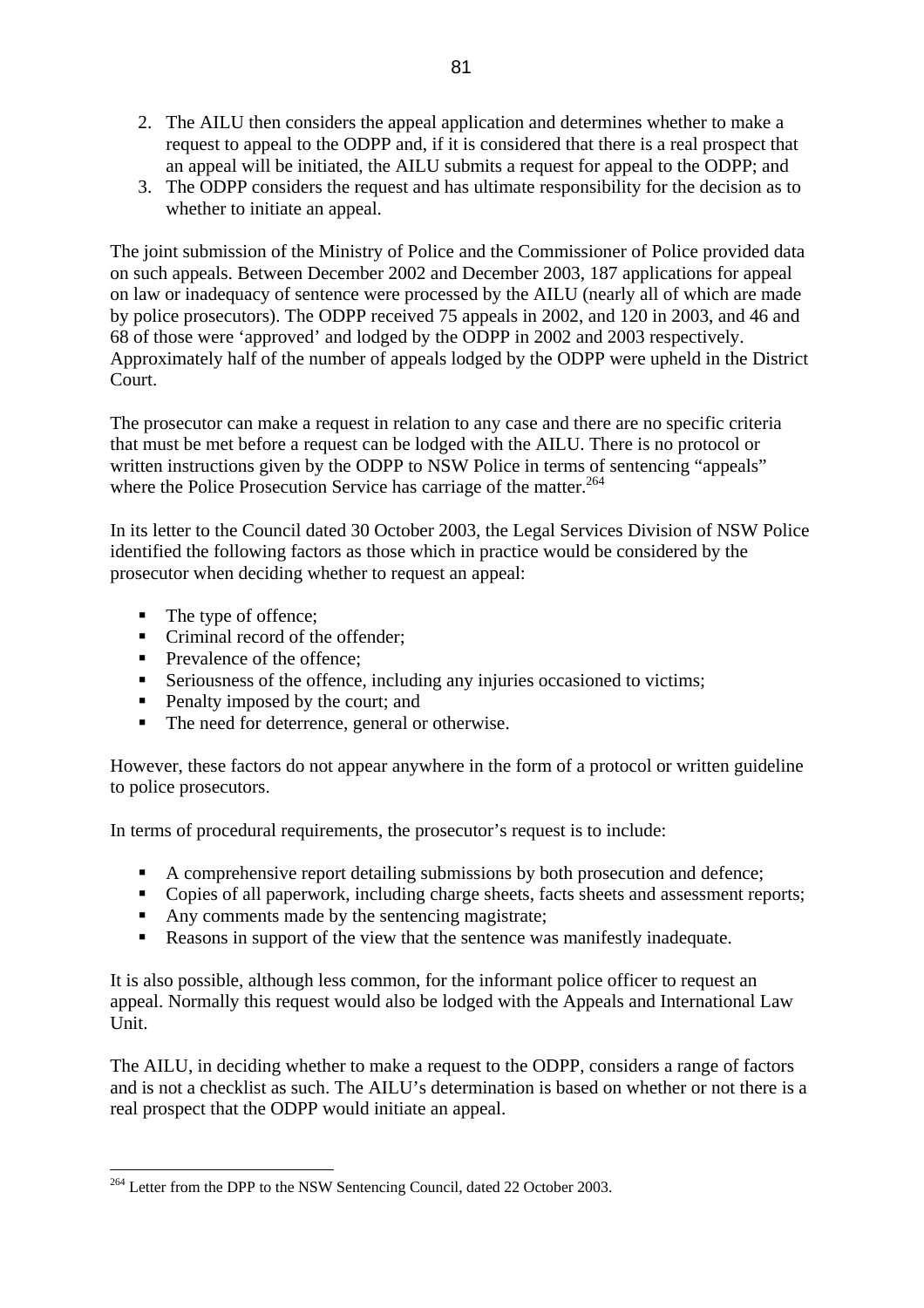From the above, it can be said at the initial stage, the decision whether or not an appeal should be made rests on the virtually unaided discretion of the individual police prosecutor. Although there are procedures in place regarding the making of an application for an appeal by the police prosecutor, there is inadequate guidance in place to ensure that applications are made in *all appropriate cases* and in a *consistent* manner. The Council considers that additional protocols should be developed in regards to *when* and in *what circumstances* a prosecutor should exercise his or her discretion to request an appeal.

#### **Recommendation 13**

**That a clear written protocol should be developed on when an appeal should be requested by a police prosecutor and implementing procedures to ensure that the question of whether an appeal against the leniency of sentence is appropriate be addressed by prosecutors in a systematic way at the initial stage.**

#### *7.3.6 Options for Reform*

A significant option for reform could involve replacing police prosecutors with DPP lawyers in all Local Court matters which could assist in promoting consistency in sentencing the Local Court. Such could occur through a phased transition, as was recommended in the 1997 Royal Commission. Having one body conducting prosecutors would assist with consistency, however, the material and evidence does not enable the Council to conclude one way or the other whether police prosecutors who perform a difficult and commendable service should be changed. Such is a powerful argument in support of the status quo.

This is such a complex area that it would merit examination in its own right by a body with appropriate power rather than collaterally to the issue of how best to promote consistency in the Local Court.

Nevertheless having regard to its terms of reference and the issues raised, the Sentencing Council (by majority) considers it appropriate to express a favoured view qualified by it being specifically advanced only upon the sole and specific ground (and not otherwise) of being a way to improve or promote consistency in sentencing in the Local Court. The Sentencing Council (by majority) favours the alternative "B" below.

Although the issue has previously been considered on numerous occasions, a number of recent changes to sentencing have taken place that properly require the issue to be revisited, and which provide compelling justification for change. In general, a number of important legislative changes have occurred, making sentencing principles and practice far more technical and complicated. It could well be concluded that only a qualified legal practitioner is appropriately placed to carry out prosecutorial functions in such an environment. In particular, the introduction of the standard non-parole sentencing scheme (often described as a new code) and the system of guideline judgments has made for a far more complex sentencing environment. Further, another important trend to consider is that an increasing proportion of table offences are being dealt with summarily, by election. The Local Court is increasingly dealing with serious offences and has extensive powers in relation to them. The high proportion of unrepresented defendants in the Local Court, which has remained relatively stable over time, is another factor in favour of ensuring that prosecutors are suitably qualified and that prosecution is of the highest quality.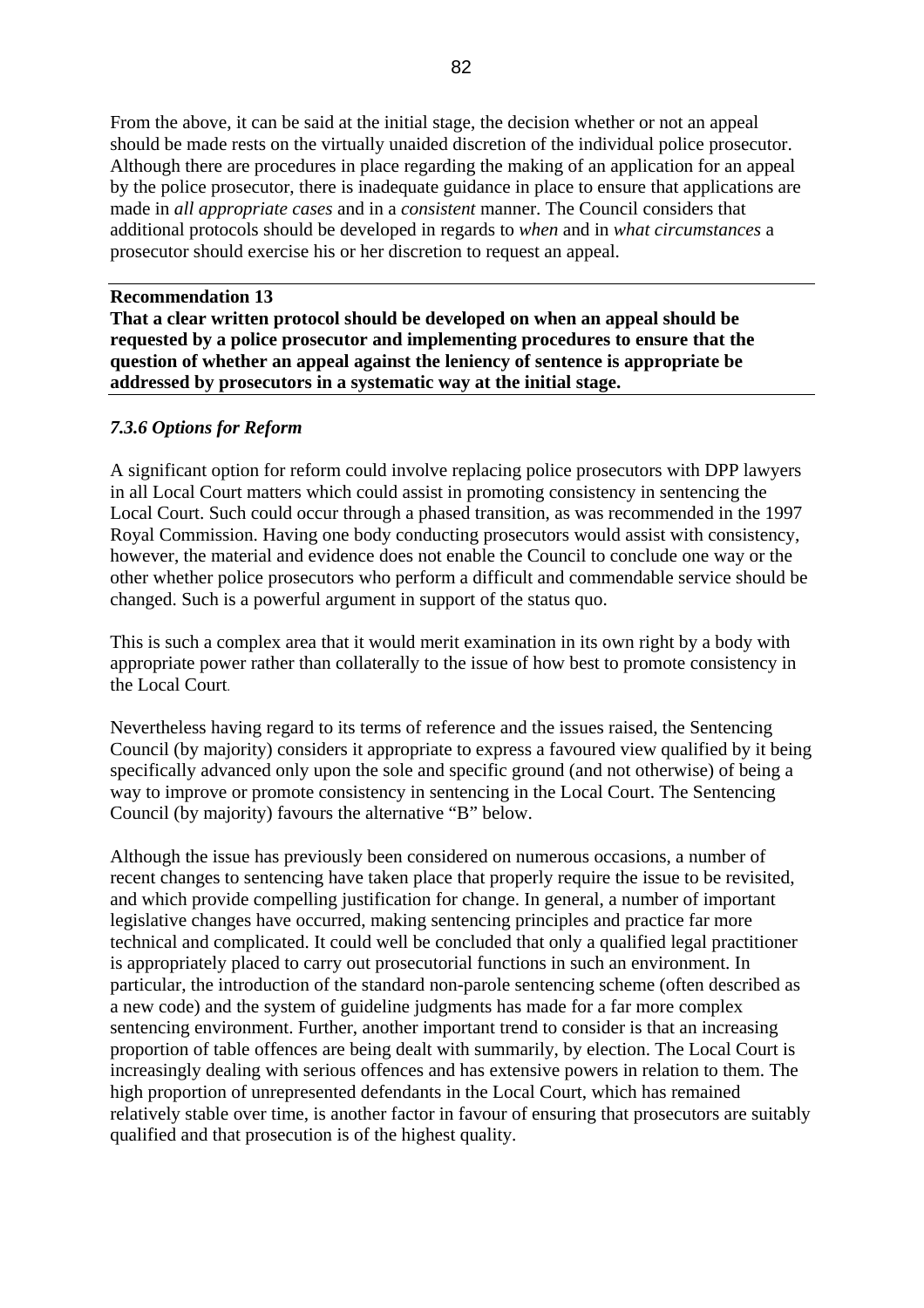In its submission, the DPP stated that implementing this recommendation would enhance the professionalism of the Local Court and improve the consistency in sentencing. It notes the following three advantages of the DPP taking over all prosecutions:

- 1. Providing greater support to the magistracy in the sentencing process, through provision of relevant material and oral submissions (as now occurs in sentencing proceedings before the higher courts);
- 2. identifying matters that should not be dealt with summarily (ie matters where an election should be made to have the prosecution dealt with on indictment);
- 3. identifying sentence decisions that should be appealed.

It is acknowledged that other issues impact on the feasibility of this option. However, there are worthwhile alternatives to completely abolishing police prosecutions, which would also improve the current situation. Options to consider involve the DPP being responsible for certain types of matters, such as:

- a) all indictable offences where an election is made that the matter be dealt with summarily;
- b) all offences covered by the standard non-parole sentencing scheme; and/or
- c) all offences in respect of which a guideline judgment has been promulgated.

# **The following are listed as alternatives to consider:**

**A. Maintenance of the status quo (at least pending receipt of the Government's response to the Public Accounts Committee Report);** 

**B. ODPP lawyers should be responsible for prosecuting all matters in the Local Court, including summary matters, all indictable matters and prosecutions on behalf of other bodies and authorities;** 

**C. ODPP lawyers should be responsible for prosecuting all indictable offences dealt with summarily;** 

**D. ODPP lawyers should be responsible for prosecuting all indictable offences dealt with summarily that are covered by the standard non-parole sentencing scheme;** 

# **E. ODPP lawyers should be responsible for prosecuting all indictable matters dealt with summarily in respect of which a guideline judgment has been promulgated.**

Note that if option "B" above was implemented, certain recommendations in this Report proposing less radical changes to police prosecutions would only need to be implemented in the interim, as temporary measures.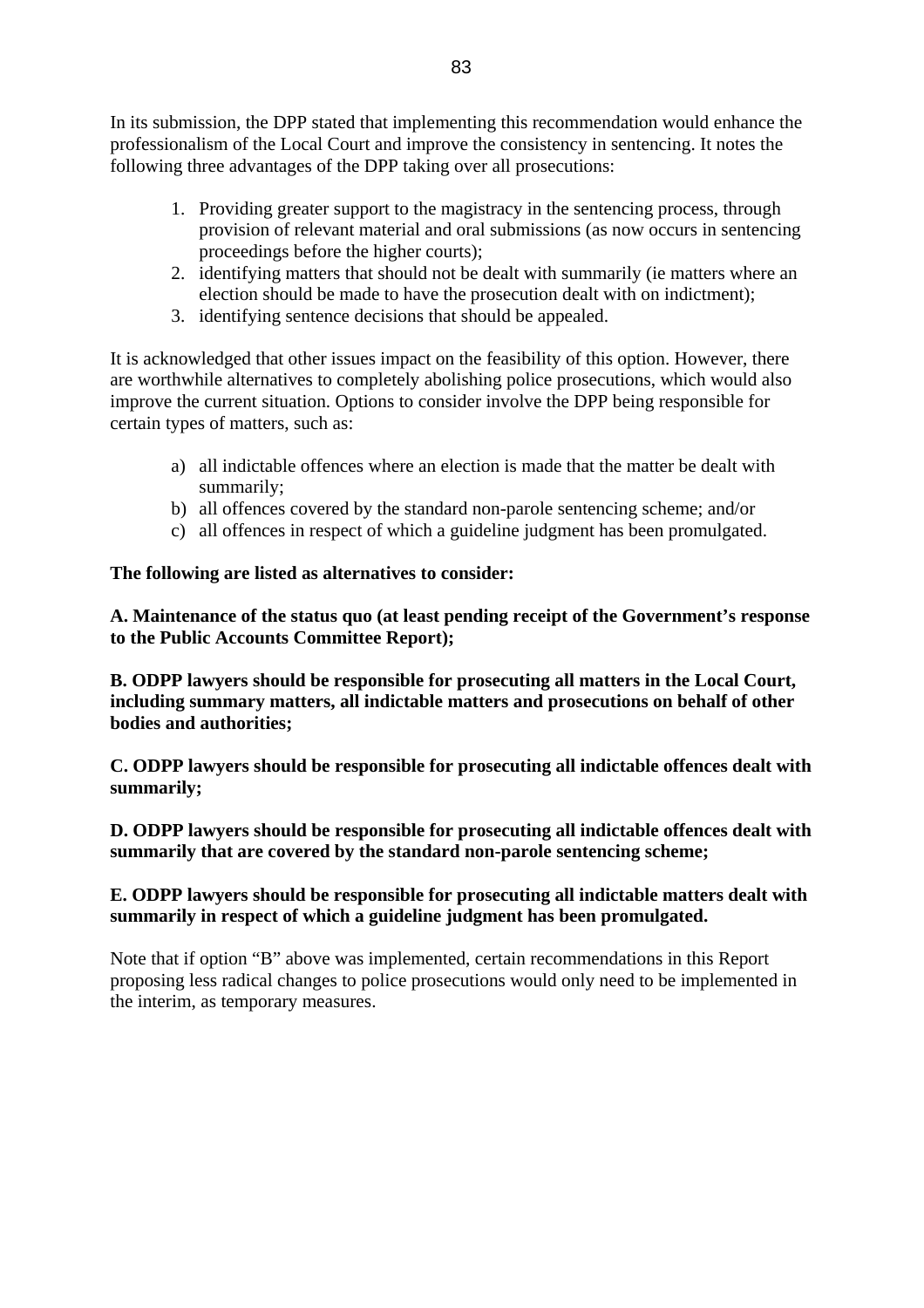#### **8. OTHER WAYS TO IMPROVE CONSISTENCY**

#### **8.1 Judicial Information**

A number of submissions stressed the need to ensure that the availability and content of information available to sentencing magistrates are at an optimal level. In its submission, the Legal Aid Commission stated that:

 "[E]ffective systems should be introduced for all magistrates to be provided with case law and sentencing statistics in the context of the Local Court jurisdiction. The Local Court has limited time available during the sentencing process due to the sheer volume of the caseload. As a consequence innovative measures are required to support magistrates to achieve consistency in sentencing through improved access to statistics data and case law principles".

In its submission, the DPP also stressed the need to promote measures which enable judicial officers to readily identify the relevant range and penalty type from the large volume of case law and statistics now available.

Some specific issues were raised in relation to the content of statistical information available. The DPP stated that data for Local Court sentences which were overturned on appeal to the District Court need to be included in sentencing statistics. This issue raised in the submission of a magistrate, who stated that because Local Court sentencing patterns do not reflect appeal results, and statistics on variations of Local Court sentences by the District Court are not readily available, the present system has significant potential to cause errors in the Judicial Commission's sentencing statistics. It was stated that, to be regarded as reliable, sentencing statistics need to take into account the variations on appeal.

The Law Society of NSW also emphasised the need for magistrates to have access to current information about locally available support, treatment and rehabilitation services and programs.

#### **Recommendation 14**

**That statistical resources be reviewed to ensure that they incorporate variations on appeal from sentences imposed in the Local Court, in order that they provide sentencers will accurate information.** 

**Statistics relating to variations on appeal from sentences imposed by the Local Court should be made readily available.**

#### **8.2 Judicial Education**

In a submission to the Sentencing Council, a District Court Judge stated that some magistrates "seem to be unaware of some basic principles of sentencing" and provides three examples of practices by certain sentencing magistrates in support of this view. His Honour's view is that disciplinary action is often needed to ensure certain magistrates cease such practices, and that compulsory judicial education in basic sentencing principles should be improved.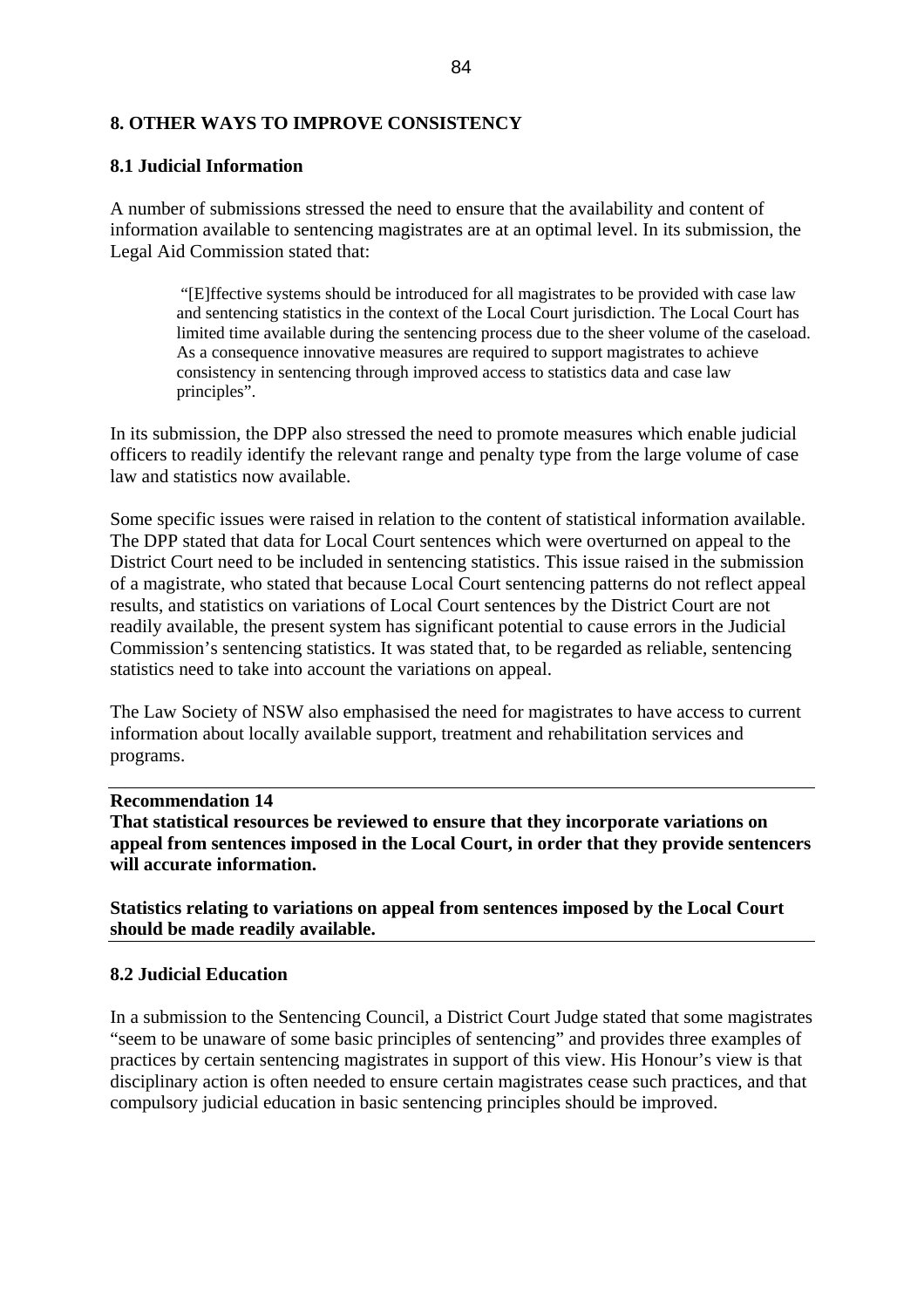Although some anomalies may exist, it is generally thought that the level of knowledge of sentencing principles amongst magistrates is at an appropriate level and that this is not a major factor behind any inconsistency in sentencing that currently exists.

## **8.3 Guidance issued by the Chief Magistrate**

In its submission, the NSW Department of Corrective Services suggested that the Chief Magistrate be given the power to issue "binding directives" to magistrates to assist in achieving greater consistency in sentencing in the Local Court. Although such a meaning was probably not intended, the term "directive" would seem to entail guidance on sentencing particular offenders. Clearly, such "directives" could not properly relate to a specific offender, as this would affront the principle of judicial independence between members of the court, would impose unwarranted interference with judicial discretion and is certainly beyond existing power. However, it may well be appropriate to have some form of guidance issued by the Chief Magistrate and such guidance could simply take the form of a practice direction within power. However, it is thought generally that the matter of guidance, either in relation to particular offences or sentencing options, is for the Court of Criminal Appeal.

## **8.4 Sentencing Guidelines Councils**

Another option would be to confer powers on a statutory body to issue a form of direct and binding sentencing guidance for the Local Court. An interesting model to consider exists in England, where a "Sentencing Guidelines Council", rather than the court, issues guidelines judgments. The new Sentencing Guidelines Council (the Council) met for the first time in March 2004, and its current chair is Lord Chief Justice Woolf.

The Council is established under the *Criminal Justice Act* 2003 and is to consist of 12 members, which are to include the Lord Chief Justice (as chair), seven judicial members<sup>[265](#page-84-0)</sup> and four non-judicial members. Non-judicial members must include one person with experience in each of the following areas:<sup>[266](#page-84-1)</sup>

1. Policing;

 $\overline{a}$ 

- 2. Criminal prosecution;
- 3. Criminal defence; and
- 4. The promotion of welfare of victims of crime.

Its legislative function is to create a comprehensive set of sentencing guidelines for all offenders.[267](#page-84-2) Currently, guidelines are issued by the Court of Appeal for serious offences with assistance from the Sentencing Advisory Panel, with the Magistrates Association issuing guidelines for less serious offences.

The Council has the power to issue "sentencing guidelines" and "allocation guidelines". Sentencing guidelines relate to the sentencing of offenders and may be general in nature or limited to a particular category of offence or offender<sup>268</sup>. Allocation guidelines are guidelines

<span id="page-84-0"></span> $^{265}$  The judicial members must include a Circuit judge, a District Judge (Magistrate's Courts) and a lay justice, and may include a Lord Justice of Appeal of a judge of the High Court: subss 167(2) and (3) of the *Criminal* 

<span id="page-84-2"></span><span id="page-84-1"></span>

*Justice Act* 2003.<br><sup>266</sup> Subss 167(4) and (5) of the *Criminal Justice Act* 2003.<br><sup>267</sup> Sections 167-173 of the Act relate to "sentencing and allocation guidelines".<br><sup>268</sup> S 170(1) of the *Criminal Justice Act* 2003 (UK)

<span id="page-84-3"></span>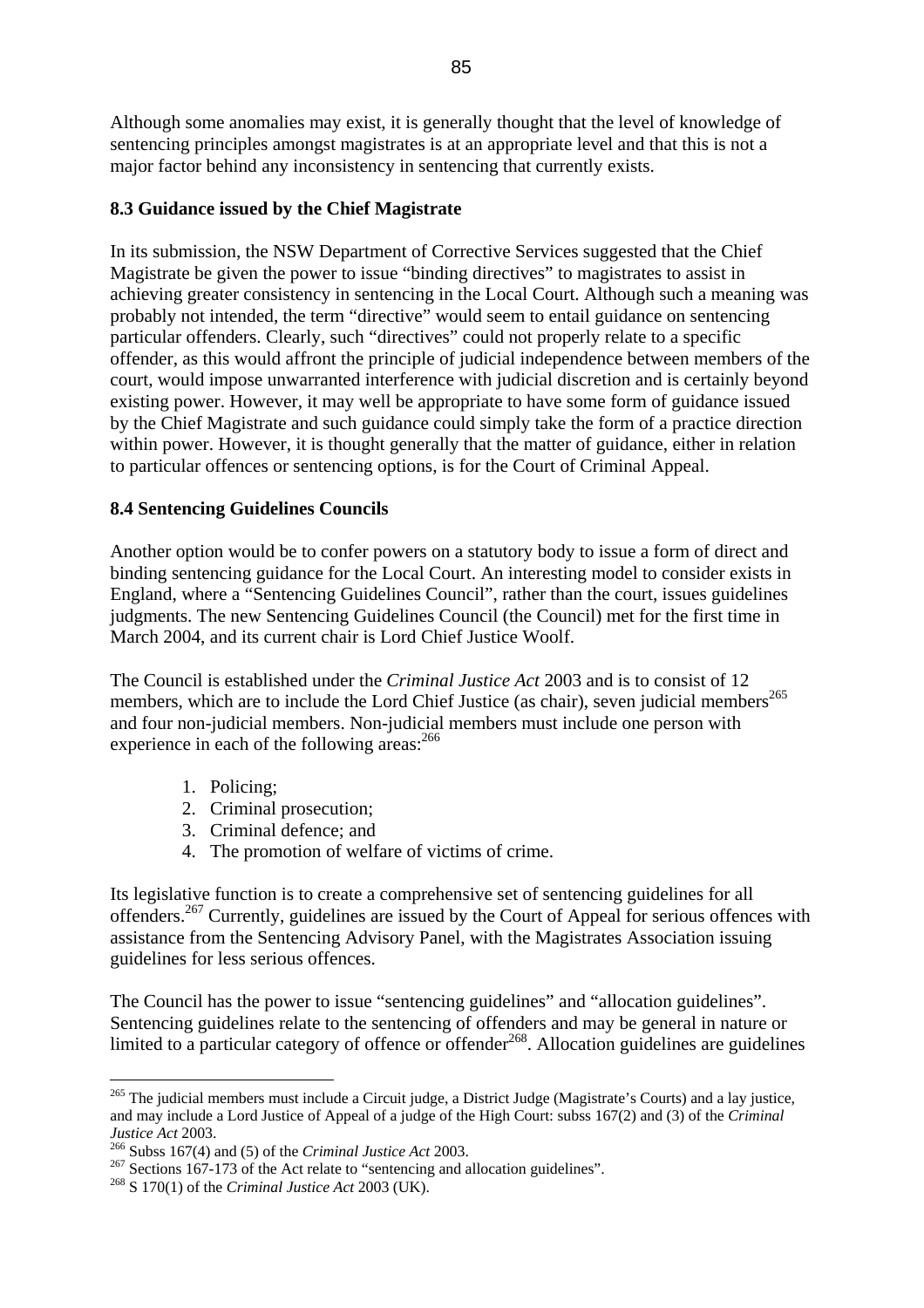relating to decisions by a magistrates' court as to whether an offence should be dealt with summarily or by trial on indictment.<sup>[269](#page-85-0)</sup>

The Council may consider whether to frame sentencing guidelines on its own motion, and must consider whether to do so where the Sentencing Advisory Panel or the Secretary of State makes a proposal that it do so. The Council must have regard to certain factors when deciding whether to frame a sentencing guideline, including "the need to promote consistency in sentencing".<sup>270</sup> "The need to promote consistency in decisions" is also a factor that must be considered in regards to whether to issue an allocation guideline.<sup>[271](#page-85-2)</sup>

When the Council has prepared sentencing guidelines or allocation guidelines, it must publish them as draft guidelines and then, after consult with certain persons and bodies, it may issue the guidelines as definitive guidelines[.272](#page-85-3) Importantly, *every* court *must* have regard to any relevant guidelines in sentencing an offender or exercising any other function relating to the sentencing of offenders<sup>273</sup>. Also, any court imposing a sentence must state the court's reasons for deciding on a sentence of a different kind or outside the range where guidelines indicate that a sentence of a particular kind, or within a particular range, would normally be appropriate for the offence in question.<sup>[274](#page-85-5)</sup>

It may be worth considering to whether a similar body should be established in NSW.

#### **8.5 Grid Sentencing**

"Grid sentencing" is used most widely in the United States, and is a system whereby a grid is provided by statute for determining sentences in individual cases. The NSW Law Reform Commission has previously considered the various types of grid sentencing systems that exist.<sup>275</sup> It noted that the systems that have been introduced contain important differences, including that some are voluntary whereas others are mandatory. Other differences relate, for example, to objectives and philosophies and the types of offences covered. Overall, it should be noted that the various grid systems that have been introduced differ in terms of how far judicial discretion is confined.

The accepted view in Australia appears to be that grid sentencing fails to strike the right balance between consistency and judicial discretion. The Australian Law Reform Commission and the Victorian Sentencing Committee has described one widely known version of grid sentencing (the Minnesota system) as being overly rigid.<sup>276</sup> The NSW Law Reform Commission concluded that:[277](#page-85-8)

 "Consistency [in terms of certainty in outcome] may be increased at the expense of dispassionate consideration of a range of other factors [other tan the offenders criminal record] which might be relevant when deciding upon the appropriate punishment".

<span id="page-85-0"></span>

<span id="page-85-1"></span>

<span id="page-85-2"></span>

<span id="page-85-3"></span>

<span id="page-85-4"></span>

<span id="page-85-5"></span>

<span id="page-85-7"></span><span id="page-85-6"></span>

<sup>&</sup>lt;sup>269</sup> S 170(1) of the *Criminal Justice Act* 2003 (UK).<br><sup>270</sup> S 170(5)(a) of the *Criminal Justice Act* 2003 (UK).<br><sup>271</sup> S 170(6)(a) of the *Criminal Justice Act* 2003 (UK).<br><sup>272</sup> S 170(8) of the *Criminal Justice Act* 20

<span id="page-85-8"></span>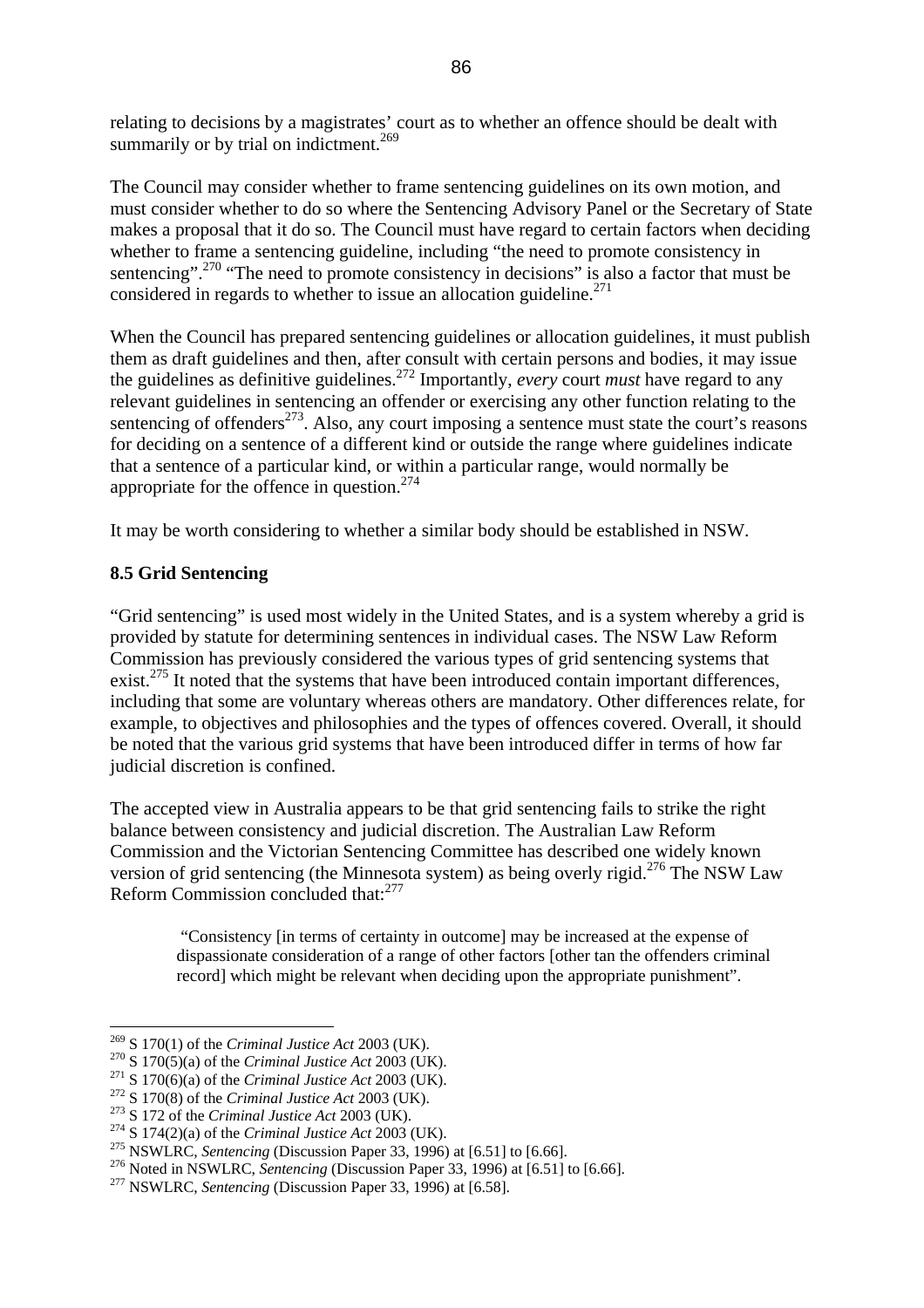Five fronts have been identified on which grid sentencing can be criticised:<sup>[278](#page-86-0)</sup>

- 1. Policy (limiting judicial discretion and shifting discretion to prosecutors);
- 2. Process (causing judges and prosecutors to avoid them);
- 3. Technocratic (too complex and difficult to apply);
- 4. Fairness (requiring that very different defendants receive the same sentence); and
- 5. Normative (leading to too many prison sentences; too harsh).

The Legal Aid Commission, in its submission, stated that it did not support grid sentencing, and asked that if the Sentencing Council proposes to recommend such a system be introduced in NSW that it be the subject of a separate request for submissions. The Legal Aid Commission emphasised in this context that "the drive for consistency in sentencing must not be at the cost of judicial discretion", and that it is imperative that the sentencer always appropriately address "the subjective circumstances of the particular offender".<sup>279</sup>

Consistent with the above, the Council does not support the introduction of grid sentencing to improve consistency in sentencing in the Local Court.

#### **8.6 Standard Non-Parole Scheme**

As discussed earlier, the standard non-parole sentencing scheme does not apply to the Local Court. One option would be to have a similar scheme applying to the offences covered by the standard non-parole scheme when they are dealt with in the Local Court. It could be argued that this would encourage consistency in relation to sentencing of those offences wherever dealt with. However, the Council's view is that this would involve unwarranted interference with judicial discretion since non-custodial sentencing options will be appropriate in many cases and should not be discouraged. The fact that an election has not been made to deal with the charge on indictment indicates that a non-custodial sentencing option may well be appropriate. However, this of course presumes that the decision not to make an election was appropriate (*see further Pt 7 Prosecutorial Practice and Promoting Consistency in Sentencing*).

<span id="page-86-0"></span><sup>278</sup> Cited in NSWLRC, *Sentencing* (Discussion Paper 33, 1996) at [6.64].

<span id="page-86-1"></span><sup>279</sup> Hunt CJ at CL, *R v Wakefield* (1994) 34 NSWLR 200 at 207.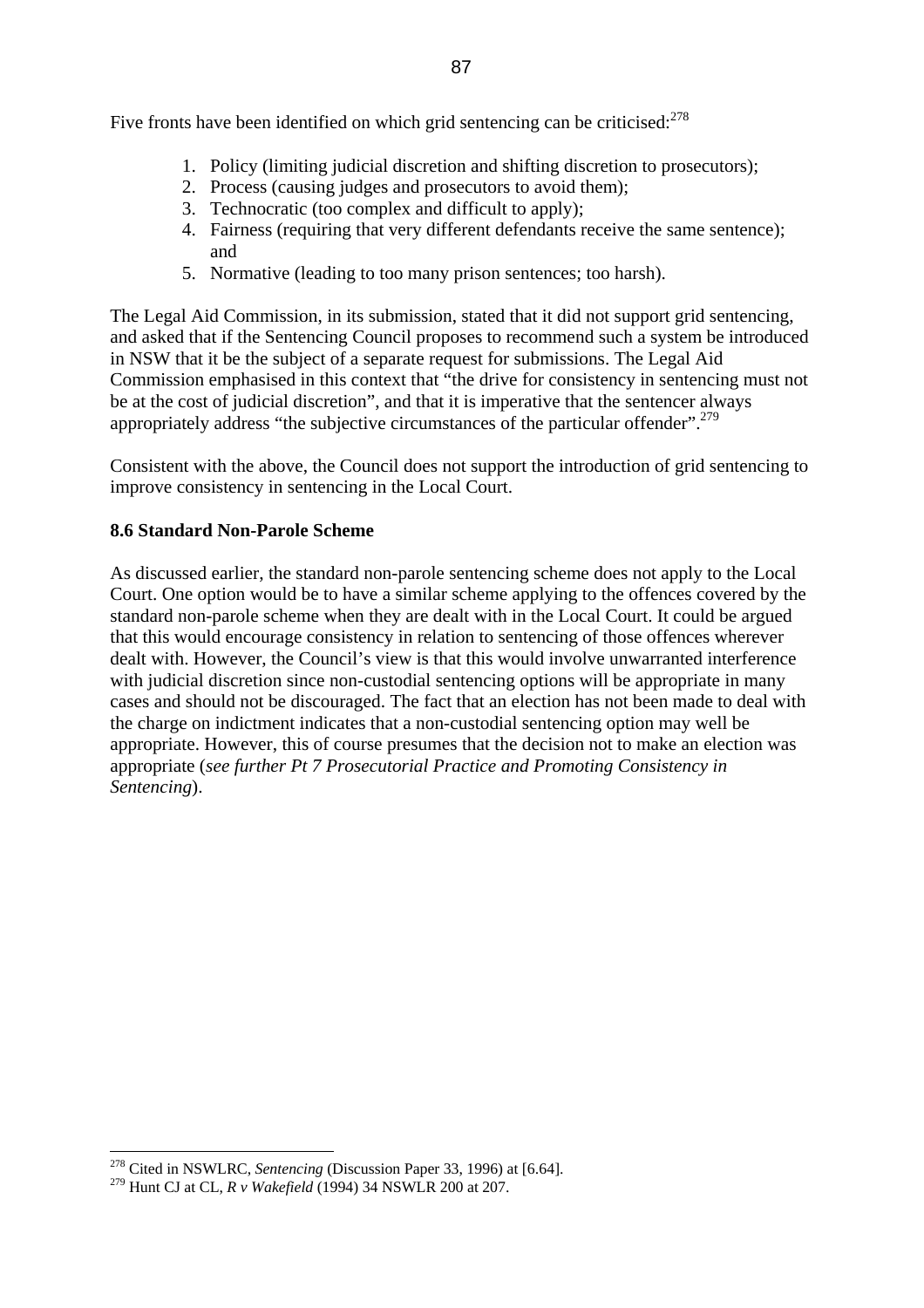#### **Appendix 1 - Letter from Council Requesting Submissions**

2003

«Adressee» «Position» «Organisation» «Address\_1» «Address\_2»

Dear

The NSW Attorney General has asked the NSW Sentencing Council to prepare a report on how best to promote consistency in sentencing in the Local Court.

In particular, the NSW Sentencing Council will be considering the following issues:

- 1. Current measures to promote consistency;
- 2. Whether consistency might be affected by the non-availability of sentencing options such as Periodic Detention or from the non-availability of supervision services;
- 3. The role of prosecutorial practice in ensuring consistency; and
- 4. Suggestions for ways to improve consistency.

In order to assist the Council in its task, I invite the «Organisation» to make a written submission addressing one or more of the issues set out above.

Submissions should be sent to:

The Executive Officer NSW Sentencing Council, GPO Box 6, Sydney NSW 2001

The closing date for submissions is September 2003.

I look forward to receiving the submission of the «Organisation».

Yours faithfully

The Hon A. R. Abadee RFD QC Chairperson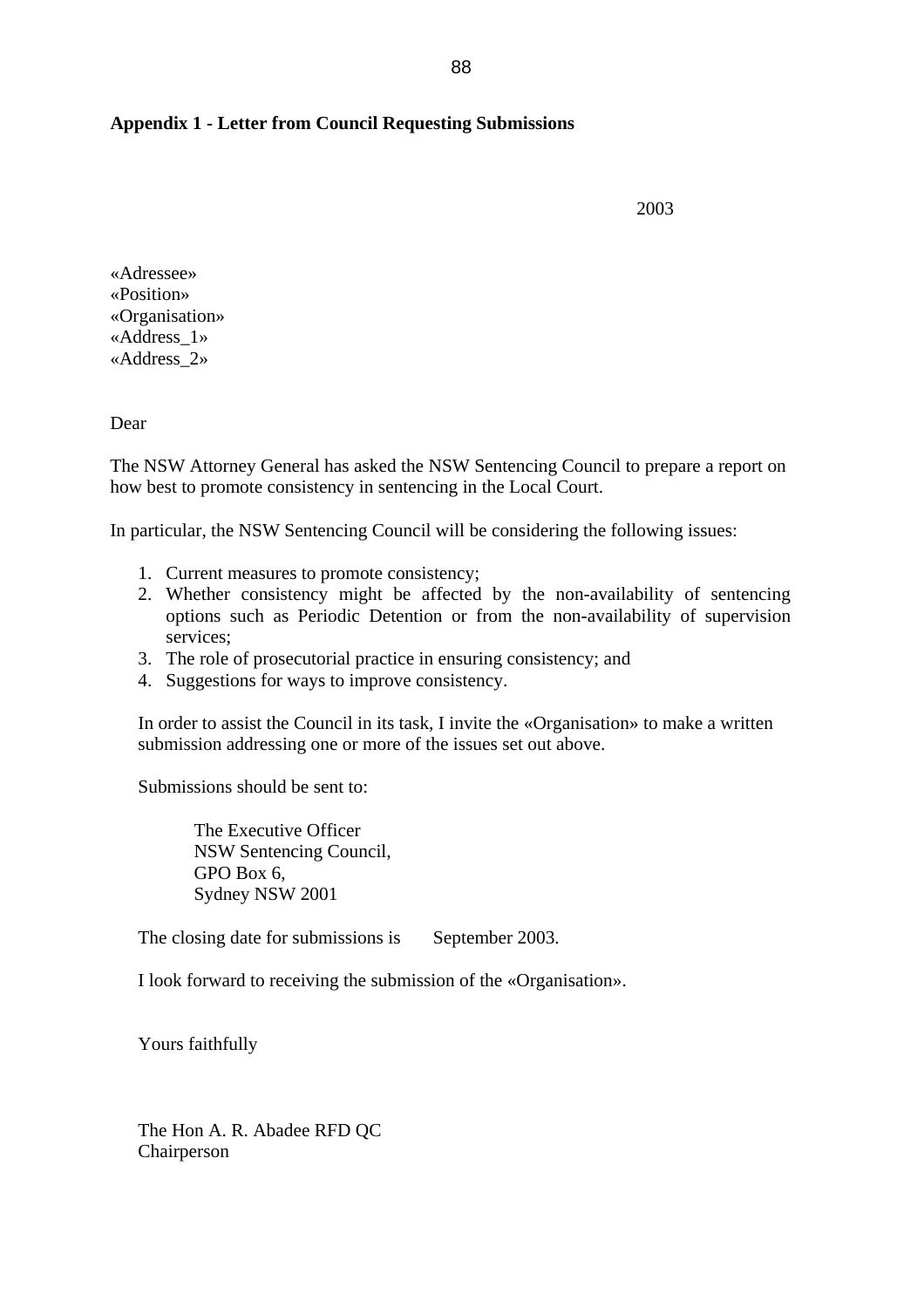# **Appendix 2 - Letter to Ministry of Police and the Commissioner of NSW Police requesting further submission**

24 March 2004

Dear ,

## **Re: The NSW Sentencing Council's reports on "how best to promote consistency in sentencing in the Local Court".**

As you will recall, the NSW Sentencing Council ('the Council') is currently working on a report on how best to promote consistency in sentencing in the Local Court. In referring this issue to the Council, the Attorney General identified 'the role of prosecutorial practice in ensuring consistency' as being an issue that the Council might like to consider.

The preparation of this report is now well advanced with finalisation expected in the not too distant future. A number of issues have emerged which will need to be carefully considered. Some of these issues are directly relevant to the Police. At its last meeting, the Council considered that these issues should be further explored by the Police before the Council finalises its report.

As you will recall, a joint submission by the Commissioner for Police and the Ministry of Police was made in relation to this report. The Council now wishes to seek your further submissions in relation to the following specific issues:

- 1. The role of police prosecutors in sentencing generally;
- 2. The circumstances in which police prosecutor should address on sentence;
- 3. The role of police prosecutors in appeals and in raising matters with the DPP (including processes and protocols generally and specifically in initiating appeals);
- 4. The merits of having prosecutors from the Office of the Director of Public Prosecutions take carriage of all indictable matters in the Local Court, or alternatively, a subset of those matters such as those identified under the standard non-parole sentencing scheme;
- 5. The system for appeals between the Local Court and District Court (including the lack of reasons for sentence exchanges between the two);
- 6. The issues of ethics and conduct (including compliance with the DPP's prosecution guidelines at the local court level, the Bar Association's rules and solicitors' rules); and
- 7. Eligibility and desirable qualifications for police prosecutors.

You may wish to note that, at the Council's March meeting, Commander John Laycock (who is a member of the Council) provided the Council will some information relating to addresses on sentence by police prosecutors. This information was based on discussions with Prosecuting Area Coordinators in NSW.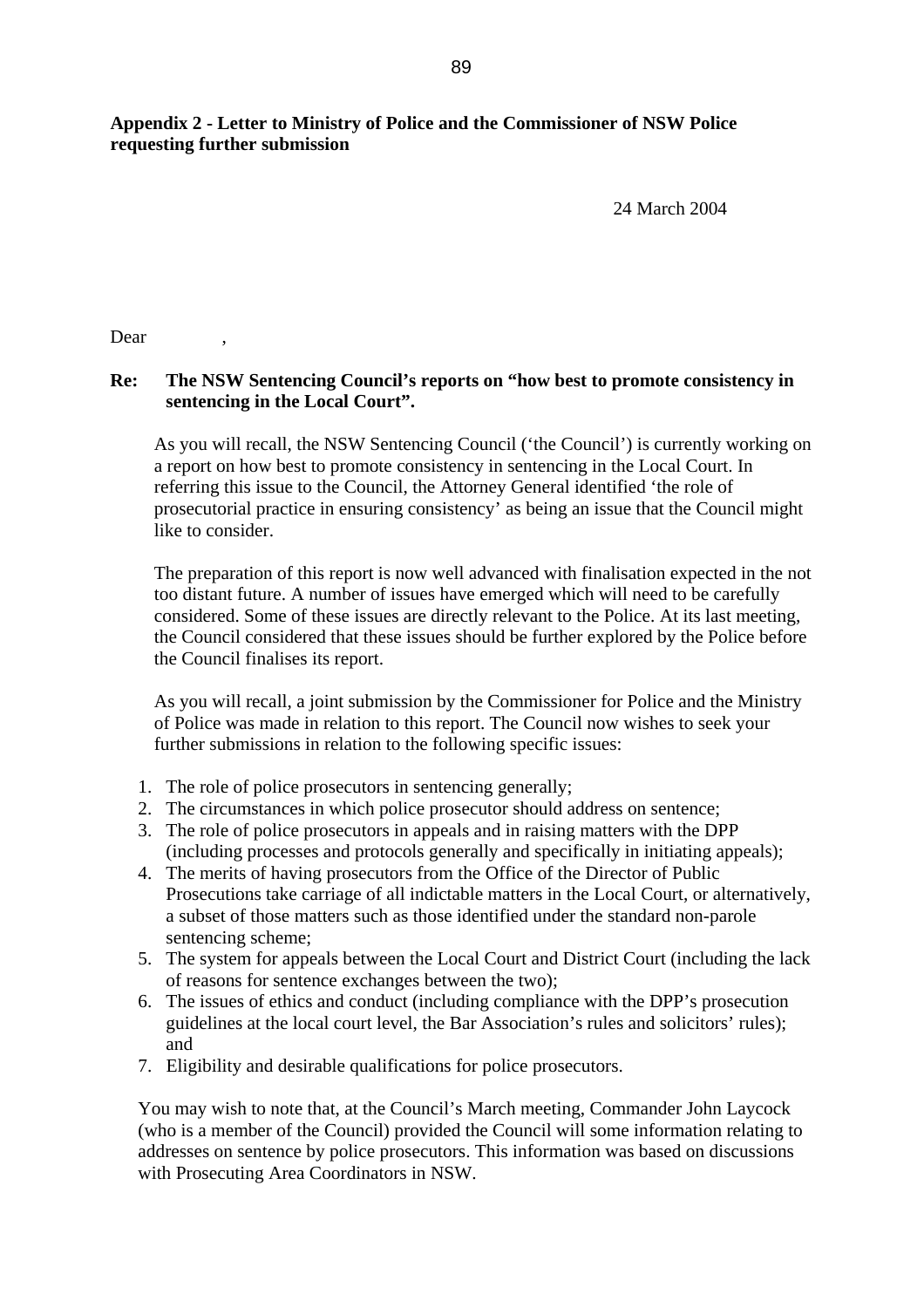I would appreciate if you would kindly provide submissions on the issues outlined above by Wednesday 7 April 2004.

Yours sincerely,

The Hon. Alan R. Abadee, RFD QC Chairperson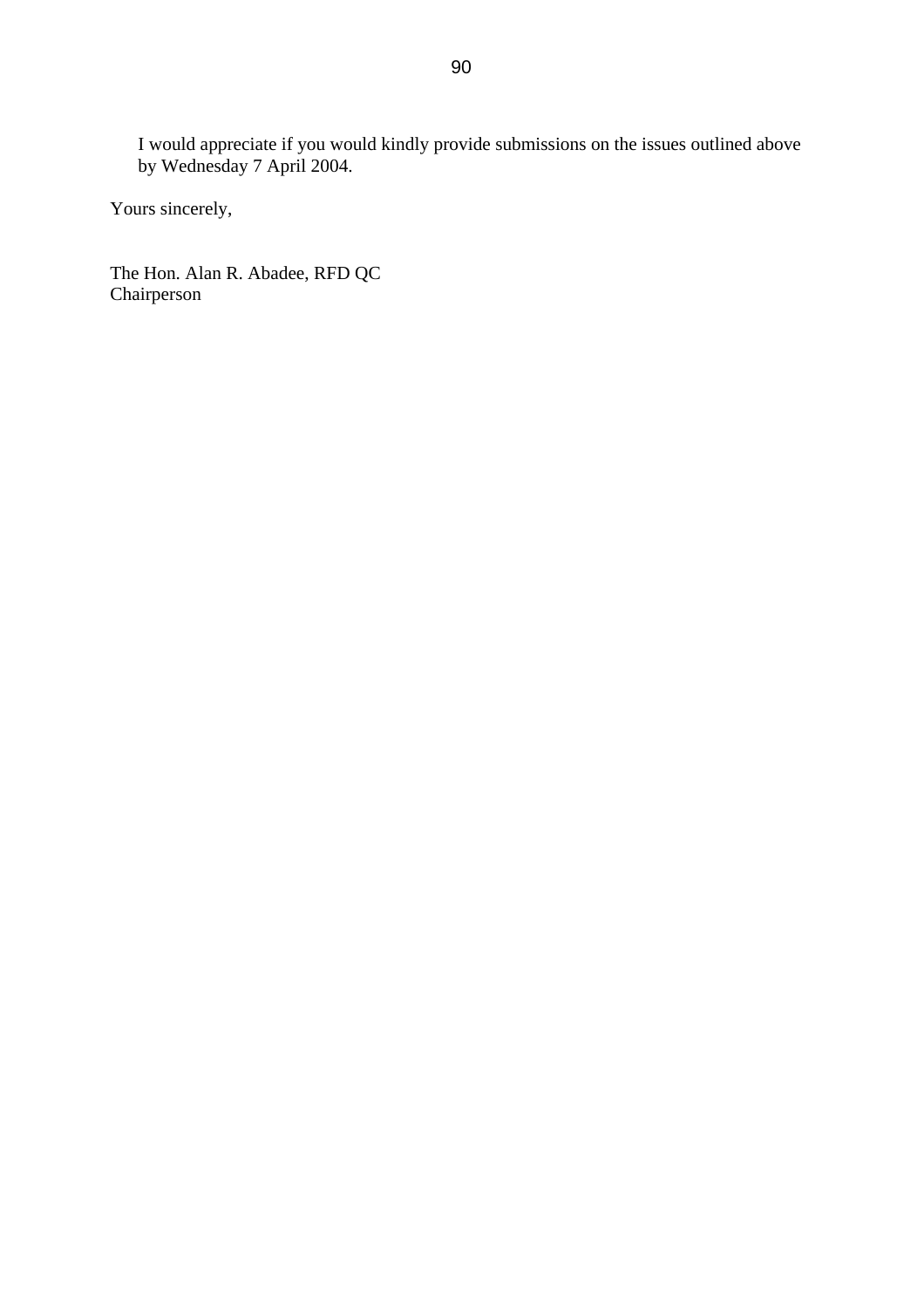# **Appendix 3 - High Range PCA Appeals 1999-2004**

The following information is based on data received from Nick Cowdery at the Council's May 2004 meeting and was current as at May 2004.

| <b>Year Sentence</b> | <b>Number of</b>                                                           | Sentence imposed by the Local                                                                                                                      | <b>Results on Appeal to</b>                                         |
|----------------------|----------------------------------------------------------------------------|----------------------------------------------------------------------------------------------------------------------------------------------------|---------------------------------------------------------------------|
| <b>Imposed by</b>    | Crown                                                                      | Court                                                                                                                                              | the District Court                                                  |
| <b>Local Court</b>   | <b>Appeals</b>                                                             |                                                                                                                                                    |                                                                     |
| 1999                 | 13                                                                         | • Order of imprisonment $(1)$<br>Bond $(8)$<br>$\blacksquare$ Fine plus disqualification (2)<br>$\blacksquare$ Dismissal (1)<br>Recognizance $(1)$ | 7 dismissed                                                         |
| 2000                 | 3                                                                          | Bond $(2)$<br>٠<br>Bond with disqualification<br>(1)                                                                                               | 2 dismissed                                                         |
| 2001                 | 6                                                                          | Bond $(4)$<br>٠<br>s10 dismissal (1)<br>٠                                                                                                          | 4 dismissed                                                         |
| 2002                 | 5                                                                          | Bond $(4)$<br>٠<br>Bond with CSO and<br>٠<br>disqualification $(1)$                                                                                | 3 dismissed; no result<br>for 1 (defendant<br>could not be located) |
| 2003                 | 3                                                                          | Bond $(1)$<br>п<br>Imprisonment $(1)$<br>Disqualification (1)<br>٠                                                                                 | 1 dismissed                                                         |
| 2004                 | 1 (also charged<br>with<br>aggravated<br>dangerous<br>driving occ.<br>GBH) | For dangerous driving offence:<br>order of imprisonment. For<br>HRPCA: CSO and period of<br>disqualification                                       | No result as yet                                                    |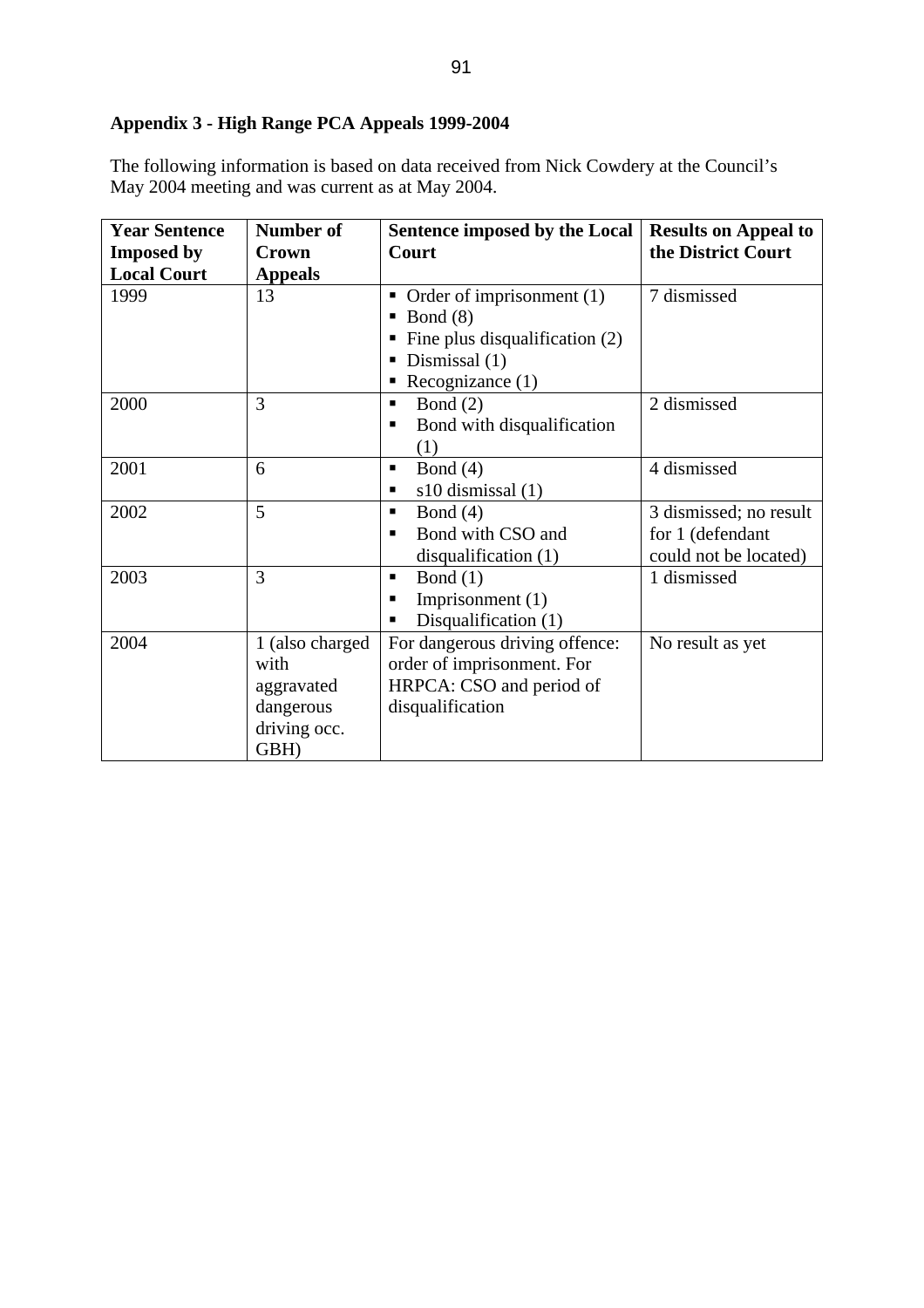#### **Appendix 4 – Additional Background on Guideline Judgments**

In England, Lord Woolf, the new head of the recently appointed Sentencing Guidelines Council (charged with the task of creating a comprehensive set of guidelines for all offences) said: $280$ 

"I hope the guidelines will assist the judiciary to impose the sentence which is appropriate to punish the offender while at the same time tackling the reason for offending. It should also ensure that in appropriate cases more use is made of community sentences, while at the same time reserving custodial sentence for those cases where it is necessary."

The NSW Court of Criminal Appeal promulgated its first "guideline judgment" in *R v Jurisic*. Spigelman CJ stated in that case that guideline judgments: $^{281}$  $^{281}$  $^{281}$ 

"have a useful role to play in ensuring that an appropriate balance exists between the broad discretion that must be retained to ensure that justice is done in each individual case, on the one hand, and the desirability of consistency in sentencing and the maintenance of public confidence in sentences actually imposed, and in the judiciary as a whole, on the other."

The guideline took the form of a prescription of clear "starting points" for classes of offenders.[282](#page-91-2) In that case, the guideline judgment was made without a specific legislative basis. The Court noted that the practice of issuing guideline judgments was a "logical development of what the Court has long done."<sup>28</sup>

*R v Jurisic* also signalled a move upwards in the sentencing of offenders for dangerous driving causing death or grievous bodily harm. Spigelman CJ pointed to the increased statutory maximum penalty for the offence, and noted that statistics of sentencing patterns did not seem to reflect this changed maximum penalty. Spigelman CJ cited two English guideline judgments where increased sentence ranges were promulgated in response to increased statutory maximum penalties.<sup>284</sup> Morgan and Murray view this upward move as illustrative of another crucial feature of guideline judgments:[285](#page-91-5)

"They allow an evaluation on not just a description of current practices. In the light of that evaluation, new levels of sentence can be suggested. In that sense they are overtly prescriptive."

Morgan and Murray also note that, although unlikely, in principle, guideline judgments may be used to review sentencing trends downward.<sup>[286](#page-91-6)</sup>

After *R v Jurisic*, the lack of specific legislative basis for promulgating guideline judgments was changed with the passage of the *Criminal Procedure Amendment (Sentencing Guidelines) Act 1998*, assented on 14 December 1998, which amended the *Criminal* 

<span id="page-91-0"></span><sup>&</sup>lt;sup>280</sup> Home Office, 'New Body to Improve Sentencing Practice', 5 March 2004 <http://www.homeoffice.gov.uk/n\_story.asp?item id=849>.

<span id="page-91-2"></span><span id="page-91-1"></span>

<sup>&</sup>lt;sup>2[81](http://www.homeoffice.gov.uk/n_story.asp?item_id=849)</sup> *R v Jurisic* (1998) 45 NSWLR 209 at 220.  $\frac{1}{282}$  See Morgan N and Murray B, "What's in a Name? Guideline Judgments in Australia" (1999) 23 *Crim LJ* 90 at 93.<br> $^{283}R$  *v Jurisic* (1998) 45 NSWLR 209 at 220 at 217.

<span id="page-91-3"></span>

<span id="page-91-5"></span><span id="page-91-4"></span>

<sup>&</sup>lt;sup>284</sup> R v Jurisic (1998) 45 NSWLR 209 at 220 at 223-226, per Spigelman CJ.<br><sup>285</sup> Morgan and Murray, "What's in a Name? Guideline Judgments in Australia" (1999) 23 CrimLJ 90 at 93.<br><sup>286</sup> See for example *Bibi* (1980) 2 Cr

<span id="page-91-6"></span>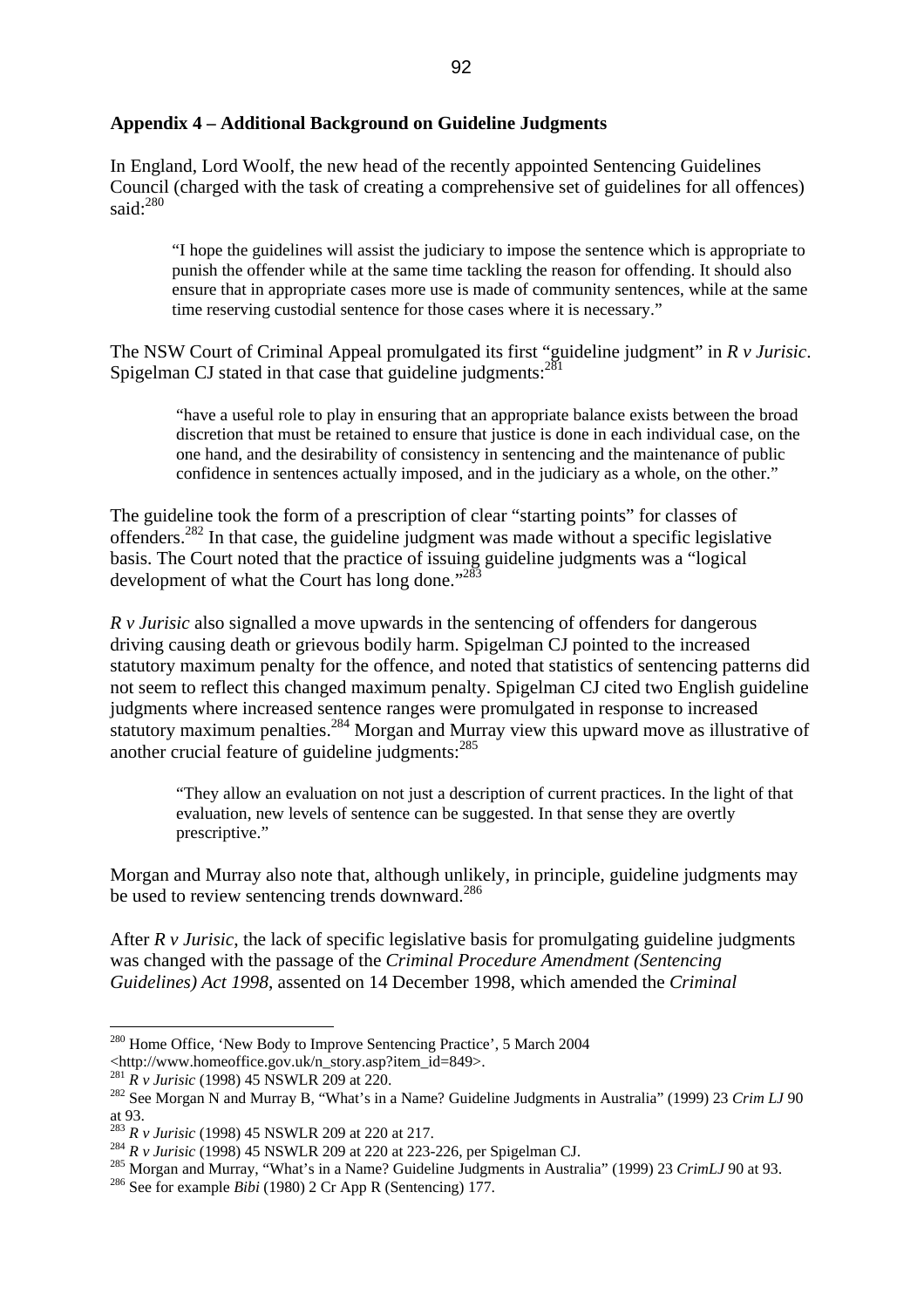*Procedure Act 1986*. Section 36 describes a guideline judgment as containing a guideline that applies either generally or "to particular courts or classes of courts, to particular offences or classes of offences, to particular penalties or classes of penalties or to particular classes of offenders (but not to particular offenders)."<sup>287</sup> The guideline issued by the Court takes the form of a specified range.

The guidelines are to be taken into account by courts when sentencing offenders in addition to the other matters which must be taken into account under Division 1 of Part 3 of the *Sentencing Procedure A,t*<sup>288</sup> and create a "check" or "sounding board" or "guide", not a "rule" or "presumption."<sup>[289](#page-92-2)</sup>

In the Second Reading Speech to the Bill, it was stated that:<sup>290</sup>

"…sentencing guidelines promote greater consistency in sentencing, without unduly fettering judicial discretion. That is important. Public confidence in the administration of criminal justice requires both consistency in sentencing decisions and flexibility to ensure that the sentence meets the particular circumstances of each case. Whilst the Court of Criminal Appeal in *Regina v Jurisic* has indicated a willingness to provide further sentencing guidelines, there are limits on its ability to do so effectively. Under the existing appeal structure, the Court of Criminal Appeal is only able to issue a sentencing guideline as a result of a particular matter when that matter is brought before the Court."

Spigelman CJ has noted, extra judicially, that the provisions envisage that the Court of Criminal Appeal would continue to formulate guideline judgments without any formal application from the Attorney General.

In 2001, the *Criminal Legislation Amendment Act* (Act no 117 of 2001) made further amendments to the provisions relating to sentencing guidelines contained in Division 4 of Part 3 of the *Sentencing Procedure Act.* The amendments provide clearly that the Court of Criminal Appeal can issue guideline judgments of its own motion. The Second Reading Speech to the Bill again emphasised that one of the main purposes for guideline judgments is to promote consistency in sentencing, and it is also acknowledged that guideline judgments tend to encourage an upward trend in sentencing practices: $2^{91}$ 

"Sentencing guidelines work. They are the most effective way of making sentencing consistent. Recent figures show that in some cases guidelines produce longer sentences – more appropriate sentences. This is what the public wants: sentences that reflect the serious nature of the crime."

After the legislative changes to the Court of Criminal Appeal's power to promulgate a guideline of its own motion, the Court of Criminal Appeal made a guideline judgment in *R v Whyte*<sup>292</sup>. Spigelman CJ noted in that case the positive impact that the Court's guideline in  $\hat{R}$  v *Jurisic* had had on sentencing consistency and adequacy, whilst maintaining the discretion

<span id="page-92-0"></span><sup>287</sup> Section 36 of the *Sentencing Procedure Act 1999*. Div 4 of Pt 3 contains the provisions relating to guideline judgments.<br><sup>288</sup> Section 42A of the *Sentencing Procedure Act 1999*.

<span id="page-92-1"></span>

<span id="page-92-2"></span><sup>289</sup> R v Whyte [2002] NSWCCA 343 at 343 per Spigelman CJ, Mason P, Barr, Bell and McClellan JJ agreeing.

<span id="page-92-3"></span><sup>&</sup>lt;sup>290</sup> The Hon Ms Harrison, Minister for Sport and Recreation, on behalf of Mr Whelan, Hansard, legislative Assembly, 28 October 1998, p9190-9191.

<span id="page-92-4"></span><sup>&</sup>lt;sup>291</sup> The Hon Bob Debus, Attorney General, Hansard, Legislative Assembly, 30 November 2001at 9298.

<span id="page-92-5"></span><sup>292</sup> *R v Whyte* [2002] NSWCCA 343 at [58].